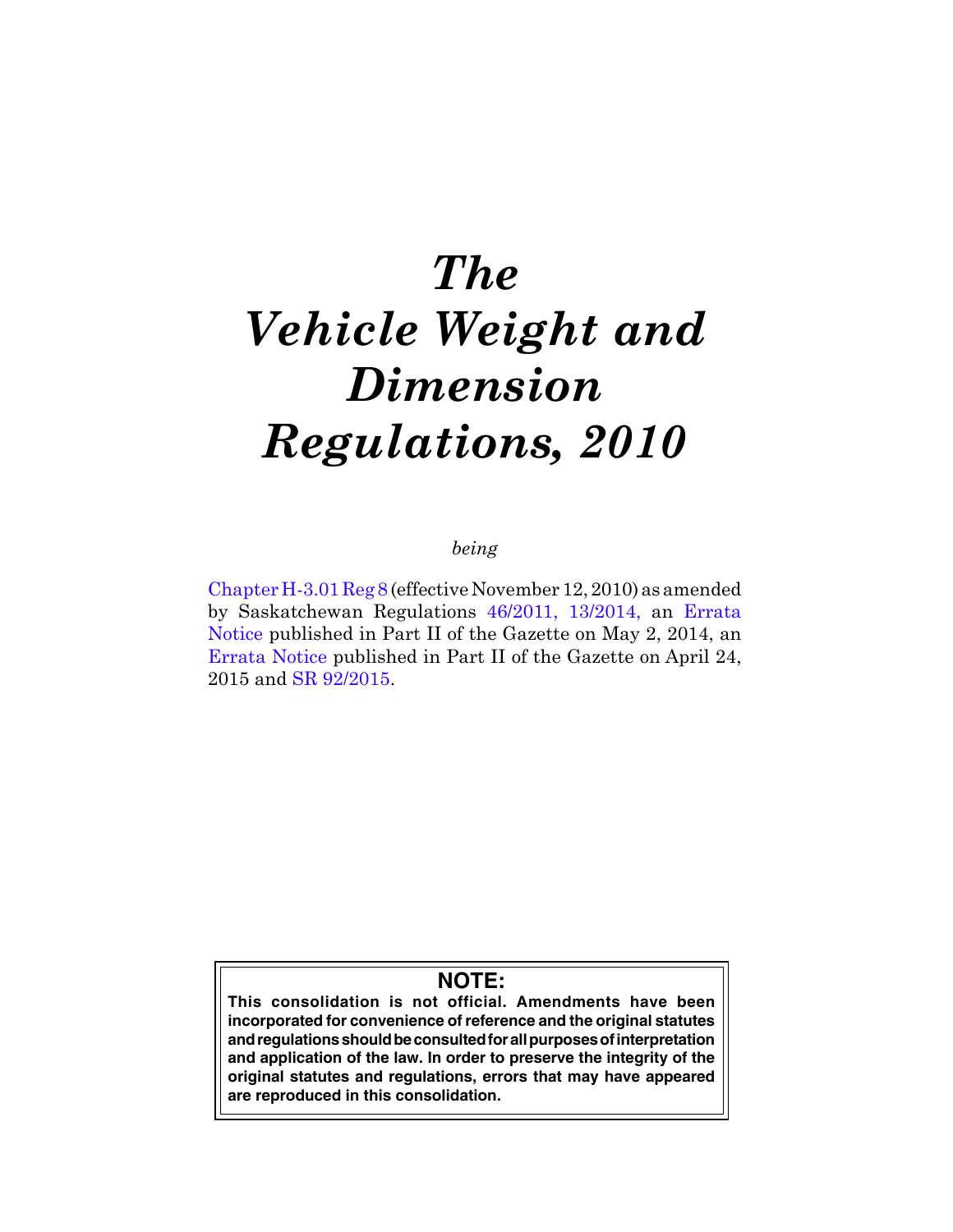## Table of Contents

#### PART I **Title and Interpretation**

- 1 Title
- 2 Interpretation

#### PART II **Application and Requirements**

- 3 Application of regulations
- 4 Exempt items when determining dimensions
- 5 General requirements
- 6 Requirements for axle groups
- 7 Requirements for lift axles
- 8 Prohibition re trucks and truck tractors equipped with a tridem drive axle group or tridem axle group

#### PART III **Vehicle Dimensions**

- 9 Maximum dimensions
- 10 Minimum dimensions
- 11 Conditions and restrictions re over-dimensional vehicles and loads
- 12 Prohibition on use of signs
- 13 Escort vehicles
- 14 Farm equipment dimensions

#### PART IV

## **Vehicle Weights**

- 15 Interpretation Part IV
- 16 Tire and axle gross weights
- 17 Combination axle weights
- 18 Maximum gross vehicle weights
- 19 Vehicles without rubber tires maximum weight

#### PART V

#### **Overhanging Loads**

20 Overhanging loads

#### PART VI

#### **Permit Fees**

- 21 Permit required no fee payable
- 22 Fees for permits
- 23 Over-width and over-length vehicles
- 23.1 Over-height vehicles and high-load corridor routes

#### PART VII

#### **Repeal and Coming Into Force**

- 24 R.R.S. c.H-3.01 Reg 2 repealed
- 25 Coming into force

#### **Appendices**

- Appendix A Vehicle Weight and Dimensions
- Appendix B Requirements for Over-dimension D Signs
- Appendix C Escort Vehicles
- Appendix D Primary Highways
- Appendix E Provincial Highways or Portions of Provincial Highways on Which B-trains Can Operate at 63,500 kg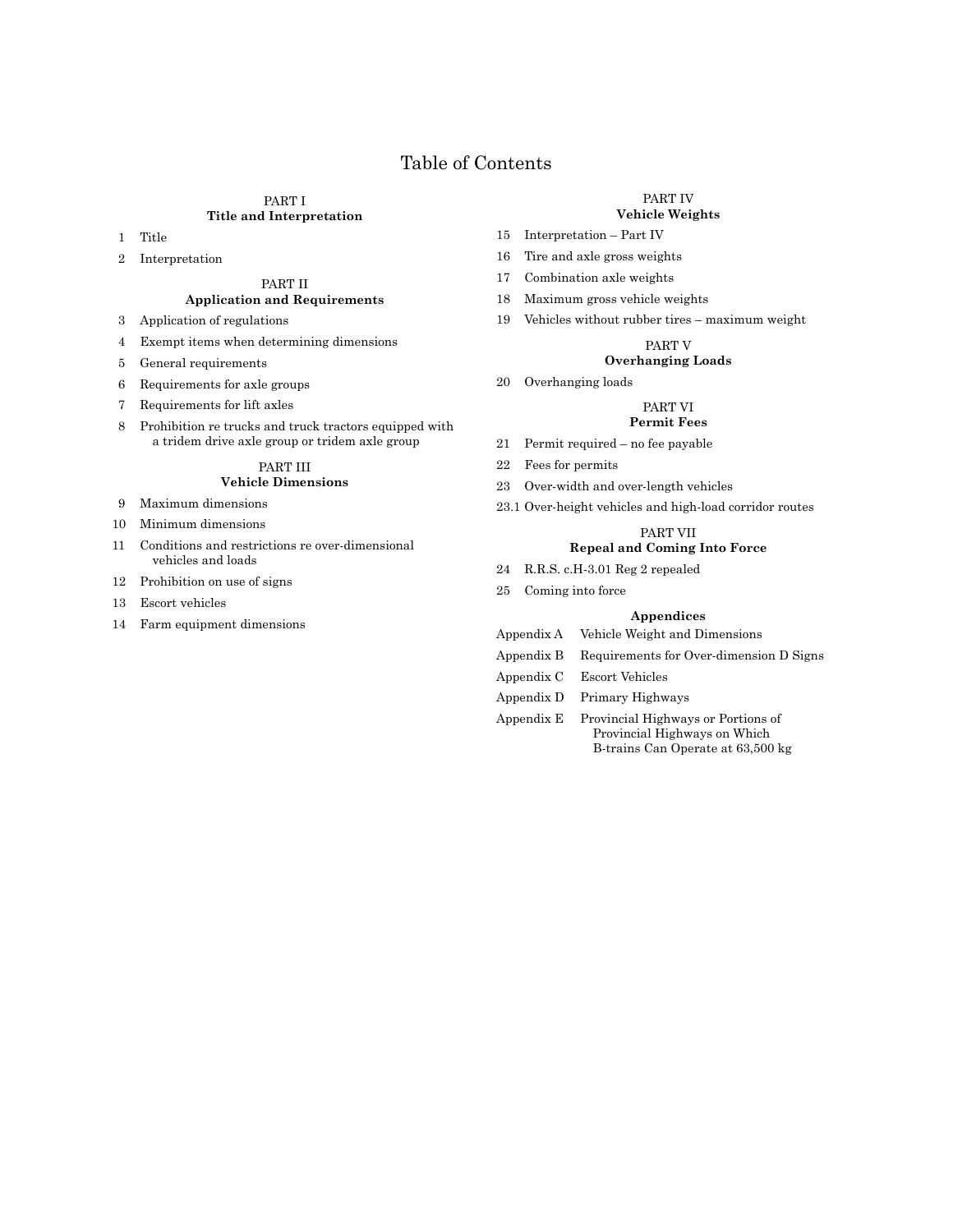## **CHAPTER H-3.01 REG 8**

#### *The Highways and Transportation Act, 1997*

#### PART I **Title and Interpretation**

#### **Title**

**1** These regulations may be cited as *The Vehicle Weight and Dimension Regulations, 2010.*

#### **Interpretation**

**2**(1) In these regulations:

(a) **"A-dolly"** means a converter dolly that is towed from a single hitch located on the centre line of the towing unit;

(b) **"A-train"** means a combination of vehicles composed of a truck tractor and a semi-trailer towing either:

(i) a semi-trailer with an A-dolly; or

(ii) a full trailer attached to the lead semi-trailer in the same manner as if an A-dolly were being used;

(c) **"Act"** means *The Highways and Transportation Act, 1997*;

(d) **"amber beacon"** means a flashing or rotating beacon, capable of emitting an amber light in all directions that is visible for a distance of 300 metres to other vehicles using the highway;

(e) **"articulated bus"** means a bus that:

(i) has an articulation point between the passenger-carrying sections of the vehicle; and

(ii) is designed so that movement of passengers between the sections of the vehicle is possible at all times while the bus is being operated on a highway;

- (f) **"auxiliary equipment"** means equipment that:
	- (i) is permanently mounted at the front, rear or sides of a vehicle; and

(ii) is not designed, intended or used to increase the load carrying capacity of the vehicle;

(g) **"axle"** means an assembly of two or more wheels having a common axis of rotation through which weight is transmitted to a public highway;

(h) **"axle group"** means any number of consecutive axles on a vehicle through which weight is to be equally distributed and transmitted to a highway so that the difference in weight on each axle in any axle group is not more than 1 000 kilograms from an adjacent axle;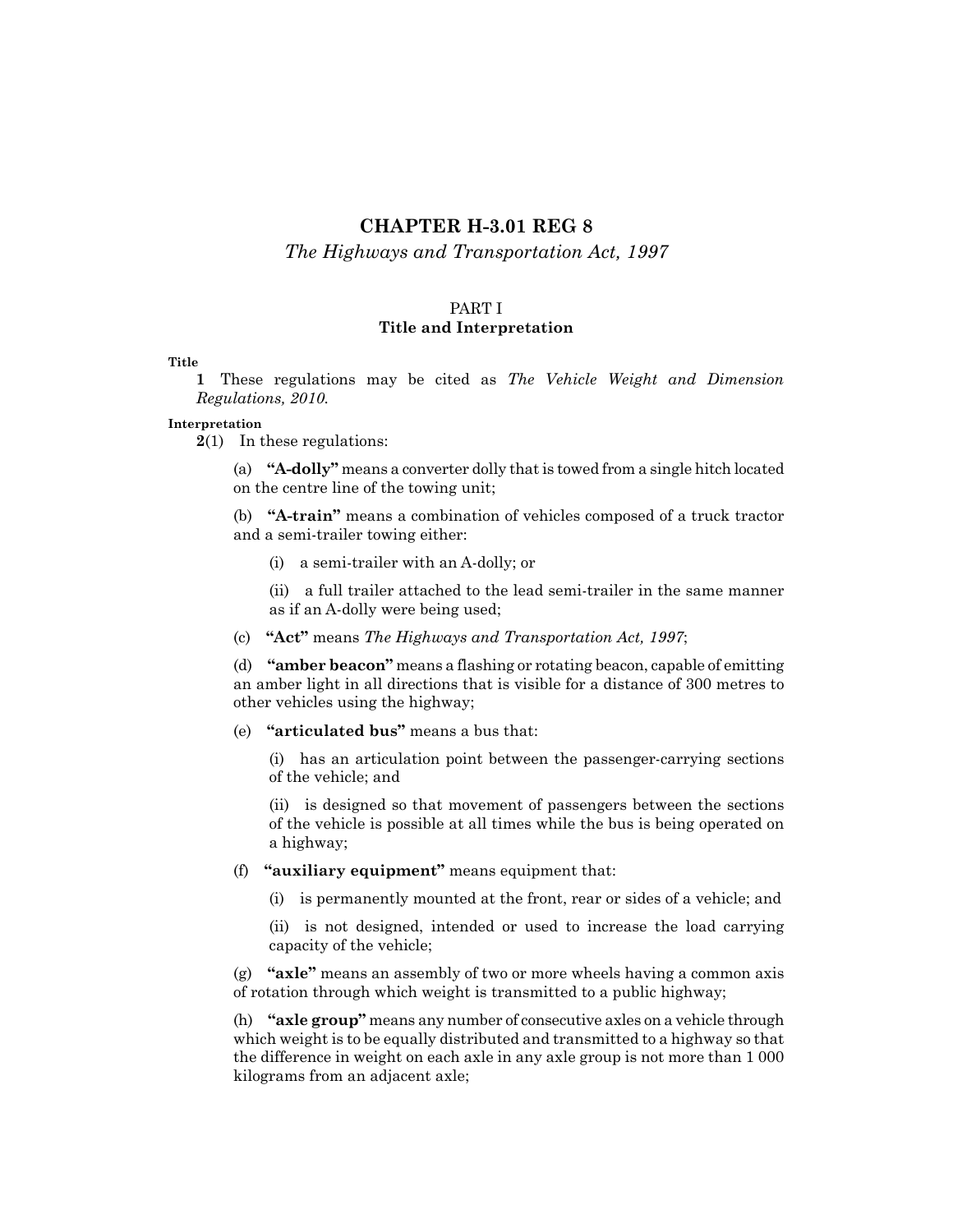(i) **"axle spread"** means the distance between the extreme axle centres of an axle group;

- (j) **"axle unit"** means:
	- (i) a multiple axle group;
	- (ii) a single axle;
	- (iii) a single-half axle unit;
	- (iv) a tandem axle group;
	- (v) a tandem drive axle group;
	- (vi) a tridem axle group;
	- (vii) a tridem drive axle group; or
	- (viii) a wide-spread tandem axle group;

(k) **"B-train"** means a combination of vehicles composed of a truck tractor and a semi-trailer towing another semi-trailer attached to a fifth wheel assembly mounted on the rear of the first semi-trailer;

#### (l) **"box-length"** means:

(i) for a semi-trailer, subject to subclauses (ii) and (iii), the distance from the front of the semi-trailer to its rear, including the load but not including auxiliary equipment;

(ii) for an A-train, B-train or C-train, the distance from the front of the lead semi-trailer to the rear of the rearmost vehicle in the A-train, B-train or C-train, including the load but not including auxiliary equipment mounted on the lead semi-trailer; or

(iii) for a truck and trailer combination, the distance from the front of the load carrying area on the truck to the rear of the rearmost vehicle in the truck and trailer combination, including the load but not including auxiliary equipment;

(m) **"bus"** means a motor vehicle designed and intended to carry more than 15 passengers;

(n) **"C-dolly"** means a converter dolly that:

(i) has two parallel arms that connect to two hitches located on a towing unit so as to prevent any rotation in a horizontal plane through the hitch points;

(ii) has drawbars that are within 3° of level;

(iii) meets the C-dolly specifications set out in Standard 903 of the *Canadian Motor Vehicle Safety Standards*, being SOR/93-146; and

(iv) is used with the dolly axle locked in the zero steer position at all times while travelling if:

(A) one or more of the axle locking mechanisms are not in working condition; or

(B) the C-train is operated at a speed in excess of 50 kilometres per hour on any surface other than a dry, paved road;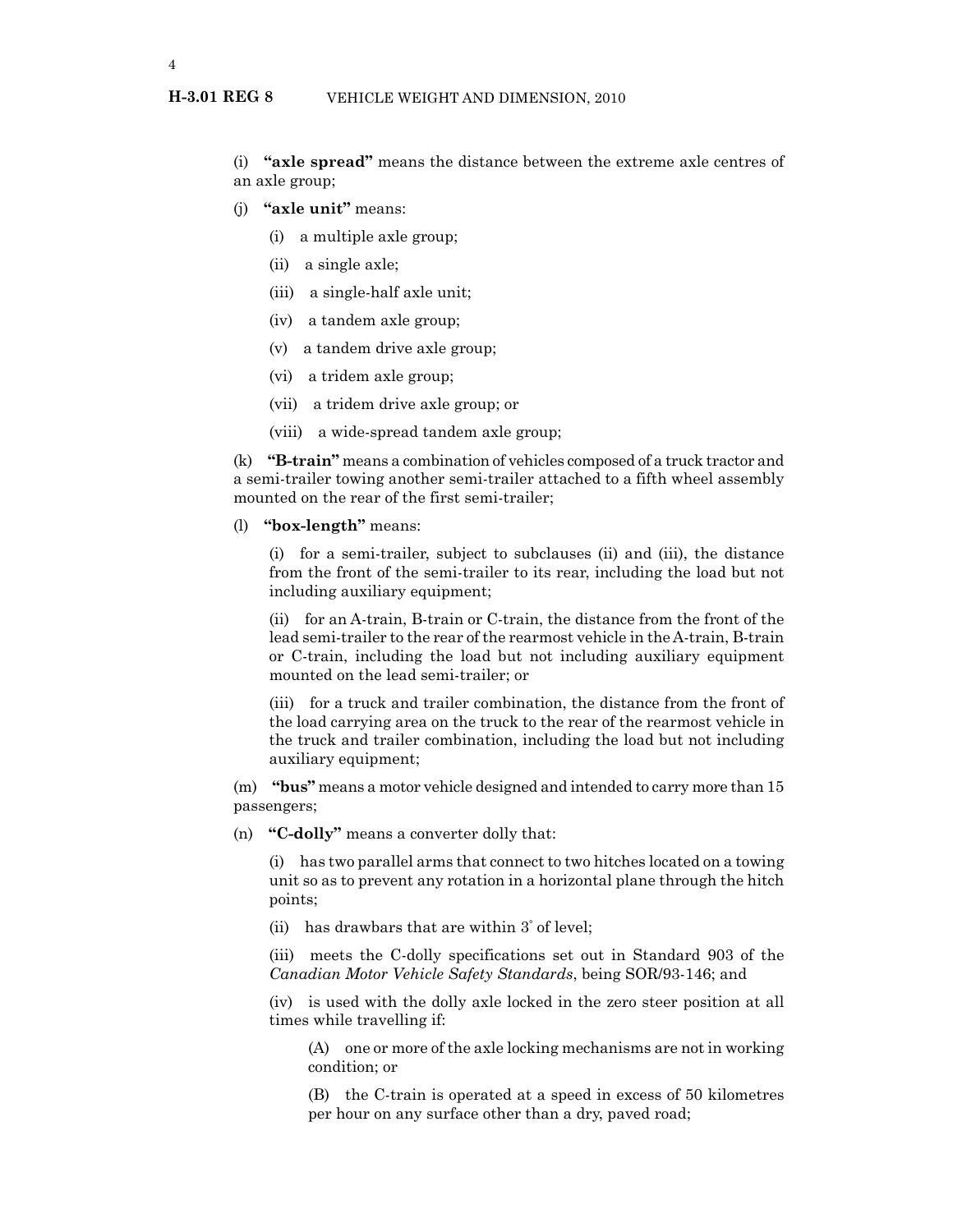(o) **"C-train"** means a combination of vehicles composed of a truck tractor and a semi-trailer, followed by another full trailer attached to the first semitrailer by means of a C-dolly;

(p) **"combination of vehicles"** means two or more vehicles that are joined together;

(q) **"combined weight"** means the sum of the gross weights for two adjacent axle units;

(r) **"converter dolly"** means a device consisting of one or more axles, a fifth wheel assembly and one or more drawbars used to convert a semi-trailer to a full trailer;

(s) **"D sign"** means a sign that meets the specifications set out in Appendix B;

(t) **"drawbar"** means a structural member of a full trailer, pony trailer or trailer converter dolly that includes a device for the purpose of coupling with a trailer hitch or fifth wheel assembly;

(u) **"drawbar length"** means the distance from the mid-point of the axle unit on a converter dolly to the hitch point on the vehicle towing the trailer;

(v) **"effective overhang"** means the greater of the following:

(i) the distance from the turn centre to the rearmost point of the truck, trailer or semi-trailer;

(ii) if there is a load on the truck, trailer or semi-trailer, the distance from the turn centre to the rearmost point of the load;

#### (w) **"emergency vehicle"** means:

(i) a vehicle that is used for the transportation of a peace officer in the performance of the peace officer's duties;

(ii) a vehicle that is used for the transportation of a member of a fire department in response to or returning from an emergency or while being used to train a member of a fire department;

(iii) an ambulance; or

(iv) a vehicle or class of vehicles designated by the board as an emergency vehicle or class of emergency vehicles that is used in response to or returning from an emergency;

(x) **"end dump semi-trailer"** means a semi-trailer designed so that its cargo carrying area may be raised to allow for the end dumping of its load;

(y) **"escort vehicle"** means a single unit with two axles that meets the equipment requirements for escort vehicles set out in Appendix C;

(z) **"farm equipment"** means equipment that is designed and intended for use in farming operations but does not include any of the following:

- (i) a truck;
- (ii) a semi-trailer;
- (iii) a full trailer;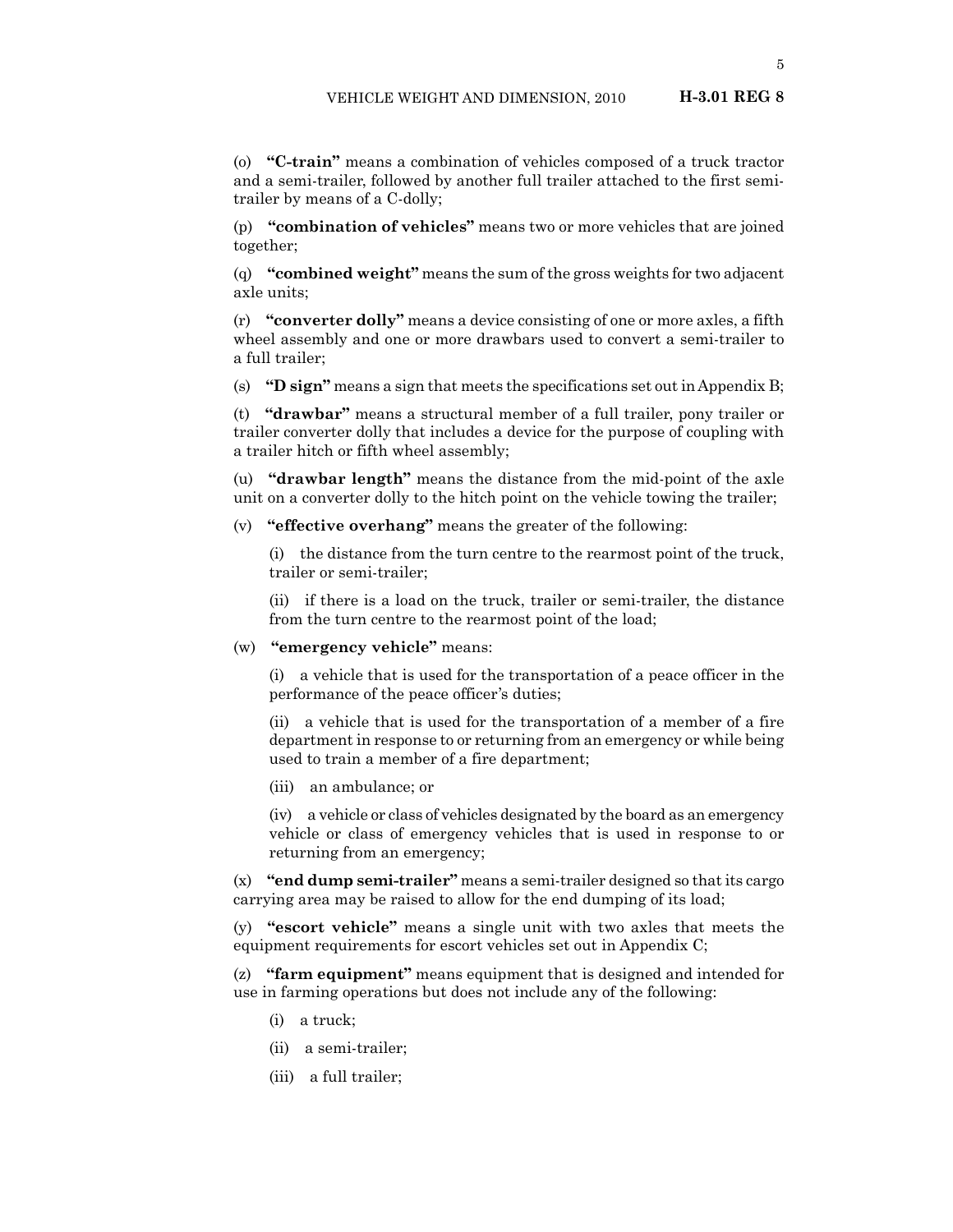- (iv) a pony trailer;
- (v) farm equipment that is loaded on a truck, trailer or semi-trailer; or

(vi) farm equipment that is towing equipment other than farm equipment;

#### (aa) **"fifth wheel assembly"** means a coupling device that:

(i) is securely attached to the chassis of a vehicle; and

(ii) consists of a skid plate, associated mounting brackets and a latching mechanism that couples or connects to a kingpin located on the other vehicles or component of the other vehicles, for the purpose of supporting or towing a semi-trailer;

(bb) **"full trailer"** means a vehicle that is designed to be towed by another vehicle and is designed so that the whole of its weight is carried on its own axles and includes a semi-trailer and a converter dolly hitched together, but does not include:

- (i) recreational vehicles;
- (ii) agricultural implements;

(iii) timbers or metal beams with wheels attached and used for the purpose of moving buildings;

(iv) asphalt distributors used for the construction or maintenance of bituminous surfaced highways; or

(v) pony trailers;

(cc) **"gross vehicle weight"** means:

(i) the combined weight of a vehicle and the load carried on that vehicle; or

(ii) the combined weight of two or more vehicles coupled or joined together and the combined weight of the loads carried on each of those vehicles;

(dd) **"gross weight"** means the weight transmitted to the surface of a public highway through any areas of contact between the roadway surface and any vehicle;

(ee) **"hitch offset"** means the distance from the towing vehicle turn centre to the centre of the hitching mechanism provided for towing a trailer;

(ff) **"house trailer"** means a vehicle drawn by a motor vehicle and designed and intended for use as living quarters or office space;

(gg) **"interaxle spacing"** means the distance separating the centres of the nearest axles in two adjacent axle units;

(hh) **"kingpin setback"** means the longitudinal distance from the centre of the kingpin on a semi-trailer to any point on the semi-trailer, including its load, in front of the kingpin measured in the arc from the centre of the kingpin to the most distant point on the trailer or load in front of the kingpin excluding any auxiliary equipment, heater or refrigeration unit or aerodynamic device that is attached to the front of the semi-trailer and that is not designed for the transportation of goods;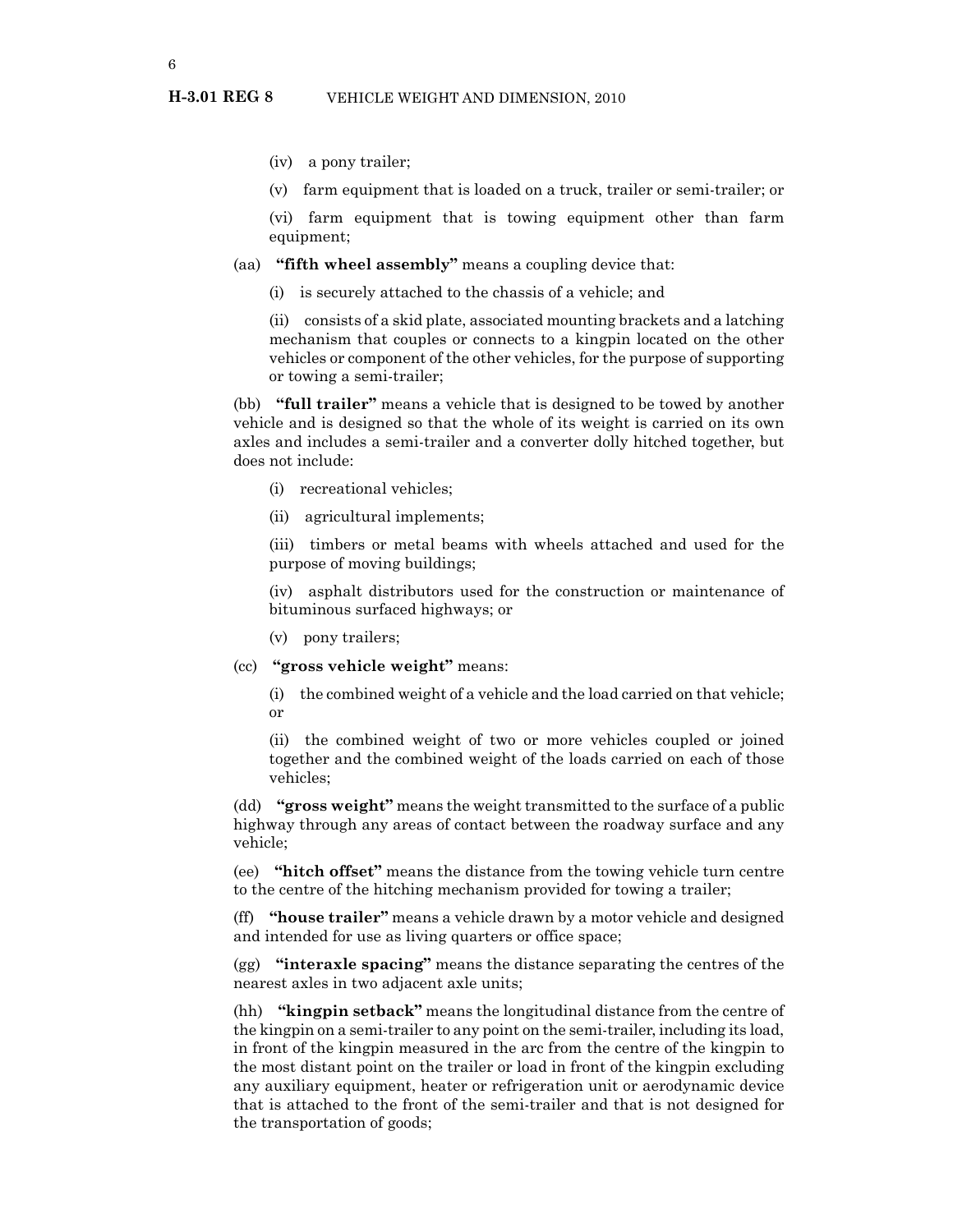(ii) **"lift axle"** means an axle of a vehicle that is constructed with a device capable of raising the wheels on that axle from contact with the highway;

(jj) **"motor vehicle"** means a vehicle propelled or driven by any means other than by muscular power;

(kk) **"multiple axle group"** means an axle group of three or more equally spaced axles with an axle spread of not more than 4.5 metres, but does not include a tridem axle group;

- (ll) **"pony trailer"** means a vehicle that is:
	- (i) designed and intended to be towed by another vehicle;
	- (ii) designed so that most of its weight is carried on its axles;
	- (iii) equipped with a rigid drawbar; and
	- (iv) equipped with only one axle unit;

but does not include a house trailer or recreational vehicle;

(mm) **"provincial road"** means any public highway shown as a provincial road on the current official highway map;

(nn) **"road construction and maintenance equipment"** means self-propelled or towed equipment used directly in road construction or maintenance, but does not include a truck, trailer, semi-trailer or any road construction or maintenance equipment transported on a truck, trailer or semi-trailer; (nn.1) **"self-propelled equipment"** means machinery or equipment that:

- (i) moves under its own power;
- (ii) is not capable of exceeding a speed of 40 kilometres per hour; and
- (iii) uses a highway incidentally to its basic purpose;

(oo) **"semi-trailer"** means a vehicle with one axle unit that is designed for the transportation of goods and that is intended to be towed by another vehicle in a manner so that a substantial part of the weight of the vehicle being towed rests on or is being carried by the towing vehicle or trailer converter dolly through a fifth wheel assembly, but does not include:

- (i) a recreational vehicle;
- (ii) an agricultural implement;

(iii) timbers or metal beams with wheels attached that are used for the purpose of moving buildings;

(iv) an asphalt distributor used for the construction or maintenance of bituminous surfaced highways;

- (v) a converter dolly; or
- (vi) a pony trailer;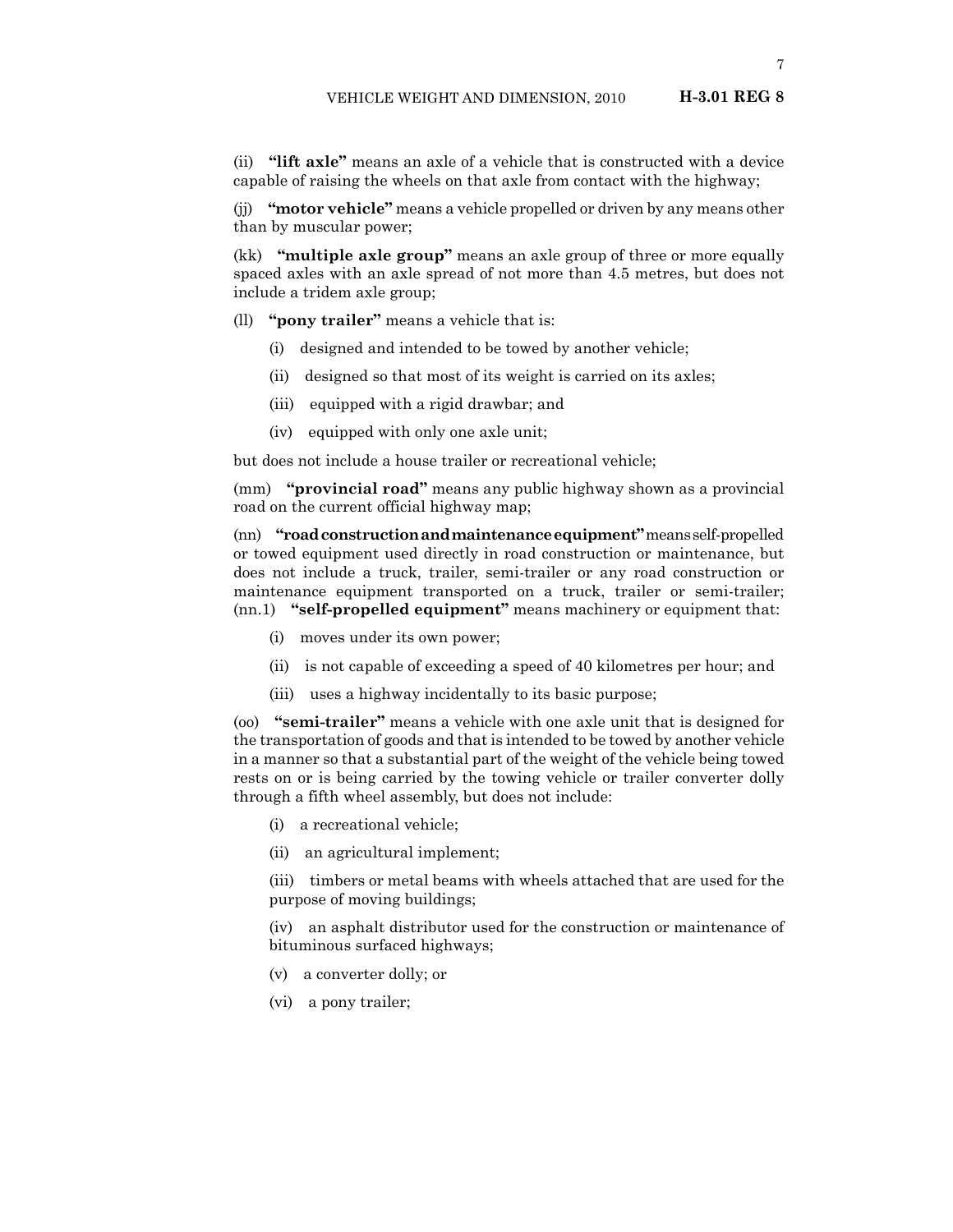#### (pp) **"single axle"** means:

(i) any individual axle; or

(ii) any combination of two or more axles whose centres are less than one metre apart;

but does not include any axle within a tandem, wide-spread tandem, tridem or multiple axle group;

(qq) **"single-half axle unit"** means a group of two axles with four wheels on one axle and two single wheels on the second axle:

(i) whose centres are not less than one metre and not more than 1.85 metres apart; and

(ii) that is not subject to the axle group weight distribution requirements for adjacent axles;

(rr) **"steering axle"** means:

(i) the articulated axle or axles of a motor vehicle that are controlled by the vehicle operator and govern the direction travelled by the motor vehicle; or

(ii) an articulated axle on a trailer or semi-trailer where the direction of travel of the trailer is governed by the towing unit;

(ss) **"tandem axle group"** means an axle group of two axles:

(i) whose centres are not less than one metre and not more than 1.85 metres apart; and

(ii) that is not part of a tridem or multiple axle group;

(tt) **"tandem drive axle group"** means a tandem axle group in which one or both axles in the group are connected to a power source that transmits tractive power to all wheels on that axle or those axles;

(uu) **"track width"** means the overall width of an axle measured from the outside of the outside tire located on one side of the vehicle to the outside of the outside tire located on that axle on the other side of the vehicle at any point above the lowest point of the rim;

(vv) **"trailer"** means a vehicle without motive power that is designed to be towed by another vehicle;

(ww) **"trailer wheelbase"** means, in the case of a vehicle with a gross vehicle weight exceeding 4 500 kilograms, the longitudinal distance from the turn centre of the vehicle to:

- (i) the centre of the kingpin of a semi-trailer;
- (ii) the centre of the turntable of a full trailer; or
- (iii) the centre of the hitching device of a pony trailer;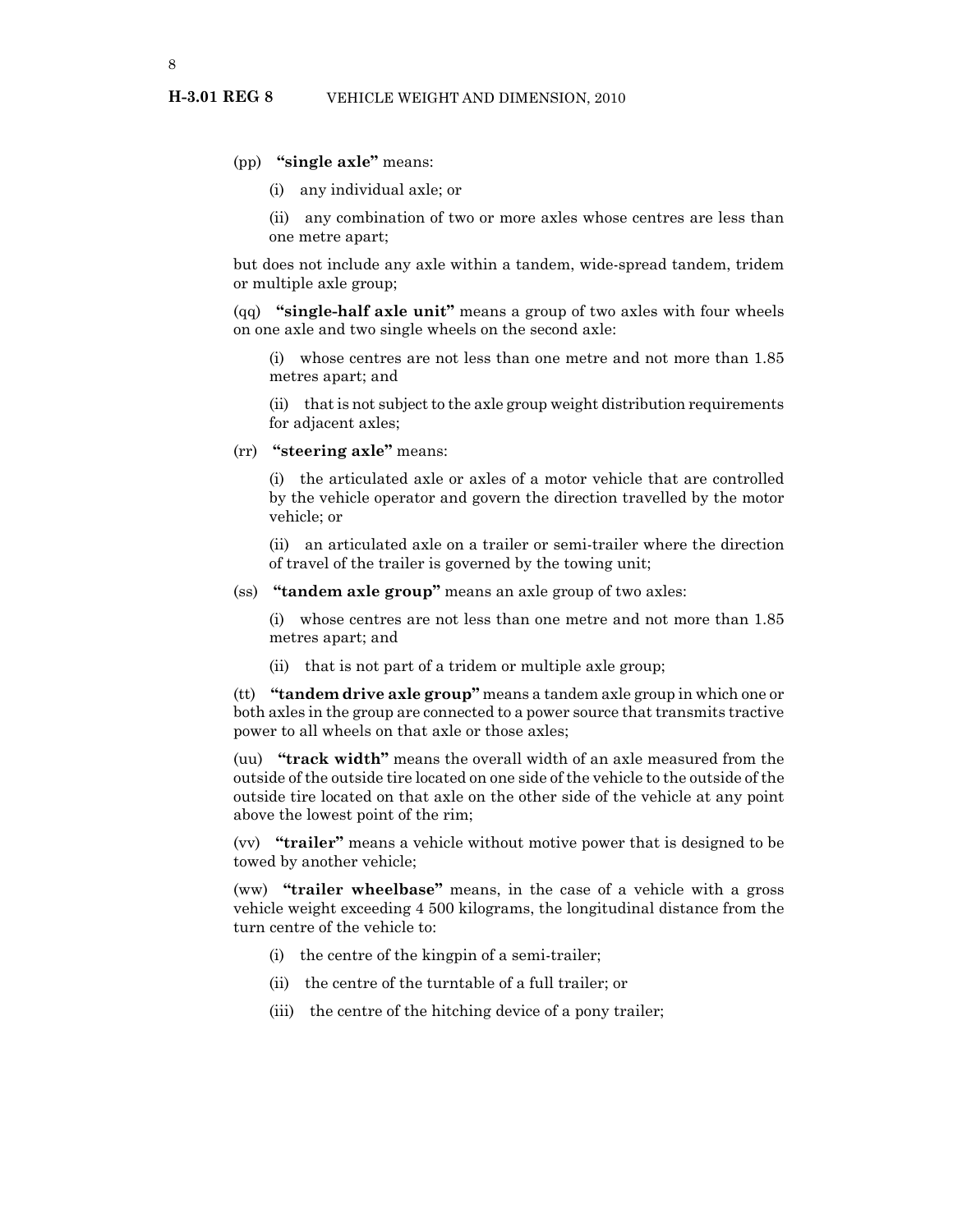(i) has an axle spread of not less than 2.4 metres and not more than 3.7 metres; and

(ii) is not part of a multiple axle group;

(yy) **"tridem drive axle group"** means a tridem axle group in which all axles in the group are connected to a power source that transmits tractive power to all wheels on those axles;

(zz) **"truck"** means a motor vehicle that:

axles that:

- (i) is permanently fitted with a special purpose device for the transportation of goods; or
- (ii) is designed and normally used for the transportation of goods;

(aaa) **"truck tractor"** means a motor vehicle that is equipped with a fifth wheel assembly and that is designed to, and is primarily used to, pull a semitrailer;

(bbb) **"truck wheelbase or truck tractor wheelbase"** means the longitudinal distance from the centre of the steering axle unit to the geometric centre of the drive axle unit;

(ccc) **"turn centre"** means the geometric centre of the axle group on a semitrailer or pony trailer or the rear axle group on a truck, truck tractor or full trailer;

(ddd) **"urban municipality"** means:

(i) a city as defined in *The Cities Act*;

(ii) a town, village or resort village as defined in *The Municipalities Act*; or

(iii) a town, northern village or northern hamlet as defined in *The Northern Municipalities Act*;

(eee) **"vehicle"** means a device, object or contrivance in, on or by which a person or thing is or may be transported on a highway and includes:

- (i) any load on or equipment attached to the vehicle; and
- (ii) any equipment that may be towed on a highway;

(fff) **"wide-spread tandem axle group"** means an axle group of two axles on a semi-trailer, full trailer and pony trailer where the axle group:

(i) has centres that are greater than 1.85 metres apart and not more than 3.4 metres apart; and

(ii) is not part of a tridem axle group;

(ggg) **"winter weight season"** means, subject to subsection (2), the period commencing on November 16 in one year and ending on March 14 of the following year.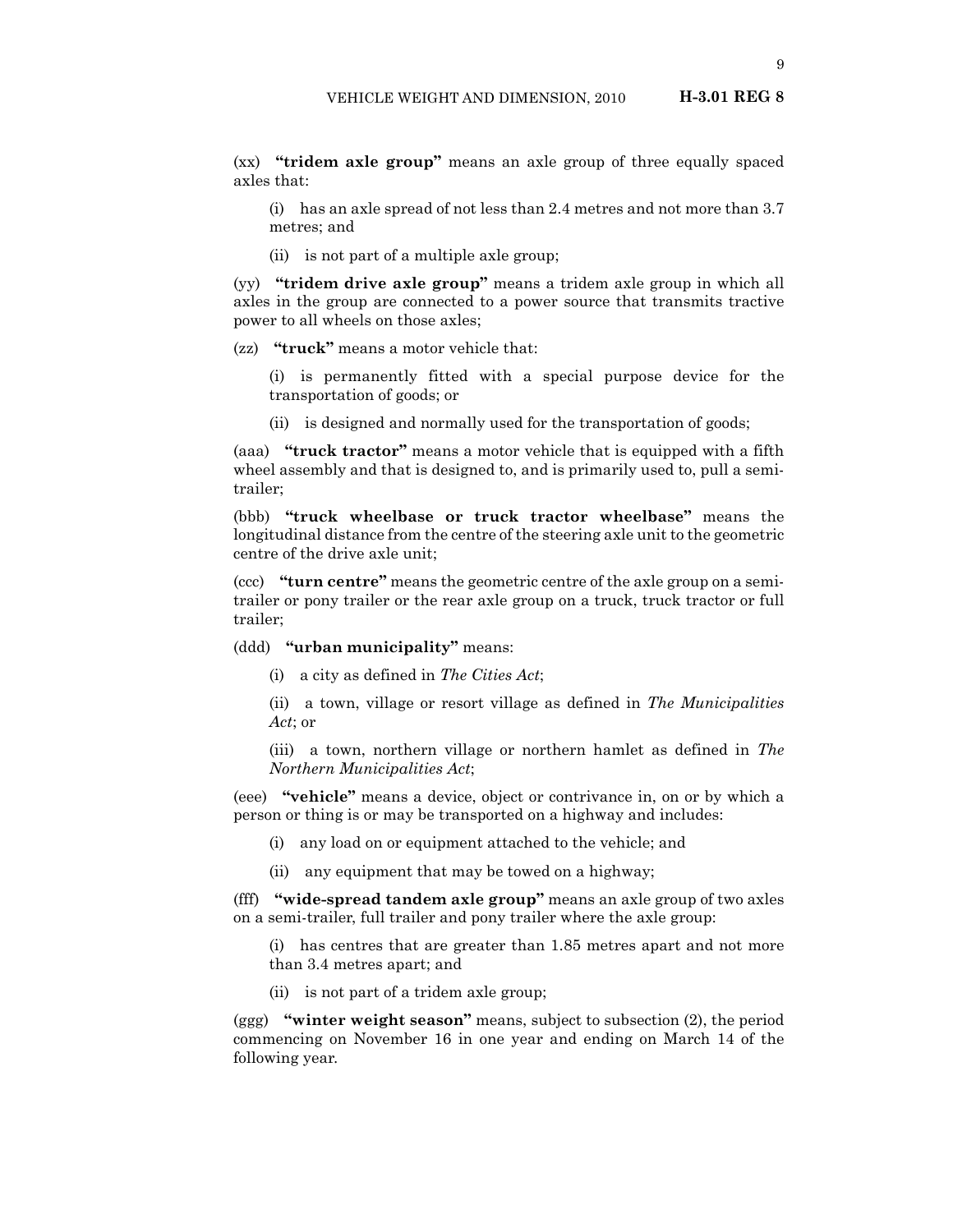(2) If the minister considers it necessary to protect the roadbed of all or any public highways, the minister may issue an order, in accordance with section 35 of the Act, restricting the winter weight season for the highway or highways mentioned in the order to the period specified in the order.

> 26 Nov 2010 cH-3.01 Reg 8 s2; 30 Jne 2011 SR 46/2011 s3; 11 Apr 2014 SR 13/2014 s3; 30 Oct 2015 SR 92/2015 s3.

#### PART II **Application and Requirements**

#### **Application of regulations**

**3**(1) Subject to subsections (2) to (7), these regulations apply to all vehicles that travel on or over public highways.

(2) These regulations do not apply to the following vehicles:

(a) road construction and maintenance equipment moving on or over a public highway within the limits of the project on which they are being used;

(b) motor graders, pavement-striping equipment, or snow removal equipment operated by or on behalf of:

- (i) the department; or
- (ii) a municipality;
- (c) emergency vehicles.

(3) Section 9 does not apply to a vehicle with its load that is crossing a provincial highway or a provincial road by the most direct route at intersections that are not more than one kilometre apart.

(4) Section 7 does not apply to a three-axle truck that is equipped with a lift axle if the truck is registered in Class F pursuant to *The Vehicle Classification and Registration Regulations.*

(5) Subject to subsection (6), Part IV does not apply to any public highway or portion of a public highway that is within the boundaries of an urban municipality.

(6) Part IV does apply to any public highway or portion of a public highway that is within the boundaries of an urban municipality if the public highway or portion of the public highway:

- (a) is a provincial highway; or
- (b) is a direct extension of a provincial highway that directly connects:
	- (i) two or more provincial highways; or
	- (ii) to another direct extension of a provincial highway.

(7) Part IV does not apply to farm equipment when it is operated or towed on or over a public highway.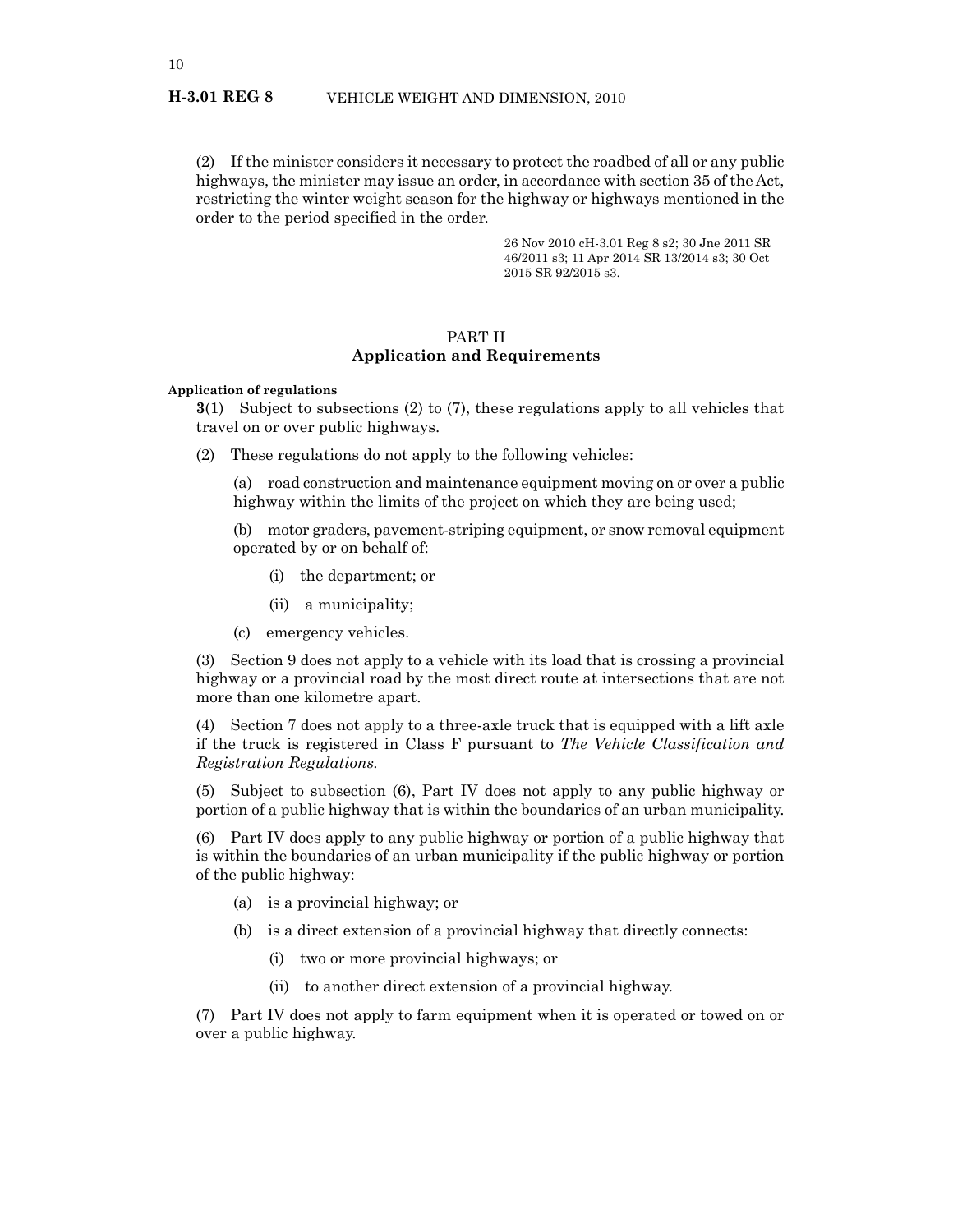(8) Part IV does not apply to a vehicle with its load that is crossing a provincial highway or a provincial road by the most direct route that does not involve travel along the provincial highway or provincial road.

> 26 Nov 2010 cH-3.01 Reg 8 s3; 30 Jne 2011 SR 46/2011 s4.

#### **Exempt items when determining dimensions**

**4** In determining the dimensions of a vehicle for the purposes of section 9:

(a) a rear view mirror is not included in determining the width of the vehicle, if the mirror does not extend more than 30 centimetres on each side of the vehicle;

(b) clearance lamps, dangerous goods placards, air or electrical connectors, anti-splash and anti-spray devices and devices used to secure a load to a vehicle or the cover for a load on the vehicle are not included in determining the width of the vehicle, if they:

- (i) do not increase the load carrying capacity of the vehicle; and
- (ii) do not extend more than 10 centimetres on each side of the vehicle;

(c) auxiliary equipment that is mounted on the front or the rear of a truck tractor, truck, trailer or semi-trailer is not included in determining the length of the vehicle, if the equipment does not extend more than 10 centimetres beyond the front or rear of the vehicle;

(d) a heater or refrigeration unit attached to the front of the trailer or semitrailer is not included in determining the length of the vehicle;

(e) a device designed and used to improve the aerodynamic performance of a vehicle that is mounted at the rear of a truck, trailer or semi-trailer is not included in determining the length of the vehicle, if:

(i) the device is flexible;

(ii) any portion of the device more than 1.9 metres above the ground does not protrude more than 1.52 metres beyond the rear of the vehicle;

(iii) any portion of the device within 1.9 metres of the ground does not protrude beyond a plane:

- (A) starting from:
	- (I) the rear bottom edge of the rear impact guard; or

(II) the lowest point on the rear of the main part of the vehicle; and

- (B) intersecting a point that is:
	- (I) 1.74 metres above the ground; and
	- (II) 1.21 metres behind the rear of the vehicle;

(iv) the device is capable of being folded to within 0.305 metres of the rear of the vehicle; and

(v) the device is not designed or used to increase the load carrying capacity of the vehicle;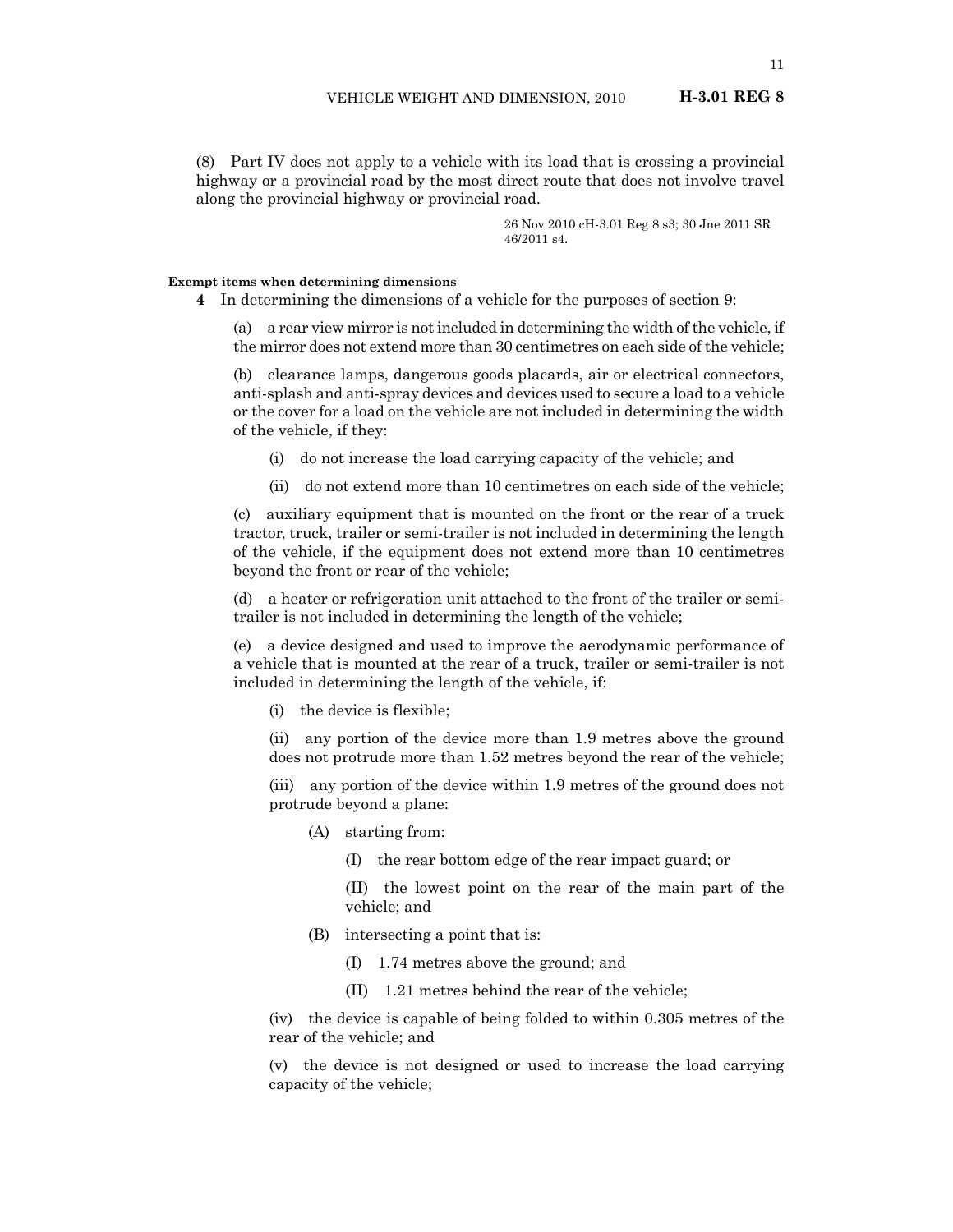(f) except in the case of determining the overall length for a B-Train, a heavy duty bumper or device designed to reduce the impact of wildlife collisions that is mounted on the front of a truck or truck tractor is not included in determining the length of the vehicle, if the bumper or device does not extend more than 30 centimetres beyond the front of the vehicle.

> 26 Nov 2010 cH-3.01 Reg 8 s4; 30 Jne 2011 SR 46/2011 s5; 30 Oct 2015 SR 92/2015 s4.

#### **General requirements**

**5**(1) Subject to subsection (2), no person shall operate, or cause to be operated, a vehicle on a public highway unless the vehicle complies with these regulations.

(2) Subsection (1) does not apply to a person who has a permit issued pursuant to section 36 of the Act that authorizes the non-compliance.

26 Nov 2010 cH-3.01 Reg 8 s5.

#### **Requirements for axle groups**

**6** Unless the person has a permit issued pursuant to section 36 of the Act authorizing the person to do so, no person shall operate, or cause to be operated, on or over a public highway:

(a) a vehicle or combination of vehicles using a group of axles that is not an axle unit;

(b) a vehicle equipped with more than two axle units; or

(c) a vehicle equipped with two axle units unless at least one axle unit is steerable.

30 Jne 2011 SR 46/2011 s6.

#### **Requirements for lift axles**

**7**(1) Subject to subsections (2) to (4), no person shall operate, or cause to be operated, on or over a public highway a vehicle equipped with a lift axle if the tires of the lift axle are in contact with the ground.

- (2) Subsection (1) does not apply if:
	- (a) the lift axle is on a vehicle other than a semi-trailer; and

(b) the person has a permit issued to section 36 of the Act authorizing the person to operate the vehicle if the tires of the lift axle are in contact with the ground.

- (3) Subsection (1) does not apply if:
	- (a) the lift axle is on a semi-trailer;
	- (b) the lift axle was installed before November 1, 2010; and

(c) the control switch is located so that the vehicle operator is unable to raise the axles off the surface of the highway from inside the cab of the truck or truck tractor.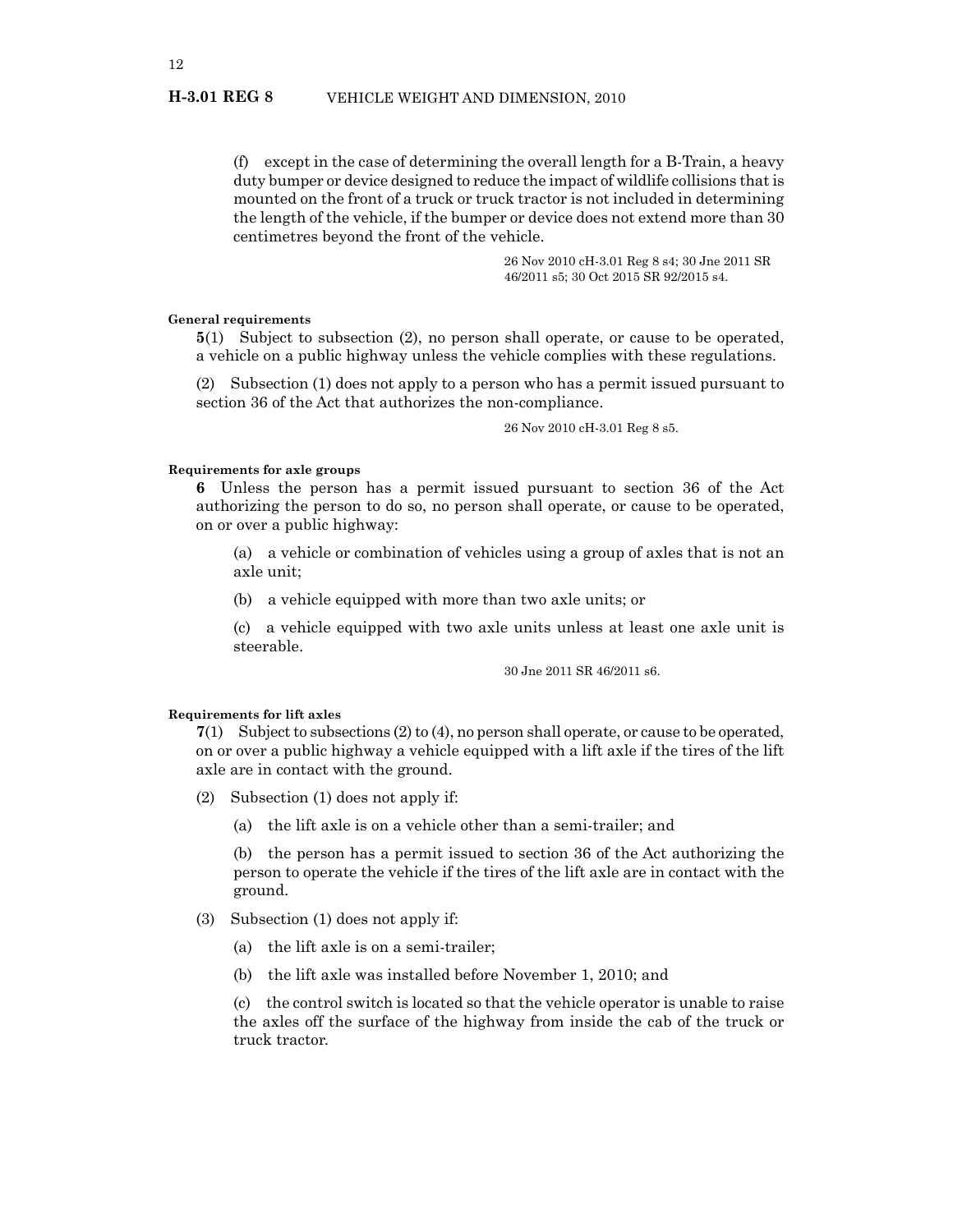- (4) Subsection (1) does not apply if:
	- (a) the lift axle is on a semi-trailer;
	- (b) the lift axle was installed on or after November 1, 2010;
	- (c) the lift axle system meets all of the following requirements:

(i) the lift axle system is designed so that the axles can be raised only when the semi-trailer is unladen;

(ii) the lift axle system is designed so that, on an unladen semi-trailer, the lift axle system can maintain an axle in the raised position once the axle is raised;

(iii) the lift axle system is designed so that, when the semi-trailer is carrying a load:

(A) all of the axles in the axle group are on the ground;

(B) none of the axles in the axle group can be raised by the lift axle; and

(C) the weight on the axle group is equally distributed;

(iv) the lift axle system is designed so that whether the axles are in the raised or lowered position, the trailer wheelbase and effective overhang conform to the limits set by these regulations; and

(d) the person has a permit issued pursuant to section 36 of the Act authorizing the person to use the lift axle system.

26 Nov 2010 cH-3.01 Reg 8 s7.

#### **Prohibition re trucks and truck tractors equipped with a tridem drive axle group or tridem axle group**

**8**(1) Unless the person has a permit issued pursuant to section 36 of the Act authorizing the person to do so, no person shall operate, or cause to be operated, on or over a public highway a combination of vehicles composed of a truck and a trailer or a truck tractor and a trailer, if the truck or truck tractor is equipped with a tridem drive axle group unless:

(a) the trailer is attached to the truck or truck tractor through a fifth wheel assembly and the trailer is a semi-trailer; or

(b) the truck or truck tractor has a hitch offset not greater than 2.60 m, the trailer is a pony trailer, and the trailer meets the requirements as follows:

|                                  | Trailer<br>wheelbase (m)            | Maximum Axle<br>Unit Weight (kg) |
|----------------------------------|-------------------------------------|----------------------------------|
| Trailer with a single axle       | 6.25 to 7.50<br>Greater than 7.50   | 7 200<br>7 700                   |
| Trailer with a tandem axle group | 6.25 to $7.50$<br>Greater than 7.50 | 11 000<br>12 000                 |
| Trailer with a tridem axle group | 6.25 to 7.50<br>Greater than 7.50   | 15 000<br>16 500.                |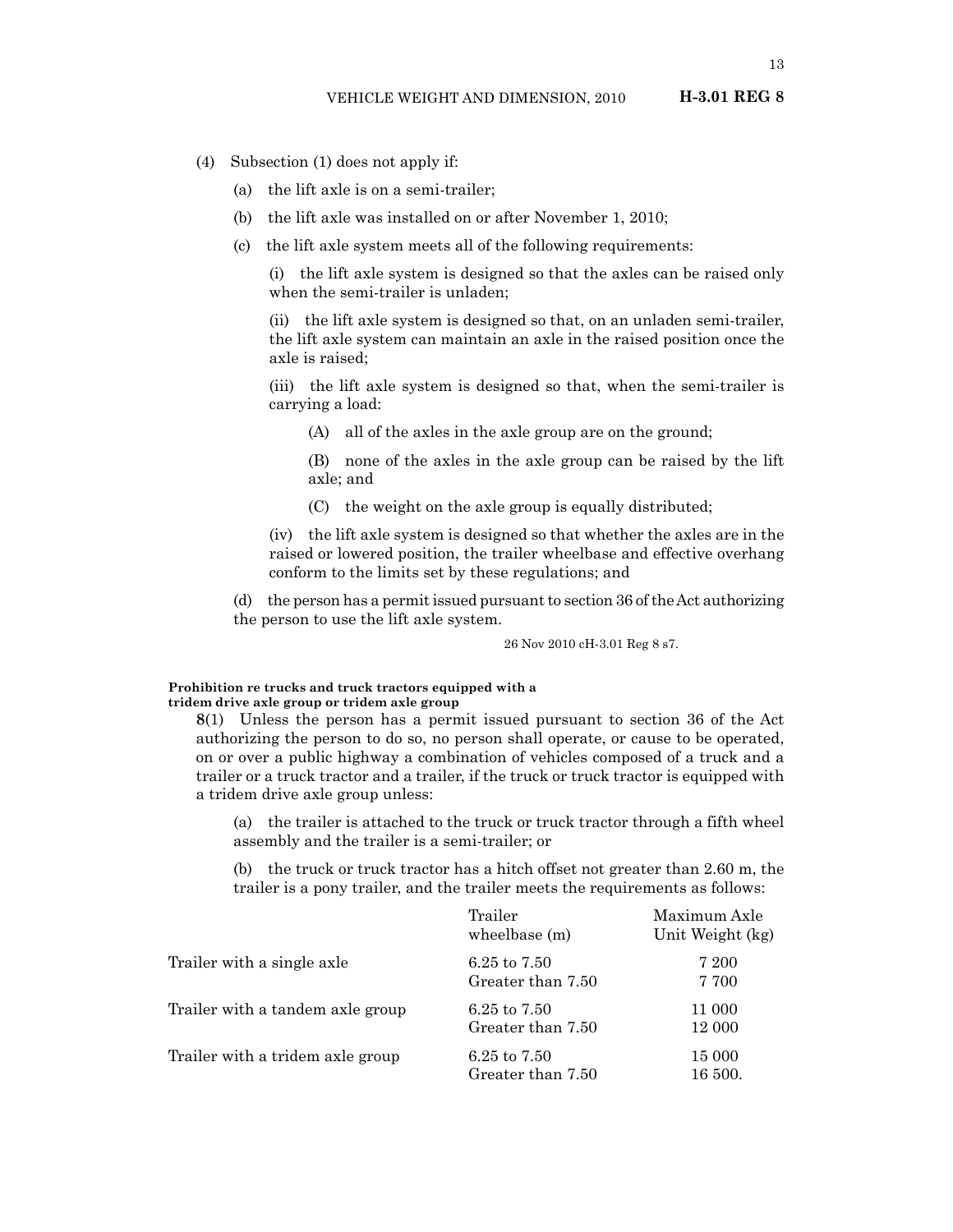#### **H-3.01 REG 8** VEHICLE WEIGHT AND DIMENSION, 2010

(2) Unless the person has a permit issued pursuant to section 36 of the Act authorizing the person to do so, no person shall operate, or cause to be operated, on or over a provincial highway or a provincial road a vehicle equipped with a tridem axle group if the axle-locking device on the tridem axle group is engaged.

(3) Unless the person has a permit issued pursuant to section 36 of the Act authorizing the person to do so, no person shall operate, or cause to be operated, on or over a provincial highway or provincial road a truck or truck tractor if the truck or truck tractor is equipped with a tridem axle group unless the tridem axle group is a tridem drive axle group.

> 26 Nov 2010 cH-3.01 Reg 8 s8; 11 Apr 2014 SR 13/2014 s4; Errata Notice 2 May 2014.

#### PART III **Vehicle Dimensions**

#### **Maximum dimensions**

**9**(1) Subject to subsection (2), unless the person has a permit issued pursuant to section 36 of the Act authorizing the person to do so, no person shall operate, or cause to be operated, on or over a provincial highway or a provincial road a vehicle or building that exceeds any of the following dimensions:

- (a) with respect to width:
	- (i) 2.6 metres; or

(ii) in the case of a house trailer and only if the house trailer is being moved between sunrise and sunset, 3.05 metres;

- (b) with respect to height, 4.15 metres;
- (c) with respect to length:
	- (i) 12.5 metres;

(ii) subject to subclause (iii), in the case of any combination of vehicles,  $23$ metres;

(iii) in the case of an articulated bus, 20 metres or 12.5 metres from the articulation point to the front or rear of the bus;

(d) with respect to hitch offset:

(i) for a truck or truck tractor equipped with a single drive axle or a tandem drive axle group, a full trailer or a semi-trailer used as a towing unit, 1.8 m;

(ii) for a truck or truck tractor equipped with a tridem drive axle group used as a towing unit, 2.6 m.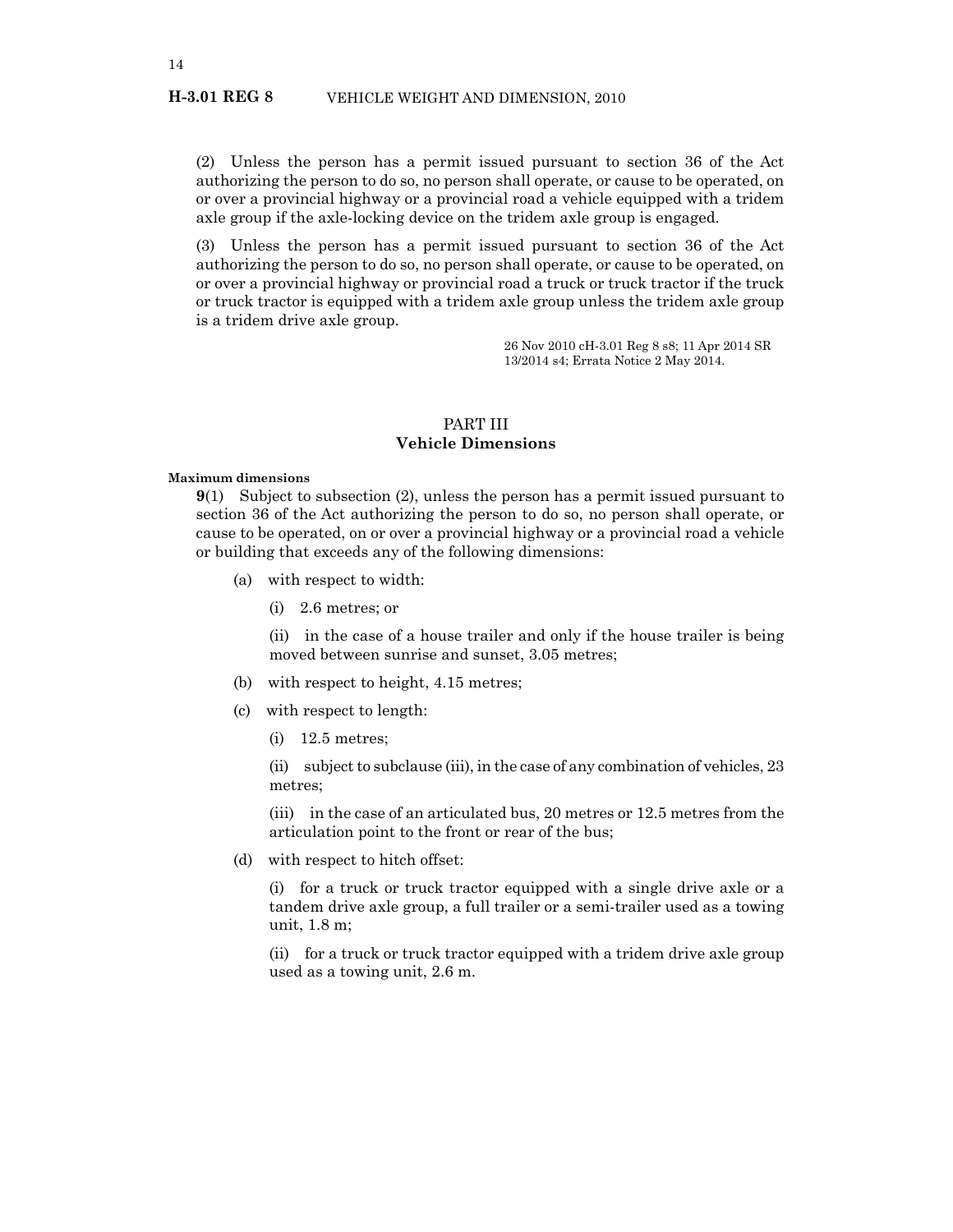(2) In the case of a vehicle or combination of vehicles described in Appendix A, unless the person has a permit issued pursuant to section 36 of the Act authorizing the person to do so, no person shall operate, or cause to be operated, on or over a provincial highway or a provincial road a vehicle or combination of vehicles that exceeds any of the maximum dimensions set out in Appendix A for that vehicle or combination of vehicles.

> 26 Nov 2010 cH-3.01 Reg 8 s9; 11 Apr 2014 SR 13/2014 s5.

#### **Minimum dimensions**

**10**(1) Unless the person has a permit issued pursuant to section 36 of the Act authorizing the person to do so, no person shall operate, or cause to be operated, on or over a provincial highway or a provincial road a vehicle or combination of vehicles that is of less than any of the minimum dimensions set out in Appendix A for that vehicle or combination of vehicles.

(2) Subject to subsections (3) to (5), in the case of a full trailer or semi-trailer with a gross vehicle weight rating exceeding 10 000 kilograms, unless the person has a permit issued pursuant to section 36 of the Act authorizing the person to do so, no person shall operate, or cause to be operated, on or over a provincial highway or a provincial road a vehicle that has any of the following:

(a) a tridem axle group on a full trailer or semi-trailer manufactured on or after July 1, 1988 that has a track width of less than 2.5 metres;

(b) a tandem axle group on a full trailer or semi-trailer manufactured on or after January 1, 1992 that has a track width of less than 2.5 metres;

(c) a full trailer or semi-trailer, other than an end dump semi-trailer, that has a wheelbase of less than 6.25 metres.

(3) Unless the person has a permit issued pursuant to section 36 of the Act authorizing the person to do so, no person shall operate, or cause to be operated, on or over a provincial highway or a provincial road a full trailer or semi-trailer with a track width of less than 2.5 metres unless:

(a) the full trailer or semi-trailer was manufactured before January 1, 2010;

(b) the axles on the full trailer or semi-trailer are fitted with single tires, each of which has a width of 445 millimetres or greater; and

(c) the axle or axle group on the full trailer or semi-trailer has a track width of greater than 2.3 metres.

(4) Unless the person has a permit issued pursuant to section 36 of the Act authorizing the person to do so, no person shall operate, or cause to be operated, on or over a provincial highway or a provincial road a full trailer or semi-trailer with a track width of less than 2.5 metres unless:

(a) the full trailer or semi-trailer was manufactured on or after January 1, 2010;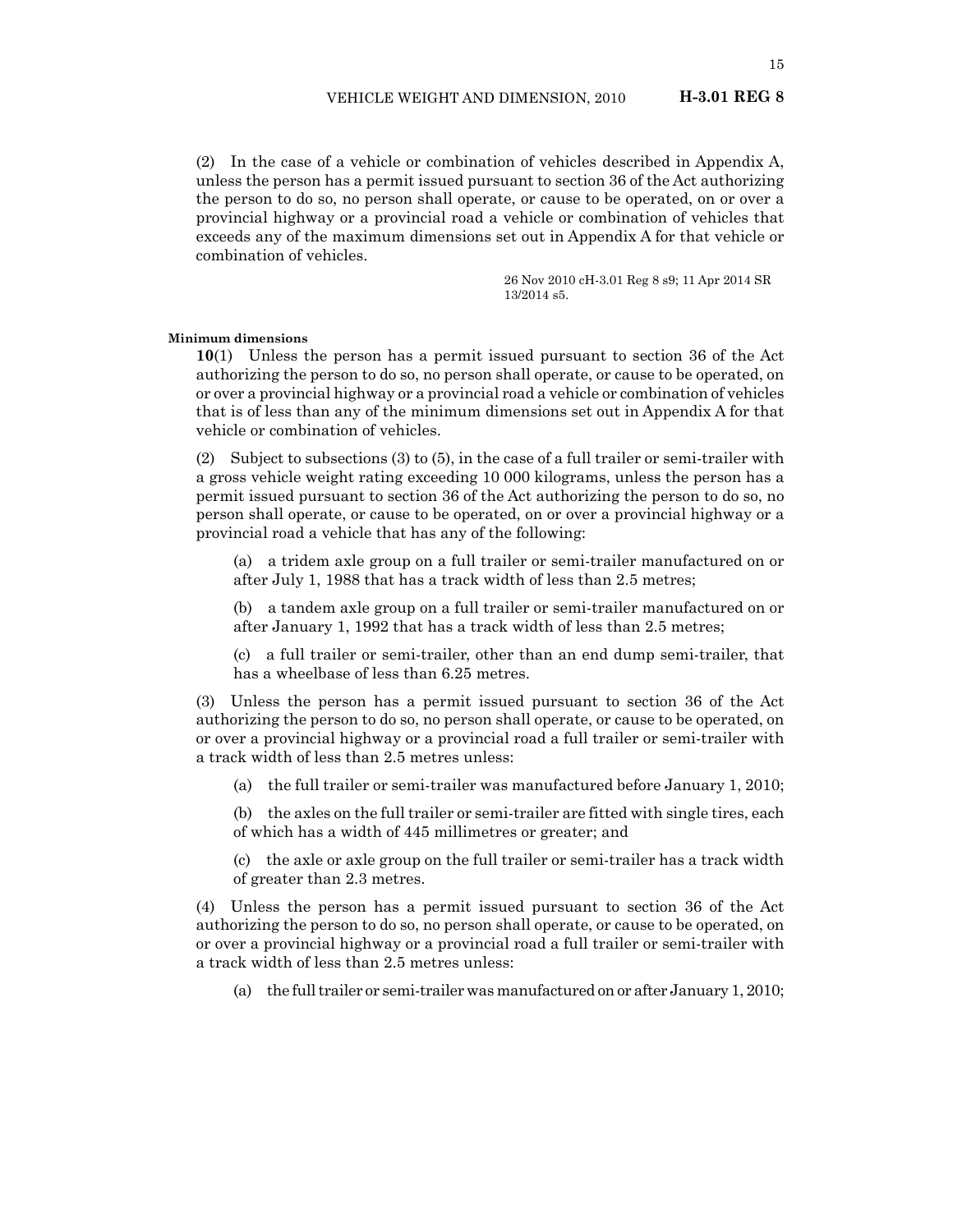(b) the axles on the full trailer or semi-trailer are fitted with single tires, each of which has a width of 445 millimetres or greater; and

(c) the axle or axle group on the full trailer or semi-trailer has a track width of greater than 2.45 metres.

(5) Unless the person has a permit issued pursuant to section 36 of the Act authorizing the person to do so, no person shall operate, or cause to be operated, on or over a provincial highway or a provincial road a full trailer or semi-trailer with a track width of less than 2.5 metres if the axles on the full trailer or semi-trailer were originally designed for dual tires but have been retrofitted with single tires unless:

(a) the full trailer or semi-trailer was manufactured on or after January 1, 2010;

(b) the axles on the full trailer or semi-trailer are fitted with single tires, each of which has a width of 445 millimetres or greater;

(c) the axle or axle group on the full trailer or semi-trailer has a track width of greater than 2.45 metres; and

(d) the full trailer or semi-trailer bears a label adjacent to the original compliance label that:

(i) identifies the company, authorized under the *Motor Vehicle Safety Act* (Canada), that retrofitted the axles; and

(ii) indicates the revised tire and wheel size designation and revised gross vehicle and axle weight ratings.

> 26 Nov 2010 cH-3.01 Reg 8 s10; 30 Jne 2011 SR 46/2011 s7.

#### **Conditions and restrictions re over-dimensional vehicles and loads**

**11**(1) No person shall operate, or cause to be operated, on or over a public highway:

(a) subject to subsection (2), a vehicle or load exceeding 3.05 metres in width unless:

(i) it has a D sign, Wide Load sign or Oversize Load sign located at the front and rear of the vehicle; and

(ii) it is equipped for night travel, if it is being operated between sunset and sunrise, with a lamp that illuminates the sign at the rear of the vehicle or is equipped with an amber beacon mounted at the centre of the rear of the vehicle with the D sign, Wide Load sign or Oversize Load sign; or

(b) subject to subsection (2), a vehicle or load exceeding 3.3 metres in width unless a minimum of one amber beacon is mounted on the cab of the towing unit.

(c) a vehicle or load exceeding 3.05 m in width when visibility is reduced to less than 1 000 m.

(2) Clauses (1)(a) and (b) do not apply to farm equipment being operated or towed if a permit pursuant to section 36 of the Act is not required to operate or tow that farm equipment.

> 26 Nov 2010 cH-3.01 Reg 8 s11; 30 Jne 2011 SR 46/2011 s8; 11 Apr 2014 SR 13/2014 s6.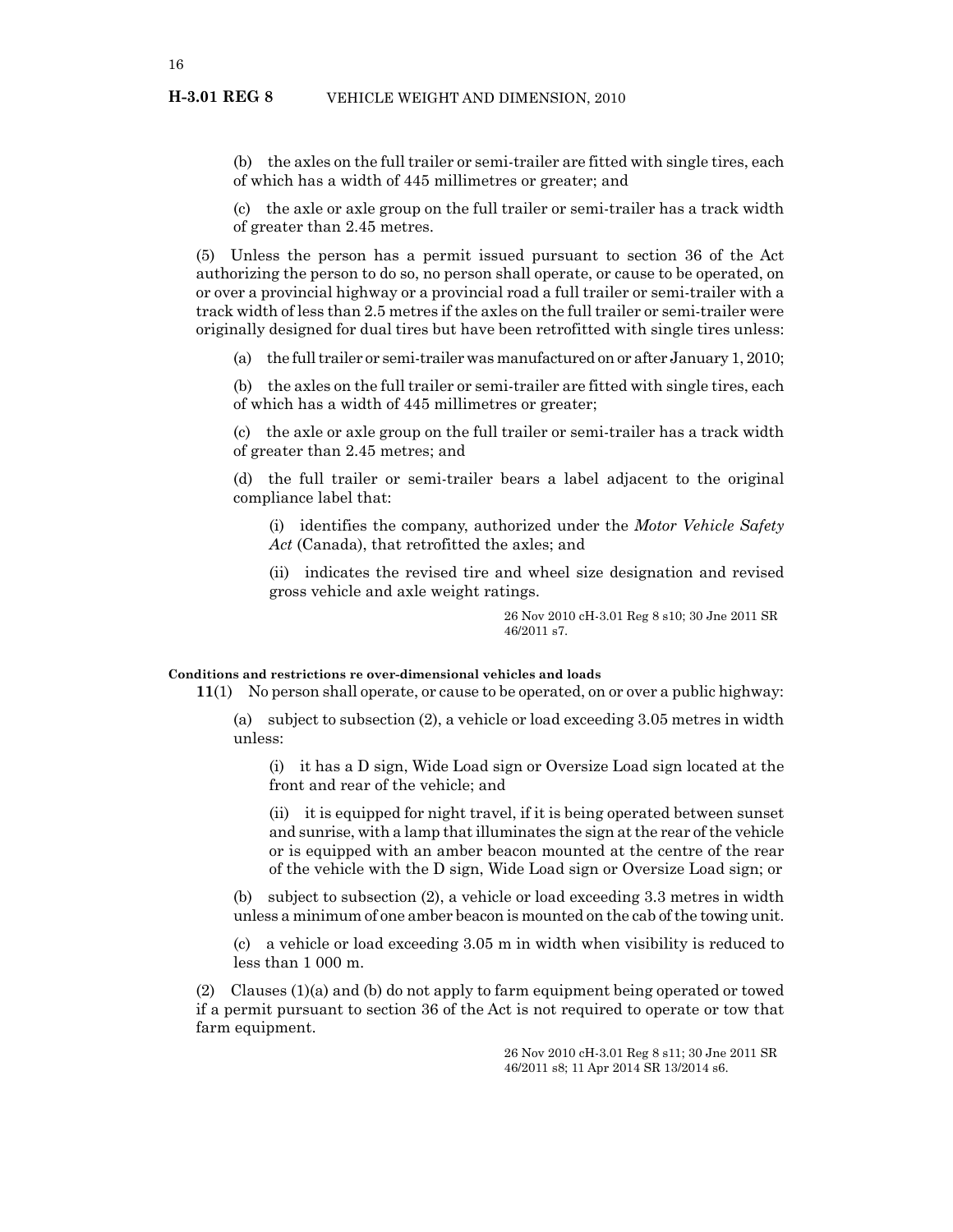#### **Prohibition on use of signs**

**12** No person shall operate, or cause to be operated, on a provincial highway a vehicle displaying a D sign, Wide Load sign, Oversize Load sign or Long Load sign if those signs are not required by a permit or these regulations.

26 Nov 2010 cH-3.01 Reg 8 s12.

#### **Escort vehicles**

**13**(1) Subject to subsection (2), no person shall operate, or cause to be operated, an escort vehicle, unless:

(a) that escort vehicle meets the requirements, and is operated in the manner, set out in Appendix C;

(b) a permit for exceeding the dimensions set out in section 9 is issued pursuant to section 36 of the Act; and

(c) the permit mentioned in clause (b) requires the permit holder to use an escort vehicle.

(2) Clause (1)(a) does not apply if the permit states otherwise.

26 Nov 2010 cH-3.01 Reg 8 s13.

#### **Farm equipment dimensions**

**14**(1) Subject to subsection (2), farm equipment that exceeds a dimension set out in subsection 9(1) may be operated or towed without a permit between sunrise and sunset on or over a provincial highway.

(2) Subsection (1) does not apply if the farm equipment protrudes into another driving lane of a designated highway, unless:

(a) the person operating or towing the farm equipment has a permit issued pursuant to section 36 of the Act authorizing the person to do so; or

(b) the protrusion is the result of passing or avoiding a vehicle or stationary object.

(3) For the purposes of this section, **"designated highway"** means:

(a) Provincial Highway No. 1;

(b) Provincial Highway No. 2, from Assiniboia to Chamberlain and from its north junction with Highway No. 11 to its junction with Highway No. 264;

(c) Provincial Highway No. 3, from Tisdale to its junction with Provincial Highway No. 40;

(d) Provincial Highway No. 4, from its junction with No. 379 to its junction with No. 342 and from North Battleford to its junction with Highway No. 26;

(e) Provincial Highway No. 5, from Watson to Saskatoon;

(f) Provincial Highway No. 6, from Corinne to Melfort;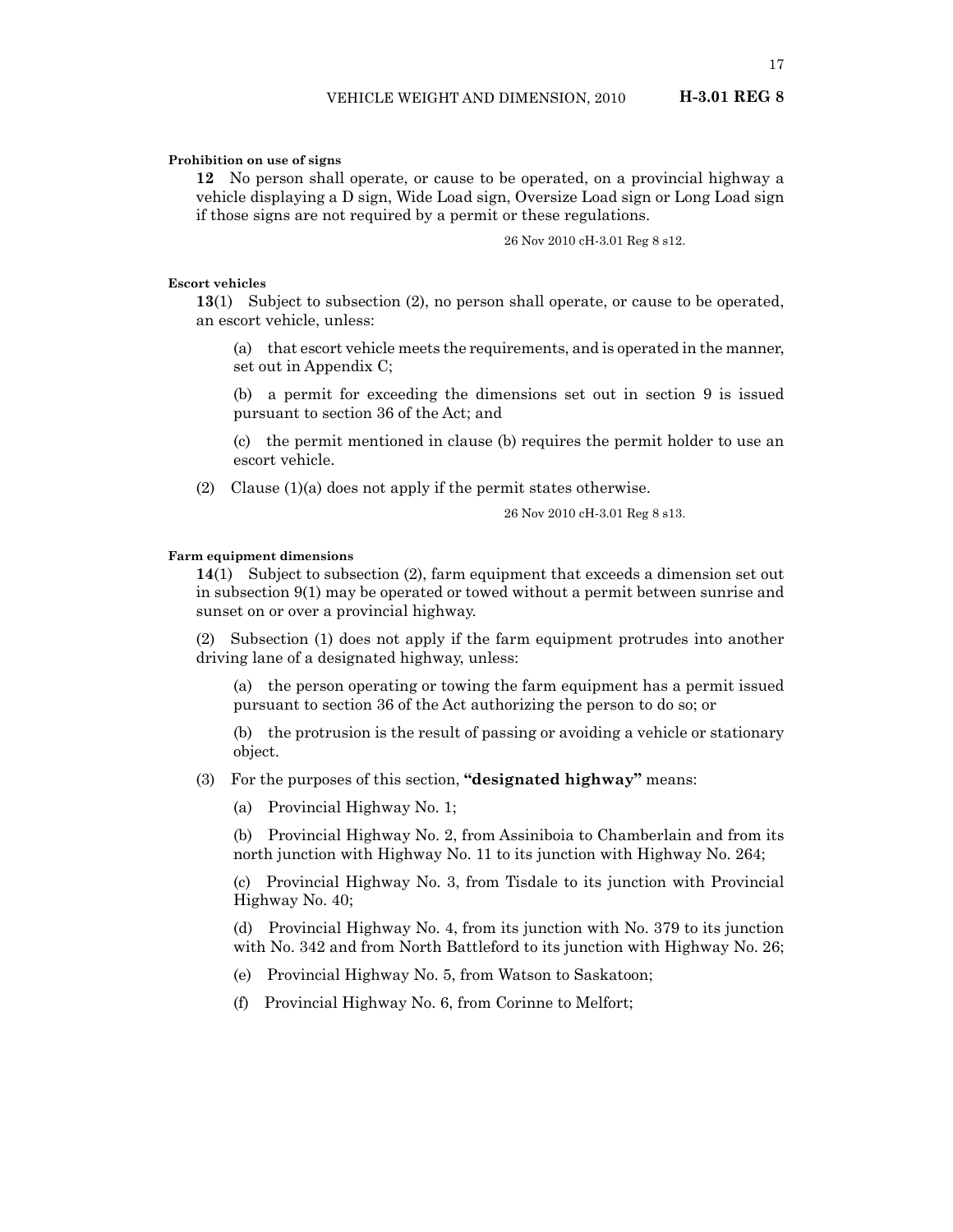(g) Provincial Highway No. 7;

(h) Provincial Highway No. 9, from Junction No. 13 to Junction No. 48 and from Yorkton to Canora;

- (i) Provincial Highway No. 10;
- (j) Provincial Highway No. 11;
- (k) Provincial Highway No. 14, from Saskatoon to Biggar;
- (l) Provincial Highway No. 16;

(m) Provincial Highway No. 18, from its junction with Provincial Highway No. 9 to its junction with Highway No. 39;

(n) Provincial Highway No. 21, from Kindersley to Kerrobert;

(o) Provincial Highway No. 22, from Esterhazy to its junction with Provincial Highway No. 9;

(p) Provincial Highway No. 33, from 10 kilometres south-east of Regina to Regina;

- (q) Provincial Highway No. 35, from Tisdale to Nipawin;
- (r) Provincial Highway No. 39, from the International Boundary to Corinne;

(s) Provincial Highway No. 41, from its junction with Highway No. 5 to its junction with Highway No. 27;

(t) Provincial Highway No. 46;

(u) Provincial Highway No. 55, from Prince Albert to its junction with Highway No. 120.

26 Nov 2010 cH-3.01 Reg 8 s14.

### PART IV **Vehicle Weights**

**Interpretation – Part IV**

**15** In this Part and in Appendix A:

(a) **"municipal highway"** means any public highway other than a provincial highway or a provincial road;

(b) **"primary highway"** means the highways, or portions of the public highways, set out in Appendix D;

(c) **"secondary highway"** means any provincial highway or provincial road that is not set out in Appendix D.

26 Nov 2010 cH-3.01 Reg 8 s15.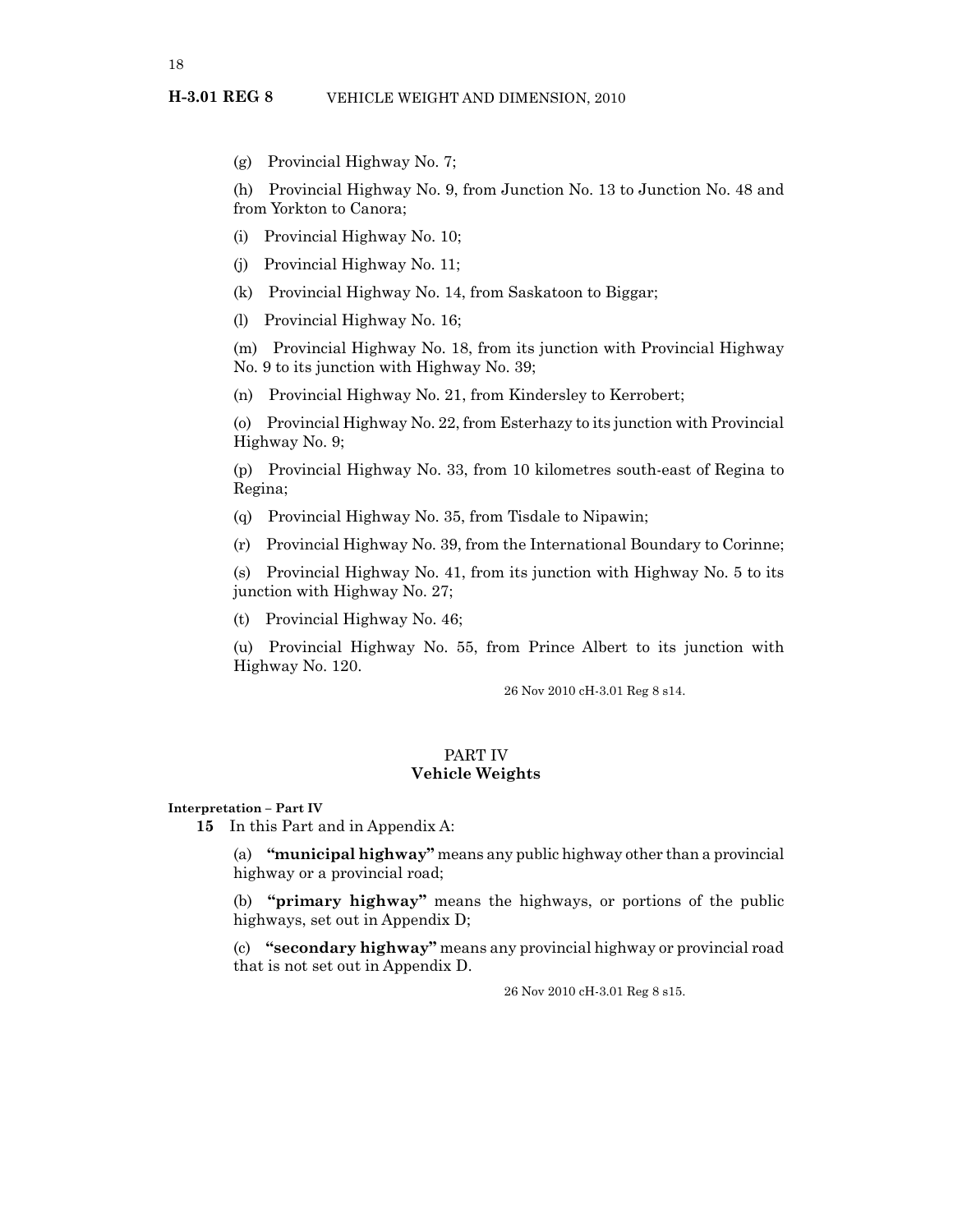19

#### **Tire and axle gross weights**

**16**(1) Unless the person has a permit issued pursuant to section 36 of the Act authorizing the person to do so, no person shall operate, or cause to be operated, on or over a provincial highway, provincial road or municipal highway a vehicle or combination of vehicles that exceeds any of the gross weight limits specified for that vehicle or combination of vehicles in Appendix A or in this section.

(1.1) Unless the person has a permit issued pursuant to section 36 of the Act authorizing the person to do so, no person shall operate, or cause to be operated, on or over a provincial highway, provincial road or municipal highway a vehicle or combination of vehicles if the weight on the steering axle or axles is less than the weight prescribed in these regulations for that axle unit.

(2) Subject to subsections (3) to (4), the maximum gross weight on any tire, except a tire on a steering axle on a bus, truck or truck tractor, is 10 kilograms per millimetre of tire width, as determined by the manufacturer's width shown on the tire, up to a maximum of 3000 kilograms.

(3) The maximum gross weight on a tire on a steering axle is 10 kilograms per millimetre of tire width as determined by the manufacturer's width shown on the tire up to the steering axle weight limit maximum in Appendix A.

(3.1) The maximum steering axle weight for a truck tractor equipped with a single drive axle or a tandem drive axle group is 6 000 kilograms.

(3.2) The maximum steering axle weight for a truck tractor equipped with a tridem drive axle group is 7 300 kilograms.

(3.3) The maximum gross weight on any tire on self-propelled equipment operated on or over a provincial highway, provincial road or municipal highway is 10 kilograms per millimetre of tire width as determined by the manufacturer's width shown on the tire, up to a maximum of 5 500 kilograms.

(4) The maximum gross weight on a tire that has a width of 445 millimetres or greater is 3 850 kilograms on:

(a) the highways or portions of primary highways listed in Appendix D; and

(b) provincial highways that are the subject of a minister's order, made pursuant to clause  $35.1(1)(d)$  of the Act, that authorizes a person to operate a vehicle or class of vehicles on those highways specified in the order at the weights set for primary highways by these regulations.

(5) Subject to subsections (2) to (4), the maximum gross weight for a single axle or any axle within an axle group or axle unit is:

- (a) subject to clause (d), 9 100 kilograms on a primary highway;
- (b) subject to clause (d), 8 200 kilograms on a secondary highway;
- (c) subject to clause (d), 8 200 kilograms on a municipal highway; and

(d) during winter weight season, 10 000 kilograms on highways mentioned in clauses (a) to (c).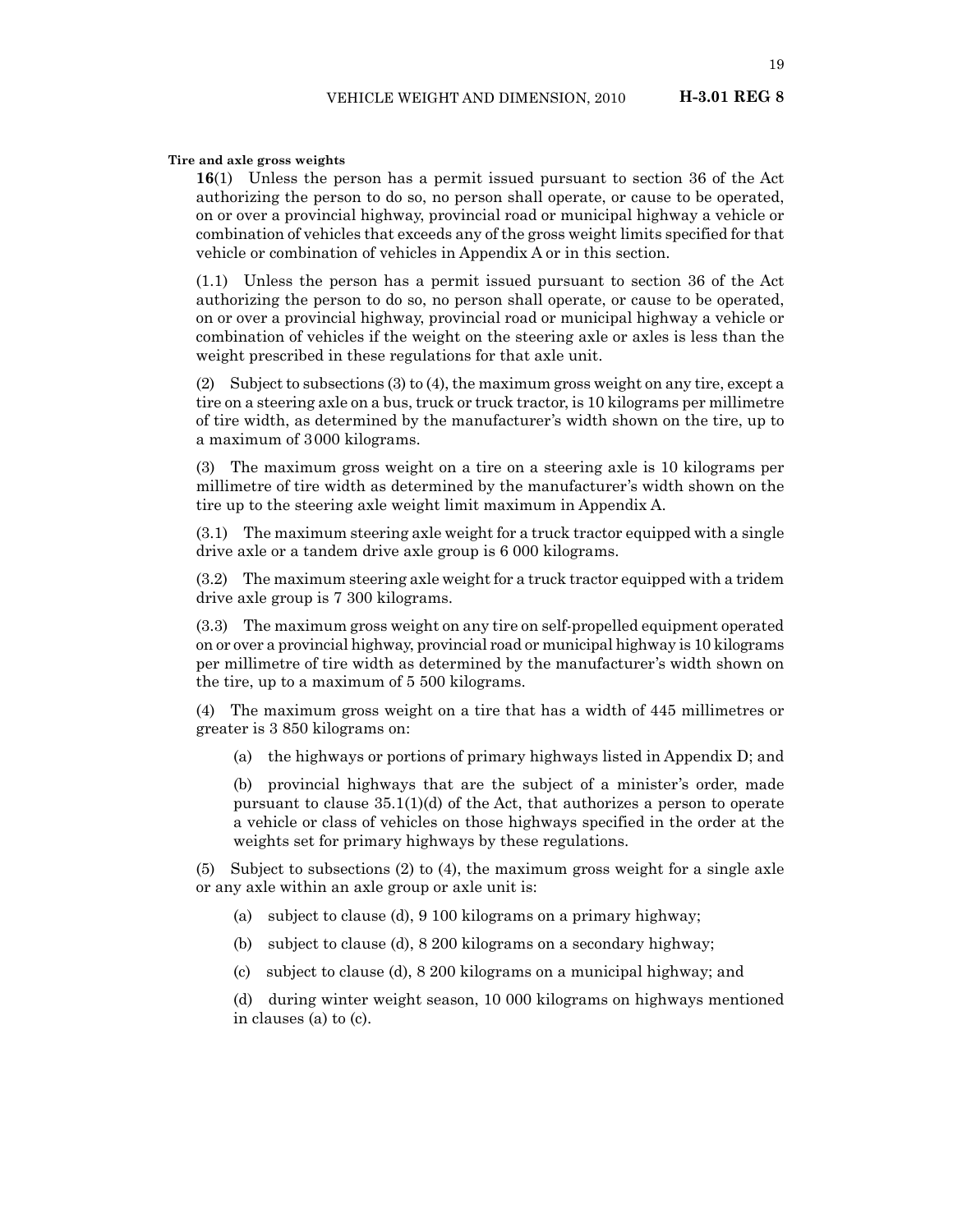(6) Subject to subsections (2) to (4), the maximum gross weight for a single-half axle unit is:

- (a) subject to clause (d), 12 750 kilograms on a primary highway;
- (b) subject to clause (d), 10 875 kilograms on a secondary highway;
- (c) subject to clause (d), 10 875 kilograms on a municipal highway; and

(d) during winter weight season, 13 500 kilograms on highways mentioned in clauses (a) to (c).

(7) Subject to subsections (2) to (4), the maximum combined gross weight of a wide-spread tandem axle group is:

- (a) subject to clause (d), 9 100 kilograms on a primary highway;
- (b) subject to clause (d), 8 200 kilograms on a secondary highway;
- (c) subject to clause (d), 8 200 kilograms on a municipal highway; and

(d) during winter weight season, 10 000 kilograms on highways mentioned in clauses (a) to (c).

(8) Subject to subsections (2) to (4), for a tandem axle group or any two adjacent axles within a tridem axle group, the maximum gross weight is:

- (a) subject to clause (d), 17 000 kilograms on a primary highway;
- (b) subject to clause (d), 14 500 kilograms on a secondary highway;
- (c) subject to clause (d), 14 500 kilograms on a municipal highway; and
- (d) during winter weight season, 18 000 kilograms on highways mentioned in clauses (a) to (c).

(9) Subject to subsections (2) to (4), for a tridem axle group other than a tridem drive axle group, the maximum gross weight is:

(a) 24 000 kilograms on a primary highway, if the axle spread is greater than 3.6 metres but not greater than 3.7 metres;

(b) subject to subsection (10), 23 000 kilograms on a primary highway, if the axle spread is greater than 3.0 metres but not greater than 3.6 metres;

(c) 21 000 kilograms on a primary highway, if the axle spread is greater than 2.4 metres but not greater than 3.0 metres;

- (d) 20 000 kilograms on a secondary highway;
- (e) 20 000 kilograms on a municipal highway; and

(f) during the winter weight season, weights as set out in clauses (a), (b) and (c) apply to the highways mentioned in clauses (d) and (e).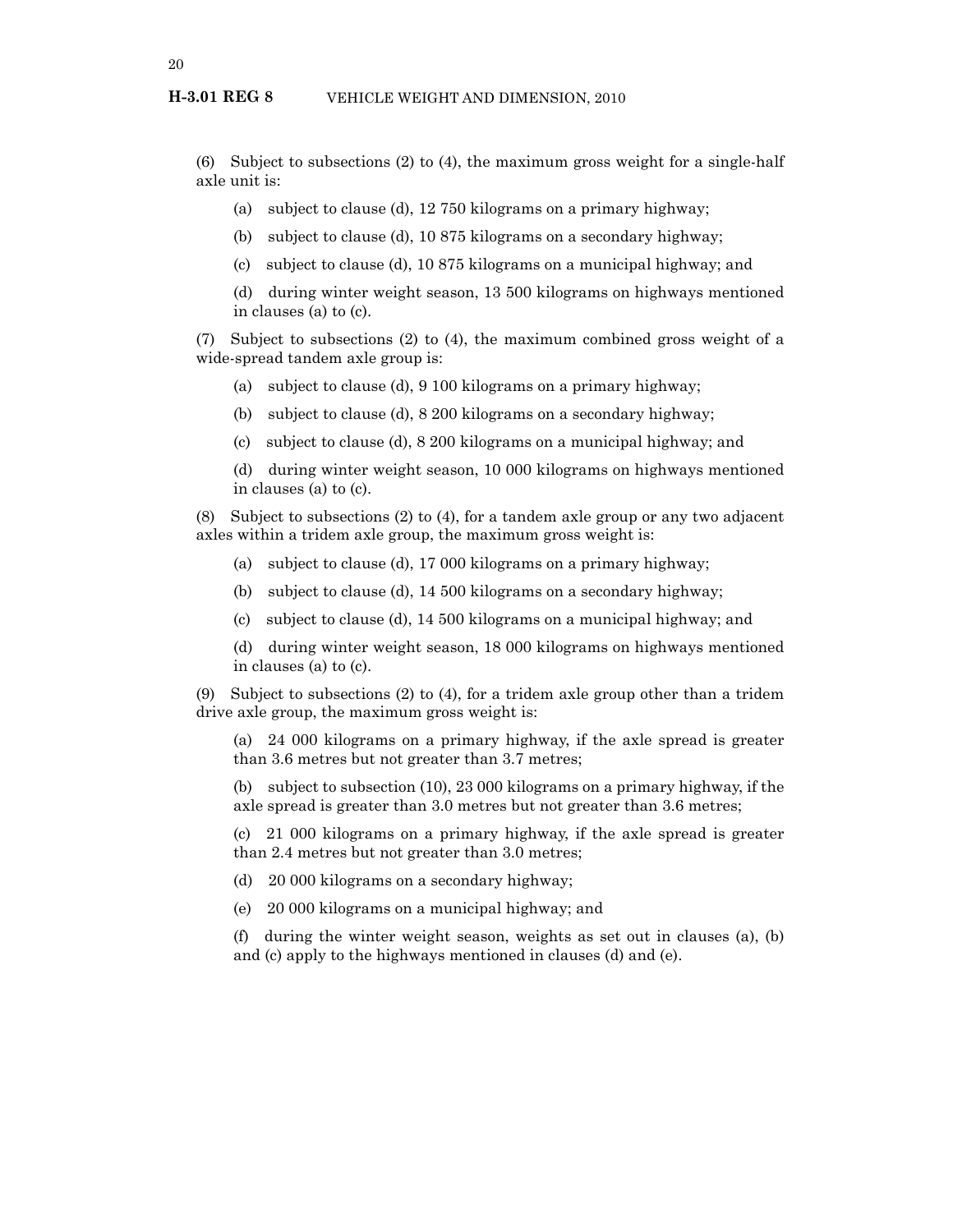(10) Subject to subsections (2) to (4), if the axle spread of a tridem axle group is greater than 3.0 metres, but not greater than 3.6 metres, the maximum gross weight for that tridem axle group is 24 000 kilograms on:

(a) the provincial highways or portions of provincial highways listed in Appendix E; and

(b) any public highway or portion of a public highway that is within the boundaries of an urban municipality if the public highway or portion of the public highway:

(i) is one of the provincial highways or portions of provincial highways listed in Appendix E; or

(ii) is a direct extension of one of the provincial highways or portions of provincial highways listed in Appendix E that directly connects:

(A) two or more provincial highways listed in Appendix E; or

(B) to another direct extension of a provincial highway listed in Appendix E.

(11) Subject to subsections (2) to (4), for a multiple axle group, the maximum gross weight is:

(a) 17 000 kilograms for a multiple axle group consisting of three or more axles with 12 or more tires; and

(b) 15 000 kilograms for a multiple axle group consisting of three or more axles with fewer than 12 tires.

> 26 Nov 2010 cH-3.01 Reg 8 s16; 11 Apr 2014 SR 13/2014 s7; 30 Oct 2015 SR 92/2015 s5.

#### **Combination axle weights**

**17**(1) Unless the person has a permit issued pursuant to section 36 of the Act authorizing the person to do so, no person shall operate, or cause to be operated, on or over a provincial highway, provincial road or municipal highway a vehicle or combination of vehicles that exceeds any of the combined weight limits specified for that vehicle or combination of vehicles in Appendix A or in this section.

(2) Subject to subsection (4), if the interaxle spacing between two axle units is less than the minimum interaxle spacing set out in subsection (3), the maximum combined weight for the axle units is the sum of the maximum gross weights for the two adjacent axle groups less 500 kilograms for every 0.1 metres, or portion thereof, that the interaxle spacing is less than the minimum interaxle spacing set out in subsection (3).

(3) The minimum interaxle spacing between two axle units is:

(a) for two single axles if the axles are not part of a wide-spread tandem axle group, tridem axle group or a multiple axle group, 3.0 metres;

(b) for a single axle and a tandem axle group, 3.0 metres;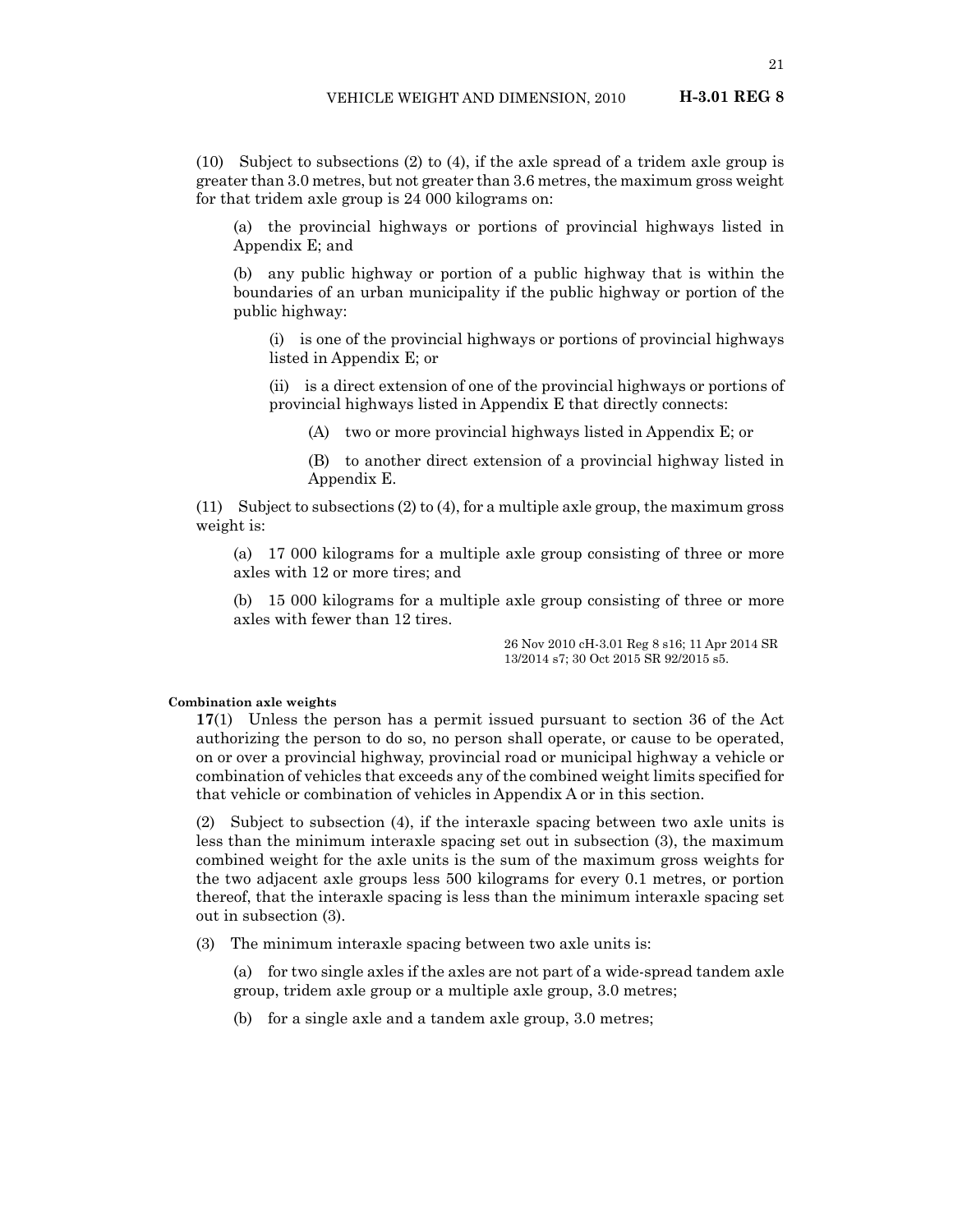- (c) for a single axle and a tridem axle group, 3.0 metres;
- (d) for two tandem axle groups, 5.0 metres;
- (e) for a tandem axle group and a tridem axle group, 5.5 metres;
- (f) for two tridem axle groups, 6.0 metres;

(g) for a multiple axle group and a single, tandem or tridem axle group, 5.5 metres.

(4) In the case of an A-train or C-train, if the axle spacing between the rear axle unit on the lead trailer and the converter dolly axle unit is less than 3.0 metres:

(a) the maximum combined weight for two single axles is 17 000 kilograms; and

(b) the maximum combined weight for a single axle and a tandem axle group is 23000 kilograms.

(5) In the case of an end dump semi-trailer manufactured before January 1, 1989, the maximum combined weight for a tandem axle group on the semi-trailer and an adjacent tandem axle group within a combination of vehicles is:

(a) 32 000 kilograms, if the interaxle spacing is less than 5.0 metres but not less than 3.4 metres;

(b) 30 000 kilograms, if the interaxle spacing is less than 3.4 metres but not less than 3.0 metres; or

(c) 35 000 kilograms during the winter weight season for the axle group interaxle spacing listed in clause (a).

(6) In the case of an end dump semi-trailer manufactured on or after January 1, 1989, the maximum combined weight for a tandem axle group on the semi-trailer and an adjacent tandem axle group within a combination of vehicles is:

(a) 32 000 kilograms, if the interaxle spacing is less than 5.0 metres but not less than 4.5 metres;

(b) 30 000 kilograms, if the interaxle spacing is less than 4.5 metres but not less than 3.0 metres; or

(c) 35 000 kilograms during the winter weight season for the axle group interaxle spacing set out in clause (a).

> 26 Nov 2010 cH-3.01 Reg 8 s17; 11 Apr 2014 SR 13/2014 s8.

22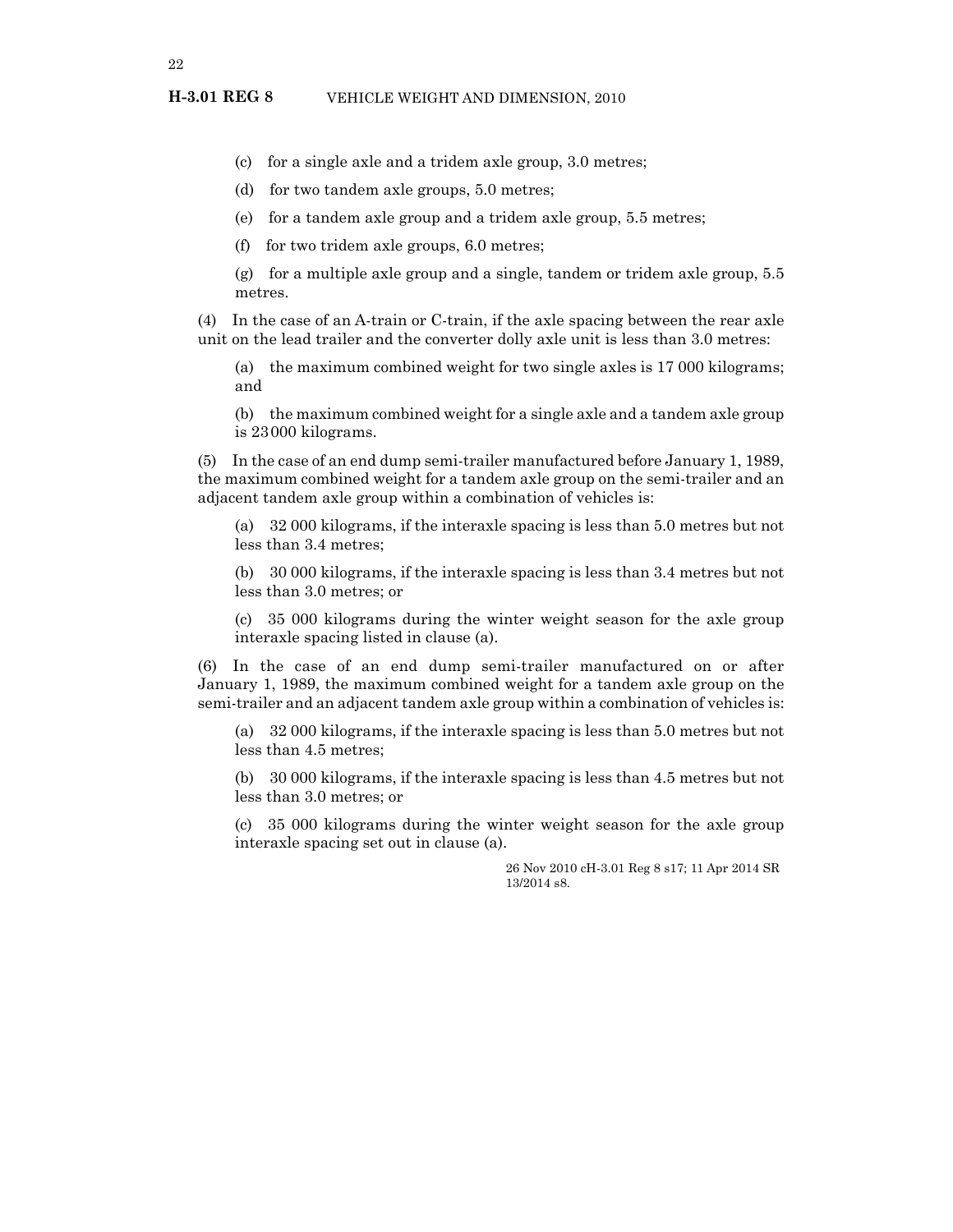#### **Maximum gross vehicle weights**

**18**(1) Unless the person has a permit issued pursuant to section 36 of the Act authorizing the person to do so, no person shall operate, or cause to be operated, on or over a provincial highway, provincial road or municipal highway a vehicle or combination of vehicles that exceeds any of the gross vehicle weight limits specified for that vehicle or combination of vehicles in Appendix A or in this section.

(2) Subject to subsections (4) to (7) and to sections 16 and 17, the maximum gross vehicle weight for a vehicle or combination of vehicles listed in Appendix A is the sum of the axle unit weight limits up to the maximum gross vehicle weight limit for that vehicle or combination of vehicles.

(3) Subject to subsections (4) to (7) and to sections 16 and 17, the maximum gross vehicle weight for a vehicle or combination of vehicles not listed in Appendix A or in this section is the sum of the axle unit weights to a maximum of:

- (a) 53 500 kilograms on a primary highway; and
- (b) 49 000 kilograms on a secondary or municipal highway.
- (4) Subject to sections 16 and 17, the maximum gross vehicle weight for a B train is:

(a) 63 500 kilograms on the provincial highways or portions of provincial highways listed in Appendix E; and

(b) 63 500 kilograms on any public highway or portion of a public highway that is within the boundaries of an urban municipality if the public highway or portion of the public highway:

(i) is one of the provincial highways or portions of provincial highways listed in Appendix E; or

(ii) is a direct extension of one of the provincial highways or portions of provincial highways listed in Appendix E that directly connects:

(A) two or more provincial highways listed in Appendix E; or

(B) to another direct extension of a provincial highway listed in Appendix E.

(5) Unless the person has a permit issued pursuant to section 36 of the Act authorizing the person to do so, no person shall operate, or cause to be operated, a vehicle or combination of vehicles for which the gross vehicle weight exceeds:

- (a) **Repealed.** 30 Oct 2015 SR 92/2015 s6.
- (b) **Repealed.** 30 Oct 2015 SR 92/2015 s6.
- (c) 41 500 kilograms on:
	- (i) Provincial Road No. 905; or

(ii) Provincial Road No. 955 from the south abutment of the Douglas River Bridge to the northern-most limit of Provincial Road No. 955.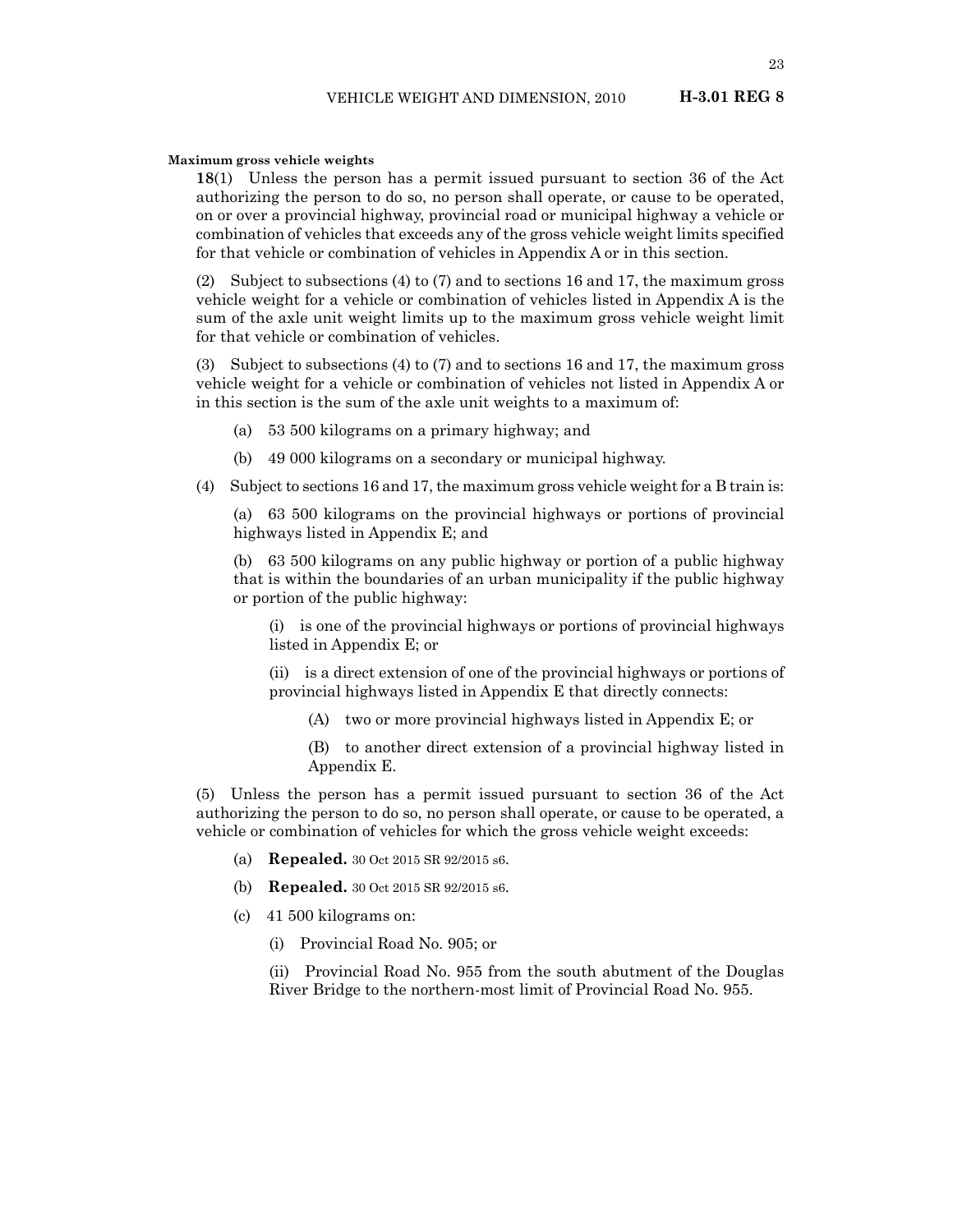(6) On those highways listed in subsection (7), unless the person has a permit issued pursuant to section 36 of the Act authorizing the person to do so, no person shall, during winter weight season, operate, or cause to be operated, a vehicle or combination of vehicles if:

(a) the gross weights exceed those limits for secondary highways set out in Appendix A or in section 16; or

(b) the gross vehicle weights exceed those limits for secondary highways set out in Appendix A or in this section.

(7) Subsection (6) applies to the following provincial highways and portions of provincial highways and provincial roads:

(a) Provincial Highway No. 312 commencing at the western abutment of the Gabriel Dumont Bridge, eastward over the South Saskatchewan River;

(b) Provincial Road No. 919, from its junction with Provincial Highway No. 21 to the northern boundary of Meadow Lake Provincial Park;

(c) **Repealed.** 30 Oct 2015 SR 92/2015 s6.

(d) Old Nipawin Bridge located on the Provincial Road between its junction with Provincial Highway No. 35 in the Town of Nipawin and its junction with Provincial Highway No. 35/55 northwest of Nipawin.

> 11 Apr 2014 SR 13/2014 s9; 30 Oct 2015 SR 92/2015 s6; 30 Oct 2015 SR 92/2015 s6.

#### **Vehicles without rubber tires – maximum weight**

**19** Notwithstanding sections 16 to 18, no person shall operate, or cause to be operated, on a public highway a vehicle, or combination of vehicles, without rubber tires that exceeds a gross vehicle weight of 10 000 kilograms.

26 Nov 2010 cH-3.01 Reg 8 s19.

#### PART V **Overhanging Loads**

**Overhanging loads**

**20**(1) In this section, **"main part of the vehicle"** means the vehicle, but does not include any load on the vehicle or any auxiliary equipment or aerodynamic devices with the exception of a device designed and used to improve the aerodynamic performance of a vehicle that is mounted at the rear of a truck, trailer or semi-trailer meeting the requirements of subclauses 4(e)(i) to (v).

(2) Every registered owner and every driver of a vehicle operated on or over a public highway and transporting cargo shall comply with this Part.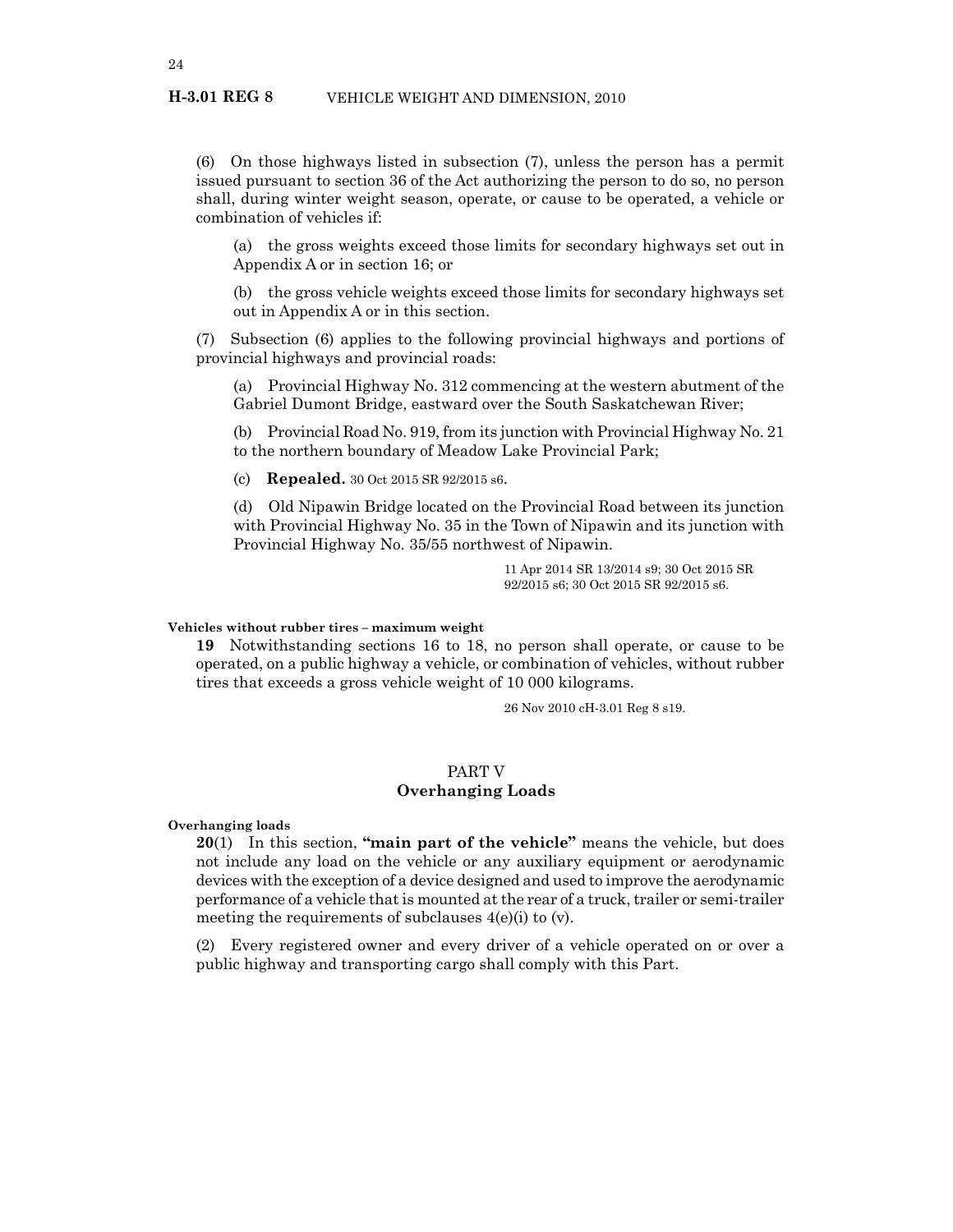(3) If a vehicle is transporting a load that overhangs the rear of the main part of the vehicle by one metre or more, the owner or operator shall ensure that there is displayed at the extreme rear end of the load:

(a) between sunrise and sunset, an orange or red flag of at least 300 millimetres by 300 millimetres; and

(b) between sunset and sunrise or when visibility is reduced, a lamp emitting a red light to the rear and to each side of the load that is visible for 200 metres.

(4) If a vehicle is transporting a load that overhangs either side of the main part of the vehicle by 300 millimetres or more, the registered owner or driver shall ensure that there is displayed at the extreme end or extreme ends of the overhanging load:

(a) between sunrise and sunset, an orange or red flag of at least 300 millimetres by 300 millimetres; and

(b) between sunset and sunrise or when visibility is reduced, a lamp emitting an amber light to the front and a red light to the rear of the vehicle that are visible for 200 metres.

> 26 Nov 2010 cH-3.01 Reg 8 s20; 30 Oct 2015 SR 92/2015 s7.

#### PART VI **Permit Fees**

#### **Permit required – no fee payable**

**21** No fee is required for a permit issued pursuant to section 36 of the Act if the permit is for:

(a) moving a grain bin of any dimension;

(b) operating a vehicle of any dimension that is transporting a load of hay or straw;

(c) towing, operating or transporting farm equipment of any dimension, including the load or contents of any description; or

(d) towing, operating or transporting a vehicle or machinery of any dimension, including the load or contents of any description, on a provincial highway for a distance of not more than 10 kilometres.

> 26 Nov 2010 cH-3.01 Reg 8 s21; 11 Apr 2014 SR 13/2014 s10.

#### **Fees for permits**

**22**(1) In this section, **"permit"** means a permit issued pursuant to section 36 of the Act.

(2) If a permit is issued for a single trip providing for any axle unit to carry a weight exceeding the maximum allowable gross weight set out in these regulations, the fee is \$42 plus \$0.05 for each kilometre travelled.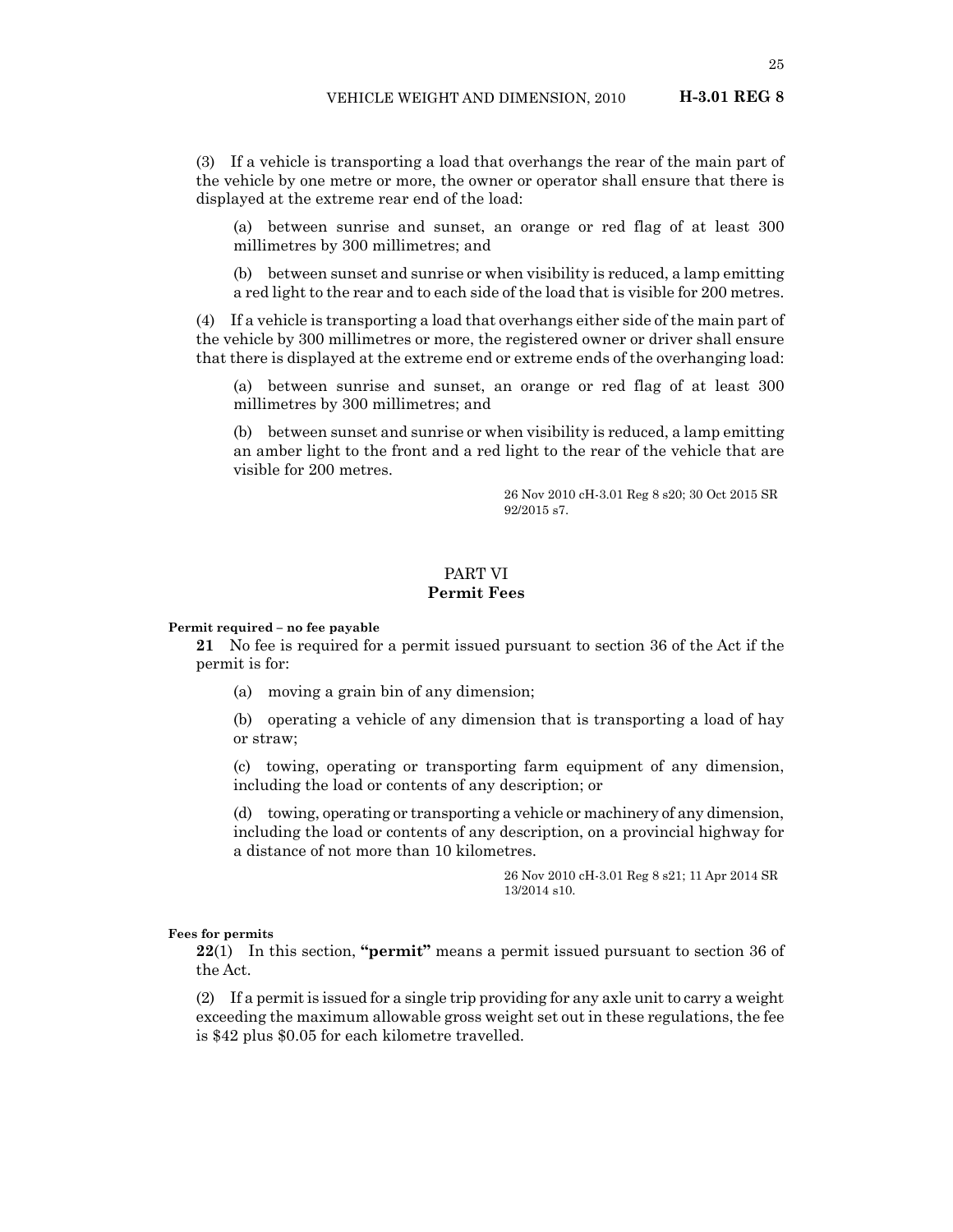#### **H-3.01 REG 8** VEHICLE WEIGHT AND DIMENSION, 2010

(3) Subject to subsection (6), if a permit for more than a single trip is issued to allow for any axle unit to carry a weight exceeding the maximum allowable gross weight set out in these regulations, the fee:

(a) is \$66 per tonne, or part of a tonne, in excess of the allowable gross weight, per year; and

(b) is to be calculated on the basis of the gross weight carried by that axle unit that most exceeds the weight set out in these regulations.

(4) If a permit described in subsection (3) is issued for a period of less than one year, the fee shall be prorated at the rate of one-twelfth for each month or part of a month for which the permit is issued, but the minimum fee payable is \$10.

(5) If a permit is issued for a single trip providing for any group of axles that is not an axle unit, the fee is \$42 plus \$0.05 for each kilometre travelled.

(6) If a permit is issued for a vehicle to transport a divisible load where the gross vehicle weight exceeds the maximum allowable gross vehicle weight limits and the permit is issued subject to an agreement entered into by the minister pursuant to clause  $4(1)(g)$  or (h) of the Act, no fee is payable.

(7) If a permit for a single trip of road construction and maintenance equipment is issued, the fee payable is \$20 plus \$0.20 for each kilometre travelled over 10 kilometres.

26 Nov 2010 cH-3.01 Reg 8 s22.

#### **Over-width and over-length vehicles**

**23**(1) If a permit is issued pursuant to section 36 of the Act for an over-width vehicle or load:

(a) the fee for a single trip permit is:

(i) in the case of a vehicle or load that is more than 2.6 metres wide but not more than 3.1 metres wide, nil;

(ii) in the case of a vehicle or load that is more than 3.1 metres wide but not more than 3.7 metres wide, \$17;

(iii) in the case of a vehicle or load that is more than 3.7 metres wide but not more than 4.3 metres wide, \$36; and

(iv) in the case of a vehicle or load that is more than 4.3 metres wide, \$72; and

(b) the fee for a multiple trip permit for one year for an over-width vehicle or load is:

(i) in the case of a vehicle or load that is more than 2.6 metres wide but not more than 3.1 metres wide, \$15;

(ii) in the case of a vehicle or load that is more than 3.1 metres wide but not more than 3.7 metres wide, \$100;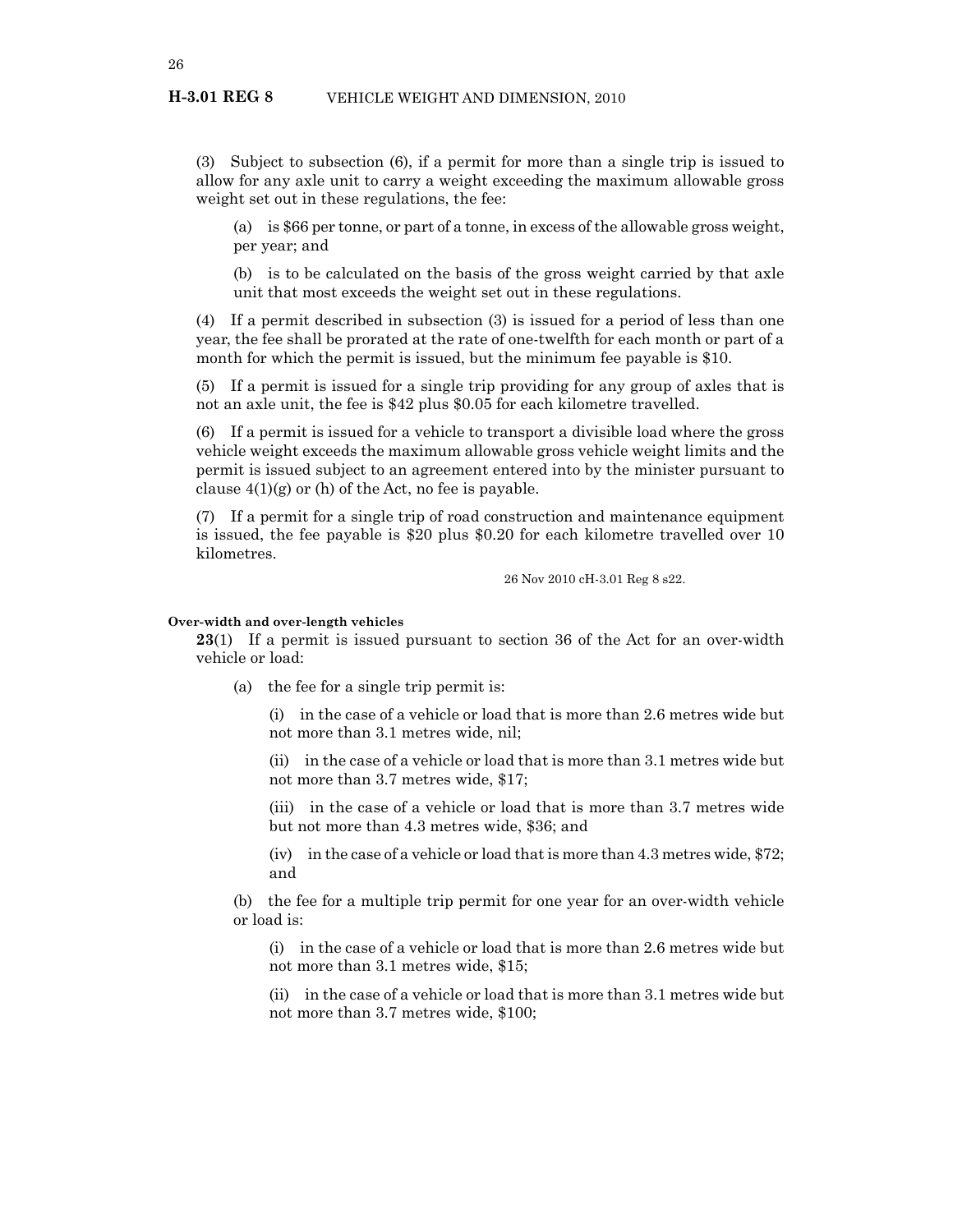(iii) in the case of a vehicle or load that is more than 3.7 metres wide but not more than 4.3 metres wide, \$144; and

(iv) in the case of a vehicle or load that is more than 4.3 metres wide, \$144.

(2) If a permit is issued pursuant to section 36 of the Act for an over-width building, the fee for a permit is:

(a) in the case of a building that is more than 2.6 metres wide but not more than 3.05 metres wide, nil;

(b) in the case of a building that is more than 3.05 metres wide but not more than 6.0 metres wide, \$36; and

(c) in the case of a building that is more than 6.0 metres wide, \$72.

(3) Subject to section 21, if a permit is issued pursuant to section 36 of the Act for an over-length vehicle:

(a) the fee for a single trip permit is:

(i) in the case of a mobile home, nil;

(ii) in the case of a vehicle that is more than 12.5 metres long but not more than 23 metres long, nil;

(iii) in the case of a vehicle that is more than 23 metres long but not more than 29 metres long, \$10; and

(iv) in the case of a vehicle that is more than 29 metres long, \$15;

(b) the fee for a multiple trip permit for one year for an over-length vehicle is:

(i) in the case of a vehicle that is more than 12.5 metres long but not more than 23 metres long, \$10;

(ii) in the case of a vehicle that is more than 23 metres long but not more than 29 metres long, \$60; and

(iii) in the case of a vehicle that is more than 29 metres long, \$120; and

(c) the fee for a multiple vehicle, multiple trip permit for one year issued to a permit holder operating under an EEMV agreement or a long combination vehicle permit is \$300.

(4) In clause (3)(c), **"EEMV agreement"** means an Energy Efficient Motor Vehicle Transportation Partnership Agreement entered into between the minister and a permit holder for the purpose of allowing the permit holder to operate an energy efficient motor vehicle.

26 Nov 2010 cH-3.01 Reg 8 s23.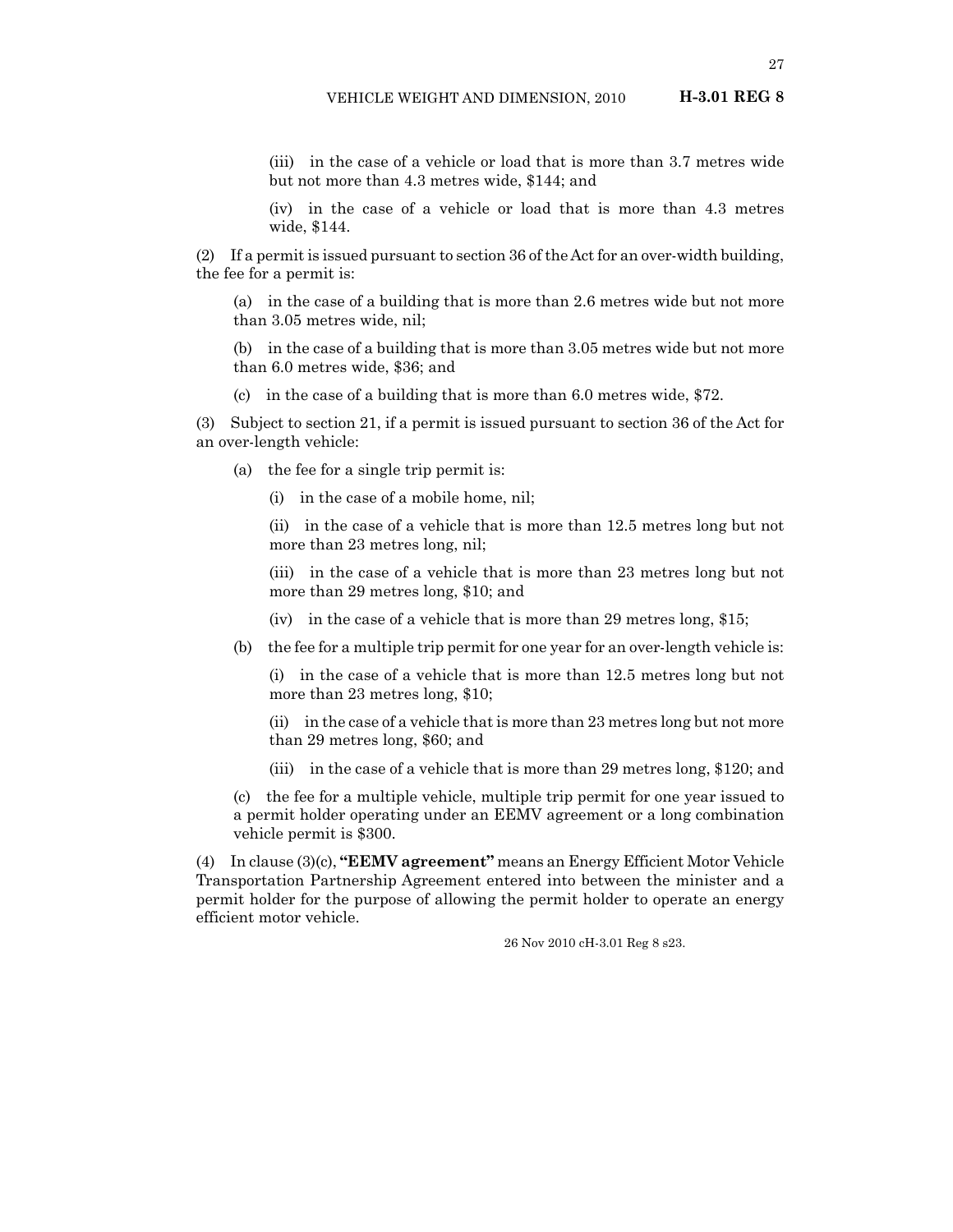#### **H-3.01 REG 8** VEHICLE WEIGHT AND DIMENSION, 2010

#### **Over-height vehicles and high-load corridor routes**

#### **23.1**(1) In this section, **"high-load corridor route"** means:

(a) Provincial Highway No. 4, from the junction of Provincial Highway No. 15 to the junction of Provincial Highway No. 7;

(b) Provincial Highway No. 7, from Saskatoon to the Alberta Boundary; or

(c) Provincial Highway No. 15, from Melville to Provincial Highway No. 4, including those portions of Provincial Highway No. 6 and Provincial Highway No. 20 required to connect north and south junctions of Provincial Highway No. 15.

(2) If a permit is issued pursuant to section 36 of the Act for an over-height vehicle or load for travel in a high-load corridor route, the fee is:

(a) in the case of a vehicle having a height that is more than 6 metres but less than 8.9 metres, \$1 plus \$0.20 for every 10 centimetres over 6 metres in height for each kilometre travelled; or

(b) in the case of a vehicle having a height of 8.9 metres or greater, \$6.80 for each kilometre travelled.

30 Jne 2011 SR 46/2011 s9.

#### PART VII **Repeal and Coming Into Force**

#### **R.R.S. c.H-3.01 Reg 2 repealed**

**24** *The Vehicle Weight and Dimension Regulations, 1999* are repealed.

26 Nov 2010 cH-3.01 Reg 8 s24.

#### **Coming into force**

**25**(1) Subject to subsection (2), these regulations come into force on November 1, 2010.

(2) If these regulations are filed with the Registrar of Regulations after November 1, 2010, these regulations come into force on the day on which they are filed with the Registrar of Regulations.

26 Nov 2010 cH-3.01 Reg 8 s25.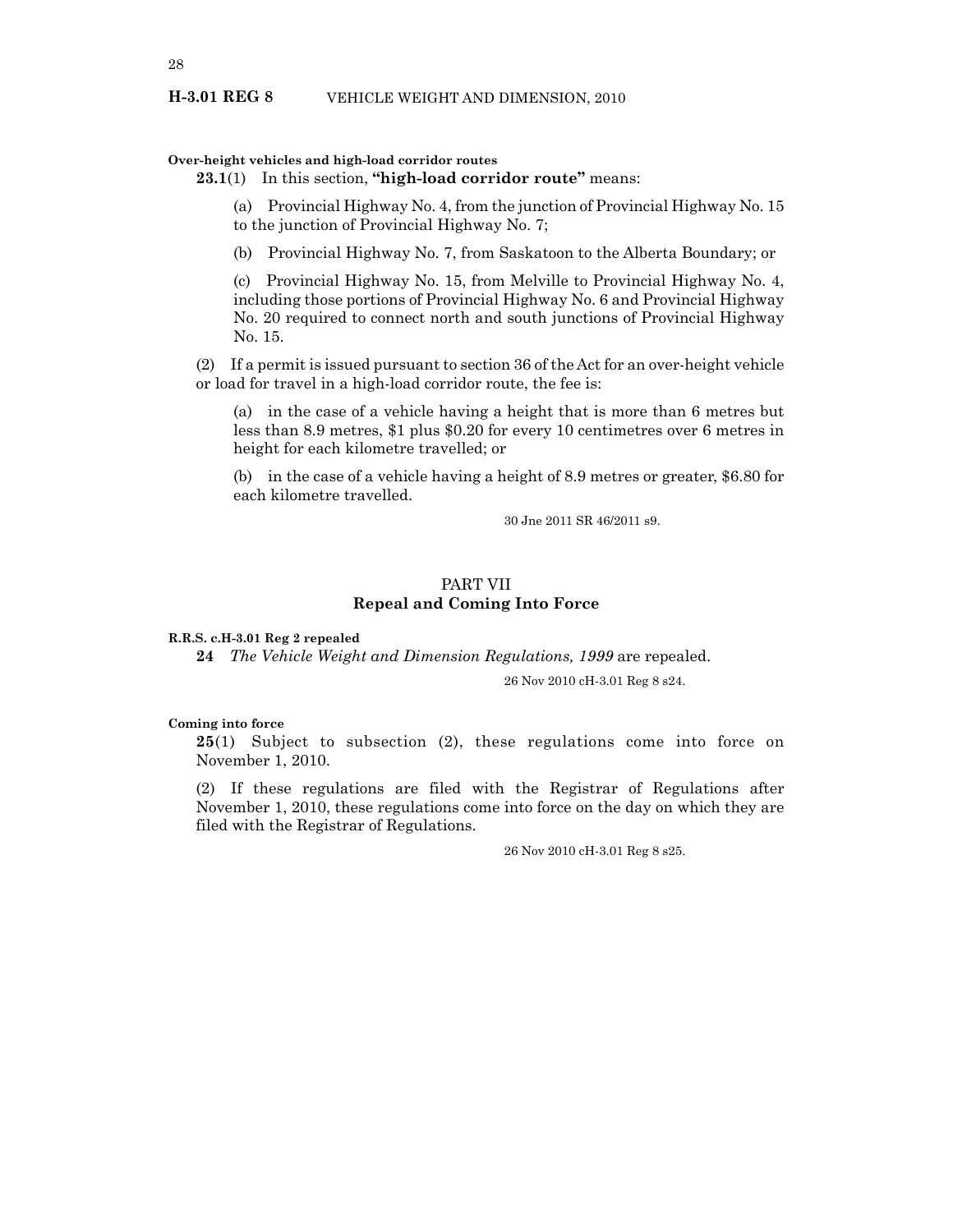## **Appendix A**

### **Vehicle Weight and Dimensions**

[*Subsection 9(2), subsection 10(1), section 15, subsection 16(1), subsection 17(1) and section 18*]





| <b>DIMENSION</b>                       |                              |
|----------------------------------------|------------------------------|
| Length                                 | Maximum $12.5$ m             |
| Width                                  | Maximum 2.6 m                |
| Height                                 | Maximum 4.15 m               |
|                                        |                              |
| Wheelbase                              | Not controlled               |
| Tandem Axle Spread                     | Minimum 1.0 m/Maximum 1.85 m |
| Effective Overhang                     | Maximum $4.0 \text{ m}$      |
|                                        |                              |
| <b>Interaxle Spacings</b>              |                              |
| Single Axle to Single Axle             | Minimum 3.0 m                |
| Single Axle to Tandem Drive Axle Group | Minimum 3.0 m                |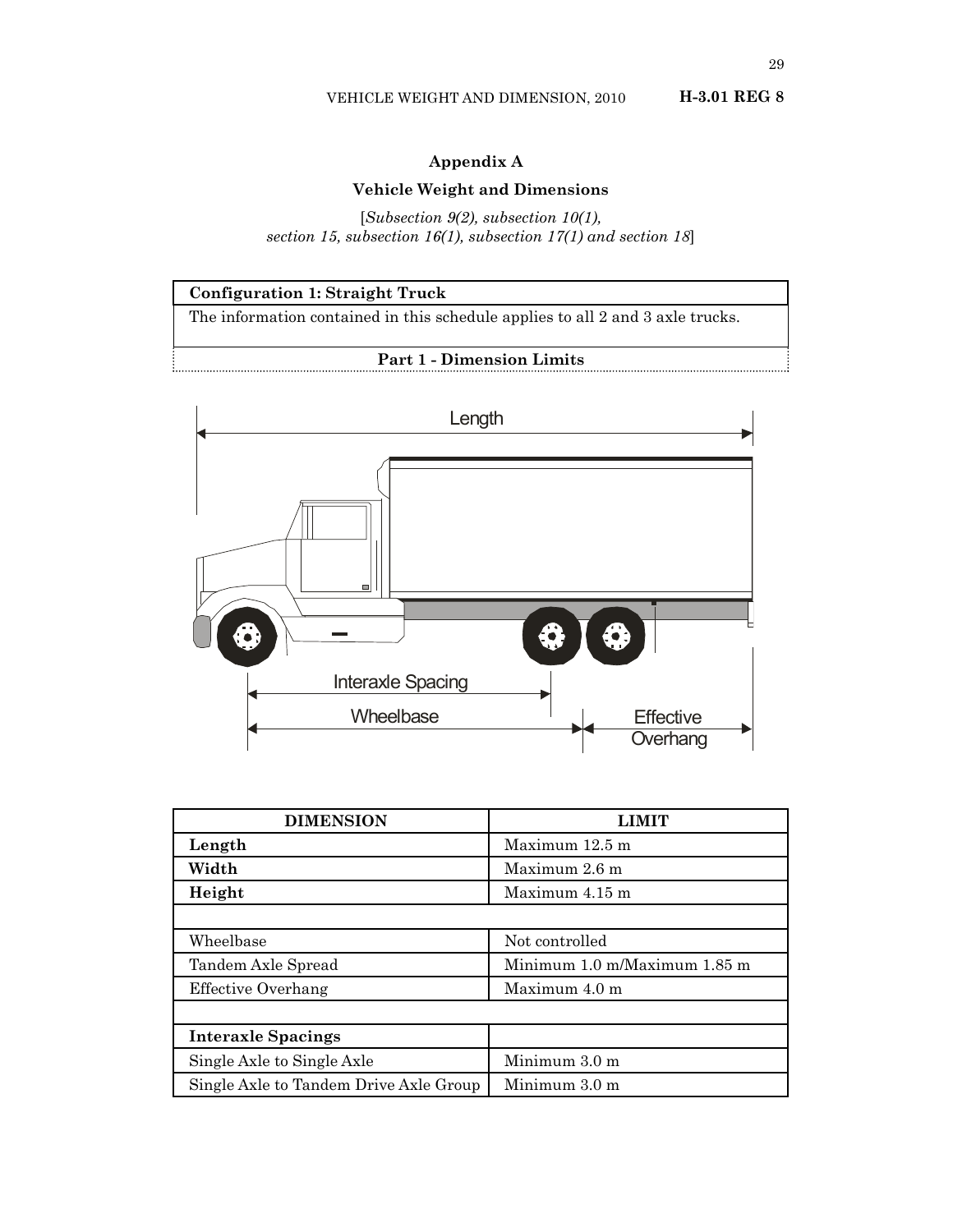## **Configuration 1: Straight Truck**

The information contained in this schedule applies to all 2 and 3 axle trucks.

## **Part 2 - Weight Limits**



| <b>WEIGHT LIMITS</b>                       |                            |                                            |
|--------------------------------------------|----------------------------|--------------------------------------------|
|                                            | Primary<br>Highway         | Secondary and<br><b>Municipal Highways</b> |
| 1) Steering Axle                           | Maximum 7 300 kg           | Maximum 5 500 kg                           |
| Drive Axle Group                           |                            |                                            |
| (a) Single Axle                            | Maximum 9 100 kg           | Maximum 8 200 kg                           |
| (b) Tandem Axle Group                      | Maximum $17000 \text{ kg}$ | Maximum $14\,500\,\mathrm{kg}$             |
| 3) Maximum Gross<br><u>Vehicle Weights</u> |                            |                                            |
| Two Axles<br>(a)                           | Maximum $16400 \text{ kg}$ | Maximum 13 700 kg                          |
| Three Axles                                | Maximum $24300 \text{ kg}$ | Maximum 20 000 kg                          |

| WEIGHT LIMITS - Winter Weight Season   |                                                          |                                                 |
|----------------------------------------|----------------------------------------------------------|-------------------------------------------------|
|                                        | Primary<br><b>Highway</b>                                | Secondary and<br><b>Municipal Highways</b>      |
| 1) Steering Axle                       | Maximum 7 300 kg                                         | Maximum 5 500 kg                                |
| 2) Drive Axle Group                    |                                                          |                                                 |
| (a) Single Axle                        | Maximum 10 000 kg                                        | Maximum 10 000 kg                               |
| (b) Tandem Axle Group                  | Maximum 18 000 kg                                        | Maximum 18 000 kg                               |
| Maximum Gross<br>3)<br>Vehicle Weights |                                                          |                                                 |
| (a) Two Axles<br>Three Axles           | Maximum $17300 \text{ kg}$<br>Maximum $25300 \text{ kg}$ | Maximum 15 500 kg<br>Maximum $23500 \text{ kg}$ |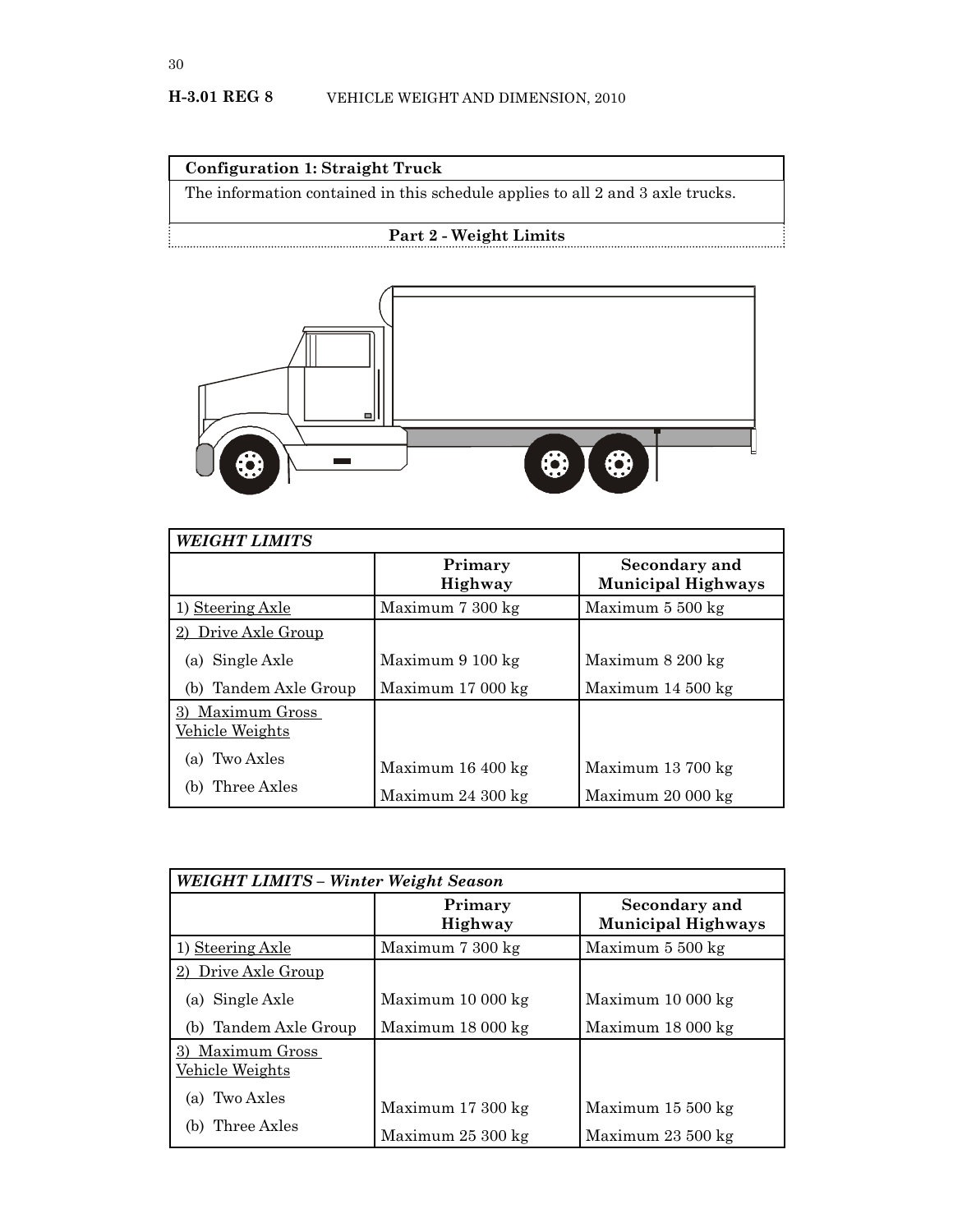### **Configuration 2: Truck – Pony Trailer Combination**

The information contained in this schedule applies to all 2 and 3 axle trucks in combination with a pony trailer.

**Part 1 - Dimension Limits**



| <b>DIMENSION</b>            | <b>LIMIT</b>                 |
|-----------------------------|------------------------------|
| <b>Overall Length</b>       | Maximum $23.0 \text{ m}$     |
| Width                       | Maximum 2.6 m                |
| Height                      | Maximum 4.15 m               |
| <b>Box Length</b>           | Maximum 20.0 m               |
|                             |                              |
| Truck:                      |                              |
| Wheelbase                   | Not controlled               |
| Tandem Axle Spread          | Minimum 1.0 m/Maximum 1.85 m |
| <b>Effective Overhang</b>   | Maximum $4.0 \text{ m}$      |
| Hitch Offset                | Maximum 1.8 m                |
|                             |                              |
| <b>Pony Trailer</b>         |                              |
| Length                      | Maximum 12.5 m               |
| Wheelbase (Note 1)          | Minimum $6.25$ m             |
| Tandem Axle Group Spread    | Minimum 1.0 m/Maximum 1.85 m |
| Tridem Axle Group Spread    | Minimum 2.4 m/Maximum 2.5 m  |
| Track Width                 | Minimum 2.5 m/Maximum 2.6 m  |
| Effective Overhang (Note 2) | Maximum 4.0 m                |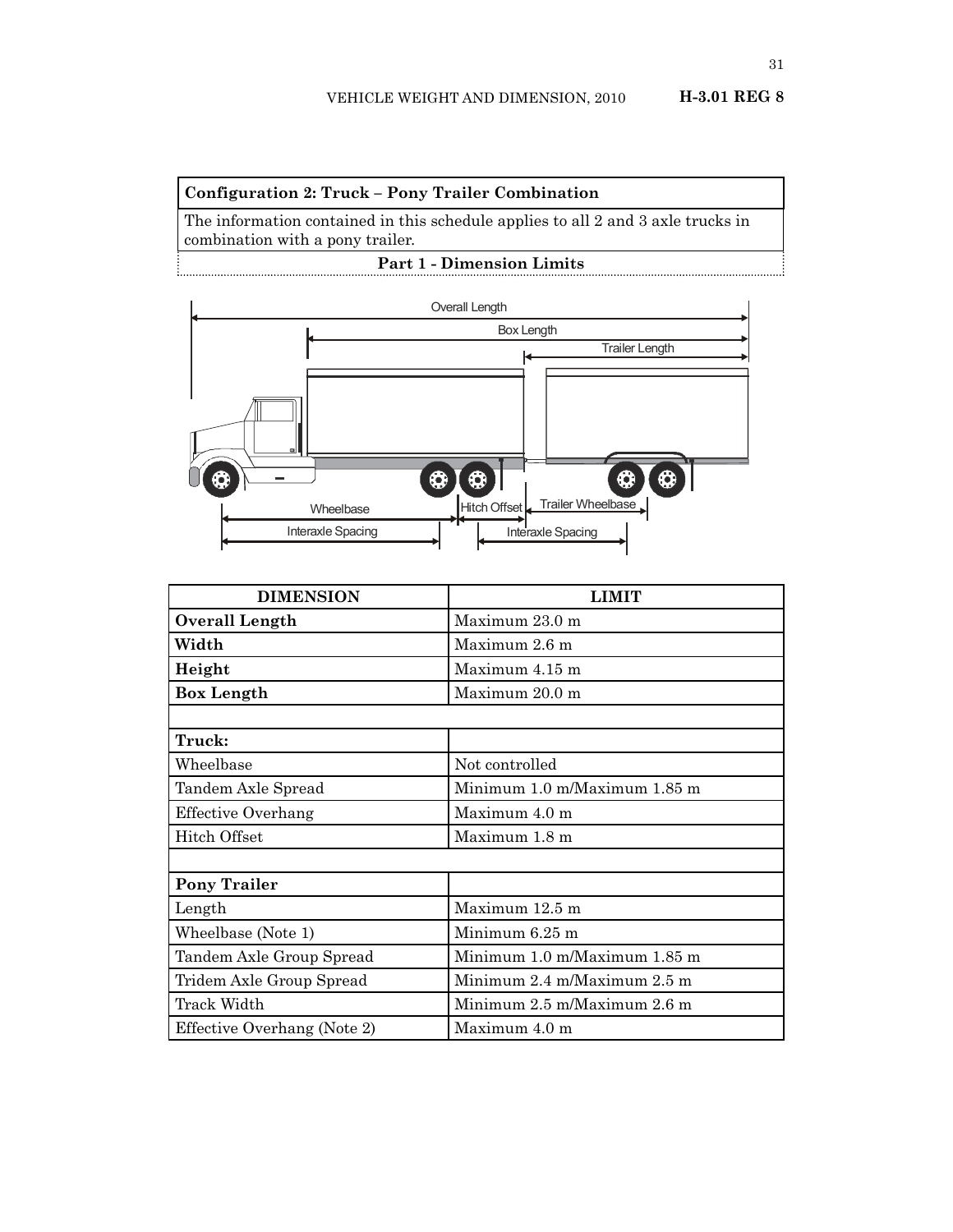#### **H-3.01 REG 8** VEHICLE WEIGHT AND DIMENSION, 2010

| Configuration 2: Truck - Pony Trailer Combination (continued) |                         |
|---------------------------------------------------------------|-------------------------|
| <b>DIMENSION</b>                                              | <b>LIMIT</b>            |
| <b>Interaxle Spacings</b>                                     |                         |
| Single Axle to Single Axle                                    | Minimum $3.0 \text{ m}$ |
| Single Axle to Tandem Axle Group                              | Minimum 3.0 m           |
| Single Axle to Tridem Axle Group                              | Minimum 5.0 m           |
| Tandem Axle Group to Tandem Axle Group                        | Minimum 5.0 m           |
| Tandem Axle Group to Tridem Axle Group                        | Minimum 5.5 m           |

Note 1: The wheelbase limit does not apply to a pony trailer with a Gross Vehicle Weight Rating of less than 10 000 kg.

Note 2: The maximum effective overhang of 4.0 m applies to a pony trailer manufactured after June 30, 1988. For a pony trailer manufactured before July 1, 1988, the load is restricted to an effective overhang of 4.0 m or the rear of the trailer, whichever is greater.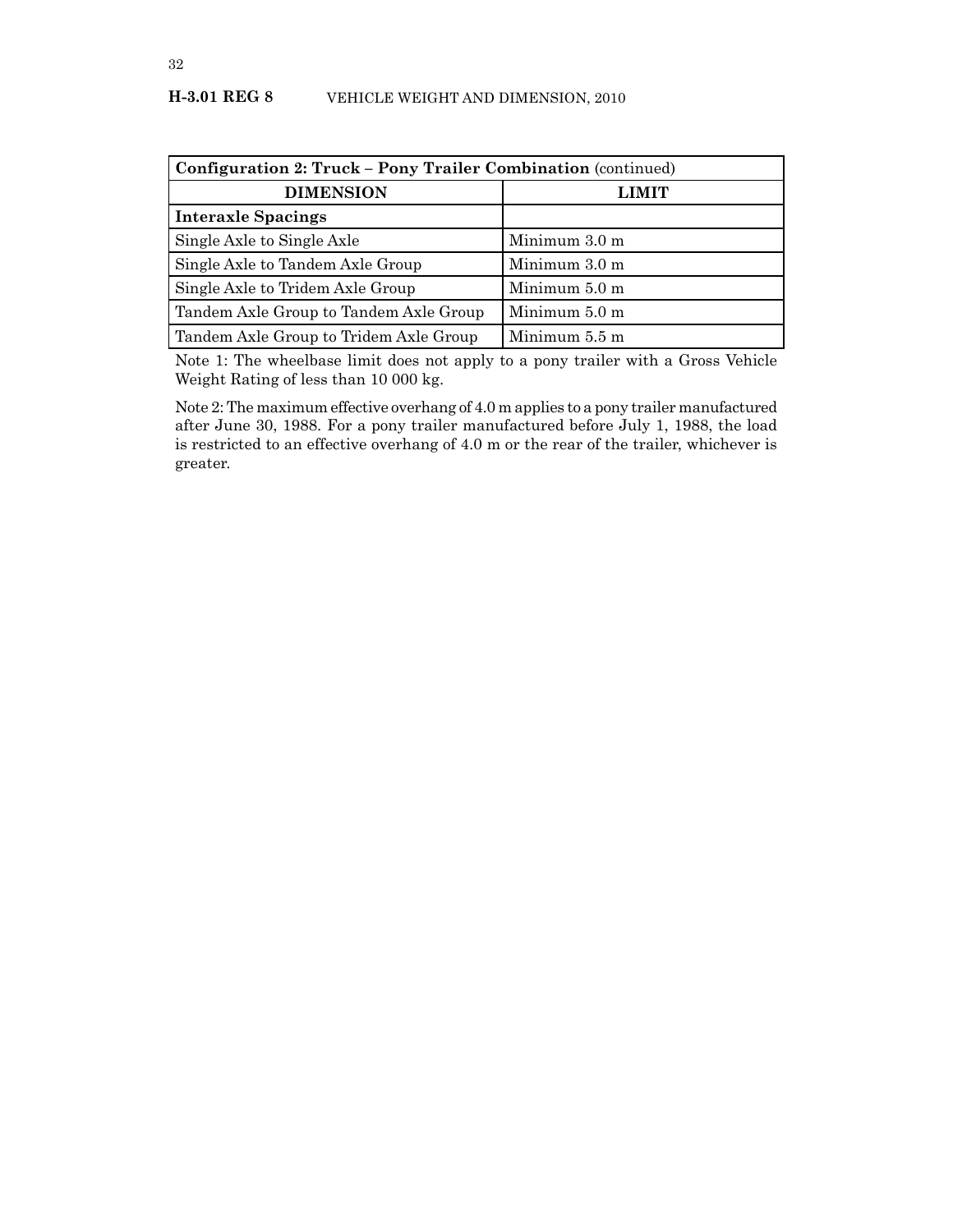## **Configuration 2: Truck – Pony Trailer Combination**

The information contained in this schedule applies to all 2 and 3 axle trucks in combination with a pony trailer.

## **Part 2 - Weight Limits**



| <b>WEIGHT LIMITS</b>                         |                    |                                            |
|----------------------------------------------|--------------------|--------------------------------------------|
|                                              | Primary<br>Highway | Secondary and<br><b>Municipal Highways</b> |
| 1) Steering Axle                             | Maximum 7 300 kg   | Maximum 5 500 kg                           |
| 2) Drive Axle Group                          |                    |                                            |
| (a) Single Axle                              | Maximum 9 100 kg   | Maximum 8 200 kg                           |
| (b) Tandem Axle Group                        | Maximum 17 000 kg  | Maximum 14 500 kg                          |
| 3) Pony Trailer<br>Axle Group                |                    |                                            |
| (a) Single Axle                              | Maximum 9 100 kg   | Maximum 8 200 kg                           |
| (b) Tandem Axle Group                        | Maximum 17 000 kg  | Maximum 14 500 kg                          |
| (c) Tridem Axle Group                        | Maximum 21 000 kg  | Maximum 20 000 kg                          |
| 4) Maximum Gross<br>Vehicle Weights          |                    |                                            |
| (a) Two axle truck,<br>single axle trailer   | Maximum 25 500 kg  | Maximum 21 900 kg                          |
| (b) Two axle truck,<br>tandem axle trailer   | Maximum 33 400 kg  | Maximum 28 200 kg                          |
| (c) Two axle truck,<br>tridem axle trailer   | Maximum 37 400 kg  | Maximum 33 700 kg                          |
| (d) Three axle truck,<br>single axle trailer |                    |                                            |
| (e) Three axle truck,<br>tandem axle trailer | Maximum 33 400 kg  | Maximum 28 200 kg                          |
| (f) Three axle truck,<br>tridem axle trailer | Maximum 41 300 kg  | Maximum 34 500 kg                          |
|                                              | Maximum 45 300 kg  | Maximum 40 000 kg                          |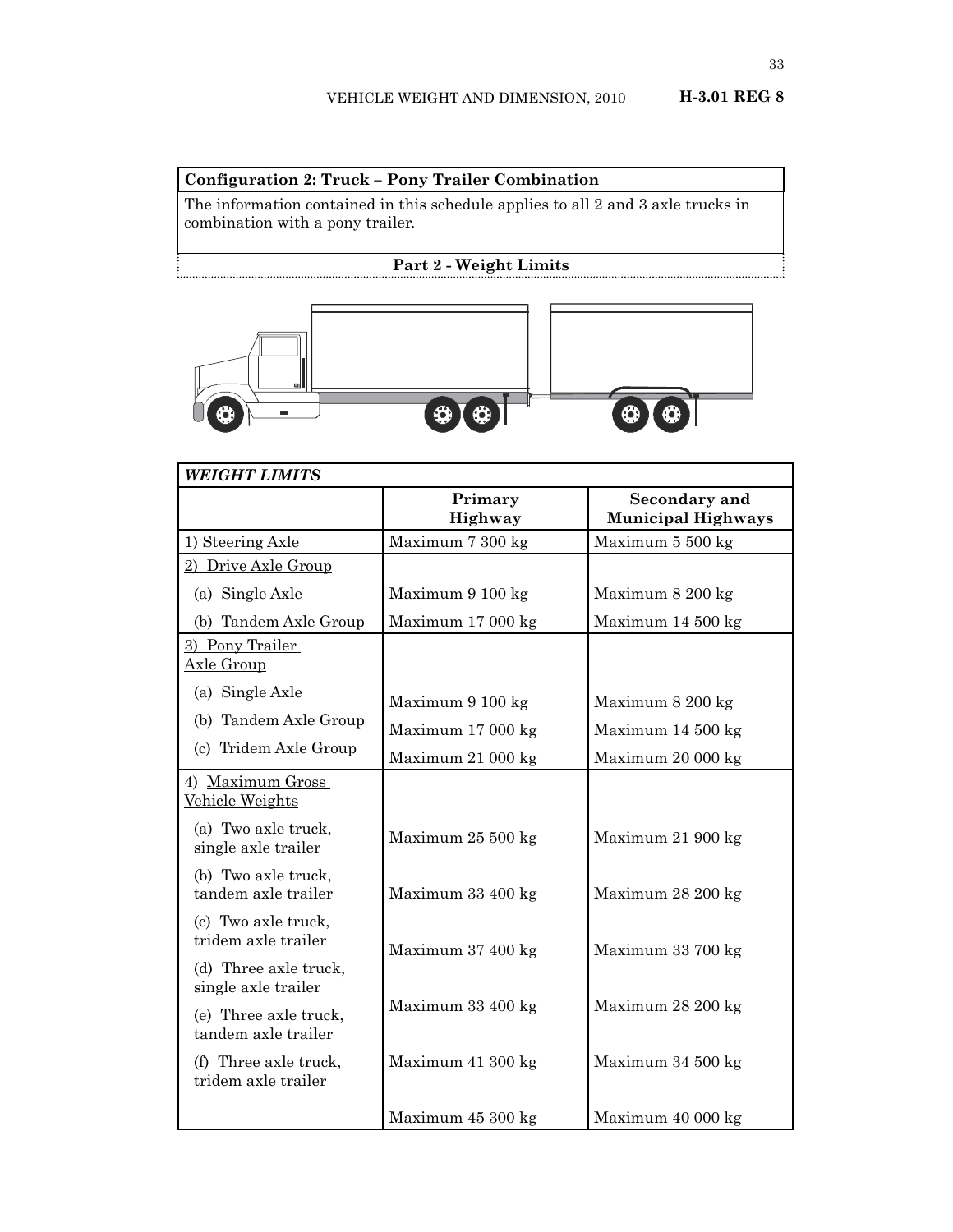| Configuration 2: Truck - Pony Trailer Combination (continued) |                    |                                            |
|---------------------------------------------------------------|--------------------|--------------------------------------------|
| <b>WEIGHT LIMITS - Winter Weight Season</b>                   |                    |                                            |
|                                                               | Primary<br>Highway | Secondary and<br><b>Municipal Highways</b> |
| 1) Steering Axle                                              | Maximum 7 300 kg   | Maximum 5 500 kg                           |
| 2) Drive Axle Group                                           |                    |                                            |
| (a) Single Axle                                               | Maximum 10 000 kg  | Maximum 10 000 kg                          |
| (b) Tandem Axle Group                                         | Maximum 18 000 kg  | Maximum 18 000 kg                          |
| 3) Pony Trailer<br>Axle Group                                 |                    |                                            |
| (a) Single Axle                                               | Maximum 10 000 kg  | Maximum 10 000 kg                          |
| (b) Tandem Axle Group                                         | Maximum 18 000 kg  | Maximum 18 000 kg                          |
| (c) Tridem Axle Group                                         | Maximum 21 000 kg  | Maximum 21 000 kg                          |
| 4) Maximum Gross<br>Vehicle Weights                           |                    |                                            |
| (a) Two axle truck,<br>single axle trailer                    | Maximum 27 300 kg  | Maximum 25 500 kg                          |
| (b) Two axle truck,<br>tandem axle trailer                    | Maximum 35 300 kg  | Maximum 33 500 kg                          |
| (c) Two axle truck,<br>tridem axle trailer                    | Maximum 38 300 kg  | Maximum 36 500 kg                          |
| (d) Three axle truck,<br>single axle trailer                  |                    |                                            |
| (e) Three axle truck,<br>tandem axle trailer                  | Maximum 35 300 kg  | Maximum 33 500 kg                          |
| (f) Three axle truck,<br>tridem axle trailer                  | Maximum 43 300 kg  | Maximum 41 500 kg                          |
|                                                               | Maximum 46 300 kg  | Maximum 44 500 kg                          |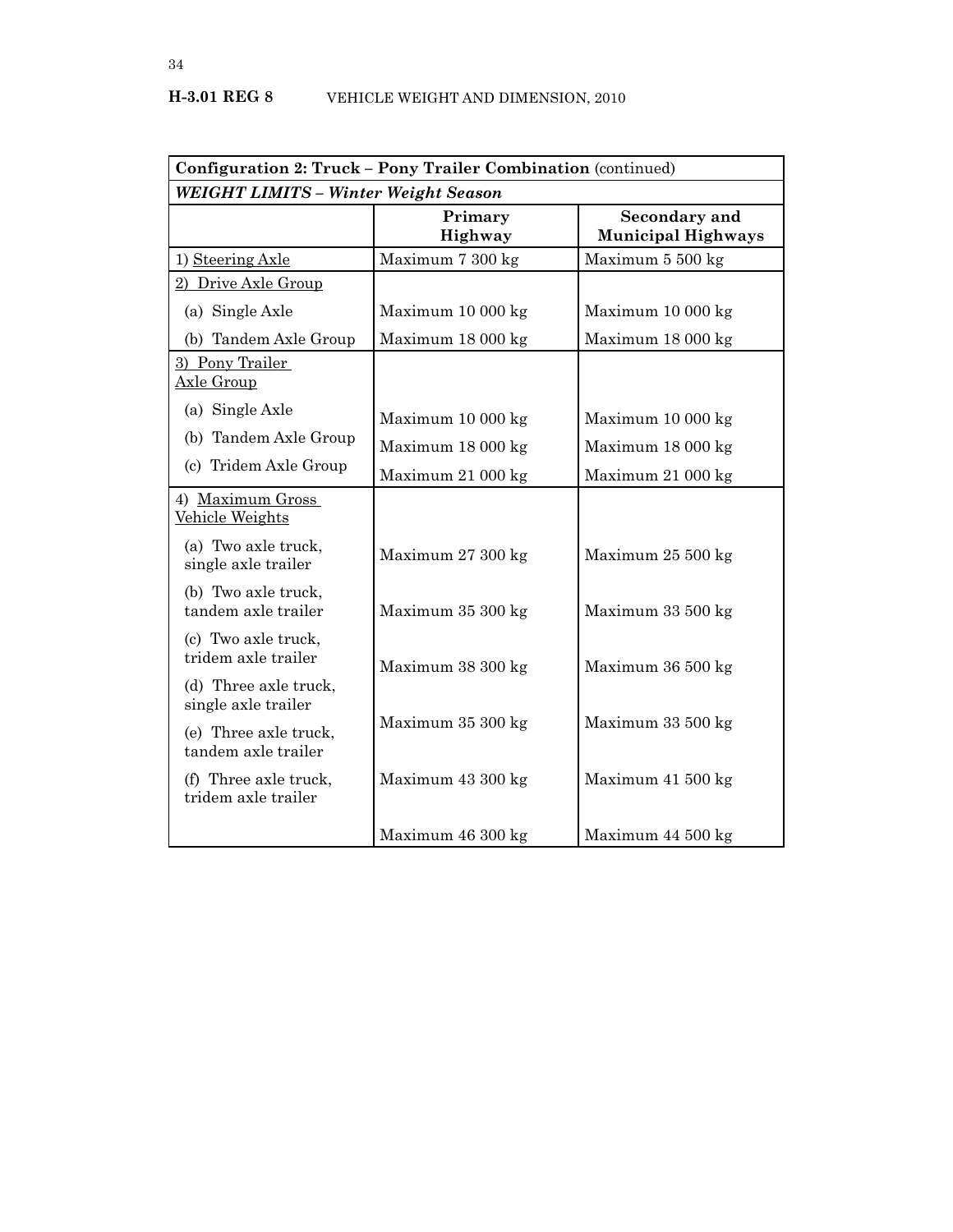## **Configuration 3: Truck - Full Trailer Combination**

The information contained in this schedule applies to all 2 and 3 axle trucks in combination with a full trailer or a semi-trailer and converter dolly.

## **Part 1 Dimension Limits**



| <b>DIMENSION</b>          | '.IMIT                       |
|---------------------------|------------------------------|
| Overall Length            | Maximum 23 m                 |
| Overall Width             | Maximum 2.6 m                |
| Overall Height            | Maximum 4.15 m               |
| <b>Box Length</b>         | Maximum 20 m                 |
|                           |                              |
| Truck:                    |                              |
| Length                    | Maximum 12.5 m               |
| Wheelbase                 | Not controlled               |
| Tandem Axle Spread        | Minimum 1.0 m/Maximum 1.85 m |
| <b>Effective Overhang</b> | Maximum 4.0 m                |
| Hitch Offset              | Maximum 1.8 m                |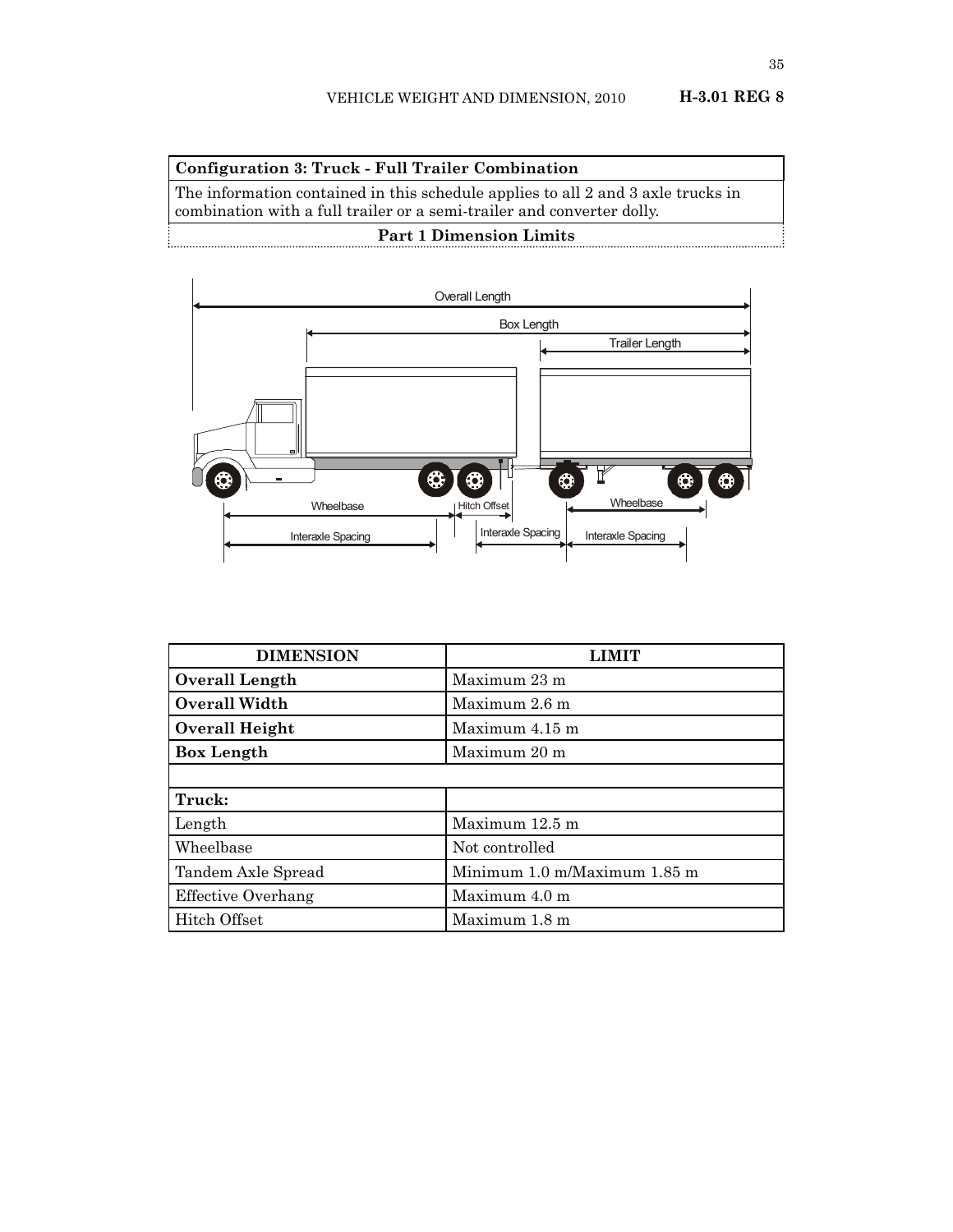## **H-3.01 REG 8** VEHICLE WEIGHT AND DIMENSION, 2010

| <b>Configuration 3: Truck - Full Trailer Combination (continued)</b> |                                 |
|----------------------------------------------------------------------|---------------------------------|
| <b>DIMENSION</b>                                                     | LIMIT                           |
| <b>Full Trailer</b>                                                  |                                 |
| Length                                                               | Maximum 12.5 m                  |
| Wheelbase                                                            | Minimum 6.25 m                  |
| Tandem Axle Spread                                                   | Minimum 1.0 m/Maximum 1.85 m    |
| Track Width                                                          | Minimum $2.5$ m/Maximum $2.6$ m |
|                                                                      |                                 |
| <b>Interaxle Spacings</b>                                            |                                 |
| Single Axle to Single Axle<br>or Tandem Axle Group                   | Minimum 3.0 m                   |
| Tandem Axle Group to Tandem Axle<br>Group                            | Minimum 5.0 m                   |

36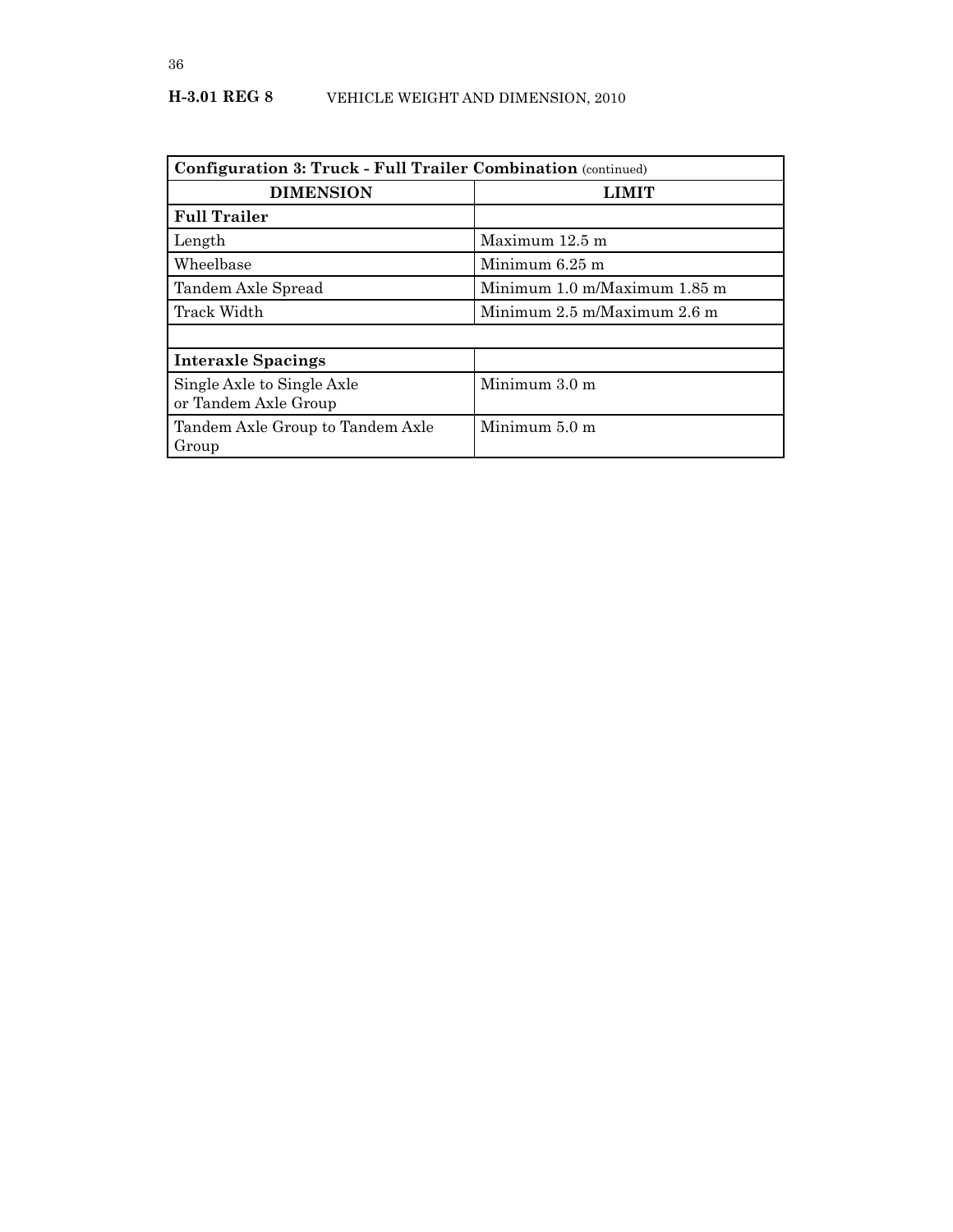**Configuration 3: Truck – Full Trailer Combination**

The information contained in this schedule applies to all 2 and 3 axle trucks in combination with a full trailer or a semi-trailer and converter dolly.

## **Part 2 – Weight Limits**



| <b>WEIGHT LIMITS</b>                                                                                                                             |                                                             |                                                             |
|--------------------------------------------------------------------------------------------------------------------------------------------------|-------------------------------------------------------------|-------------------------------------------------------------|
|                                                                                                                                                  | Primary<br>Highway                                          | Secondary and<br><b>Municipal Highways</b>                  |
| 1) Steering Axle                                                                                                                                 | Maximum 7 300 kg                                            | Maximum 5 500 kg                                            |
| 2) Drive Axle Group<br>(a) Single Axle<br>(b) Tandem Axle Group                                                                                  | Maximum 9 100 kg<br>Maximum 17 000 kg                       | Maximum 8 200 kg<br>Maximum 14 500 kg                       |
| 3) Full Trailer<br>Axle Groups<br>(a) Single Axle<br>(b) Tandem Axle Group                                                                       | Maximum 9 100 kg<br>Maximum 17 000 kg                       | Maximum 8 200 kg<br>Maximum 14 500 kg                       |
| 4) Full Trailer Gross<br>Weights (Note 1)<br>(a) Two axle truck, with<br>a Two, three or four axle<br>trailer<br>(b) Three axle truck,<br>with a | Maximum 17 000 kg                                           | Maximum 14 500 kg                                           |
| Two axle trailer<br>Three axle trailer<br>Four axle trailer                                                                                      | Maximum 17 000 kg<br>Maximum 24 000 kg<br>Maximum 31 000 kg | Maximum 16 400 kg<br>Maximum 22 700 kg<br>Maximum 29 000 kg |
| 5) Maximum Gross<br>Vehicle Weights<br>(a) Two axle truck, with<br>a Two, three or four axle<br>trailer<br>(b) Three axle truck,<br>with a       | Maximum 33 400 kg                                           | Maximum 28 200 kg                                           |
| Two axle trailer<br>Three axle trailer<br>Four axle trailer                                                                                      | Maximum 41 300 kg<br>Maximum 48 300 kg<br>Maximum 53 500 kg | Maximum 36 400 kg<br>Maximum 42 700 kg<br>Maximum 49 000 kg |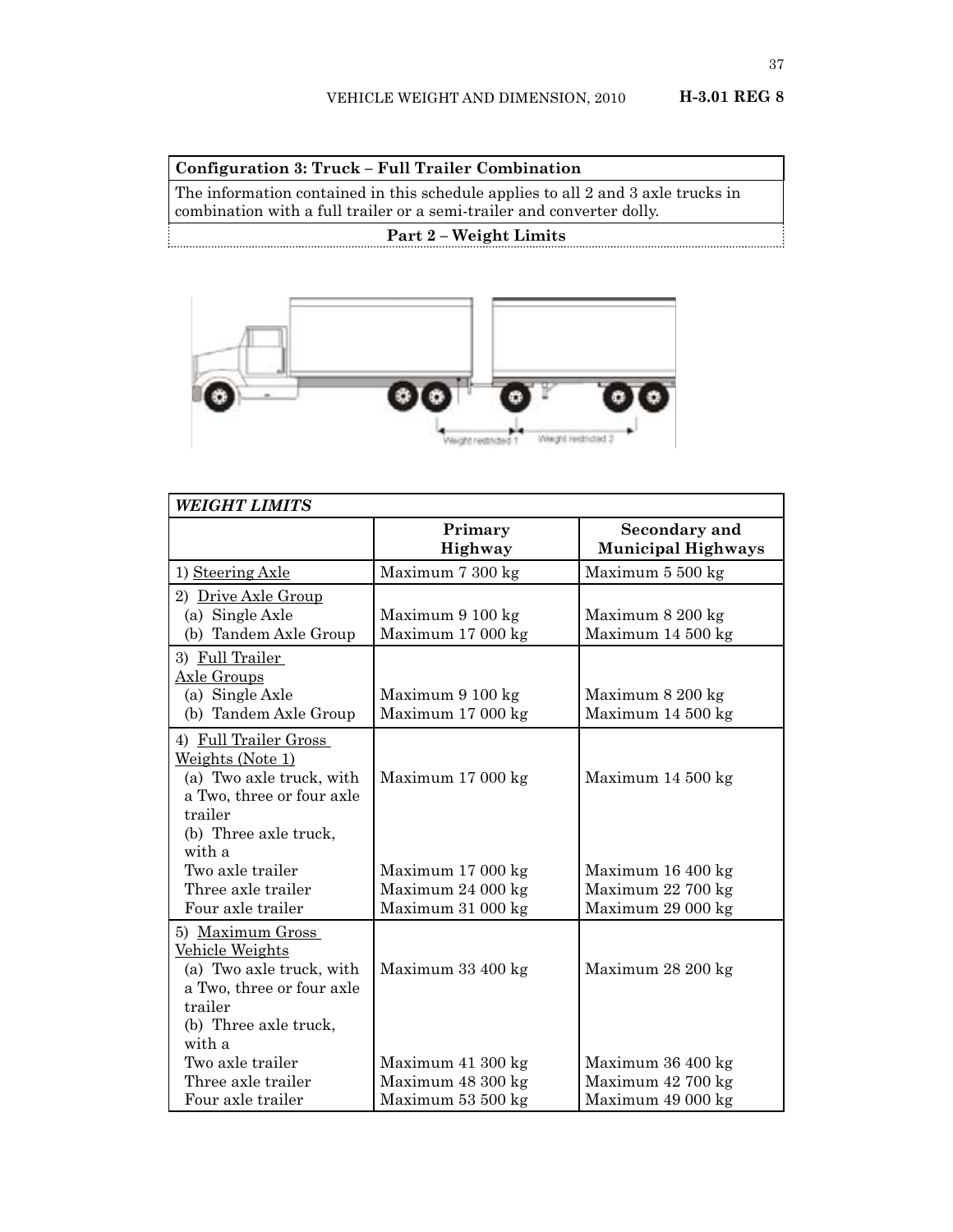| <b>Configuration 3: Truck - Full Trailer Combination</b> (continued) |                    |                                            |
|----------------------------------------------------------------------|--------------------|--------------------------------------------|
| <b>WEIGHT LIMITS - Winter Weight Season</b>                          |                    |                                            |
|                                                                      | Primary<br>Highway | Secondary and<br><b>Municipal Highways</b> |
| 1) Steering Axle                                                     | Maximum 7 300 kg   | Maximum 5 500 kg                           |
| 2) Drive Axle Group                                                  |                    |                                            |
| (a) Single Axle                                                      | Maximum 10 000 kg  | Maximum 10 000 kg                          |
| (b) Tandem Axle Group                                                | Maximum 18 000 kg  | Maximum 18 000 kg                          |
| 3) Full Trailer<br><u>Axle Groups</u>                                |                    |                                            |
| (a) Single Axle                                                      | Maximum 10 000 kg  | Maximum 10 000 kg                          |
| (b) Tandem Axle Group                                                | Maximum 18 000 kg  | Maximum 18 000 kg                          |
| 4) Full Trailer Gross<br>Weights                                     |                    |                                            |
| (a) Two axle truck, with<br>a Two, three or four axle<br>trailer     | Maximum 17 000 kg  | Maximum 17 000 kg                          |
| (b) Three axle truck,<br>with a                                      |                    |                                            |
| Two axle trailer                                                     |                    |                                            |
| Three axle trailer                                                   | Maximum 17 000 kg  | Maximum 17 000 kg                          |
| Four axle trailer                                                    | Maximum 24 000 kg  | Maximum 24 000 kg                          |
|                                                                      | Maximum 31 000 kg  | Maximum 31 000 kg                          |
| 5) Maximum Gross<br>Vehicle Weights                                  |                    |                                            |
| (a) Two axle truck, with<br>a Two, three or four axle<br>trailer     | Maximum 34 300 kg  | Maximum 32 500 kg                          |
| (b) Three axle truck,<br>with a                                      |                    |                                            |
| Two axle trailer                                                     |                    |                                            |
| Three axle trailer                                                   | Maximum 42 300 kg  | Maximum 40 500 kg                          |
| Four axle trailer                                                    | Maximum 49 300 kg  | Maximum 47 500 kg                          |
|                                                                      | Maximum 53 500 kg  | Maximum 53 500 kg                          |

Weight Restriction 1: Refer to section 17

Note 1 (Weight Restriction 2): The maximum allowable weight of a full trailer is restricted.

38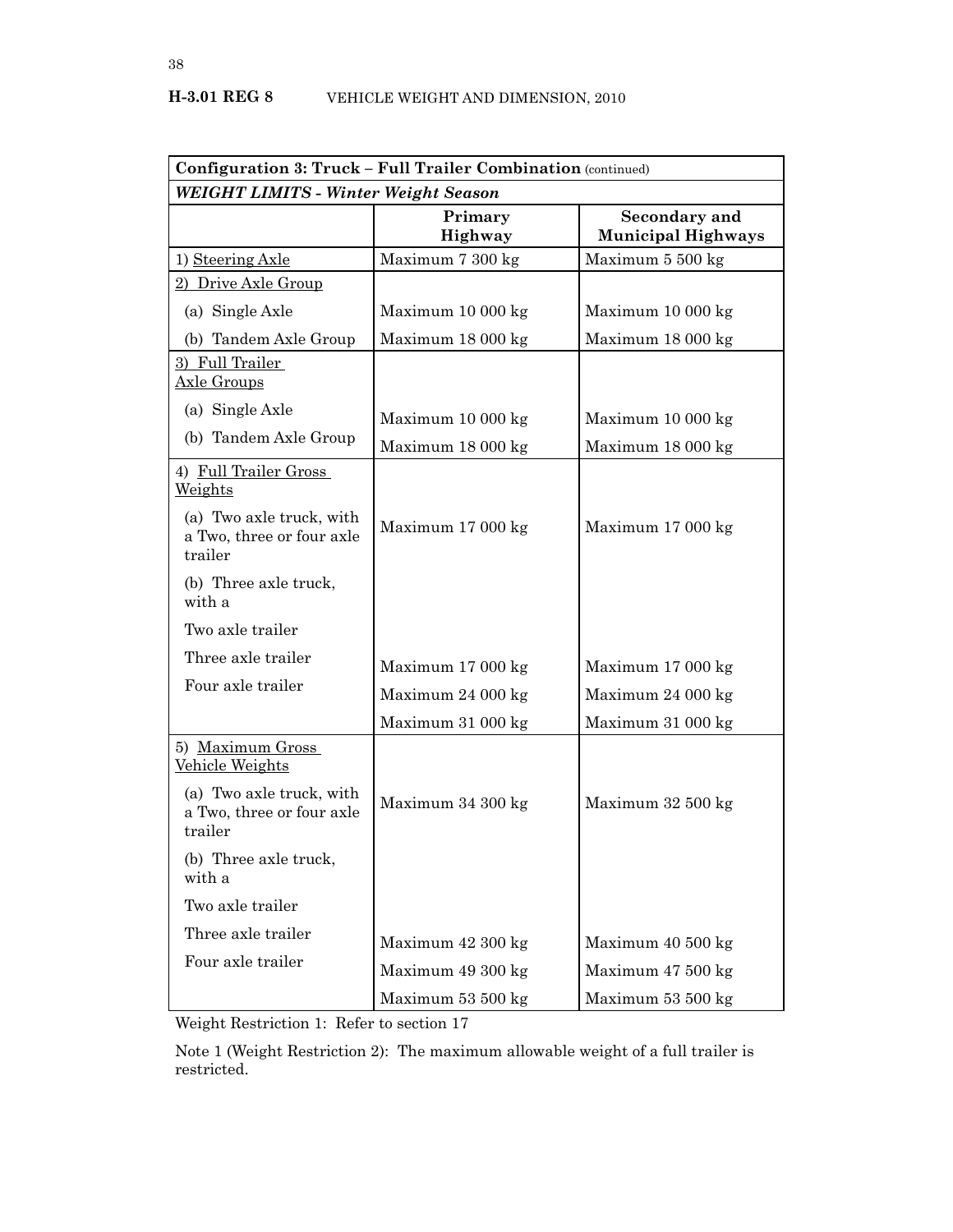## **Configuration 4: Twin Steer Tandem Drive Truck**

The information contained in this schedule applies to all twin steer tandem drive trucks. **Part 1 - Dimension Limits**



| <b>DIMENSION</b>                       | <b>AIMIT</b>                                      |
|----------------------------------------|---------------------------------------------------|
| Overall Length                         | Maximum 12.5 m                                    |
| Overall Width                          | Maximum 2.6 m                                     |
| Overall Height                         | Maximum 4.15 m                                    |
|                                        |                                                   |
| Truck:                                 |                                                   |
| Wheelbase                              | Not Controlled                                    |
| Tandem Steering Axle Group Spread      | Minimum $1.0 \text{ m}/M$ aximum $1.85 \text{ m}$ |
| Tandem Drive Axle Group Spread         | Minimum $1.0 \text{ m}/M$ aximum $1.85 \text{ m}$ |
| Effective Overhang                     | Maximum $4.0 \text{ m}$                           |
|                                        |                                                   |
| <b>Interaxle Spacing</b>               |                                                   |
| Tandem Axle Group to Tandem Axle Group | Minimum 5.0 m                                     |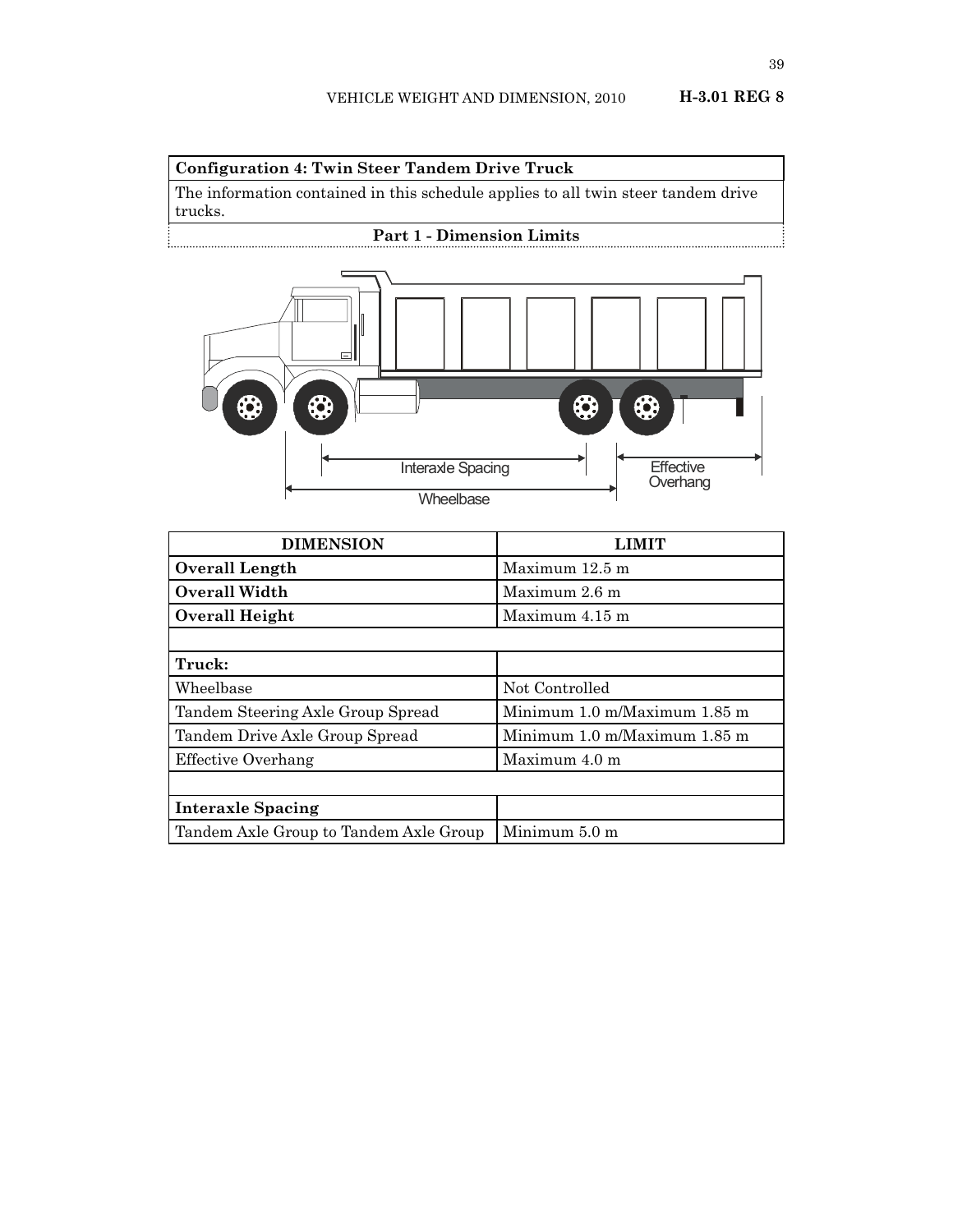### **Configuration 4: Twin Steer Tandem Drive Truck**

The information contained in this schedule applies to all twin steer tandem drive trucks.

# **Part 2 – Weight Limits**

...



| <b>WEIGHT LIMITS</b>                  |                    |                                            |
|---------------------------------------|--------------------|--------------------------------------------|
|                                       | Primary<br>Highway | Secondary and<br><b>Municipal Highways</b> |
| 1) Tandem Steering Axle<br>Group      | Maximum 13 600 kg  | Maximum 11 000 kg                          |
| 2) Tandem Drive Axle<br>Group         | Maximum 17 000 kg  | Maximum 14 500 kg                          |
| Maximum Gross<br>3)<br>Vehicle Weight | Maximum 30 600 kg  | Maximum 25 500 kg                          |

| WEIGHT LIMITS - Winter Weight Season                 |                    |                                            |
|------------------------------------------------------|--------------------|--------------------------------------------|
|                                                      | Primary<br>Highway | Secondary and<br><b>Municipal Highways</b> |
| 1) Tandem Steering Axle   Maximum 13 600 kg<br>Group |                    | Maximum 11 000 kg                          |
| 2) Tandem Drive Axle<br>Group                        | Maximum 18 000 kg  | Maximum 18 000 kg                          |
| 3) Maximum Gross<br>Vehicle Weight                   | Maximum 31 600 kg  | Maximum 29 000 kg                          |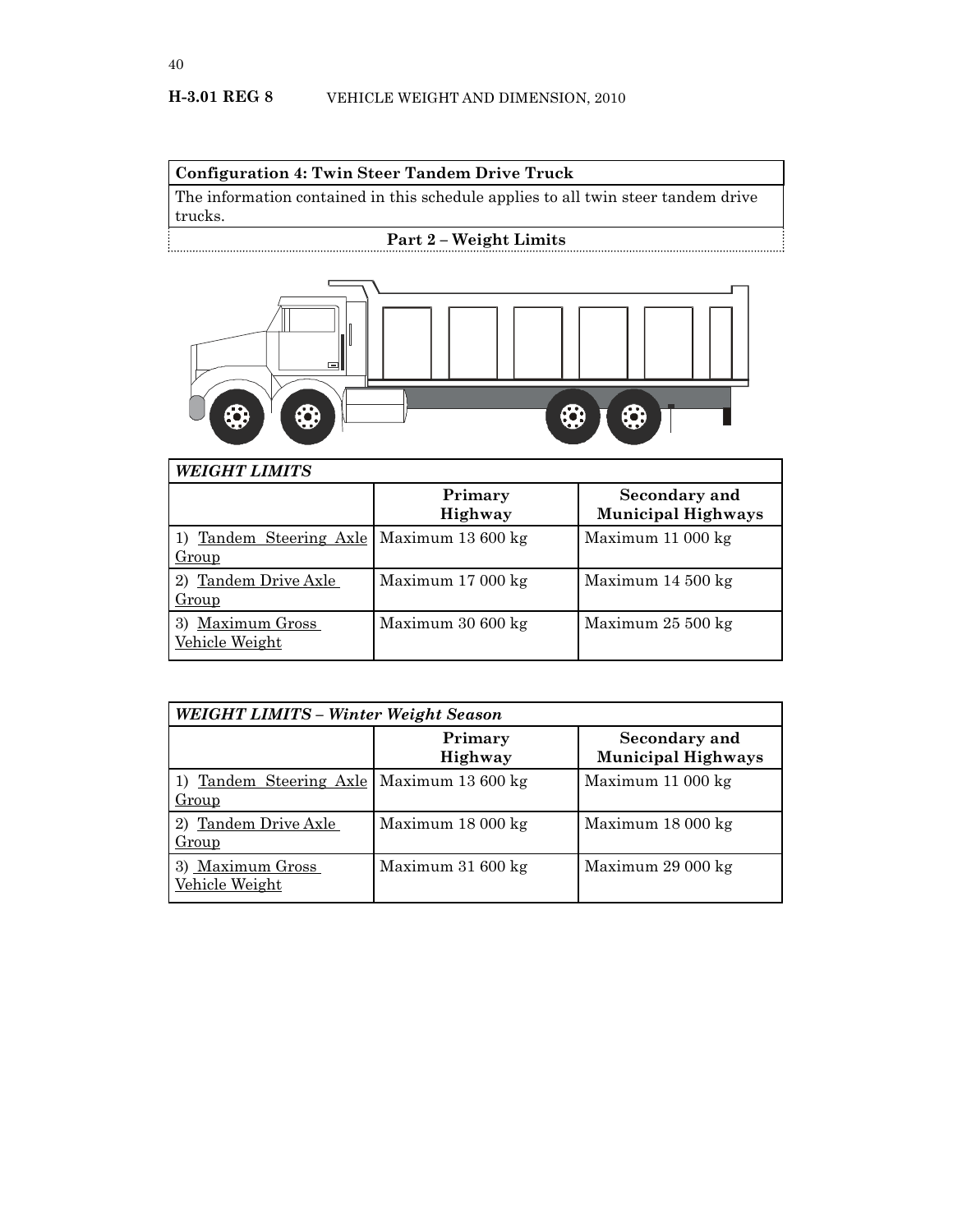**Configuration 5: Twin Steer Tandem Drive Truck – Pony Trailer Combination**

The information contained in this schedule applies to all twin steer tandem drive trucks in combination with a pony trailer.

#### **Part 1 – Dimension Limits**



| <b>DIMENSION</b>                  |                              |
|-----------------------------------|------------------------------|
| <b>Overall Length</b>             | Maximum 23.0 m               |
| Width                             | Maximum $2.6$ m              |
| Height                            | Maximum $4.15$ m             |
| <b>Box Length</b>                 | Maximum 20.0 m               |
|                                   |                              |
| Truck:                            |                              |
| Wheelbase                         | Not Controlled               |
| Tandem Steering Axle Group Spread | Minimum 1.0 m/Maximum 1.85 m |
| Tandem Drive Axle Group Spread    | Minimum 1.0 m/Maximum 1.85 m |
| Effective Overhang                | Maximum 4.0 m                |
| Hitch Offset                      | Maximum 1.8 m                |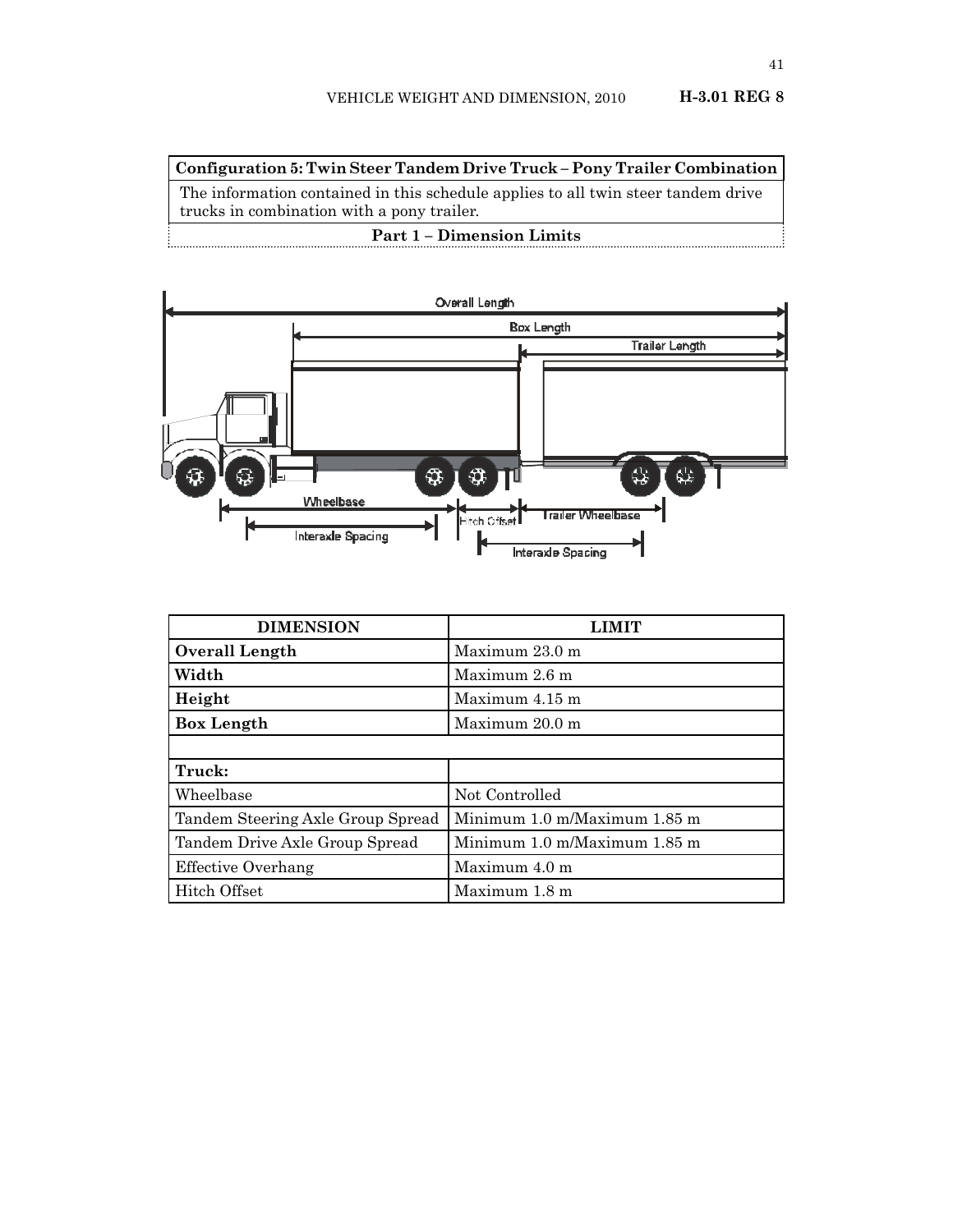| Configuration 5: Twin Steer Tandem Drive Truck – Pony Trailer<br><b>Combination</b> (continued) |                                                 |  |
|-------------------------------------------------------------------------------------------------|-------------------------------------------------|--|
| <b>DIMENSION</b>                                                                                | LIMIT                                           |  |
| <b>Pony Trailer</b>                                                                             |                                                 |  |
| Length                                                                                          | Maximum 12.5 m                                  |  |
| Wheelbase (Note 1)                                                                              | Minimum $6.25$ m                                |  |
| Tandem Axle Group Spread                                                                        | Minimum 1.0 m/Maximum 1.85 m                    |  |
| Tridem Axle Group Spread                                                                        | Minimum $2.4 \text{ m}$ Maximum $2.5 \text{ m}$ |  |
| Track Width                                                                                     | Minimum 2.5 m/Maximum 2.6 m                     |  |
| Effective Overhang (Note 2)                                                                     | Maximum 4.0 m                                   |  |
|                                                                                                 |                                                 |  |
| <b>Interaxle Spacings</b>                                                                       |                                                 |  |
| Tandem Axle Group to Single Axle                                                                | Minimum $3.0 \text{ m}$                         |  |
| Tandem Axle Group to Tandem Axle                                                                | Minimum $5.0 \text{ m}$                         |  |
| Group                                                                                           |                                                 |  |
| Tandem Axle Group to Tridem Axle                                                                | Minimum 5.5 m                                   |  |
| Group                                                                                           |                                                 |  |

Note 1: The wheelbase limit does not apply to a pony trailer with a Gross Vehicle Weight Rating of less than 10 000 kg.

Note 2: The maximum effective overhang of 4.0 m applies to a pony trailer manufactured after June 30, 1988. For a pony trailer manufactured before July 1, 1988, the load is restricted to an effective overhang of 4.0 m or the rear of the trailer, whichever is greater.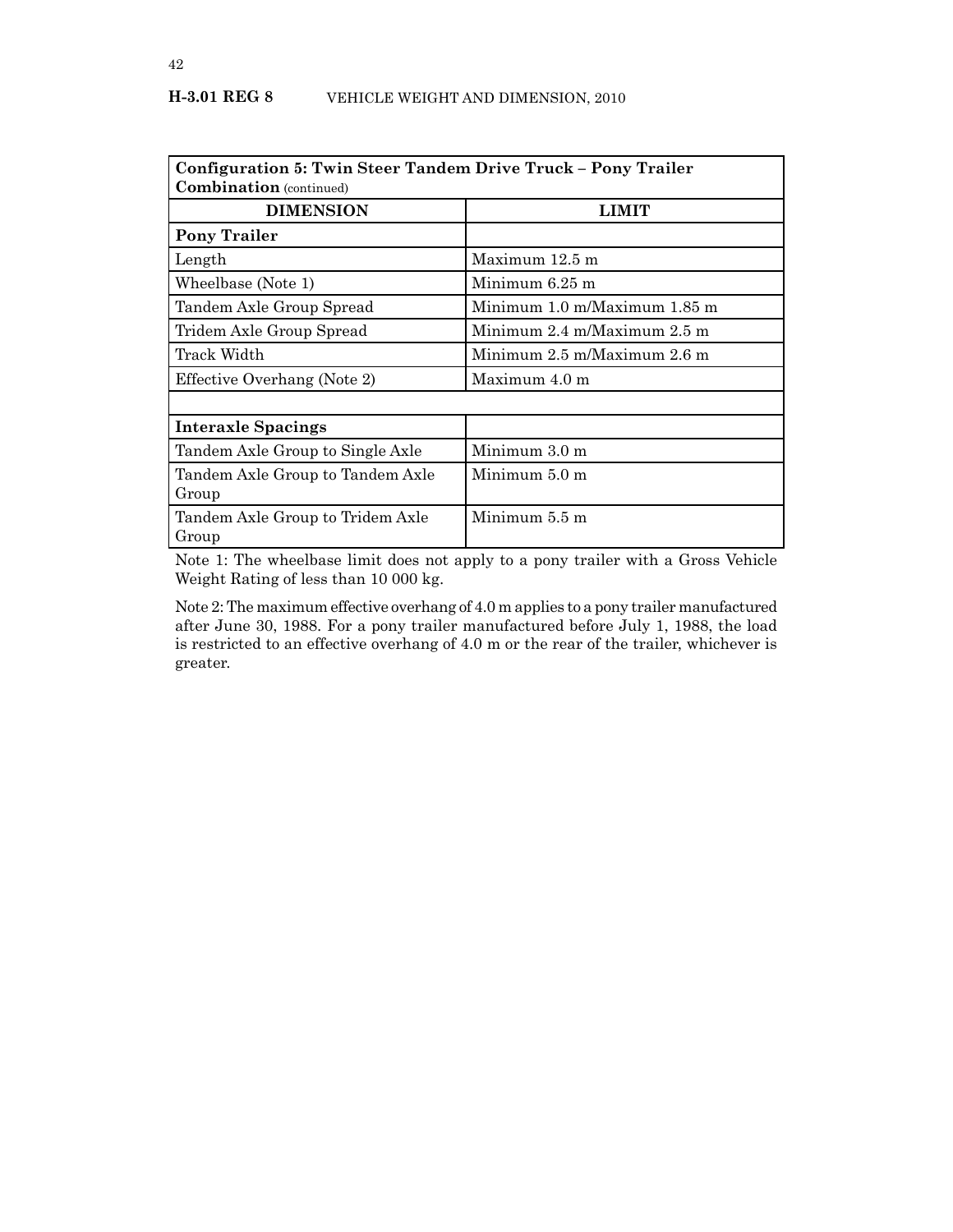**Configuration 5: Twin Steer Tandem Drive Truck – Pony Trailer Combination**

The information contained in this schedule applies to all twin steer tandem drive trucks in combination with a pony trailer.

# **Part 2 – Weight Limits**



| <b>WEIGHT LIMITS</b>                  |                           |                                            |
|---------------------------------------|---------------------------|--------------------------------------------|
|                                       | Primary<br><b>Highway</b> | Secondary and<br><b>Municipal Highways</b> |
| 1) Tandem Steering Axle               | Maximum 13 600 kg         | Maximum 11 000 kg                          |
| 2) Tandem Drive Axle                  |                           |                                            |
| Group                                 | Maximum 17 000 kg         | Maximum 14 500 kg                          |
| 3) Pony Trailer Axle<br><u>Group</u>  |                           |                                            |
| (a) Single Axle                       | Maximum 9 100 kg          | Maximum 8 200 kg                           |
| (b) Tandem Axle Group                 | Maximum 17 000 kg         | Maximum 14 500 kg                          |
| (c) Tridem Axle Group                 | Maximum 21 000 kg         | Maximum 20 000 kg                          |
| 4) Maximum Gross<br>Vehicle Weights   |                           |                                            |
| (a) Truck with single<br>axle trailer |                           |                                            |
| (b) Truck with tandem<br>axle trailer | Maximum 39 700 kg         | Maximum 33 700 kg                          |
| (c) Truck with tridem<br>axle trailer | Maximum 47 600 kg         | Maximum 40 000 kg                          |
|                                       | Maximum 51 600 kg         | Maximum 45 500 kg                          |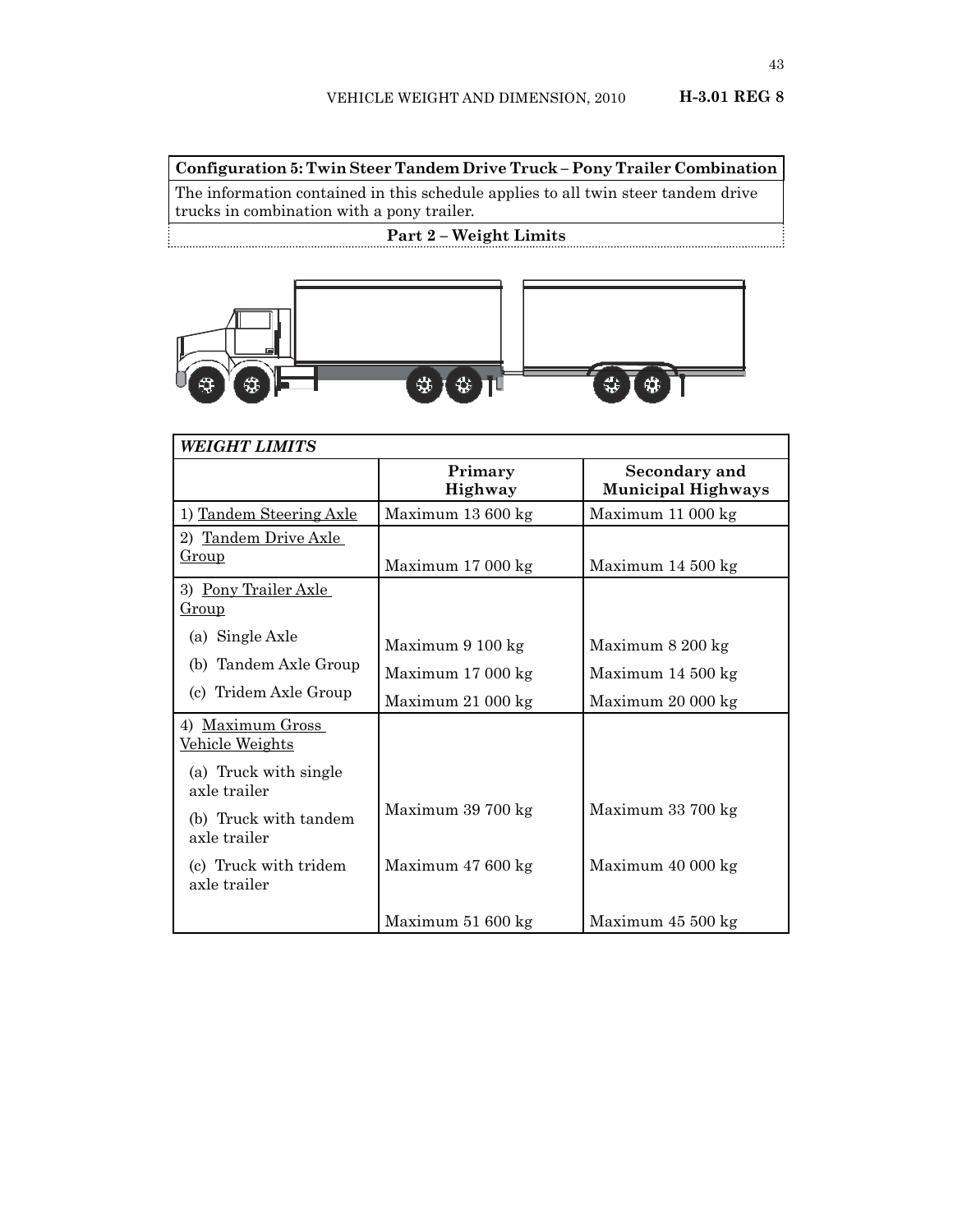| Configuration 5: Twin Steer Tandem Drive Truck - Pony Trailer<br><b>Combination</b> (continued) |                                             |                                                   |  |
|-------------------------------------------------------------------------------------------------|---------------------------------------------|---------------------------------------------------|--|
|                                                                                                 | <b>WEIGHT LIMITS - Winter Weight Season</b> |                                                   |  |
|                                                                                                 | Primary<br><b>Highway</b>                   | <b>Secondary and</b><br><b>Municipal Highways</b> |  |
| 1) Tandem Steering Axle                                                                         | Maximum 13 600 kg                           | Maximum 11 000 kg                                 |  |
| 2) Tandem Drive Axle<br><u>Group</u>                                                            | Maximum 18 000 kg                           | Maximum 18 000 kg                                 |  |
| 3) Pony Trailer Axle<br><u>Group</u>                                                            |                                             |                                                   |  |
| (a) Single Axle                                                                                 | Maximum 10 000 kg                           | Maximum 10 000 kg                                 |  |
| (b) Tandem Axle Group                                                                           | Maximum 18 000 kg                           | Maximum 18 000 kg                                 |  |
| (c) Tridem Axle Group                                                                           | Maximum 21 000 kg                           | Maximum 21 000 kg                                 |  |
| 4) Maximum Gross<br>Vehicle Weights                                                             |                                             |                                                   |  |
| (a) Truck with single<br>axle trailer                                                           | Maximum 41 600 kg                           | Maximum 39 000 kg                                 |  |
| (b) Truck with tandem<br>axle trailer                                                           | Maximum 49 600 kg                           | Maximum 47 000 kg                                 |  |
| (c) Truck with tridem<br>axle trailer                                                           | Maximum 52 600 kg                           | Maximum 50 000 kg                                 |  |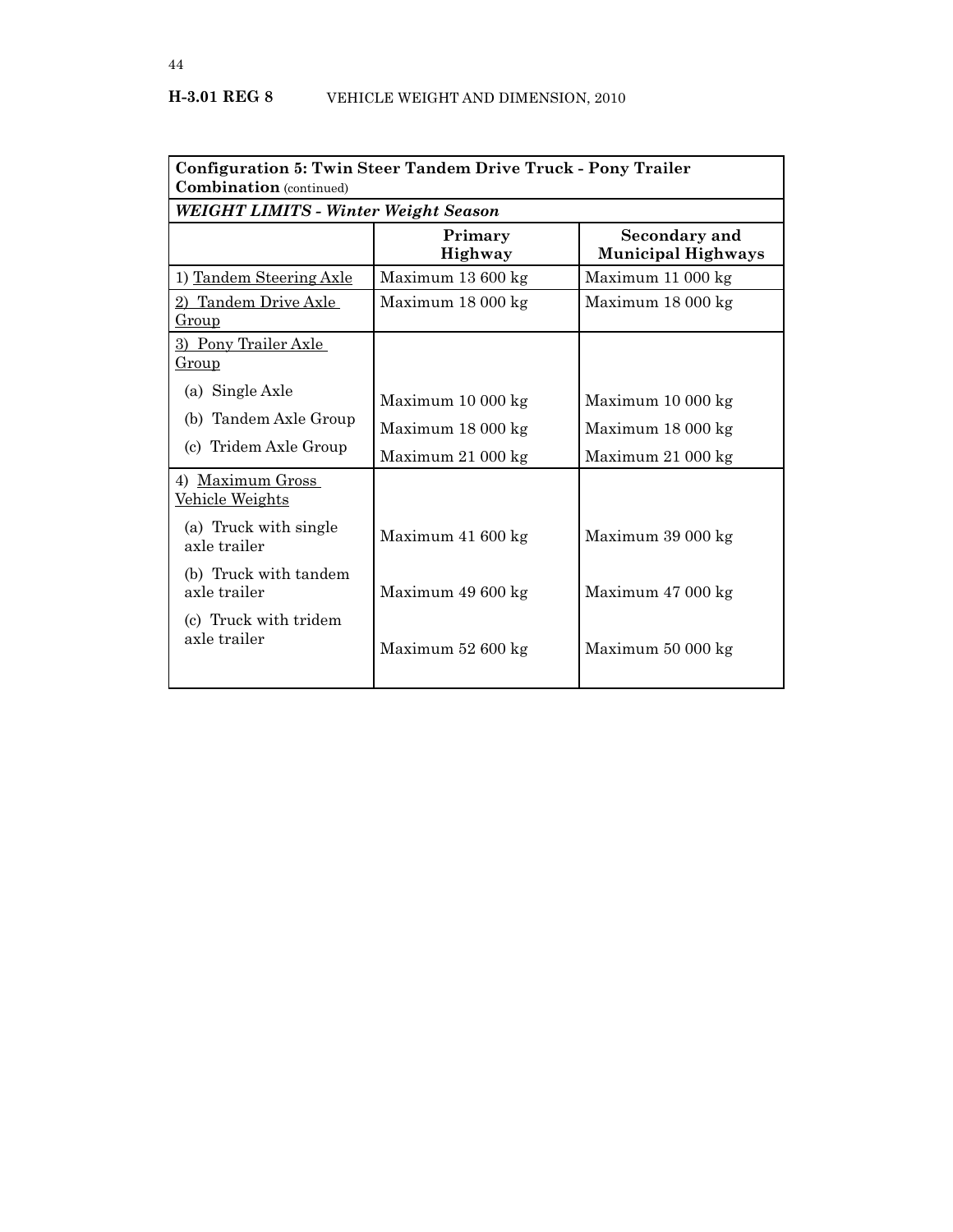**Configuration 6: Twin Steer Tandem Drive Truck - Full Trailer Combination** The information contained in this schedule applies to all twin steer tandem drive

trucks in combination with a full trailer or a semi-trailer and converter dolly.

#### **Part 1 – Dimension Limits**



| <b>DIMENSION</b>                       | <b>LIMIT</b>                 |  |
|----------------------------------------|------------------------------|--|
| Overall Length                         | Maximum 23 m                 |  |
| <b>Overall Width</b>                   | Maximum 2.6 m                |  |
| <b>Overall Height</b>                  | Maximum 4.15 m               |  |
| <b>Box Length</b>                      | Maximum 20 m                 |  |
|                                        |                              |  |
| Truck:                                 |                              |  |
| Length                                 | Maximum 12.5 m               |  |
| Wheelbase                              | Not controlled               |  |
| Tandem Axle Group Spread               | Minimum 1.0 m/Maximum 1.85 m |  |
| <b>Effective Overhang</b>              | Maximum 4.0 m                |  |
| <b>Hitch Offset</b>                    | Maximum 1.8 m                |  |
|                                        |                              |  |
| <b>Full Trailer</b>                    |                              |  |
| Length                                 | Maximum 12.5 m               |  |
| Wheelbase                              | Minimum 6.25 m               |  |
| Tandem Axle Group Spread               | Minimum 1.0 m/Maximum 1.85 m |  |
| Track Width                            | Minimum 2.5 m/Maximum 2.6 m  |  |
|                                        |                              |  |
| <b>Interaxle Spacings</b>              |                              |  |
| Single Axle to Tandem Axle Group       | Minimum 3.0 m                |  |
| Tandem Axle Group to Tandem Axle Group | Minimum 5.0 m                |  |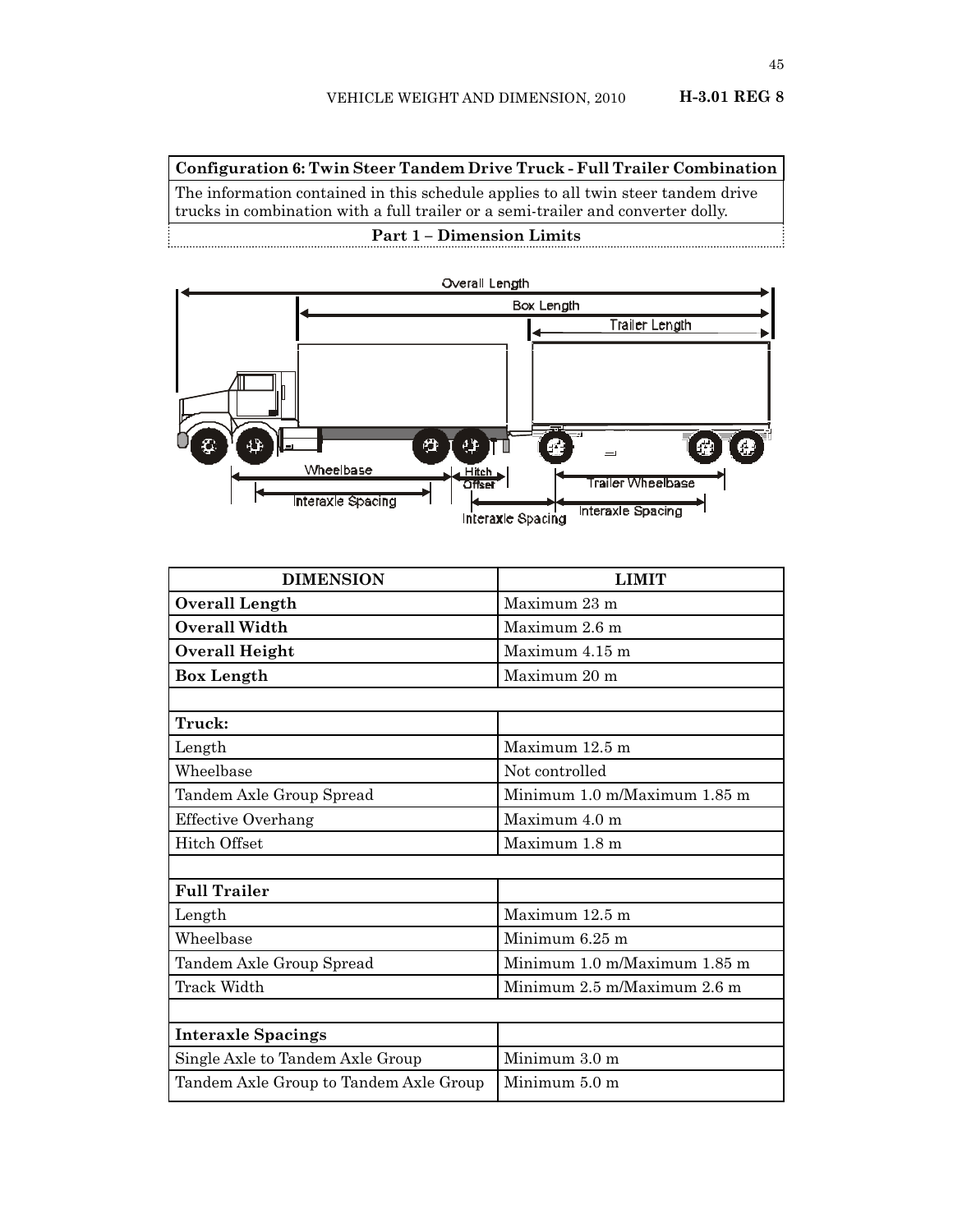**Configuration 6: Twin Steer Tandem Drive Truck - Full Trailer Combination**

The information contained in this schedule applies to all twin steer tandem drive trucks in combination with a full trailer or a semi-trailer and converter dolly. **Part 2 – Weight Limits**



| <b>WEIGHT LIMITS</b>                      |                    |                                            |
|-------------------------------------------|--------------------|--------------------------------------------|
|                                           | Primary<br>Highway | Secondary and<br><b>Municipal Highways</b> |
| 1) Tandem Steering Axle<br>Group          | Maximum 13 600 kg  | Maximum 11 000 kg                          |
| 2) Tandem Drive Axle<br>Group             | Maximum 17 000 kg  | Maximum 14 500 kg                          |
| 3) Full Trailer Axle<br><u>Groups</u>     |                    |                                            |
| (a) Single Axle                           | Maximum 9 100 kg   | Maximum 8 200 kg                           |
| (b) Tandem Axle Group                     | Maximum 17 000 kg  | Maximum 14 500 kg                          |
| 4) Full Trailer Gross<br>Weights (Note 1) |                    |                                            |
| Four axle truck, with a                   |                    |                                            |
| Two axle trailer                          | Maximum 17 000 kg  | Maximum 16 400 kg                          |
| Three axle trailer                        | Maximum 24 000 kg  | Maximum 22 700 kg                          |
| Four axle trailer                         | Maximum 31 000 kg  | Maximum 29 000 kg                          |
| 5) Maximum Gross<br>Vehicle Weights       |                    |                                            |
| Four axle truck, with a                   |                    |                                            |
| Two axle trailer                          | Maximum 47 600 kg  | Maximum 41 900 kg                          |
| Three axle trailer                        | Maximum 53 500 kg  | Maximum 48 200 kg                          |
| Four axle trailer                         | Maximum 53 500 kg  | Maximum 49 000 kg                          |

Weight Restriction 1: Refer to section 17

Note 1 (Weight Restriction 2): The maximum allowable weight on a full trailer is restricted.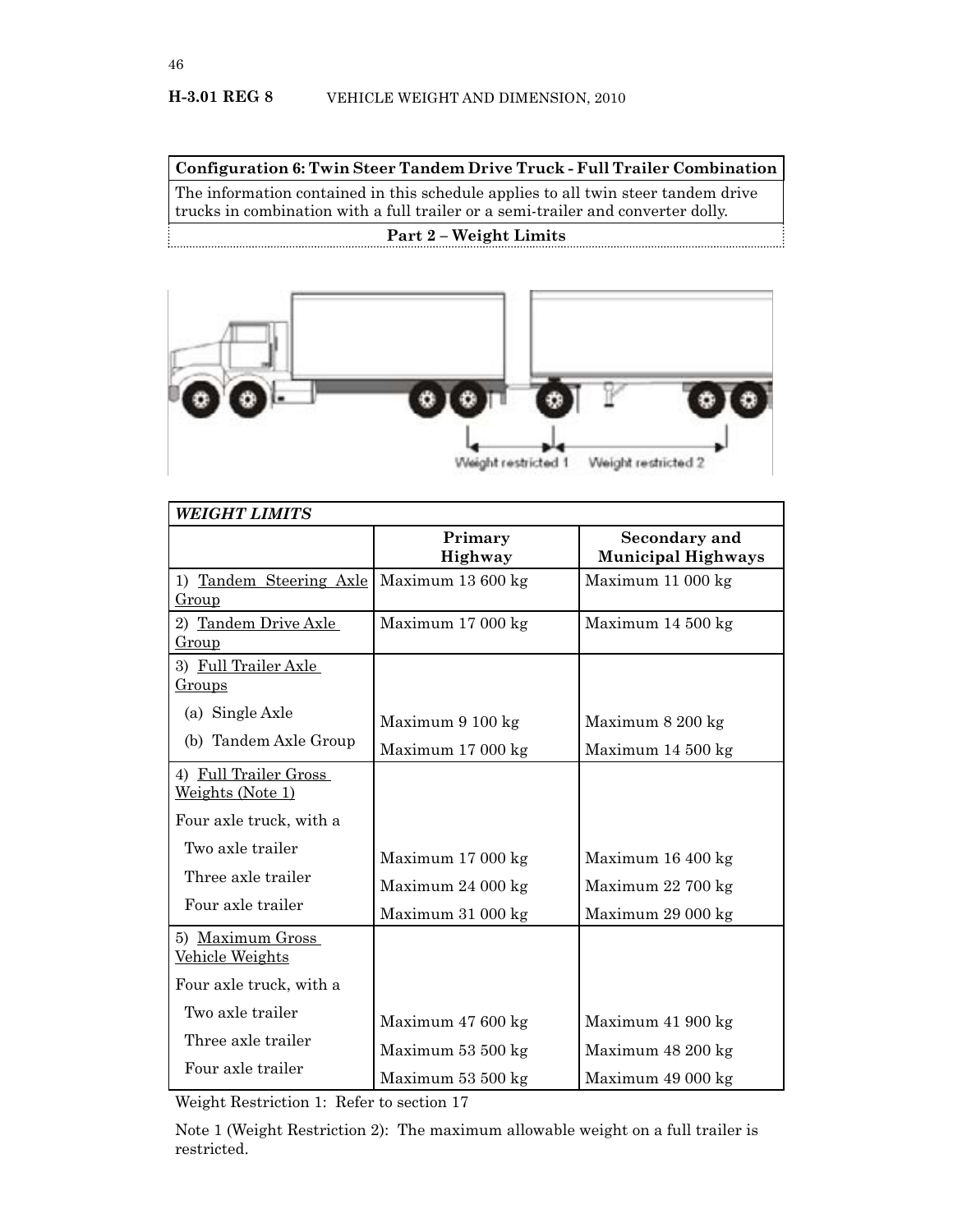| Configuration 6: Twin Steer Tandem Drive Truck - Full Trailer<br><b>Combination</b> (continued) |                    |                                            |
|-------------------------------------------------------------------------------------------------|--------------------|--------------------------------------------|
| WEIGHT LIMITS - Winter Weight Season                                                            |                    |                                            |
|                                                                                                 | Primary<br>Highway | Secondary and<br><b>Municipal Highways</b> |
| 1) Tandem Steering Axle<br><u>Group</u>                                                         | Maximum 13 600 kg  | Maximum 11 000 kg                          |
| 2) Tandem Drive Axle<br>Group                                                                   | Maximum 18 000 kg  | Maximum 18 000 kg                          |
| 3) Full Trailer Axle<br><u>Groups</u>                                                           |                    |                                            |
| (a) Single Axle                                                                                 | Maximum 10 000 kg  | Maximum 10 000 kg                          |
| (b) Tandem Axle Group                                                                           | Maximum 18 000 kg  | Maximum 18 000 kg                          |
| 4) Full Trailer Gross<br>Weights (Note 1)                                                       |                    |                                            |
| Four axle truck, with a                                                                         |                    |                                            |
| Two axle trailer                                                                                | Maximum 17 000 kg  | Maximum 17 000 kg                          |
| Three axle trailer                                                                              | Maximum 24 000 kg  | Maximum 24 000 kg                          |
| Four axle trailer                                                                               | Maximum 31 000 kg  | Maximum 31 000 kg                          |
| 5) Maximum Gross<br>Vehicle Weights                                                             |                    |                                            |
| Four axle truck, with a                                                                         |                    |                                            |
| Two axle trailer                                                                                | Maximum 48 600 kg  | Maximum 46 000 kg                          |
| Three axle trailer                                                                              | Maximum 53 500 kg  | Maximum 53 000 kg                          |
| Four axle trailer                                                                               | Maximum 53 500 kg  | Maximum 53 500 kg                          |

Note 1: The maximum allowable weight on a full trailer is restricted.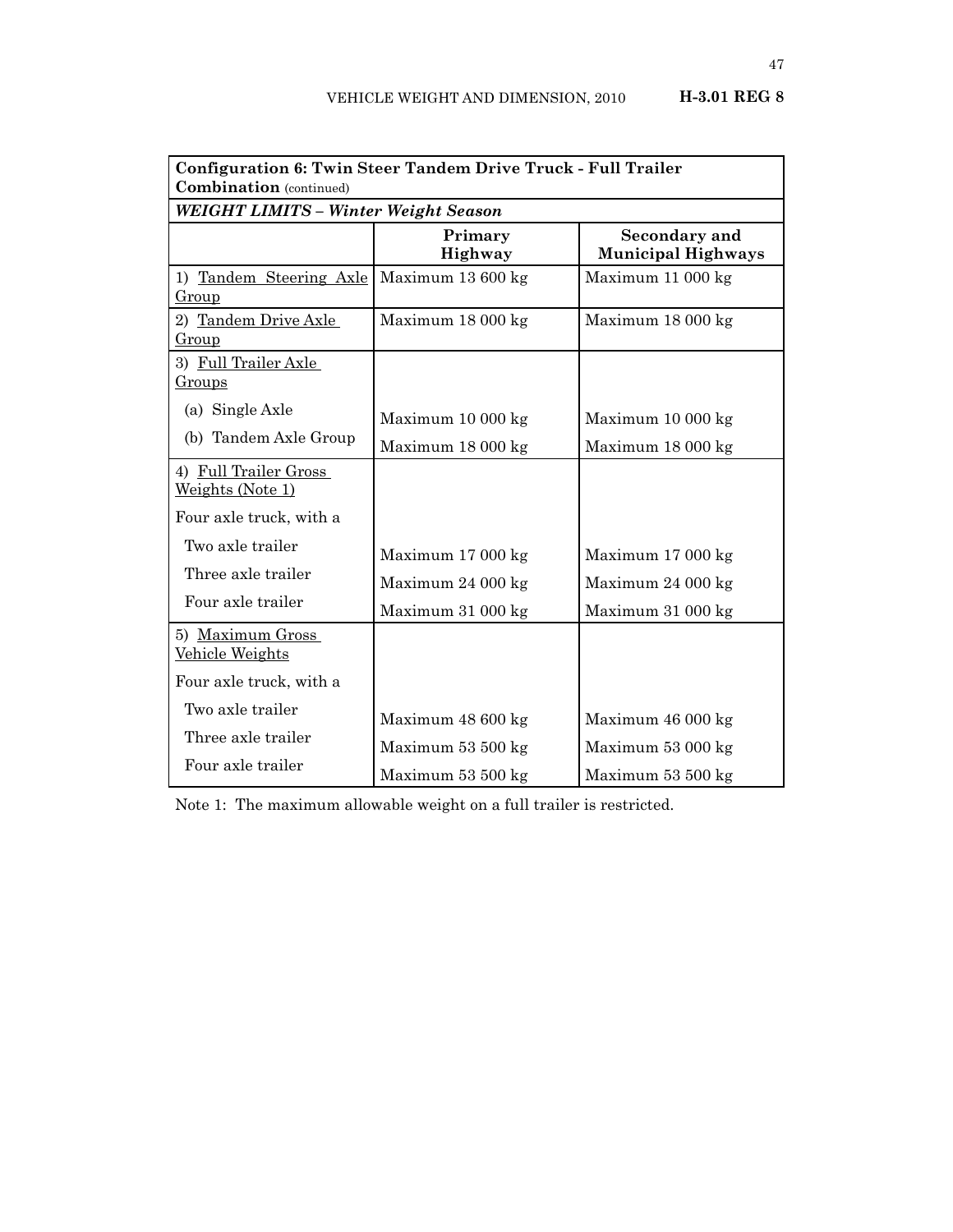

| <b>DIMENSION</b>                               | LIMIT                        |
|------------------------------------------------|------------------------------|
| Overall Length                                 | Maximum 23 m                 |
| <b>Overall Width</b>                           | Maximum 2.6 m                |
| Overall Height                                 | Maximum 4.15 m               |
| <b>Box Length</b>                              | Maximum 16.2 m               |
|                                                |                              |
| <b>Truck Tractor:</b>                          |                              |
| Wheelbase (Note 1) - Single or Tandem<br>Drive | Maximum 6.2 m                |
| Tandem Axle Group Spread                       | Minimum 1.0 m/Maximum 1.85 m |

Note 1: The wheelbase limit only applies to a truck tractor manufactured after June 30, 1988.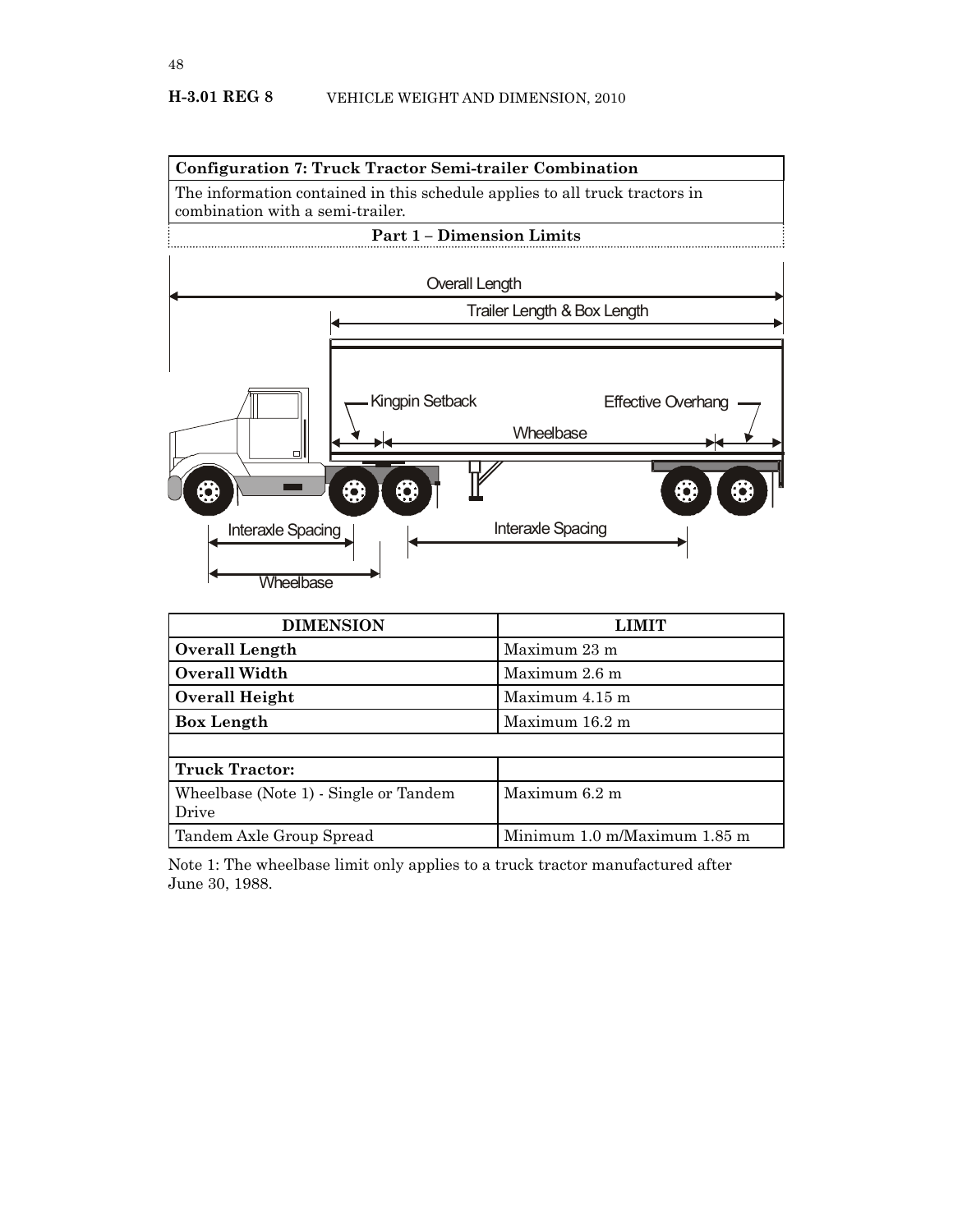| <b>Configuration 7: Truck Tractor Semi-trailer Combination</b> (continued) |                                                 |  |  |
|----------------------------------------------------------------------------|-------------------------------------------------|--|--|
| <b>DIMENSION</b>                                                           | LIMIT                                           |  |  |
| Semi-trailer                                                               |                                                 |  |  |
| Length                                                                     | Maximum 16.2 m                                  |  |  |
| Wheelbase Single, Tandem or<br>Tridem Axle Group                           | Minimum 6.25 m/Maximum 12.5 m                   |  |  |
| Kingpin Setback                                                            | Maximum 2.0 m radius                            |  |  |
| Effective Overhang (Note 1)                                                | Maximum 35% of wheelbase                        |  |  |
| Tandem Axle Group Spread                                                   | Minimum 1.0 m/Maximum 1.85 m                    |  |  |
| Tridem Axle Group Spread                                                   | Minimum $2.4 \text{ m}$ Maximum $3.7 \text{ m}$ |  |  |
| Track Width                                                                | Minimum 2.5 m/Maximum 2.6 m                     |  |  |
|                                                                            |                                                 |  |  |
| <b>Interaxle Spacings</b>                                                  |                                                 |  |  |
| Single Axle to Single, or Tandem Axle Group                                | Minimum 3.0 m                                   |  |  |
| Single Axle to Tridem Axle Group                                           | Minimum 5.0 m                                   |  |  |
| Tandem Axle Group to Tandem Axle Group                                     | Minimum 5.0 m                                   |  |  |
| Tandem Axle Group to Tridem Axle Group                                     | Minimum 5.5 m                                   |  |  |

Note 1: The effective overhang limit only applies to a semi-trailer manufactured after June 30, 1988.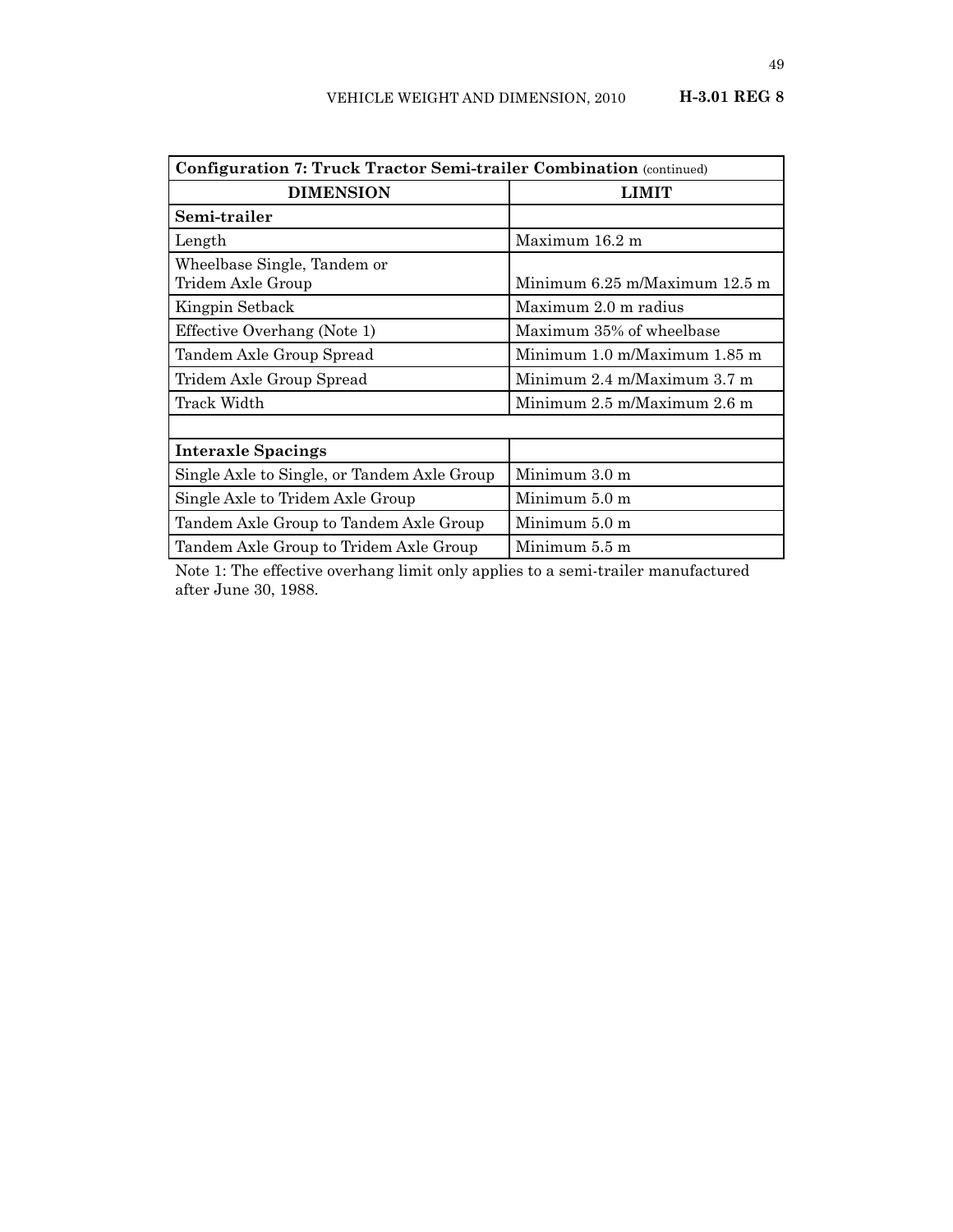## **Configuration 7: Truck Tractor Semi-trailer Combination**

The information contained in this schedule applies to all truck tractors in combination with a semi-trailer.

## **Part 2 – Weight Limits**



| <b>WEIGHT LIMITS</b>                                                                     |                            |                                            |  |
|------------------------------------------------------------------------------------------|----------------------------|--------------------------------------------|--|
|                                                                                          | Primary<br><b>Highway</b>  | Secondary and<br><b>Municipal Highways</b> |  |
| 1) Steering Axle                                                                         | Maximum 6 000 kg           | Maximum 6 000 kg                           |  |
| 2) Drive Axle Group                                                                      |                            |                                            |  |
| (a) Single Axle                                                                          | Maximum 9 100 kg           | Maximum 8 200 kg                           |  |
| (b) Tandem Axle Group                                                                    | Maximum 17 000 kg          | Maximum 14 500 kg                          |  |
| 3) Semi-Trailer Axle<br><u>Group</u>                                                     |                            |                                            |  |
| (a) Single Axle                                                                          | Maximum 9 100 kg           | Maximum 8 200 kg                           |  |
| (b) Tandem Axle Group                                                                    | Maximum $17000 \text{ kg}$ | Maximum 14 500 kg                          |  |
| (c) Tridem Axle Group                                                                    |                            |                                            |  |
| (i) Tridem Spread<br>$2.4 \text{ m}$ to $3.0 \text{ m}$                                  | Maximum 21 000 kg          | Maximum 20 000 kg                          |  |
| (ii) Tridem Spread<br>$>3.0$ m to 3.6 m                                                  | Maximum 23 000 kg          | Maximum 20 000 kg                          |  |
| (iii) Tridem Spread<br>$>3.0$ m to 3.6 m on<br>Highways listed in<br>Appendix E (Note 1) | Maximum 24 000 kg          |                                            |  |
| (iv) Tridem Spread<br>$>3.6$ m to 3.7 m                                                  | Maximum 24 000 kg          | Maximum 20 000 kg                          |  |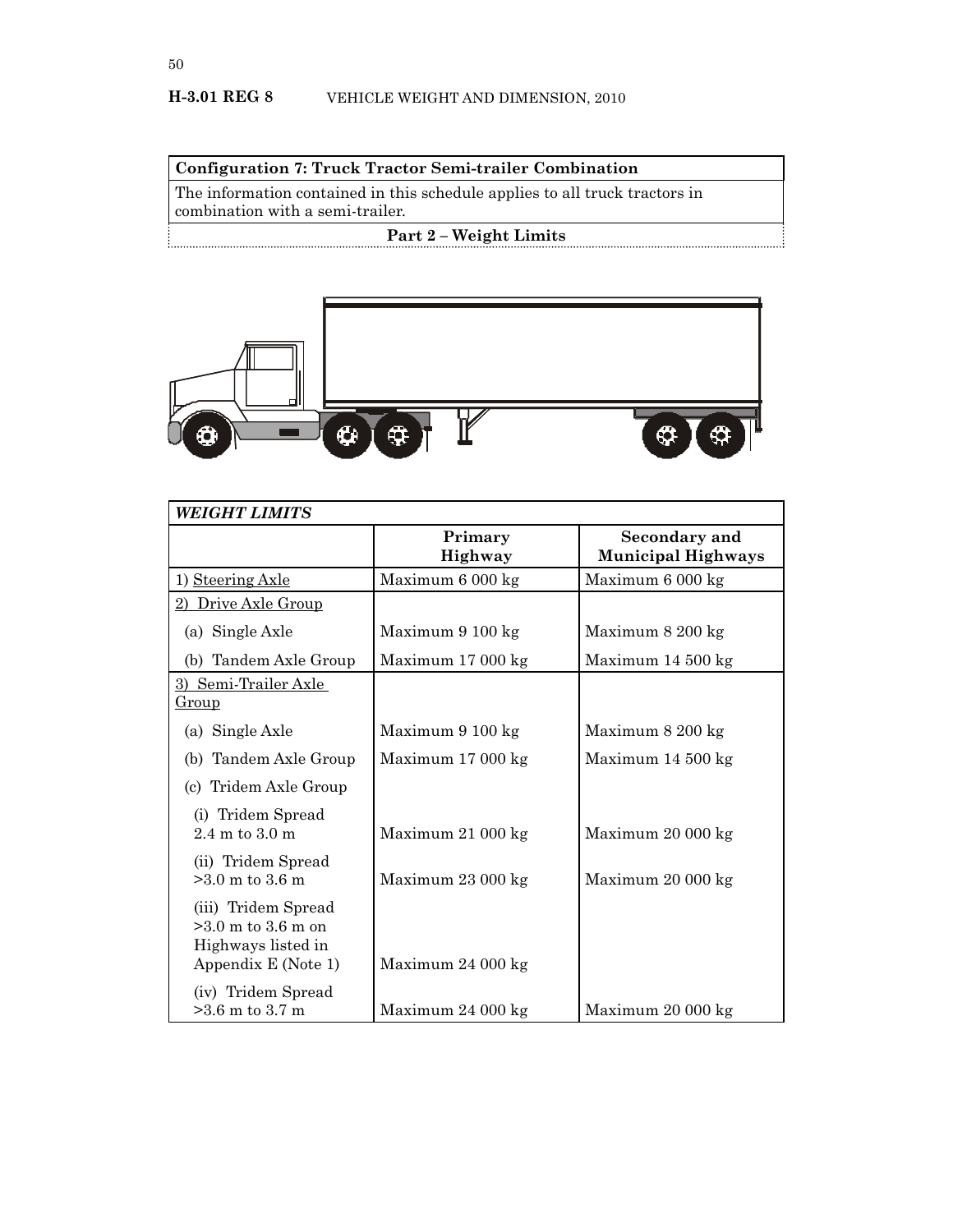| Configuration 7: Truck Tractor Semi-trailer Combination (continued)                      |                   |                   |  |  |
|------------------------------------------------------------------------------------------|-------------------|-------------------|--|--|
| <b>WEIGHT LIMITS</b>                                                                     |                   |                   |  |  |
| 4) Maximum gross vehicle<br>weights                                                      |                   |                   |  |  |
| (a) Two axle truck<br>tractor, single axle trailer                                       | Maximum 24 200 kg | Maximum 22 400 kg |  |  |
| (b) Two axle truck<br>tractor, tandem axle<br>trailer                                    | Maximum 32 100 kg | Maximum 28 700 kg |  |  |
| (c) Three axle truck<br>tractor, single axle trailer                                     | Maximum 32 100 kg | Maximum 28 700 kg |  |  |
| (d) Three axle truck<br>tractor, tandem axle<br>trailer                                  | Maximum 40 000 kg | Maximum 35 000 kg |  |  |
| (e) Three axle truck<br>tractor, tridem axle<br>trailer                                  |                   |                   |  |  |
| (i) Tridem Spread<br>$2.4 \text{ m}$ to $3.0 \text{ m}$                                  | Maximum 44 000 kg | Maximum 40 500 kg |  |  |
| (ii) Tridem Spread<br>$>3.0$ m to 3.6 m                                                  | Maximum 46 000 kg | Maximum 40 500 kg |  |  |
| (iii) Tridem Spread<br>$>3.0$ m to 3.6 m on<br>Highways listed in<br>Appendix E (Note 2) | Maximum 47 000 kg |                   |  |  |
| (iv) Tridem Spread<br>$>3.6$ m to 3.7 m                                                  | Maximum 47 000 kg | Maximum 40 500 kg |  |  |

Note 1: The maximum allowable weight on a tridem axle group on a semi-trailer with a spread greater than 3.0 m up to 3.6 m is 24 000 kg on provincial highways or portions of provincial highways listed in Appendix E.

Note 2: The maximum allowable weight on a three axle truck tractor semi-trailer combination is 47 000 kg on provincial highways or portions of provincial highways listed in Appendix E.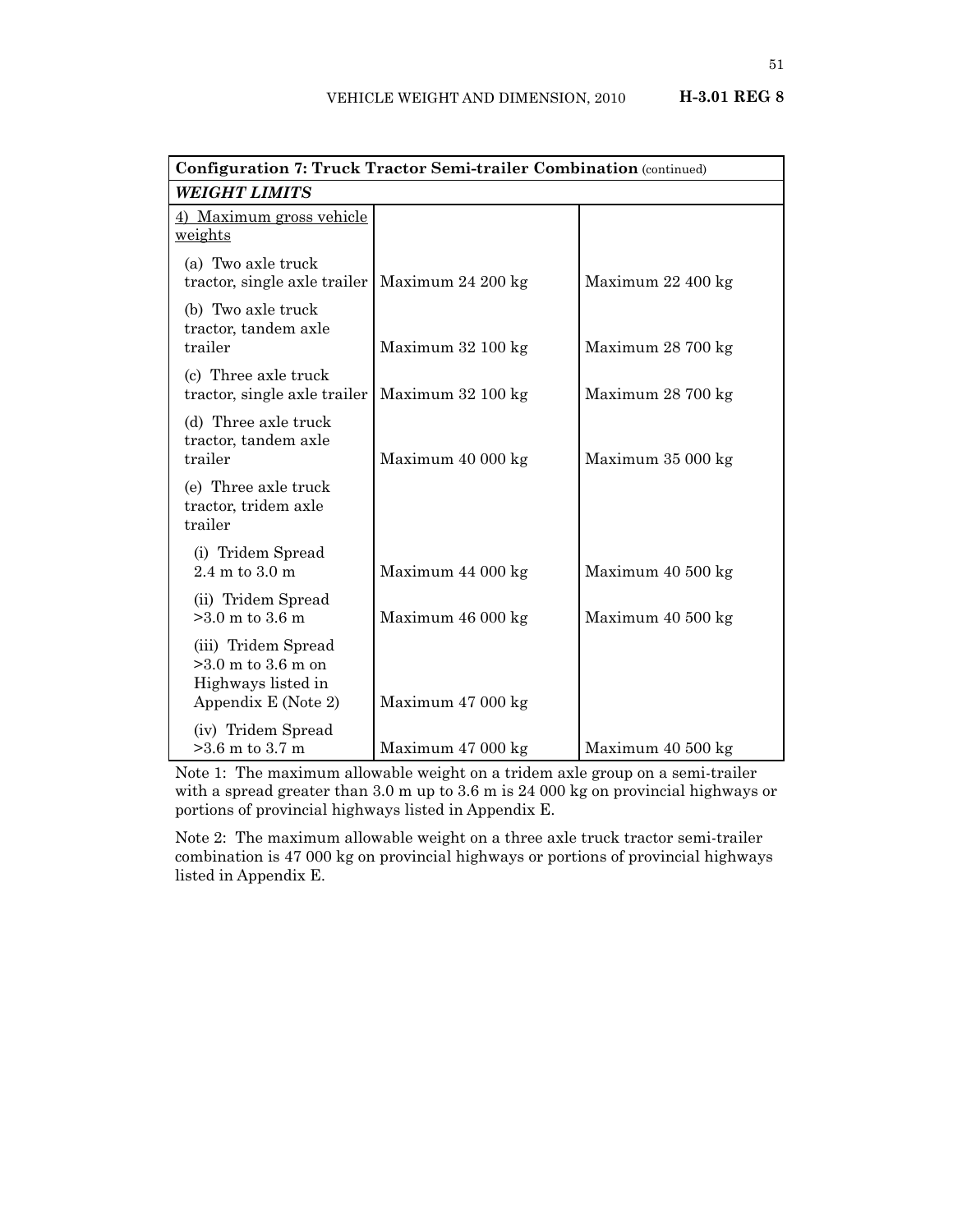| <b>Configuration 7: Truck Tractor Semi-trailer Combination</b>                                                         |                                        |                                            |  |  |
|------------------------------------------------------------------------------------------------------------------------|----------------------------------------|--------------------------------------------|--|--|
| WEIGHT LIMITS - Winter Weight Season                                                                                   |                                        |                                            |  |  |
|                                                                                                                        | Primary<br>Highway                     | Secondary and<br><b>Municipal Highways</b> |  |  |
| 1) Steering Axle                                                                                                       | Maximum 6 000 kg                       | Maximum 6 000 kg                           |  |  |
| 2) Drive Axle Group<br>(a) Single Axle<br>(b) Tandem Axle Group<br>3) Semi-Trailer Axle                                | Maximum 10 000 kg<br>Maximum 18 000 kg | Maximum 10 000 kg<br>Maximum 18 000 kg     |  |  |
| <u>Group</u>                                                                                                           |                                        |                                            |  |  |
| (a) Single Axle<br>(b) Tandem Axle Group<br>(c) Tridem Axle Group<br>(i) Tridem Spread                                 | Maximum 10 000 kg<br>Maximum 18 000 kg | Maximum 10 000 kg<br>Maximum 18 000 kg     |  |  |
| $2.4 \text{ m}$ to $3.0 \text{ m}$                                                                                     | Maximum 21 000 kg                      | Maximum 21 000 kg                          |  |  |
| (ii) Tridem Spread<br>$>3.0$ m to 3.6 m<br>(iii) Tridem Spread                                                         | Maximum 23 000 kg                      | Maximum 23 000 kg                          |  |  |
| $>3.0$ m to 3.6 m on<br>Highways listed in<br>Appendix E (Note 1)<br>(iv) Tridem Spread                                | Maximum 24 000 kg                      |                                            |  |  |
| $>3.6$ m to 3.7 m                                                                                                      | Maximum 24 000 kg                      | Maximum 24 000 kg                          |  |  |
| 4) Maximum Gross<br><u>Vehicle Weights</u><br>(a) Two axle truck<br>tractor, single axle trailer<br>(b) Two axle truck | Maximum 26 000 kg                      | Maximum 26 000 kg                          |  |  |
| tractor, tandem axle<br>trailer<br>(c) Three axle truck                                                                | Maximum 34 000 kg                      | Maximum 34 000 kg                          |  |  |
| tractor, single axle trailer<br>(d) Three axle truck                                                                   | Maximum 34 000 kg                      | Maximum 34 000 kg                          |  |  |
| tractor, tandem axle<br>trailer<br>(e) Three axle truck<br>tractor, tridem axle<br>trailer                             | Maximum 42 000 kg                      | Maximum 42 000 kg                          |  |  |
| (i) Tridem Spread<br>$2.4 \text{ m}$ to $3.0 \text{ m}$<br>(ii) Tridem Spread                                          | Maximum 45 000 kg                      | Maximum 45 000 kg                          |  |  |
| $>3.0$ m to 3.6 m<br>(iii) Tridem Spread                                                                               | Maximum 47 000 kg                      | Maximum 47 000 kg                          |  |  |
| $>3.0$ m to 3.6 m on<br>Highways listed in<br>Appendix E (Note 2)<br>(iv) Tridem Spread                                | Maximum 48 000 kg                      |                                            |  |  |
| $>3.6$ m to 3.7 m                                                                                                      | Maximum 48 000 kg                      | Maximum 48 000 kg                          |  |  |

Note 1: The maximum allowable weight on a tridem axle group on a semi-trailer with a spread greater than 3.0 m up to 3.6 m is 24 000 kg on provincial highways or portions of provincial highways listed in Appendix E.

Note 2: The maximum allowable weight on a three axle truck tractor semi-trailer combination is 48 000 kg on provincial highways or portions of provincial highways listed in Appendix E.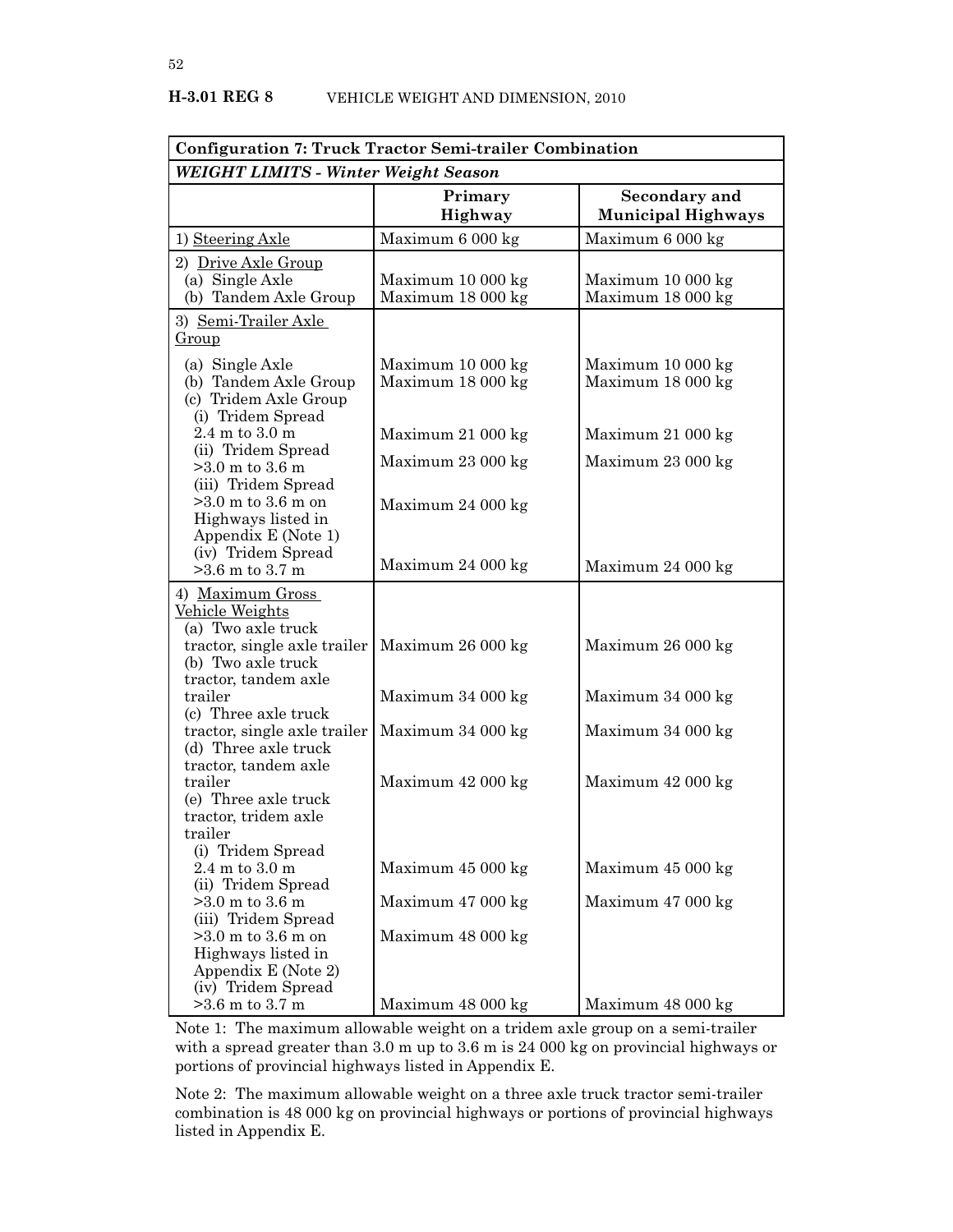| Configuration 8: A-Train                                                                |
|-----------------------------------------------------------------------------------------|
| The information contained in this schedule applies to all truck tractors in combination |
| with a semi-trailer towing either a full trailer or a semi-trailer with an A-dolly.     |
| <b>Part 1 – Dimension Limits</b>                                                        |



| <b>DIMENSION</b>         | I .TMTT                      |  |
|--------------------------|------------------------------|--|
| Overall Length           | Maximum 26.0 m               |  |
| Overall Width            | Maximum 2.6 m                |  |
| Overall Height           | Maximum 4.15 m               |  |
| Box Length               | Maximum 20.0 m               |  |
|                          |                              |  |
| <b>Truck Tractor:</b>    |                              |  |
| Wheelbase                | Maximum 6.2 m                |  |
| Tandem Axle Group Spread | Minimum 1.0 m/Maximum 1.85 m |  |
|                          |                              |  |
| Lead Semi-trailer        |                              |  |
| Wheelbase                | Minimum $6.25$ m             |  |
| Kingpin Setback          | Maximum 2.0 m radius         |  |
| Tandem Axle Group Spread | Minimum 1.0 m/Maximum 1.85 m |  |
| Hitch Offset             | Maximum 1.8 m                |  |
| Track Width              | Minimum 2.5 m/Maximum 2.6 m  |  |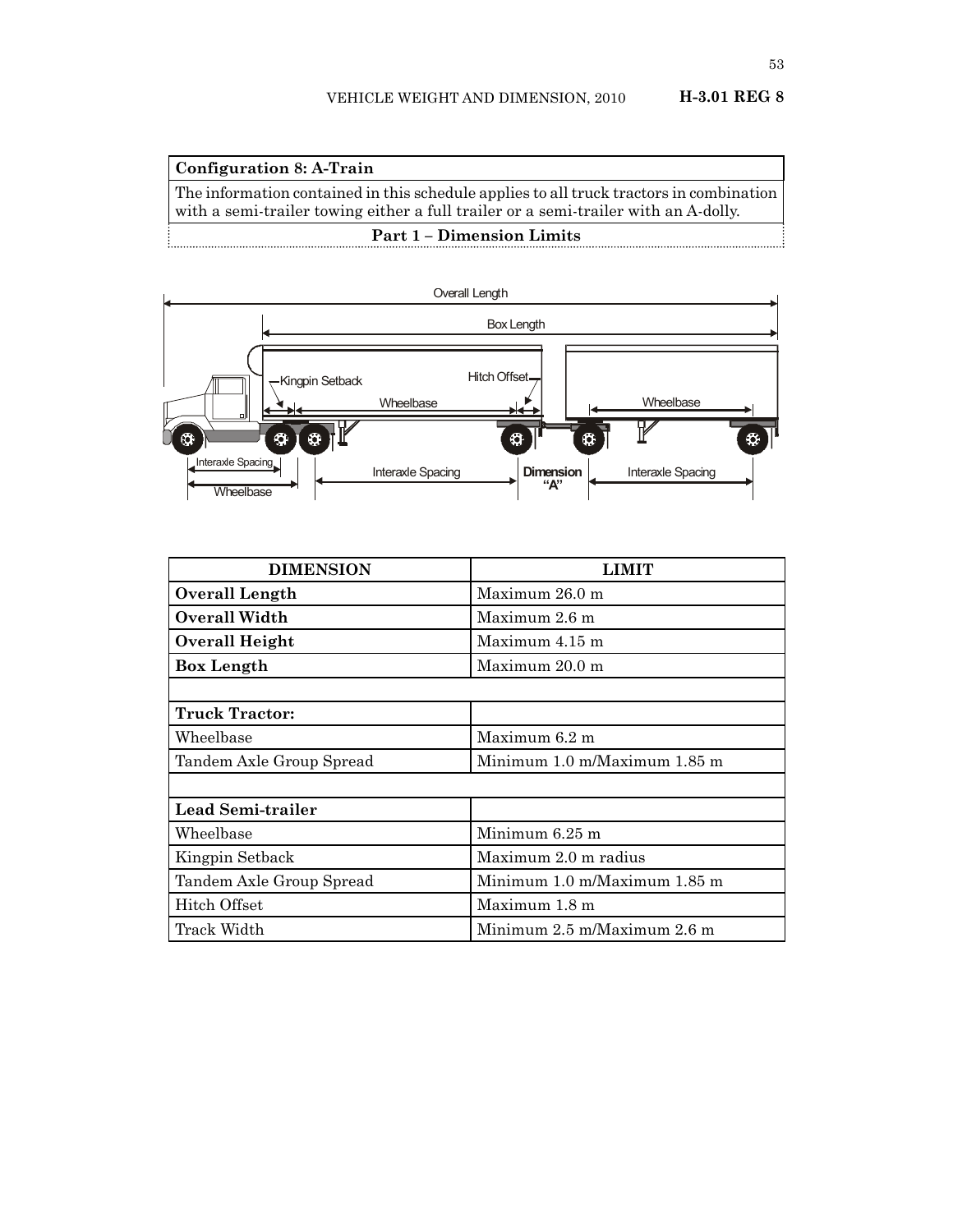| <b>Configuration 8: A-Train (continued)</b>                                                                                                             |                              |
|---------------------------------------------------------------------------------------------------------------------------------------------------------|------------------------------|
| <b>DIMENSION</b>                                                                                                                                        | <b>LIMIT</b>                 |
| <b>Second Semi-trailer or Full Trailer</b>                                                                                                              |                              |
| Wheelbase                                                                                                                                               | Minimum 6.25 m               |
| Kingpin Setback                                                                                                                                         | Maximum 2.0 m radius         |
| Tandem Axle Group Spread                                                                                                                                | Minimum 1.0 m/Maximum 1.85 m |
| Track Width                                                                                                                                             | Minimum 2.5 m/Maximum 2.6 m  |
|                                                                                                                                                         |                              |
| <b>Interaxle Spacings</b>                                                                                                                               |                              |
| Single Axle to Single or Tandem Axle<br>Group                                                                                                           | Minimum $3.0 \text{ m}$      |
| Tandem Axle Group to Tandem Axle<br>Group                                                                                                               | Minimum 5.0 m                |
| Dimension "A" (from the centre of last<br>axle on the lead semi-trailer to the<br>centre of the first axle on the converter<br>dolly or second trailer) | Not controlled               |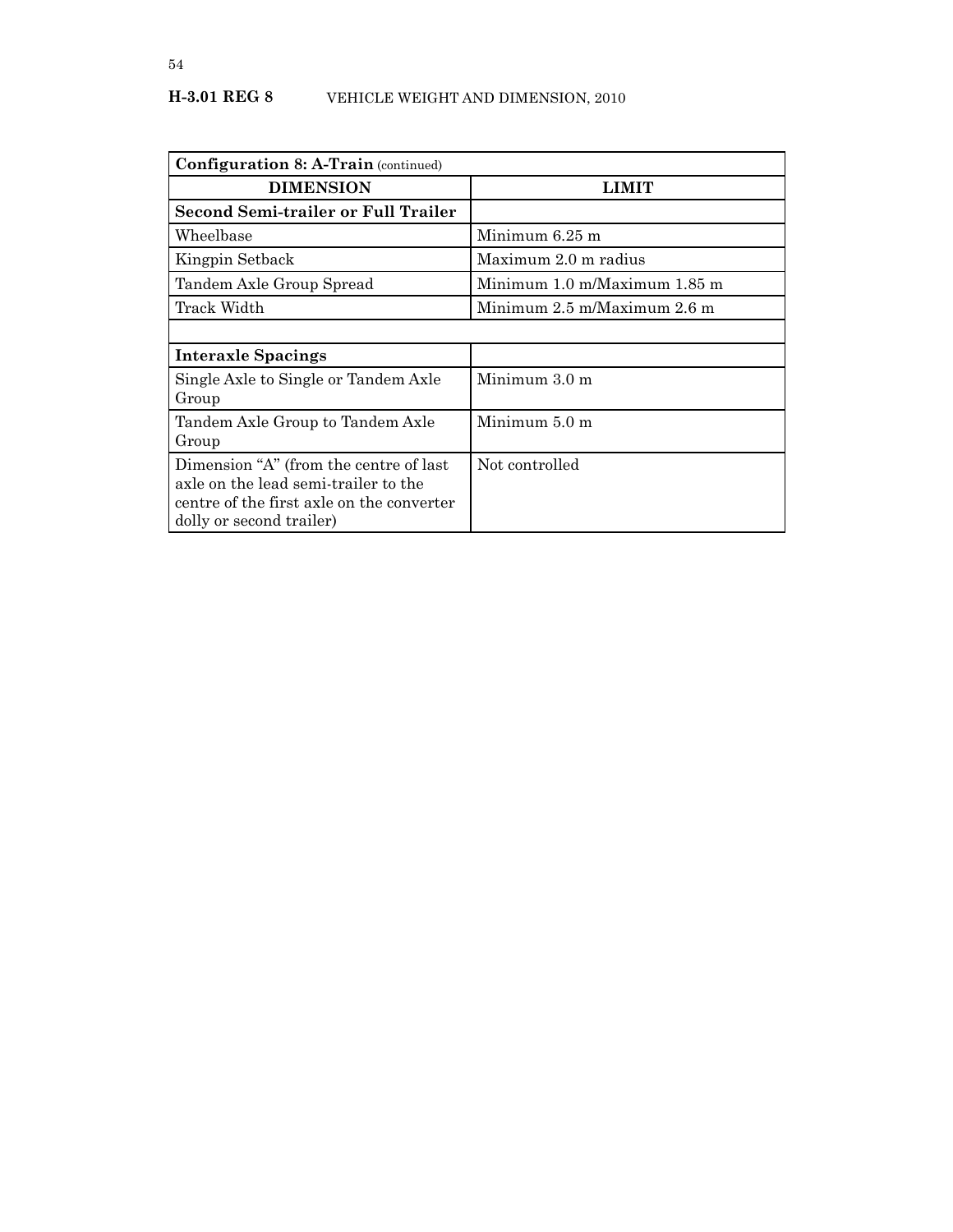### **Configuration 8: A-Train**

The information contained in this schedule applies to all truck tractors in combination with a semi-trailer towing either a full trailer or a semi-trailer with an A-dolly.

### **Part 2 - Weight Limits**



| <b>WEIGHT LIMITS</b>             |                            |                                            |  |
|----------------------------------|----------------------------|--------------------------------------------|--|
|                                  | Primary<br>Highway         | Secondary and<br><b>Municipal Highways</b> |  |
| 1) Steering Axle                 | Maximum 6 000 kg           | Maximum 6 000 kg                           |  |
| 2) Drive Axle Group              |                            |                                            |  |
| (a) Single Axle                  | Maximum 9 100 kg           | Maximum 8 200 kg                           |  |
| Tandem Axle Group<br>(b)         | Maximum $17000 \text{ kg}$ | Maximum $14\,500\,\mathrm{kg}$             |  |
| 3) Semi-Trailer Axle<br>Group(s) |                            |                                            |  |
| (a) Single Axle                  | Maximum 9 100 kg           | Maximum 8 200 kg                           |  |
| Tandem Axle Group<br>(b)         | Maximum $17000 \text{ kg}$ | Maximum $14\,500\,\mathrm{kg}$             |  |

Note:

Weight Restriction 1: Refer to section 17

Weight Restriction 2: The maximum allowable weight on a full trailer is restricted.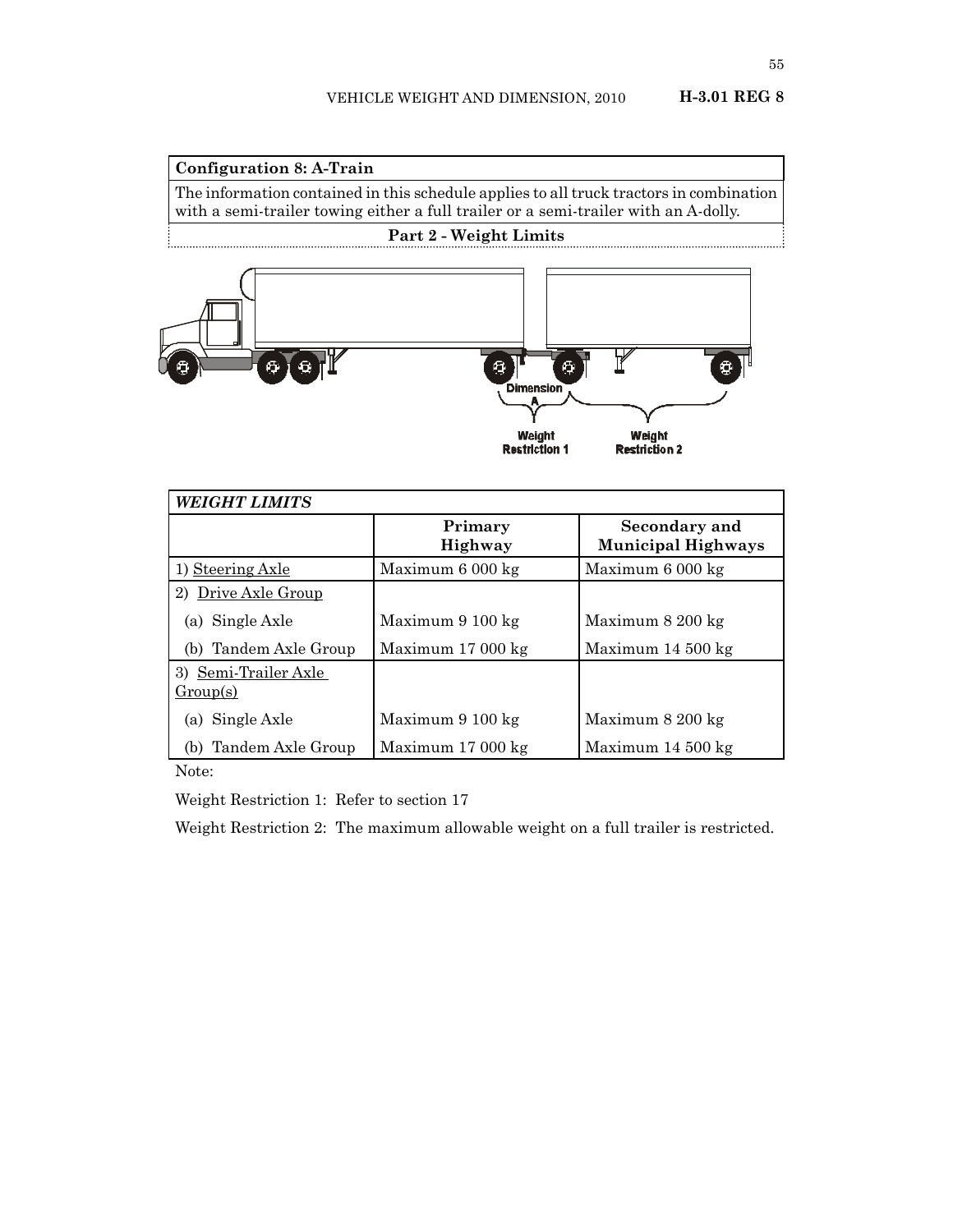| <b>Configuration 8: A-Train (continued)</b> |                      |                                                                                            |                                                  |  |
|---------------------------------------------|----------------------|--------------------------------------------------------------------------------------------|--------------------------------------------------|--|
| WEIGHT LIMITS - Primary Highways            |                      |                                                                                            |                                                  |  |
|                                             | Lead<br>Semi-trailer | Second<br>Semi-trailer<br>or Full Trailer<br>(Note 1)                                      | <b>Maximum</b><br><b>Gross Vehicle</b><br>Weight |  |
| 2 axle truck tractor                        | Single axle          | 2 single axles, 1<br>single axle and<br>1 tandem axle<br>group, or 2 tandem<br>axle groups | 42 400 kg                                        |  |
|                                             | Tandem axle<br>group | 2 single axles                                                                             | $50300 \text{ kg}$                               |  |
|                                             | Tandem axle<br>group | 1 single axle and<br>1 tandem axle<br>group, or 2 tandem<br>axle groups                    | 53 500 kg                                        |  |
| 3 axle truck tractor                        | Single axle          | 2 single axles                                                                             | 50300 kg                                         |  |
|                                             | Single axle          | 1 single axle and<br>1 tandem axle<br>group, or 2 tandem<br>axle groups                    | 53 500 kg                                        |  |
|                                             | Tandem axle<br>group | 2 single axles, 1<br>single axle and<br>1 tandem axle<br>group, or 2 tandem<br>axle groups | 53 500 kg                                        |  |

Note 1: The weight of the second trailer must not exceed the weight of the tractor drive axle(s) plus the weight of the axle(s) on the first semi-trailer.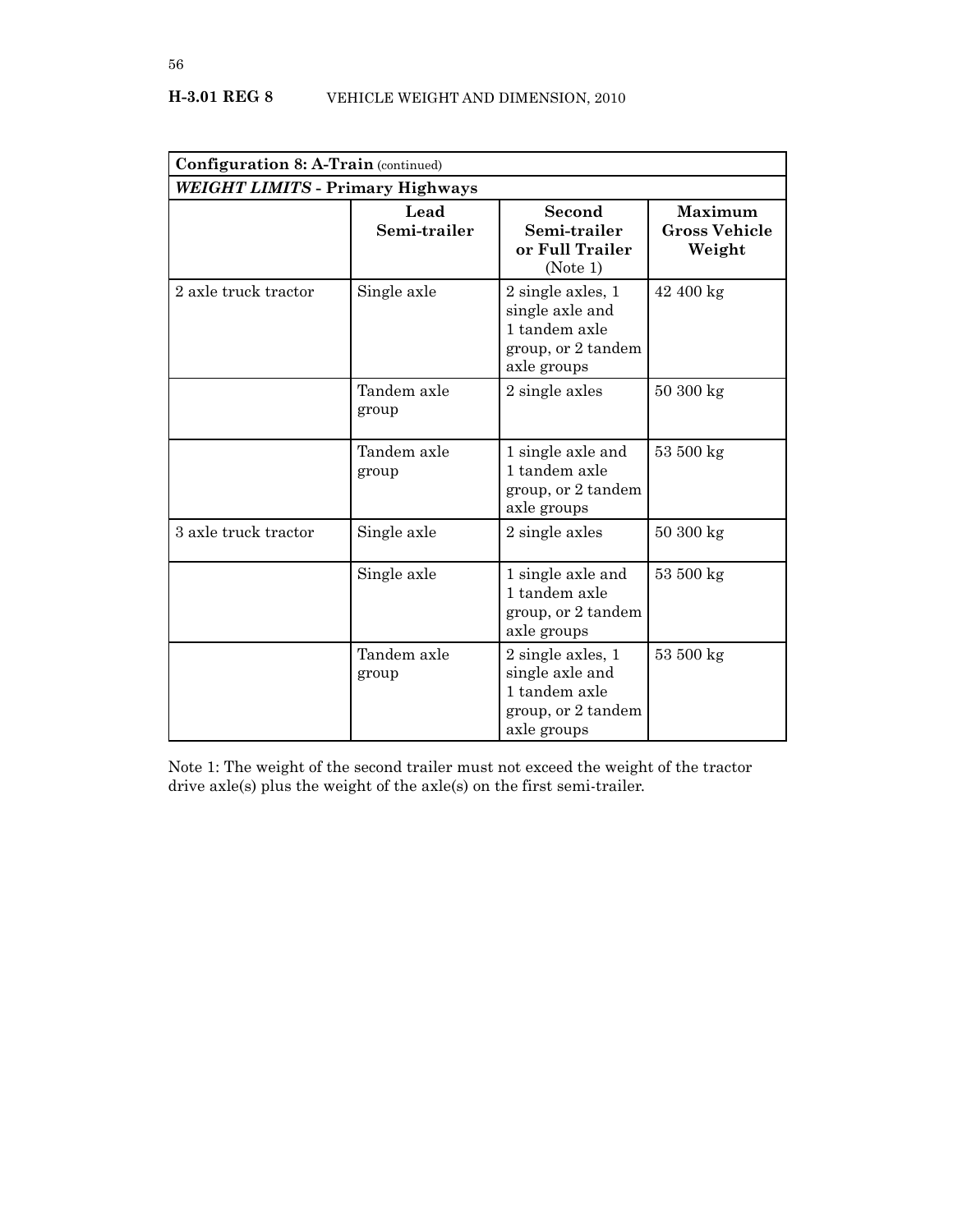| <b>Configuration 8: A-Train (continued)</b>             |                      |                                                                                                |                                        |  |
|---------------------------------------------------------|----------------------|------------------------------------------------------------------------------------------------|----------------------------------------|--|
| <b>WEIGHT LIMITS - Secondary and Municipal Highways</b> |                      |                                                                                                |                                        |  |
|                                                         | Lead<br>Semi-trailer | Second<br>Semi-trailer<br>or Full Trailer                                                      | <b>Maximum Gross</b><br>Vehicle Weight |  |
| 2 axle truck tractor                                    | Single axle          | $2$ single axles, $1$<br>single axle and<br>1 tandem axle<br>group, or 2 tandem<br>axle groups | 38 800 kg                              |  |
|                                                         | Tandem axle<br>group | 2 single axles                                                                                 | 45 100 kg                              |  |
|                                                         | Tandem axle<br>group | 1 single axle and<br>1 tandem axle<br>group, or 2 tandem<br>axle groups                        | 49 000 kg                              |  |
| 3 axle truck tractor                                    | Single axle          | 2 single axles                                                                                 | 45 100 kg                              |  |
|                                                         | Single axle          | 1 single axle and<br>1 tandem axle<br>group, or 2 tandem<br>axle groups                        | 49 000 kg                              |  |
|                                                         | Tandem axle<br>group | 2 single axles, 1<br>single axle and<br>1 tandem axle<br>group, or 2 tandem<br>axle groups     | 49 000 kg                              |  |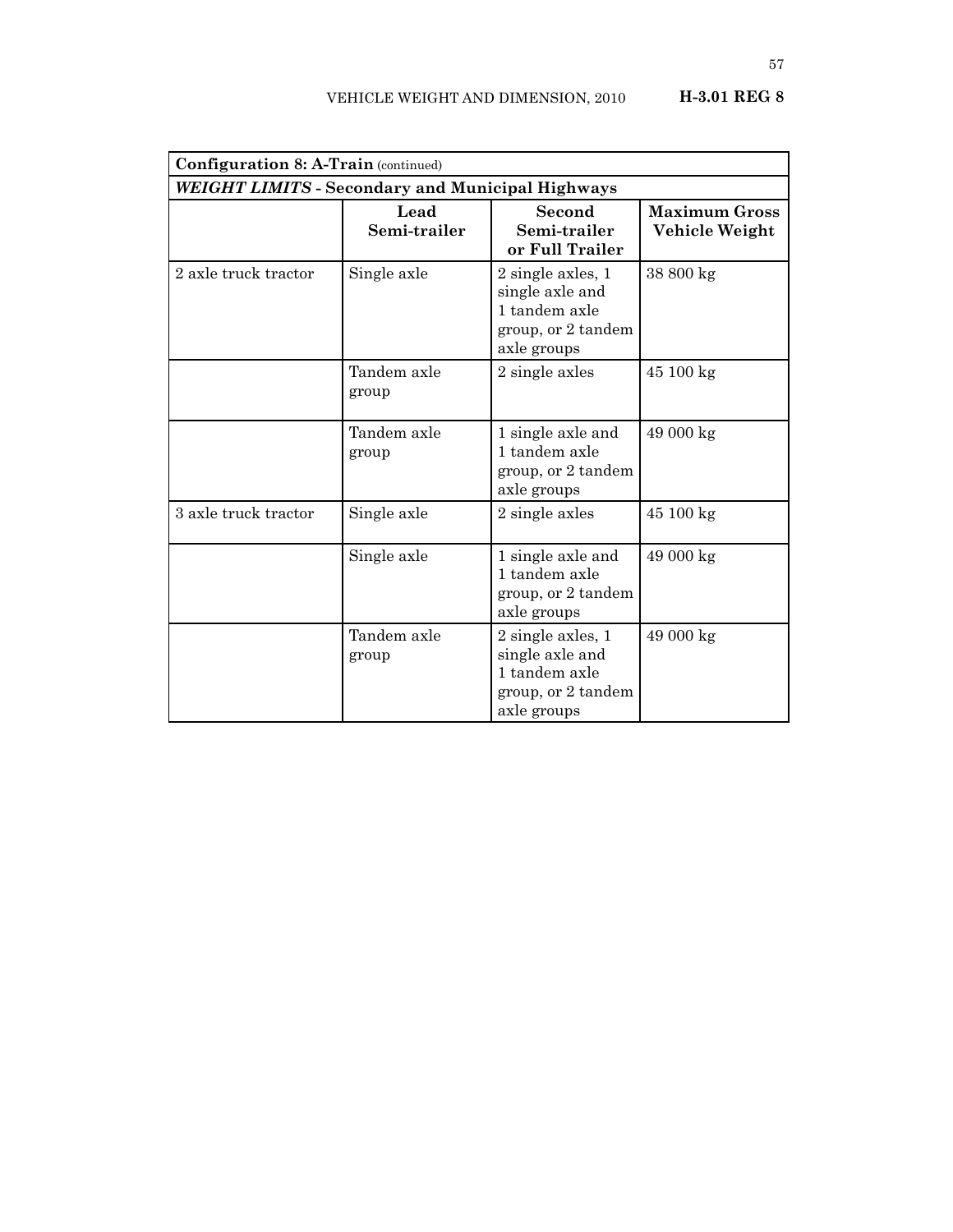| <b>Configuration 8: A-Train</b>                                                                                                                                                |                                              |                                        |                                                                                                |  |                                            |  |
|--------------------------------------------------------------------------------------------------------------------------------------------------------------------------------|----------------------------------------------|----------------------------------------|------------------------------------------------------------------------------------------------|--|--------------------------------------------|--|
| The information contained in this schedule applies to all truck tractors in combination<br>with a semi-trailer towing either a full trailer or a semi-trailer with an A-dolly. |                                              |                                        |                                                                                                |  |                                            |  |
| WEIGHT LIMITS - Winter Weight Season                                                                                                                                           |                                              |                                        |                                                                                                |  |                                            |  |
|                                                                                                                                                                                |                                              |                                        | Primary<br>Highway                                                                             |  | Secondary and<br><b>Municipal Highways</b> |  |
| 1) Steering Axle                                                                                                                                                               |                                              |                                        | Maximum 6 000 kg                                                                               |  | Maximum 6 000 kg                           |  |
| (a) Single Axle                                                                                                                                                                | 2) Drive Axle Group<br>(b) Tandem Axle Group |                                        | Maximum 10 000 kg<br>Maximum 18 000 kg                                                         |  | Maximum 10 000 kg<br>Maximum 18 000 kg     |  |
| 3) Semi-Trailer Axle Group(s)<br>(a) Single Axle<br>(b) Tandem Axle Group                                                                                                      |                                              | Maximum 10 000 kg<br>Maximum 18 000 kg |                                                                                                |  | Maximum 10 000 kg<br>Maximum 18 000 kg     |  |
| Primary, Secondary and Municipal Highways                                                                                                                                      |                                              |                                        |                                                                                                |  |                                            |  |
|                                                                                                                                                                                | Lead<br>Semi-trailer                         |                                        | Second<br>Semi-trailer or<br><b>Full Trailer</b> (Note 1)                                      |  | <b>Maximum Gross</b><br>Vehicle Weight     |  |
| 2 axle truck tractor                                                                                                                                                           | Single axle                                  |                                        | $2$ single axles, $1$<br>single axle and 1<br>tandem axle group,<br>or 2 tandem axle<br>groups |  | 46 000 kg                                  |  |
|                                                                                                                                                                                | Tandem axle group                            |                                        | $2$ single axles, $1$<br>single axle and 1<br>tandem axle group,<br>or 2 tandem axle<br>groups |  | 53 500 kg                                  |  |
| 3 axle truck tractor                                                                                                                                                           | Single axle                                  |                                        | 2 single axles                                                                                 |  | 53 000 kg                                  |  |
|                                                                                                                                                                                | Single axle                                  |                                        | 1 single axle and 1<br>tandem axle group,<br>or 2 tandem axle<br>groups                        |  | 53 500 kg                                  |  |
|                                                                                                                                                                                | Tandem axle group                            |                                        | $2$ single axles, $1$<br>single axle and 1<br>tandem axle group,<br>or 2 tandem axle<br>groups |  | 53 500 kg                                  |  |

Notes:

Weight Restriction 1: Refer to section 17

Weight Restriction 2: The maximum allowable weight on a full trailer is restricted. Note 1: The weight of the second trailer must not exceed the weight of the tractor drive axle(s) plus the weight of the axle(s) on the first semi-trailer.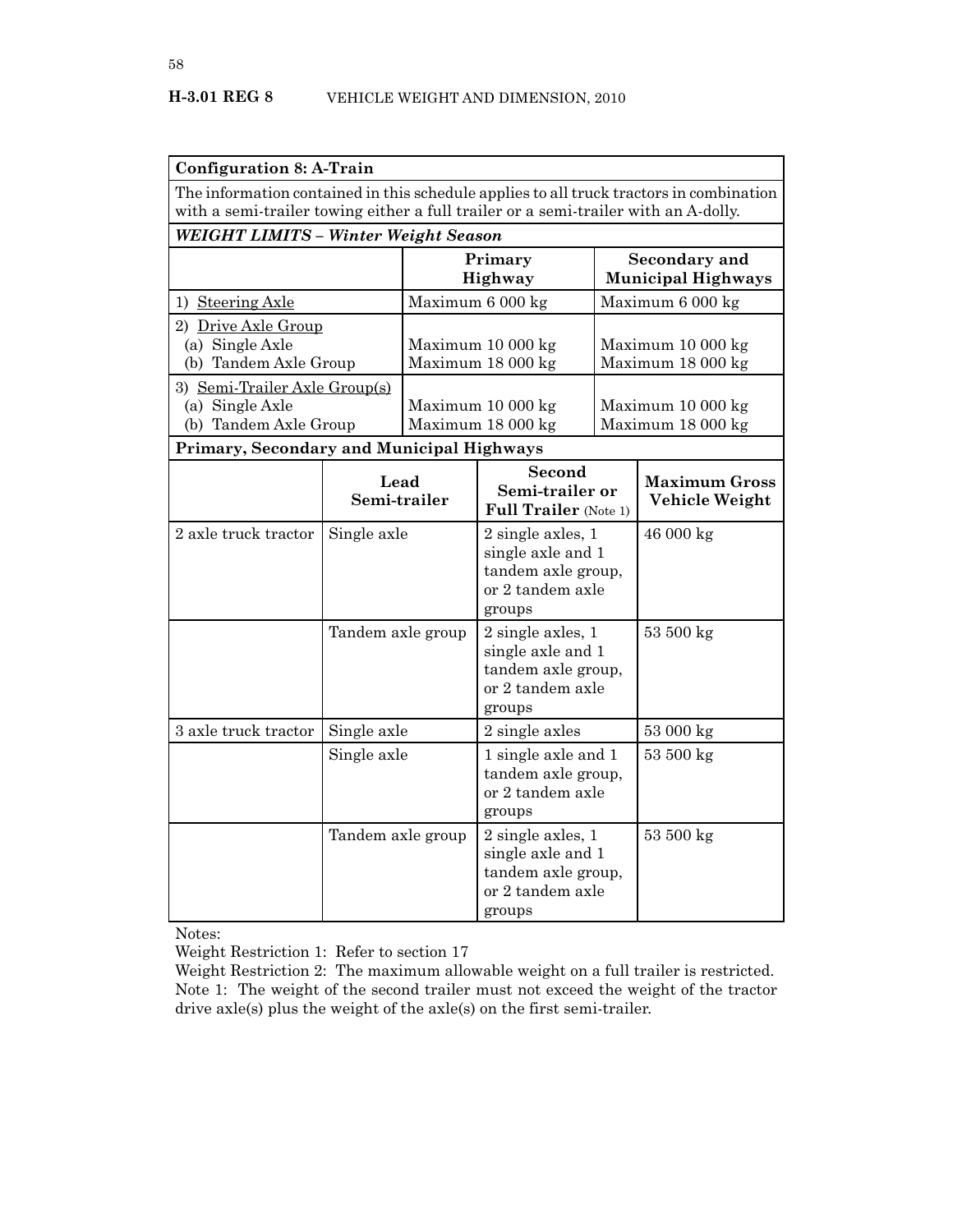### **Configuration 9: B-Train**

The information contained in this schedule applies to all truck tractors in combination with a semi-trailer towing another semi-trailer attached to a fifth wheel mounted on the rear of the first semi-trailer.

**Part 1 - Dimension Limits**



| <b>DIMENSION</b>               | I IMIT                                                                           |  |
|--------------------------------|----------------------------------------------------------------------------------|--|
| <b>Overall Length (Note 1)</b> | Maximum $27.5$ m                                                                 |  |
| Overall Width                  | Maximum 2.6 m                                                                    |  |
| Overall Height                 | Maximum $4.15$ m                                                                 |  |
| <b>Box Length</b>              | Maximum 20.0 m                                                                   |  |
|                                |                                                                                  |  |
| Tractor:                       |                                                                                  |  |
| Wheelbase                      | Maximum 6.2 m                                                                    |  |
| Tandem Axle Group Spread       | Minimum 1.0 m/Maximum 1.85 m                                                     |  |
|                                |                                                                                  |  |
| Lead Semi-trailer              |                                                                                  |  |
| Wheelbase                      | Minimum 6.25 m                                                                   |  |
| Kingpin Setback                | Maximum 2.0 m radius                                                             |  |
| Tandem Axle Group Spread       | Minimum 1.0 m/Maximum 1.85 m                                                     |  |
| Tridem Axle Group Spread       | Minimum 2.4 m/Maximum 3.1 m                                                      |  |
| Track Width                    | Minimum 2.5 m/Maximum 2.6 m                                                      |  |
| Fifth Wheel Position           | No more than 0.3 m behind the centre of<br>the rearmost axle on the semi-trailer |  |

Note1: The overall length is inclusive of the heavy duty bumper or device designed to reduce the impact of wildlife collisions that is mounted on the front of the truck tractor.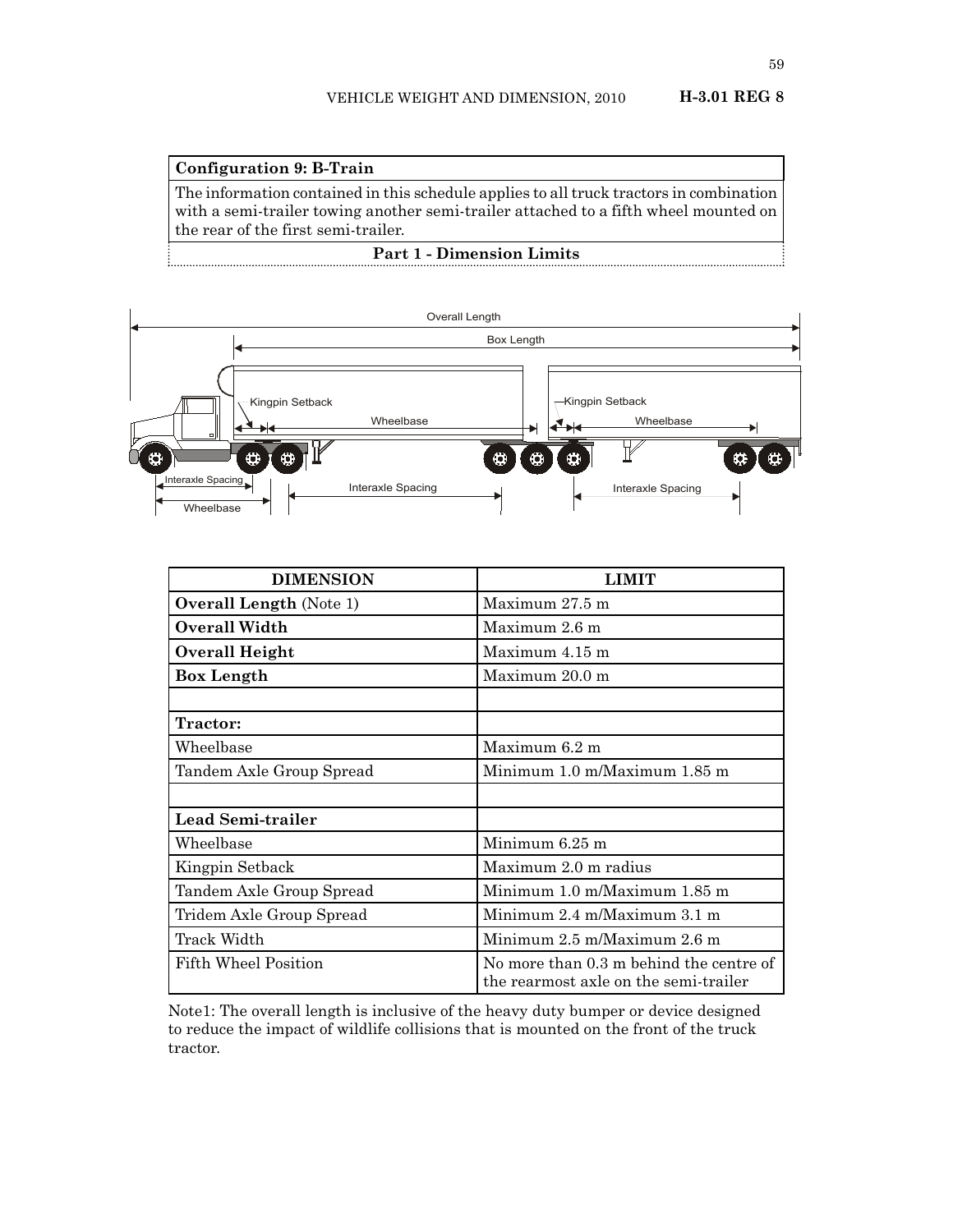| <b>Configuration 9: B-Train (continued)</b>           |                              |
|-------------------------------------------------------|------------------------------|
| <b>DIMENSION</b>                                      | <b>LIMIT</b>                 |
| <b>Second Semi-trailer</b>                            |                              |
| Wheelbase                                             | Minimum 6.25 m               |
| Kingpin Setback                                       | Maximum 2.0 m radius         |
| Tandem Axle Group Spread                              | Minimum 1.0 m/Maximum 1.85 m |
| Tridem Axle Group Spread                              | Minimum 2.4 m/Maximum 3.1 m  |
| Track Width                                           | Minimum 2.5 m/Maximum 2.6 m  |
|                                                       |                              |
| <b>Sum of Semi-trailer Wheelbases (Note 1)</b>        | Maximum 17.0 m               |
|                                                       |                              |
| Interaxle Spacings                                    |                              |
| Single Axle to Single, Tandem or Tridem<br>Axle Group | Minimum 3.0 m                |
|                                                       |                              |
| Tandem Axle Group to Tandem Axle Group                | Minimum 5.0 m                |
| Tandem Axle Group to Tridem Axle Group                | Minimum 5.5 m                |
| Tridem Axle Group to Tridem Axle Group                | Minimum 6.0 m                |

Note 1: The sum of semi-trailer wheelbases limit only applies if both semi-trailers were manufactured after December 31, 1991.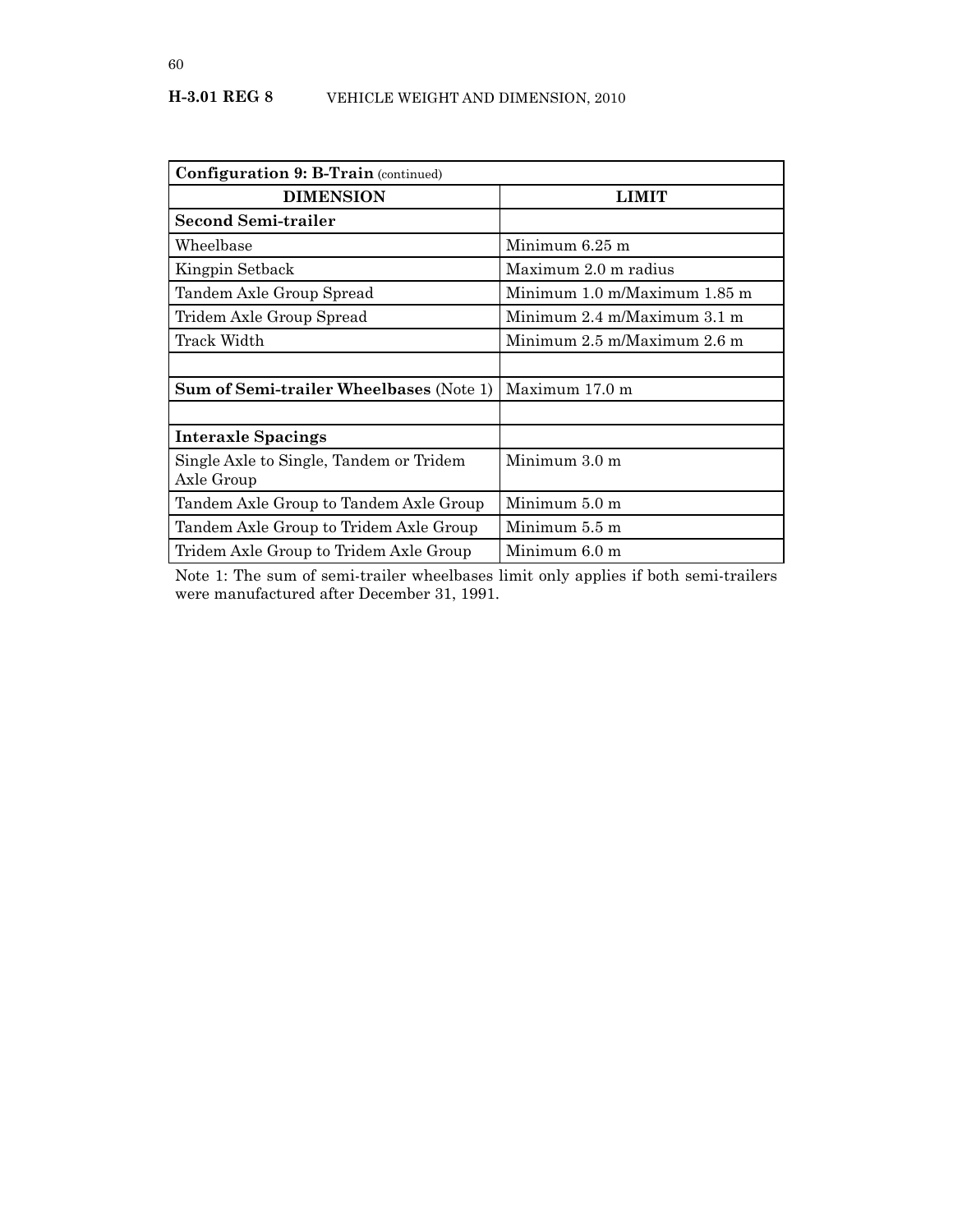# **Configuration 9: B-Train** The information contained in this schedule applies to all truck tractors in combination with a semi-trailer towing another semi-trailer attached to a fifth wheel mounted on the rear of the first semi-trailer.

**Part 2 - Weight Limits**



| <b>WEIGHT LIMITS</b>                                                                                       |                           |                                            |
|------------------------------------------------------------------------------------------------------------|---------------------------|--------------------------------------------|
|                                                                                                            | Primary<br><b>Highway</b> | Secondary and<br><b>Municipal Highways</b> |
| 1) Steering Axle                                                                                           | Maximum 6 000 kg          | Maximum 6 000 kg                           |
| 2) Drive Axle Group                                                                                        |                           |                                            |
| (a) Single Axle                                                                                            | Maximum 9 100 kg          | Maximum 8 200 kg                           |
| (b) Tandem Axle Group                                                                                      | Maximum 17 000 kg         | Maximum 14 500 kg                          |
| 3) Semi-Trailer Axle<br>Group(s)                                                                           |                           |                                            |
| (a) Single Axle Group                                                                                      | Maximum 9 100 kg          | Maximum 8 200 kg                           |
| (b) Tandem Axle Group                                                                                      | Maximum 17 000 kg         | Maximum 14 500 kg                          |
| (c) Tridem Axle Group                                                                                      |                           |                                            |
| (i) Tridem Spread<br>2.4 m to $\leq 3.0$ m                                                                 | Maximum 21 000 kg         | Maximum 20 000 kg                          |
| (ii) Tridem Spread<br>$3.0 \text{ m}$ to $3.1 \text{ m}$ (Note 1)                                          | Maximum 23 000 kg         | Maximum 20 000 kg                          |
| (iii) Tridem Spread<br>$3.0 \text{ m}$ to $3.1 \text{ m}$ on<br>highways listed in<br>Appendix E (Note 2). | Maximum 24 000 kg         |                                            |

Note 1: The maximum spread on a tridem axle group is 3.1 m

Note 2: The maximum allowable weight on a tridem axle group on a B-train is 24 000 kg on provincial highways or portions of provincial highways listed in Appendix E.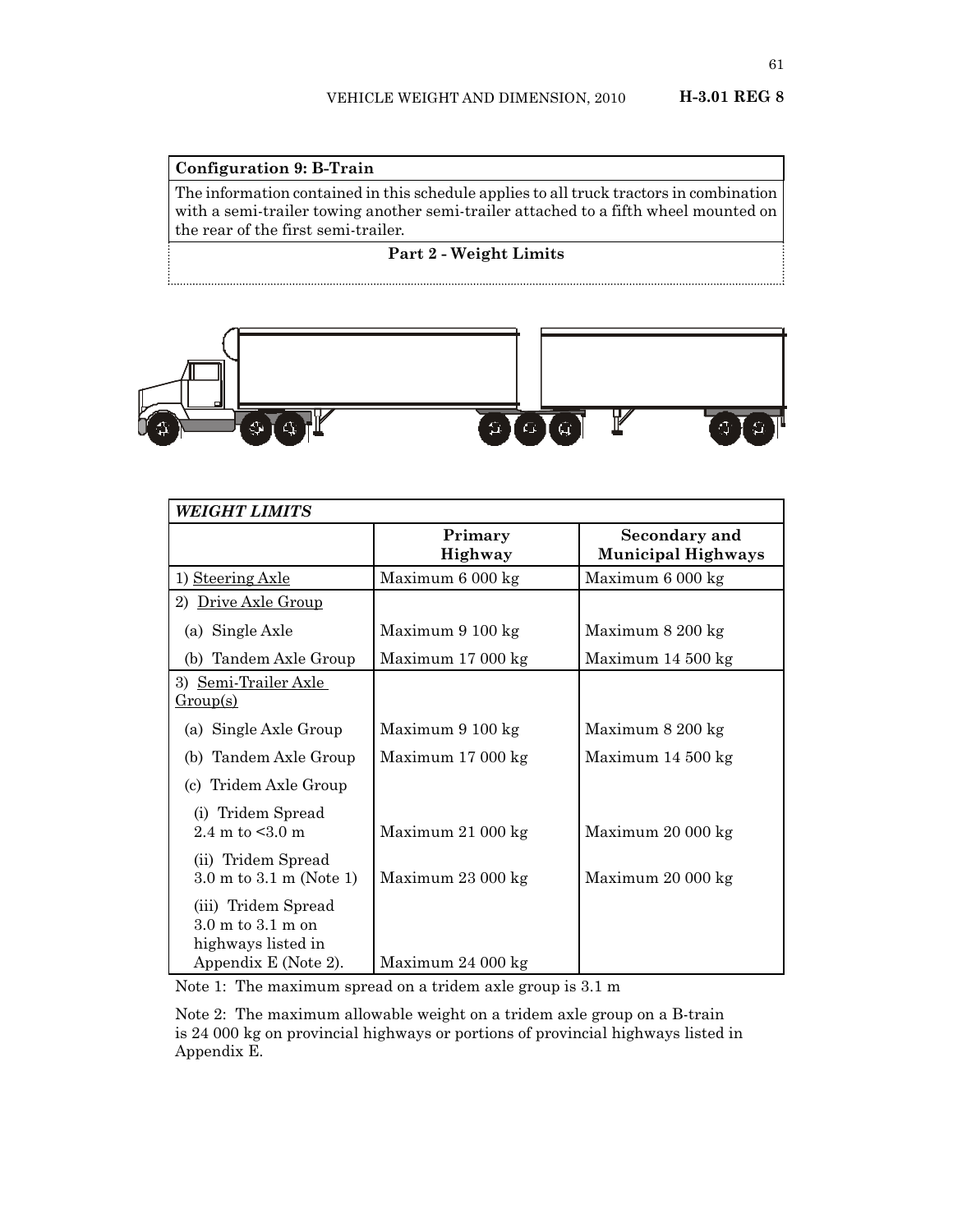| Configuration 9: B-Train |                                                                                                                                                                                                                        |                                                                                                          |                                                  |
|--------------------------|------------------------------------------------------------------------------------------------------------------------------------------------------------------------------------------------------------------------|----------------------------------------------------------------------------------------------------------|--------------------------------------------------|
|                          | The information contained in this schedule applies to all truck tractors in<br>combination with a semi-trailer towing another semi-trailer attached to a fifth<br>wheel mounted on the rear of the first semi-trailer. |                                                                                                          |                                                  |
| Primary Highways         |                                                                                                                                                                                                                        |                                                                                                          |                                                  |
|                          | Lead<br>Semi-trailer                                                                                                                                                                                                   | Second<br>Semi-trailer                                                                                   | <b>Maximum</b><br><b>Gross Vehicle</b><br>Weight |
| 2 axle truck<br>tractor  | Tandem axle group                                                                                                                                                                                                      | Tandem axle group                                                                                        | 49 100 kg                                        |
|                          | Tandem axle group                                                                                                                                                                                                      | Tridem Axle Group,<br>Spread 2.4 m<br>to $<$ 3.0 m                                                       | 53 100 kg                                        |
|                          | Tandem axle group                                                                                                                                                                                                      | Tridem Axle Group,<br>Spread 3.0 m<br>to 3.1 m                                                           | 55 100 kg                                        |
|                          | Tridem Axle Group,<br>Spread 2.4 m to<br>$< 3.0 \text{ m}$                                                                                                                                                             | Tandem axle group                                                                                        | 53 100 kg                                        |
|                          | Tridem Axle Group,<br>Spread 3.0 m to<br>$3.1 \text{ m}$                                                                                                                                                               | Tandem axle group                                                                                        | 55 100 kg                                        |
|                          | Tridem Axle Group,<br>Spread 3.0 m to<br>3.1 m on highways<br>listed in Appendix<br>$E$ (Note 1)                                                                                                                       | Tridem Axle Group,<br>Spread 3.0 m<br>to $3.1 \text{ m}$ on<br>highways listed in<br>Appendix E (Note 1) |                                                  |
| 3 axle truck<br>tractor  | Tandem axle group                                                                                                                                                                                                      | Tandem axle group                                                                                        | 57 000 kg                                        |
|                          | Tandem axle group                                                                                                                                                                                                      | Tridem Axle Group,<br>Spread 2.4 m<br>to $<$ 3.0 m                                                       | 61 000 kg                                        |
|                          | Tandem axle group                                                                                                                                                                                                      | Tridem Axle Group,<br>Spread 3.0 m<br>to $3.1 \text{ m}$                                                 | $62\ 500$ $\mathrm{kg}$                          |
|                          | Tridem Axle Group,<br>Spread 2.4 m<br>to $<$ 3.0 m                                                                                                                                                                     | Single Axle                                                                                              | 53 100 kg                                        |
|                          | Tridem Axle Group,<br>Spread 3.0 m<br>to $3.1 \text{ m}$                                                                                                                                                               | Single Axle                                                                                              | 55 100 kg                                        |
|                          | Tridem Axle Group,<br>Spread 2.4 m<br>to $<$ 3.0 m                                                                                                                                                                     | Tandem axle group                                                                                        | 61 000 kg                                        |
|                          | Tridem Axle Group,<br>Spread 3.0 m<br>to $3.1~\mathrm{m}$                                                                                                                                                              | Tandem axle group                                                                                        | 62 500 kg                                        |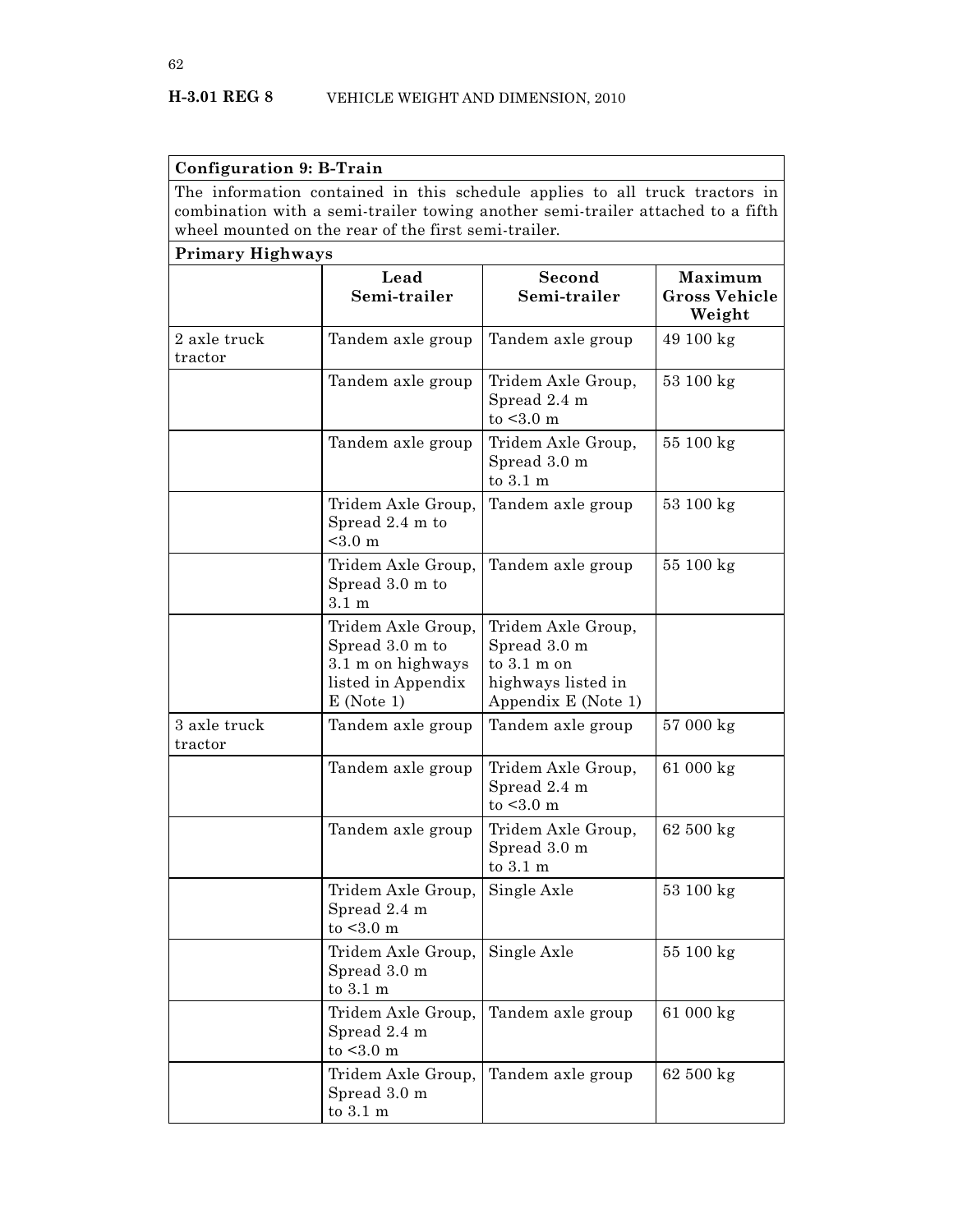### VEHICLE WEIGHT AND DIMENSION, 2010 **H-3.01 REG 8**

| Tridem Axle Group, Tridem Axle Group, |                      | 63 $500 \text{ kg}$ |
|---------------------------------------|----------------------|---------------------|
| Spread 3.0 m                          | Spread 3.0 m         |                     |
| to $3.1 \text{ m}$ on                 | to 3.1 m on highways |                     |
| highways listed in                    | listed in Appendix E |                     |
| Appendix E                            | (Note 1)             |                     |
| (Note 1)                              |                      |                     |

Note 1: The maximum allowable weight for a B-train is 63 500 kg on provincial highways or portions of provincial highways listed in Appendix E.

| <b>Secondary and Municipal Highways</b> |                                                            |                                                          |                                           |
|-----------------------------------------|------------------------------------------------------------|----------------------------------------------------------|-------------------------------------------|
|                                         | Lead<br>Semi-trailer                                       | Second<br>Semi-trailer                                   | Maximum<br><b>Gross Vehicle</b><br>Weight |
| 2 axle truck<br>tractor                 | Tandem axle group                                          | Tandem axle group                                        | 43 200 kg                                 |
|                                         | Tandem axle group                                          | Tridem Axle Group,<br>Spread 2.4 m<br>to $<$ 3.0 m       | 48 700 kg                                 |
|                                         | Tandem axle group                                          | Tridem Axle Group,<br>Spread 3.0 m<br>to $3.1 \text{ m}$ | 48 700 kg                                 |
|                                         | Tridem Axle Group,<br>Spread 2.4 m to<br>$< 3.0 \text{ m}$ | Tandem axle group                                        | 48 700 kg                                 |
|                                         | Tridem Axle Group,<br>Spread 3.0 m<br>to 3.1 m             | Tandem axle group                                        | 48 700 kg                                 |
| 3 axle truck<br>tractor                 | Tandem axle group                                          | Tandem axle group                                        | 49 500 kg                                 |
|                                         | Tandem axle group                                          | Tridem Axle Group,<br>Spread 2.4 m<br>to $<$ 3.0 m       | 54 500 kg                                 |
|                                         | Tandem axle group                                          | Tridem Axle Group,<br>Spread 3.0 m<br>to $3.1 \text{ m}$ | 54 500 kg                                 |
|                                         | Tridem Axle Group,<br>Spread 2.4 m<br>to $<$ 3.0 m         | Single Axle                                              | 48 700 kg                                 |
|                                         | Tridem Axle Group,<br>Spread 3.0 m<br>to 3.1 m             | Single Axle                                              | 48 700 kg                                 |
|                                         | Tridem Axle Group,<br>Spread 2.4 m<br>$to < 3.0$ m         | Tandem axle group                                        | 54 500 kg                                 |
|                                         | Tridem Axle Group,<br>Spread 3.0 m<br>to 3.1 m             | Tandem axle group                                        | 54 500 kg                                 |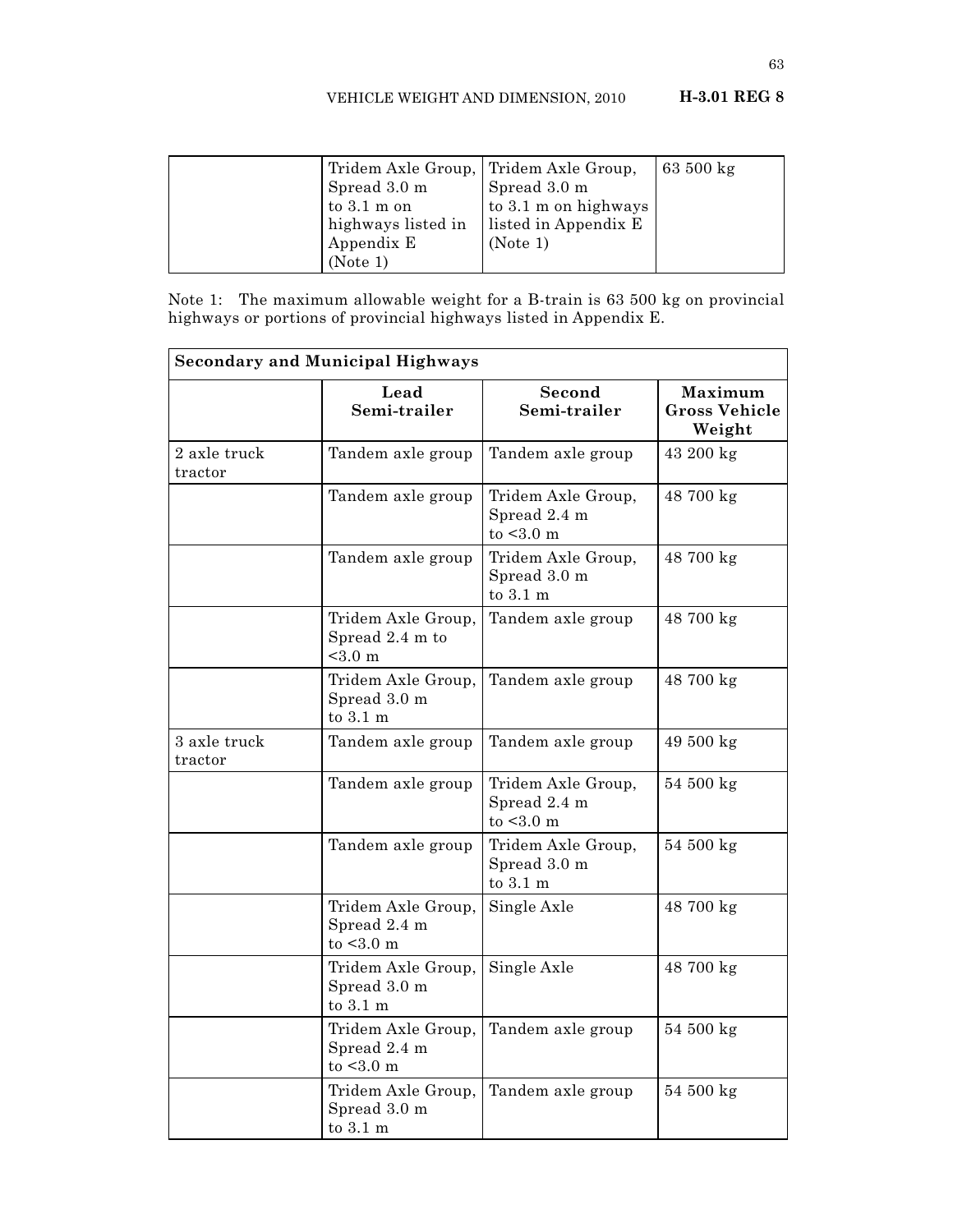|                                                                                                                                                                                                                        | <b>Configuration 9: B-Train</b>                                                       |                        |                                               |
|------------------------------------------------------------------------------------------------------------------------------------------------------------------------------------------------------------------------|---------------------------------------------------------------------------------------|------------------------|-----------------------------------------------|
| The information contained in this schedule applies to all truck tractors in<br>combination with a semi-trailer towing another semi-trailer attached to a fifth<br>wheel mounted on the rear of the first semi-trailer. |                                                                                       |                        |                                               |
|                                                                                                                                                                                                                        | WEIGHT LIMITS - Winter Weight Season                                                  |                        |                                               |
|                                                                                                                                                                                                                        |                                                                                       | <b>Primary Highway</b> | Secondary<br>and Municipal<br><b>Highways</b> |
| 1)                                                                                                                                                                                                                     | Steering Axle                                                                         | Maximum 6 000 kg       | Maximum 6 000 kg                              |
| 2)                                                                                                                                                                                                                     | Drive Axle Group                                                                      |                        |                                               |
|                                                                                                                                                                                                                        | Single Axle<br>(a)                                                                    | Maximum 10 000 kg      | Maximum 10 000 kg                             |
|                                                                                                                                                                                                                        | (b)<br>Tandem Axle Group                                                              | Maximum 18 000 kg      | Maximum 18 000 kg                             |
| 3)                                                                                                                                                                                                                     | Semi-trailer Axle Group(s)                                                            |                        |                                               |
|                                                                                                                                                                                                                        | Single Axle<br>(a)                                                                    | Maximum 10 000 kg      | Maximum 10 000 kg                             |
|                                                                                                                                                                                                                        | Tandem Axle Group<br>(b)                                                              | Maximum 18 000 kg      | Maximum 18 000 kg                             |
|                                                                                                                                                                                                                        | Tridem Axle Group<br>$\left( \text{c}\right)$                                         |                        |                                               |
|                                                                                                                                                                                                                        | (i) Tridem Spread 2.4 m<br>to $< 3.0$ m                                               | Maximum 21 000 kg      | Maximum 21 000 kg                             |
|                                                                                                                                                                                                                        | (ii) Tridem Spread 3.0<br>$m$ to $3.1$ $m$                                            | Maximum 23 000 kg      | Maximum 23 000 kg                             |
|                                                                                                                                                                                                                        | (iii) Tridem Spread 3.0<br>m to 3.1 m on highways<br>listed in Appendix E<br>(Note 1) | Maximum 24 000 kg      |                                               |

Note 1: The maximum allowable weight on a tridem axle group on a B-train is 24 000 kg on provincial highways or portions of provincial highways listed in Appendix E.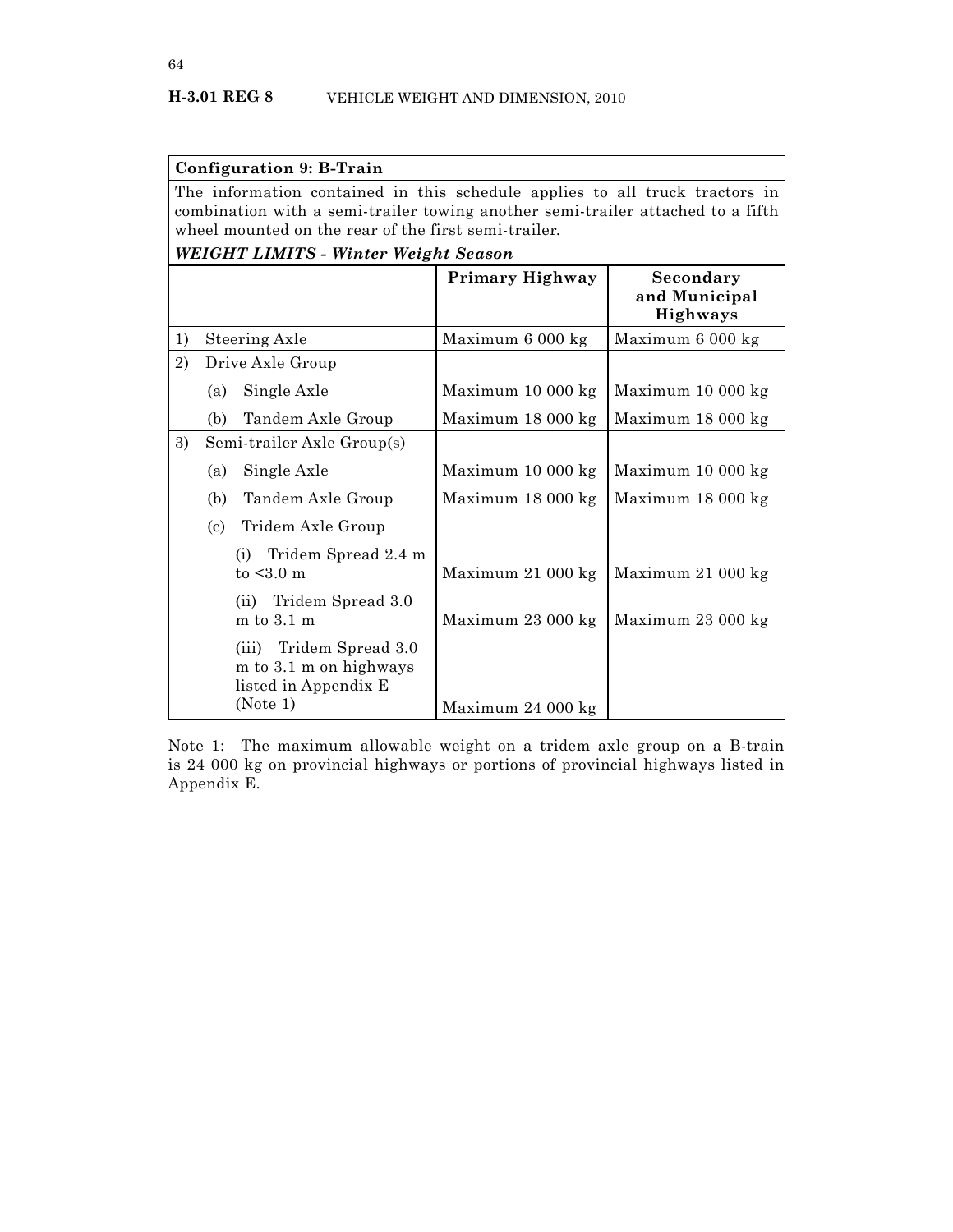| WEIGHT LIMITS - Winter Weight Season - Primary and Secondary<br><b>Highways</b> |                                                                                                                       |                                                                                                       |                                        |
|---------------------------------------------------------------------------------|-----------------------------------------------------------------------------------------------------------------------|-------------------------------------------------------------------------------------------------------|----------------------------------------|
|                                                                                 | Lead<br>Semi-trailer                                                                                                  | Second<br>Semi-trailer                                                                                | <b>Maximum Gross</b><br>Vehicle Weight |
| 2 axle truck<br>tractor                                                         | Tandem axle<br>group                                                                                                  | Tandem axle<br>group                                                                                  | $52000 \text{ kg}$                     |
|                                                                                 | Tandem axle<br>group                                                                                                  | Tridem Axle<br>Group, Spread<br>2.4 m to $< 3.0$ m                                                    | 55 000 kg                              |
|                                                                                 | Tandem axle<br>group                                                                                                  | Tridem Axle<br>Group, Spread<br>$3.0~\mathrm{m}$ to $3.1~\mathrm{m}$                                  | 57 000 kg                              |
|                                                                                 | Tridem Axle<br>Group, Spread<br>2.4 m to $< 3.0$ m                                                                    | Single Axle                                                                                           | 47 000 kg                              |
|                                                                                 | Tridem Axle<br>Group, Spread<br>$3.0 \text{ m}$ to $3.1 \text{ m}$                                                    | Single Axle                                                                                           | 49 000 kg                              |
|                                                                                 | Tridem Axle<br>Group, Spread<br>2.4 m to $< 3.0$ m                                                                    | Tandem axle<br>group                                                                                  | 55 000 kg                              |
|                                                                                 | Tridem Axle<br>Group, Spread<br>$3.0$ m to $3.1$ m                                                                    | Tandem axle<br>group                                                                                  | 57 000 kg                              |
|                                                                                 | Tridem Axle<br>Group, Spread<br>2.4 m to $< 3.0$ m                                                                    | Tridem Axle<br>Group, Spread<br>2.4 m to $< 3.0$ m                                                    | 58 000 kg                              |
|                                                                                 | Tridem Axle<br>Group, Spread<br>2.4 m to $< 3.0$ m                                                                    | Tridem Axle<br>Group, Spread<br>$3.0$ m to $3.1$ m                                                    | 60 000 kg                              |
|                                                                                 | Tridem Axle<br>Group, Spread<br>$3.0$ m to $3.1$ m                                                                    | Tridem Axle<br>Group, Spread<br>2.4 m to $< 3.0$ m                                                    | 60 000 kg                              |
|                                                                                 | Tridem Axle<br>Group, Spread<br>$3.0$ m to $3.1$ m                                                                    | Tridem Axle<br>Group, Spread<br>$3.0$ m to $3.1$ m                                                    | 62 500 kg                              |
|                                                                                 | Tridem Axle<br>Group, Spread<br>$3.0 \text{ m}$ to $3.1 \text{ m}$ on<br>highways listed in<br>Appendix E<br>(Note 1) | Tridem Axle<br>Group, Spread<br>$3.0$ m to $3.1$ m on<br>highways listed in<br>Appendix E<br>(Note 1) | 63 500 kg                              |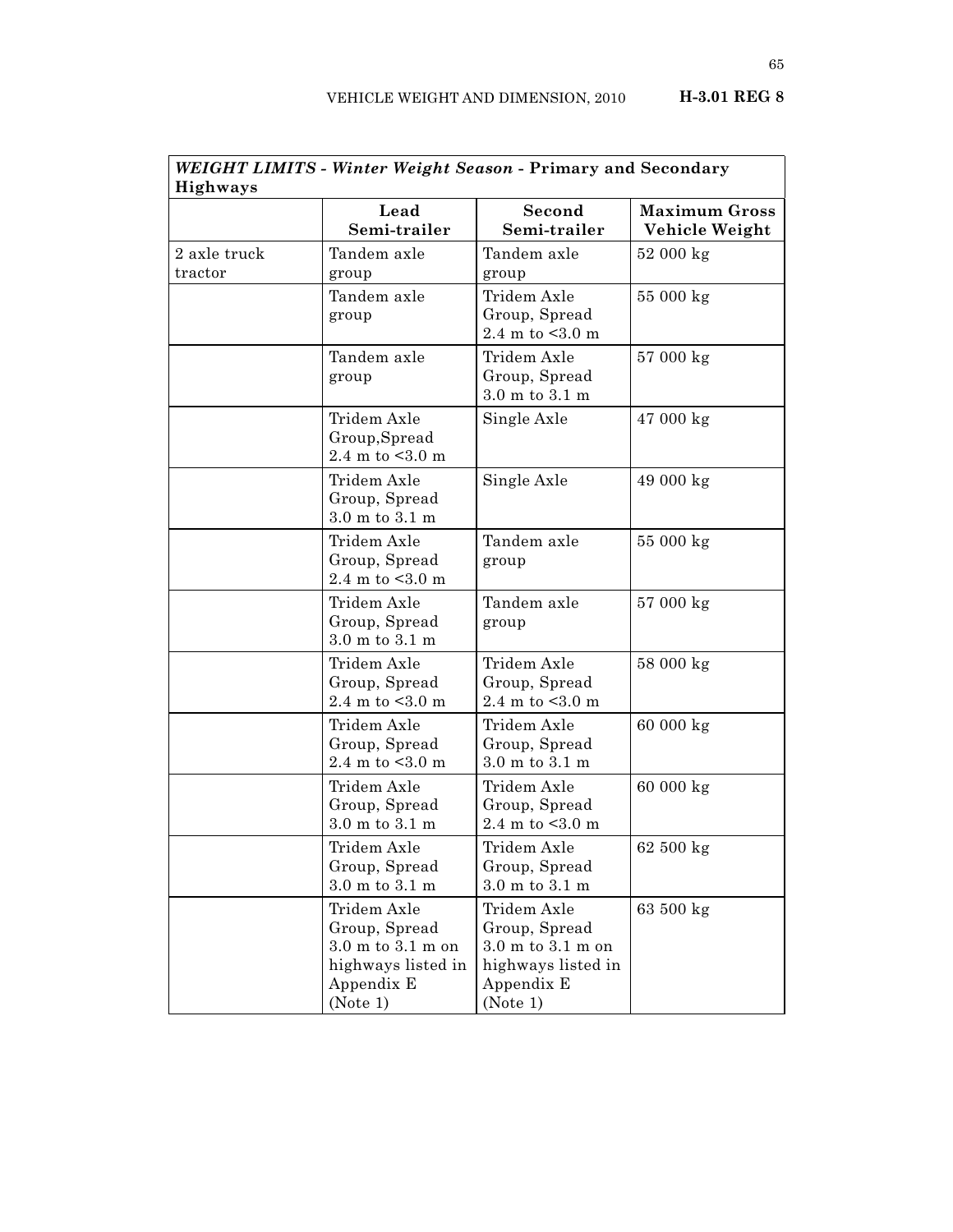| 3 axle truck<br>tractor | Tandem axle<br>group                                                                                                  | Tandem axle<br>group                               | 60 000 kg          |
|-------------------------|-----------------------------------------------------------------------------------------------------------------------|----------------------------------------------------|--------------------|
|                         | Tandem axle<br>group                                                                                                  | Tridem Axle<br>Group, Spread<br>2.4 m to $< 3.0$ m | 62 500 kg          |
|                         | Tandem axle<br>group                                                                                                  | Tridem Axle<br>Group, Spread<br>3.0 m to 3.1 m     | 62 500 kg          |
|                         | Tridem Axle<br>Group, Spread<br>2.4 m to $< 3.0$ m                                                                    | Single Axle                                        | 55 000 kg          |
|                         | Tridem Axle<br>Group, Spread<br>3.0 m to 3.1 m                                                                        | Single Axle                                        | 57 000 kg          |
|                         | Tridem Axle<br>Group, Spread<br>$3.0 \text{ m}$ to $3.1 \text{ m}$ on<br>highways listed in<br>Appendix E<br>(Note 1) | Single Axle                                        | 58 000 kg          |
|                         | Tridem Axle<br>Group, Spread<br>2.4 m to $< 3.0$ m                                                                    | Tandem axle<br>group                               | $62500 \text{ kg}$ |
|                         | Tridem Axle<br>Group, Spread<br>$3.0 \text{ m}$ to $3.1 \text{ m}$                                                    | Tandem axle<br>group                               | 62 500 kg          |
|                         | Tridem Axle<br>Group, Spread<br>$3.0 \text{ m}$ to $3.1 \text{ m}$ on<br>highways listed in<br>Appendix E<br>(Note 1  | Tandem axle<br>group                               | 63 500 kg          |

Note 1: The maximum allowable weight on a B-train is 63 500 kg on provincial highways or portions of provincial highways listed in Appendix E.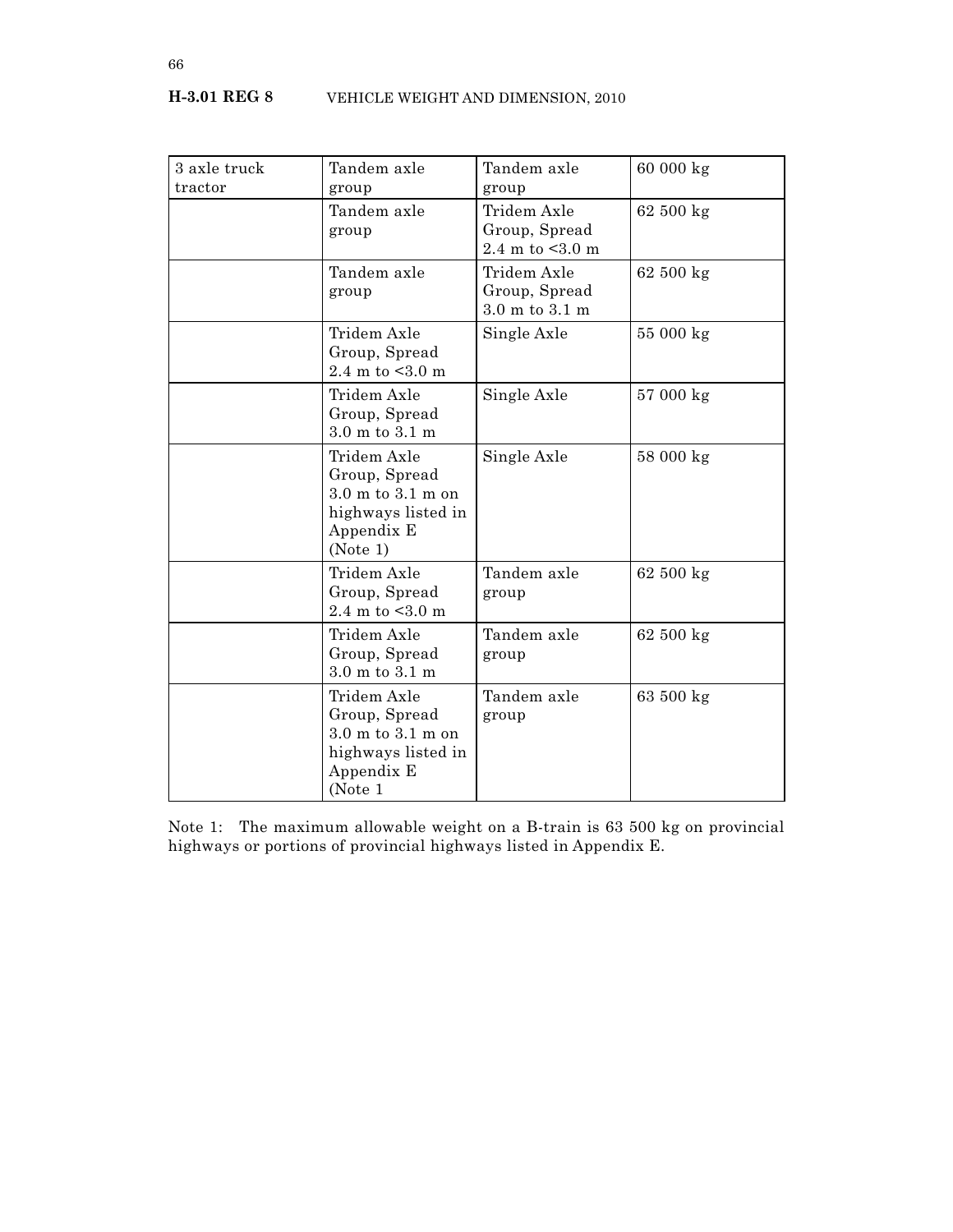| Configuration 9: B-Train (continued)                      |                                                                    |                                                                    |                                           |
|-----------------------------------------------------------|--------------------------------------------------------------------|--------------------------------------------------------------------|-------------------------------------------|
| WEIGHT LIMITS - Winter Weight Season - Municipal Highways |                                                                    |                                                                    |                                           |
|                                                           | Lead<br>Semi-trailer                                               | Second<br>Semi-trailer                                             | Maximum<br><b>Gross Vehicle</b><br>Weight |
| 2 axle truck<br>tractor                                   | Tandem axle<br>group                                               | Tandem axle<br>group                                               | $52000 \text{ kg}$                        |
|                                                           | Tandem axle<br>group                                               | Tridem Axle<br>Group, Spread<br>$2.4$ m to $3.1$ m                 | 54 500 kg                                 |
|                                                           | Tridem Axle<br>Group, Spread<br>$2.4$ m to $<3.0$ m                | Single Axle                                                        | 47 000 kg                                 |
|                                                           | Tridem Axle<br>Group, Spread<br>$3.0 \text{ m}$ to $3.1 \text{ m}$ | Single Axle                                                        | 49 000 kg                                 |
|                                                           | Tridem Axle<br>Group, Spread<br>$2.4$ m to $3.1$ m                 | Tandem axle<br>group                                               | 54 500 kg                                 |
|                                                           | Tridem Axle<br>Group, Spread<br>$2.4$ m to $3.1$ m                 | Tridem Axle<br>Group, Spread<br>2.4 m to 3.1 m                     | 54 500 kg                                 |
| 3 axle truck<br>tractor                                   | Tandem axle<br>group                                               | Tandem axle<br>group                                               | 54 500 kg                                 |
|                                                           | Tandem axle<br>group                                               | Tridem Axle<br>Group, Spread<br>2.4 m to 3.1 m                     | 54 500 kg                                 |
|                                                           | Tridem Axle<br>Group, Spread<br>$2.4$ m to $3.1$ m                 | Single Axle                                                        | 54 500 kg                                 |
|                                                           | Tridem Axle<br>Group, Spread<br>$2.4$ m to $3.1$ m                 | Tandem axle<br>group                                               | 54 500 kg                                 |
|                                                           | Tridem Axle<br>Group, Spread<br>2.4 m to 3.1 m                     | Tridem Axle<br>Group, Spread<br>$2.4 \text{ m}$ to $3.1 \text{ m}$ | 54 500 kg                                 |

30 Oct 2015 SR 92/2015 s8.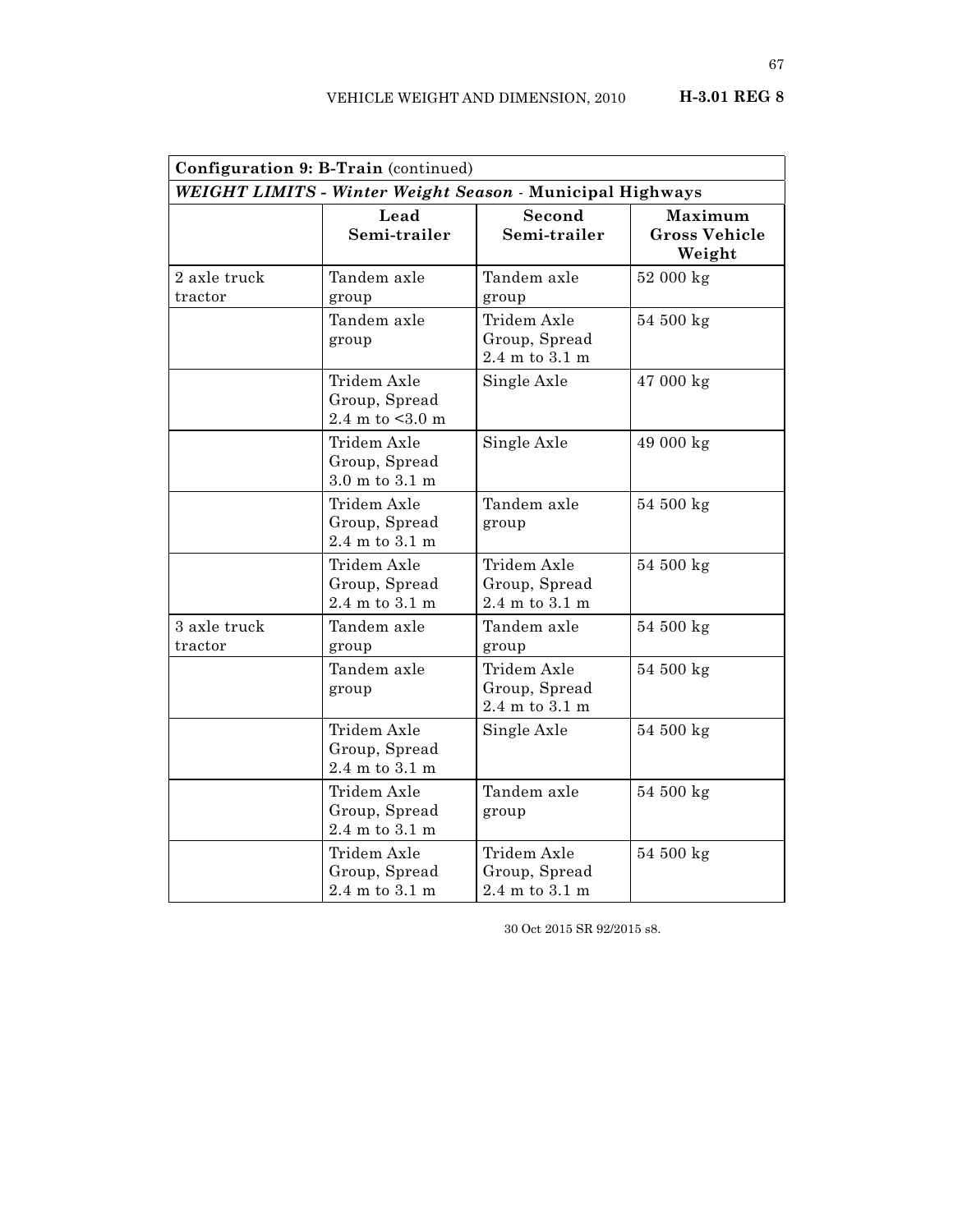#### **Configuration 10: C-Train**

The information contained in this schedule applies to all truck tractors in combination with a semi-trailer towing another full trailer attached to the first semi-trailer by means of a C-dolly.





| <b>DIMENSION</b>         | <b>LIMIT</b>                 |
|--------------------------|------------------------------|
| Overall Length           | Maximum 26.0 m               |
| Overall Width            | Maximum 2.6 m                |
| Overall Height           | Maximum $4.15$ m             |
| <b>Box Length</b>        | Maximum 20.0 m               |
|                          |                              |
| <b>Truck Tractor:</b>    |                              |
| Wheelbase                | Maximum $6.2$ m              |
| Tandem Axle Group Spread | Minimum 1.0 m/Maximum 1.85 m |
|                          |                              |
| <b>Lead Semi-trailer</b> |                              |
| Wheelbase                | Minimum 6.25 m               |
| Kingpin Setback          | Maximum 2.0 m radius         |
| Tandem Axle Group Spread | Minimum 1.0 m/Maximum 1.85 m |
| Hitch Offset             | Maximum 1.8 m                |
| Track Width              | Minimum 2.5 m/Maximum 2.6 m  |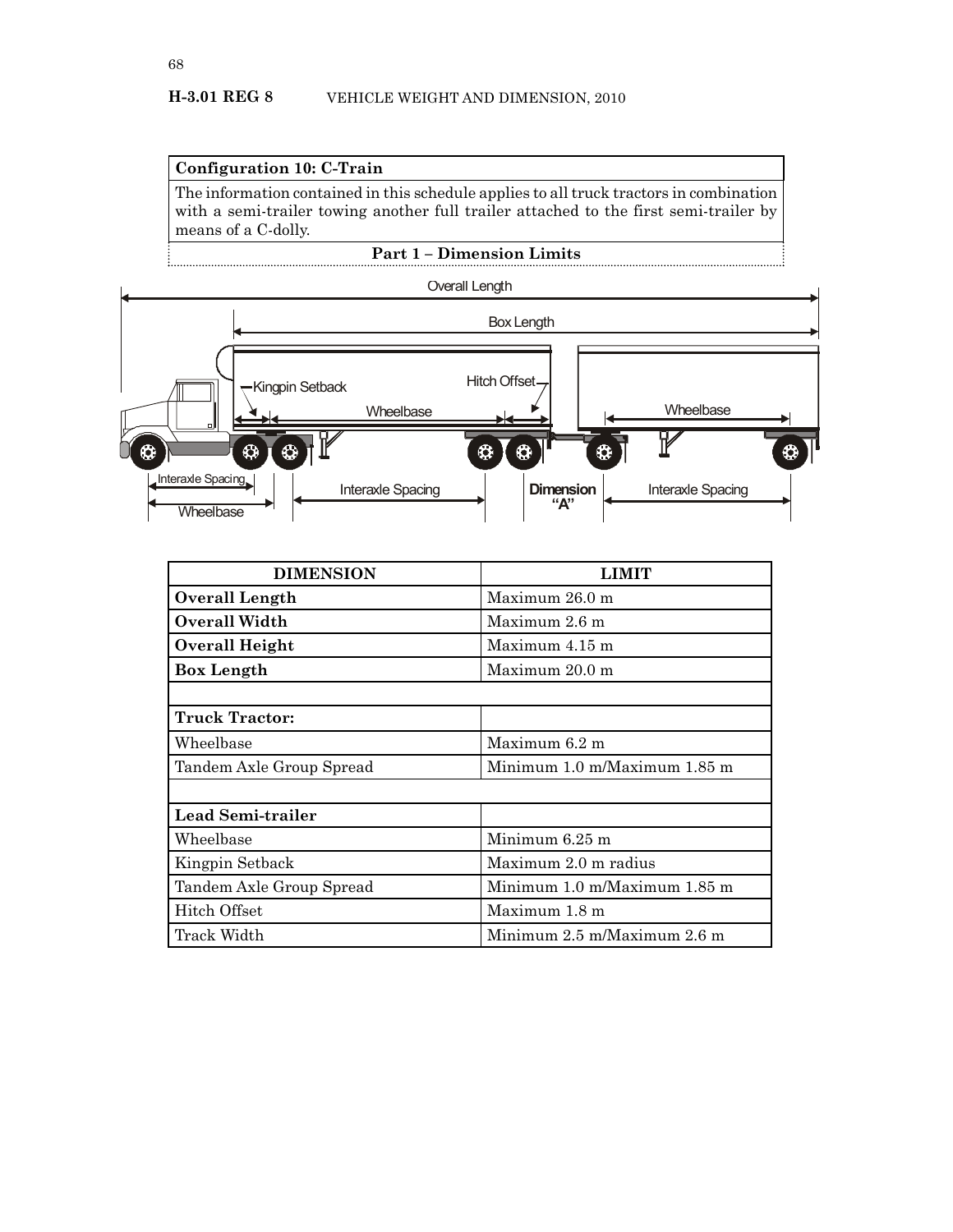| Configuration 10: C-Train                    |                              |
|----------------------------------------------|------------------------------|
| <b>DIMENSION</b>                             | LIMIT                        |
| <b>Second Semi-trailer or Full Trailer</b>   |                              |
| Wheelbase                                    | Minimum $6.25$ m             |
| Tandem Axle Group Spread                     | Minimum 1.0 m/Maximum 1.85 m |
| Track Width                                  | Minimum 2.5 m/Maximum 2.6 m  |
|                                              |                              |
| <b>C-Dolly Drawbar Length</b>                | Maximum 2.0 m                |
|                                              |                              |
| <b>Interaxle Spacings</b>                    |                              |
| Single Axle to Single Axle                   | Minimum 3.0 m                |
| or Tandem Axle Group                         |                              |
| Tandem Axle Group                            | Minimum 5.0 m                |
| to Tandem Axle Group                         |                              |
| Dimension "A"                                | Not controlled               |
| (from the centre of last axle on the lead    |                              |
| semi-trailer to the centre of the first axle |                              |
| on the converter dolly or second trailer)    |                              |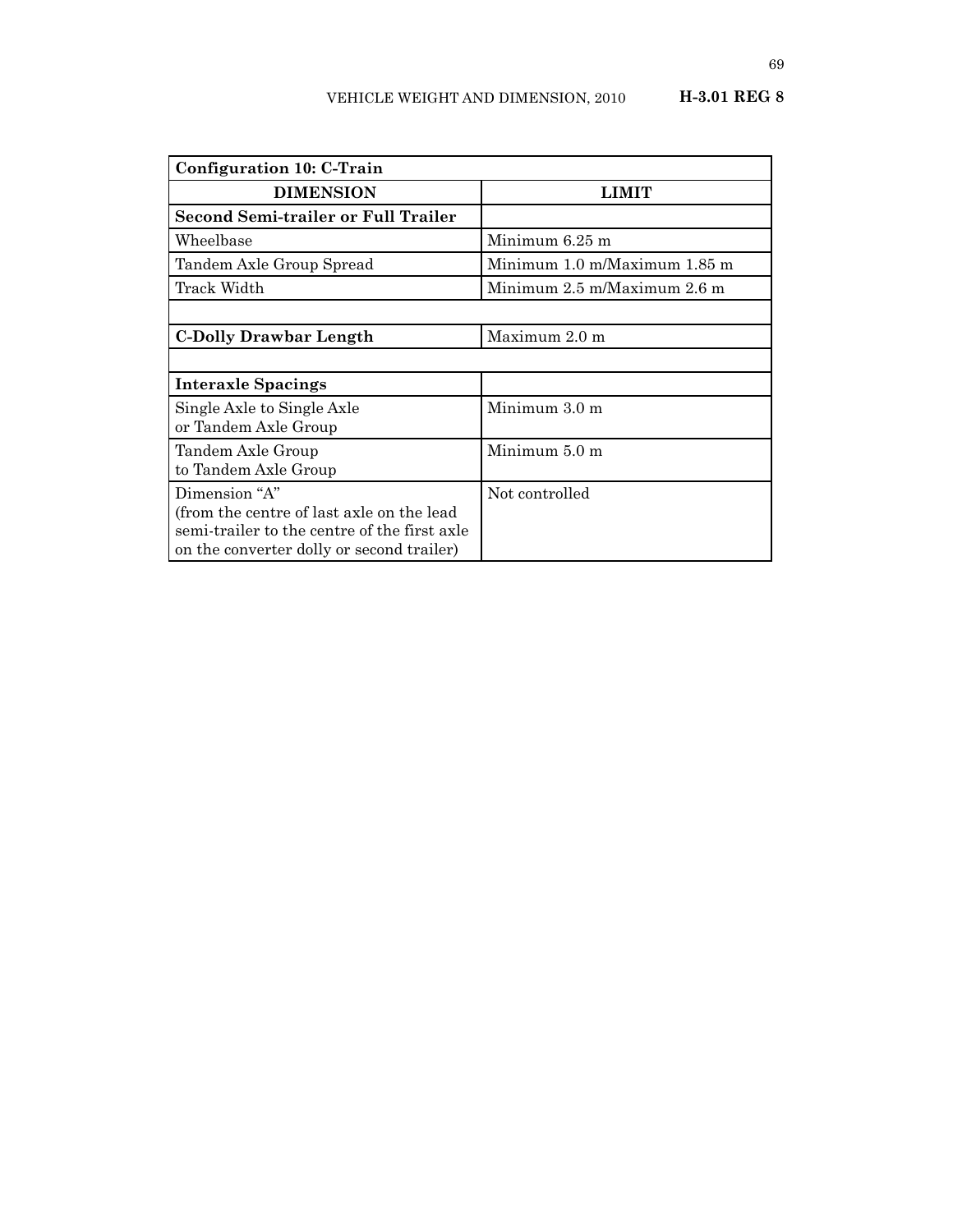## **Configuration 10: C-Train**

The information contained in this schedule applies to all truck tractors in combination with a semi-trailer towing another full trailer attached to the first semi-trailer by means of a C-dolly.

## **Part 2 – Weight Limits**



| <b>WEIGHT LIMITS</b>             |                    |                                            |  |  |
|----------------------------------|--------------------|--------------------------------------------|--|--|
|                                  | Primary<br>Highway | Secondary and<br><b>Municipal Highways</b> |  |  |
| 1) Steering Axle                 | Maximum 6 000 kg   | Maximum 6 000 kg                           |  |  |
| Drive Axle Group<br>2)           |                    |                                            |  |  |
| (a) Single Axle                  | Maximum 9 100 kg   | Maximum 8 200 kg                           |  |  |
| (b) Tandem Axle Group            | Maximum 17 000 kg  | Maximum $14\,500\,\mathrm{kg}$             |  |  |
| 3) Semi-Trailer Axle<br>Group(s) |                    |                                            |  |  |
| (a) Single Axle                  | Maximum 9 100 kg   | Maximum 8 200 kg                           |  |  |
| Tandem Axle Group<br>(b)         | Maximum 17 000 kg  | Maximum $14\,500\,\mathrm{kg}$             |  |  |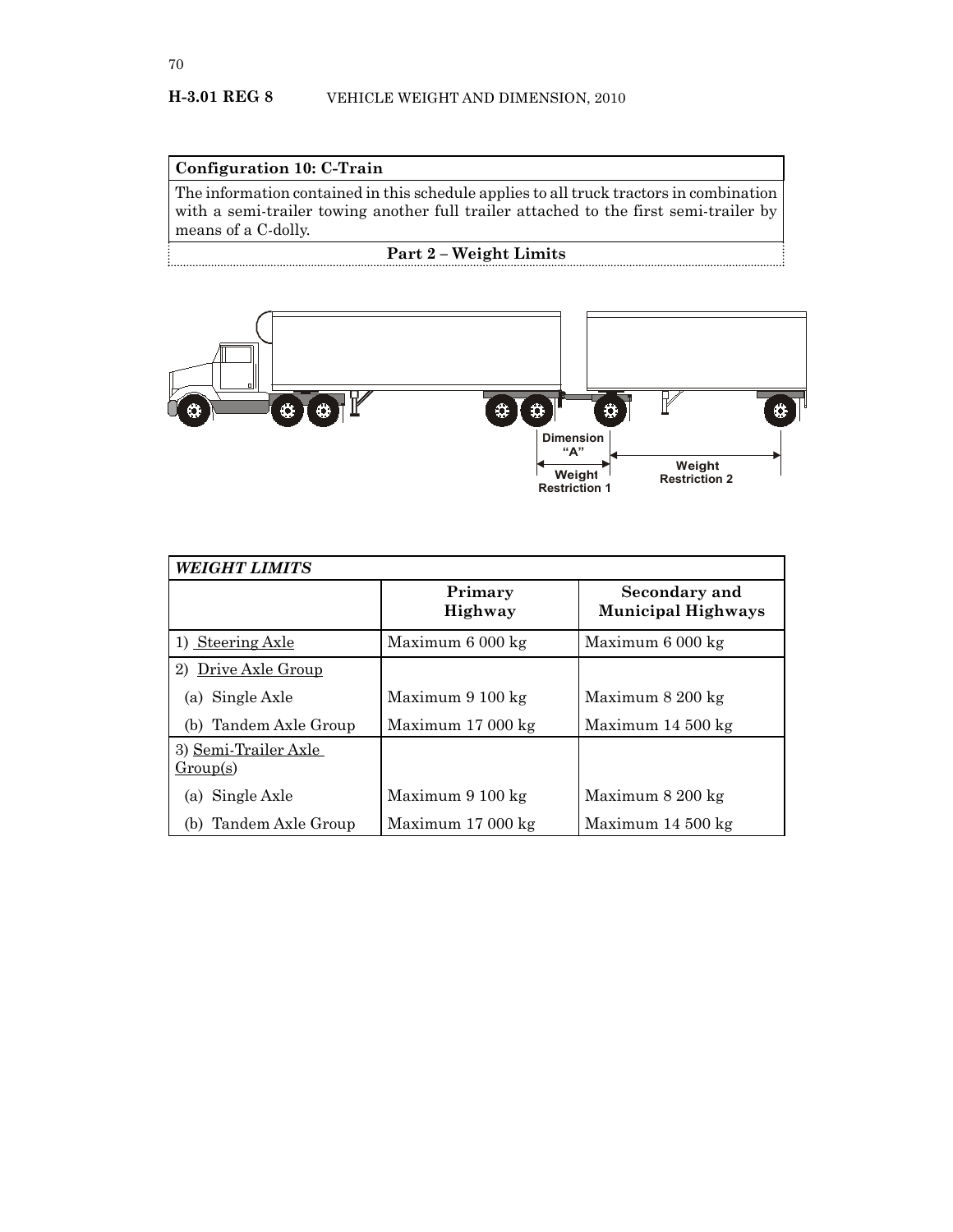| <b>Configuration 10: C-Train (continued)</b> |                      |                                                                |                                        |  |
|----------------------------------------------|----------------------|----------------------------------------------------------------|----------------------------------------|--|
| WEIGHT LIMITS - Primary Highways             |                      |                                                                |                                        |  |
|                                              | Lead<br>Semi-trailer | <b>Second</b><br>Semi-trailer or<br><b>Full Trailer</b>        | <b>Maximum Gross</b><br>Vehicle Weight |  |
| 2 axle truck tractor                         | Single axle          | 2 single axles, or 1<br>single axle and 1<br>tandem axle group | $42400 \text{ kg}$                     |  |
|                                              | Tandem axle<br>group | 2 single axles                                                 | $50300 \text{ kg}$                     |  |
|                                              | Tandem axle<br>group | 1 single axle and 1<br>tandem axle group                       | 58 200 kg                              |  |
| 3 axle truck tractor                         | Single axle          | 2 single axles                                                 | $50300 \text{ kg}$                     |  |
|                                              | Single axle          | 1 single axle and 1<br>tandem axle group                       | 58 200 kg                              |  |
|                                              | Tandem axle<br>group | 2 single axles                                                 | 58 200 kg                              |  |
|                                              | Tandem axle<br>group | 1 single axle and 1<br>tandem axle group                       | $60500 \text{ kg}$                     |  |

| <b>WEIGHT LIMITS - Secondary and Municipal Highways</b> |                      |                                                                |                                        |  |
|---------------------------------------------------------|----------------------|----------------------------------------------------------------|----------------------------------------|--|
|                                                         | Lead<br>Semi-trailer | Second<br>Semi-trailer or<br><b>Full Trailer</b>               | <b>Maximum Gross</b><br>Vehicle Weight |  |
| 2 axle truck tractor                                    | Single axle          | 2 single axles, or 1<br>single axle and 1<br>tandem axle group | 38 800 kg                              |  |
|                                                         | Tandem axle<br>group | 2 single axles                                                 | 45 100 kg                              |  |
|                                                         | Tandem axle<br>group | 1 single axle and 1<br>tandem axle group                       | $51\ 400 \text{ kg}$                   |  |
| 3 axle truck tractor                                    | Single axle          | 2 single axles                                                 | $45100 \text{ kg}$                     |  |
|                                                         | Single axle          | 1 single axle and 1<br>tandem axle group                       | $51\ 400\ kg$                          |  |
|                                                         | Tandem axle<br>group | 2 single axles                                                 | $51\ 400 \text{ kg}$                   |  |
|                                                         | Tandem axle<br>group | 1 single axle and 1<br>tandem axle group                       | $55000 \text{ kg}$                     |  |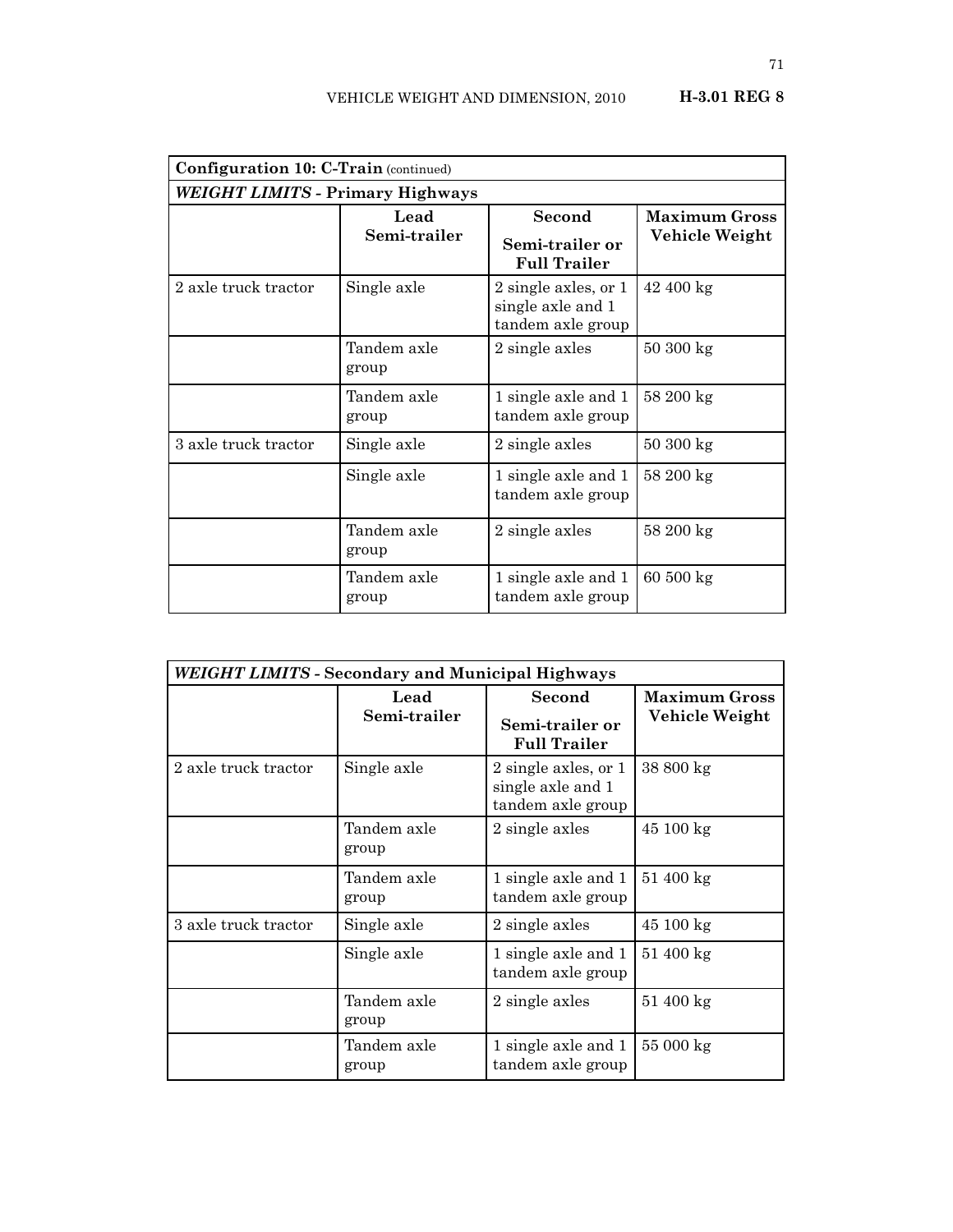| Configuration 10: C-Train                                                                                                                                                                               |                           |                                            |  |
|---------------------------------------------------------------------------------------------------------------------------------------------------------------------------------------------------------|---------------------------|--------------------------------------------|--|
| The information contained in this schedule applies to all truck tractors in<br>combination with a semi-trailer towing another full trailer attached to the first<br>semi-trailer by means of a C-dolly. |                           |                                            |  |
| <b>WEIGHT LIMITS - Winter Weight Season</b>                                                                                                                                                             |                           |                                            |  |
|                                                                                                                                                                                                         | Primary<br><b>Highway</b> | Secondary and<br><b>Municipal Highways</b> |  |
| 1) Steering Axle                                                                                                                                                                                        | Maximum 6 000 kg          | Maximum 6 000 kg                           |  |
| Drive Axle Group<br>2)                                                                                                                                                                                  |                           |                                            |  |
| (a) Single Axle                                                                                                                                                                                         | Maximum 10 000 kg         | Maximum 10 000 kg                          |  |
| Tandem Axle Group<br>(b)                                                                                                                                                                                | Maximum 18 000 kg         | Maximum 18 000 kg                          |  |

| WEIGHT LIMITS - Winter Weight Season - Primary Highways |                      |                                                                |                                        |
|---------------------------------------------------------|----------------------|----------------------------------------------------------------|----------------------------------------|
|                                                         | Lead<br>Semi-trailer | Second<br>Semi-trailer or<br><b>Full Trailer</b>               | <b>Maximum Gross</b><br>Vehicle Weight |
| 2 axle truck tractor                                    | Single axle          | 2 single axles, or 1<br>single axle and 1<br>tandem axle group | $46000 \text{ kg}$                     |
|                                                         | Tandem axle<br>group | 2 single axles                                                 | $54000 \text{ kg}$                     |
|                                                         | Tandem axle<br>group | 1 single axle and 1<br>tandem axle group                       | $60500 \text{ kg}$                     |
| 3 axle truck tractor                                    | Single axle          | 2 single axles                                                 | $53000 \text{ kg}$                     |
|                                                         | Single axle          | 1 single axle and 1<br>tandem axle group                       | $60500 \text{ kg}$                     |
|                                                         | Tandem axle<br>group | 2 single axles                                                 | 60500 kg                               |
|                                                         | Tandem axle<br>group | 1 single axle and 1<br>tandem axle group                       | $60500 \text{ kg}$                     |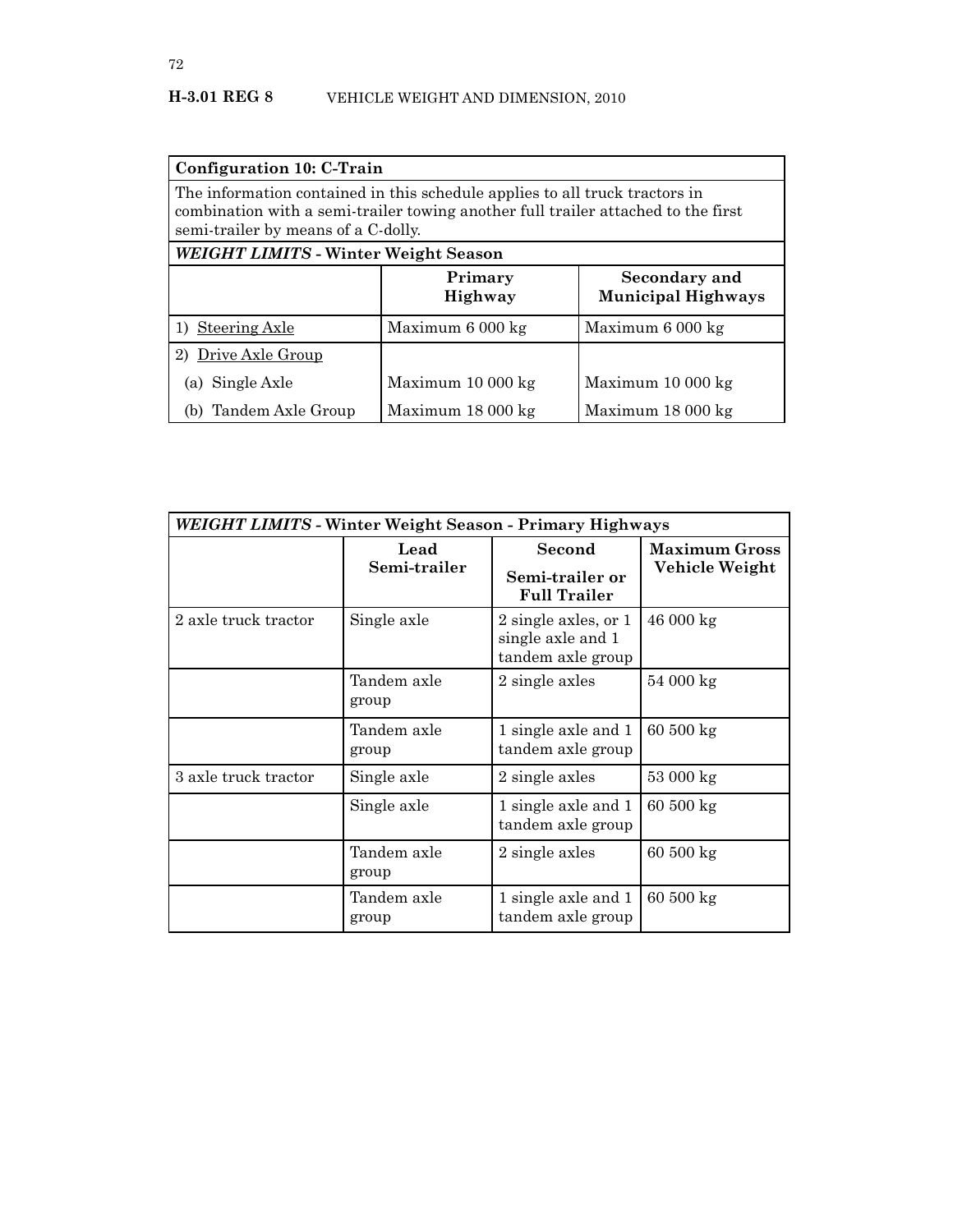| H-3.01 REG 8 |  |
|--------------|--|
|--------------|--|

| <b>Configuration 10: C-Train (continued)</b> |                                                                |                                                                |                                        |  |
|----------------------------------------------|----------------------------------------------------------------|----------------------------------------------------------------|----------------------------------------|--|
| <b>Highways</b>                              | WEIGHT LIMITS - Winter Weight Season - Secondary and Municipal |                                                                |                                        |  |
|                                              | Lead<br>Semi-trailer                                           | Second<br>Semi-trailer<br>or Full Trailer<br>(Note 1)          | <b>Maximum Gross</b><br>Vehicle Weight |  |
| 2 axle truck tractor                         | Single axle                                                    | 2 single axles, or 1<br>single axle and 1<br>tandem axle group | 46 000 kg                              |  |
|                                              | Tandem axle<br>group                                           | 2 single axles                                                 | $54000 \text{ kg}$                     |  |
|                                              | Tandem axle<br>group                                           | 1 single axle and 1<br>tandem axle group                       | $54500 \text{ kg}$                     |  |
| 3 axle truck tractor                         | Single axle                                                    | 2 single axles                                                 | $53000 \text{ kg}$                     |  |
|                                              | Single axle                                                    | 1 single axle and 1<br>tandem axle group                       | 54 500 kg                              |  |
|                                              | Tandem axle<br>group                                           | 2 single axles                                                 | $54500 \text{ kg}$                     |  |
|                                              | Tandem axle<br>group                                           | 1 single axle and 1<br>tandem axle group                       | $54500 \text{ kg}$                     |  |

Notes:

Weight Restriction 1: Refer to section 17.

Weight Restriction 2: The maximum allowable weight on a full trailer is restricted.

Note 1: The weight of the second trailer must not exceed the weight of the tractor drive axle(s) plus the weight of the axle(s) on the first semi-trailer.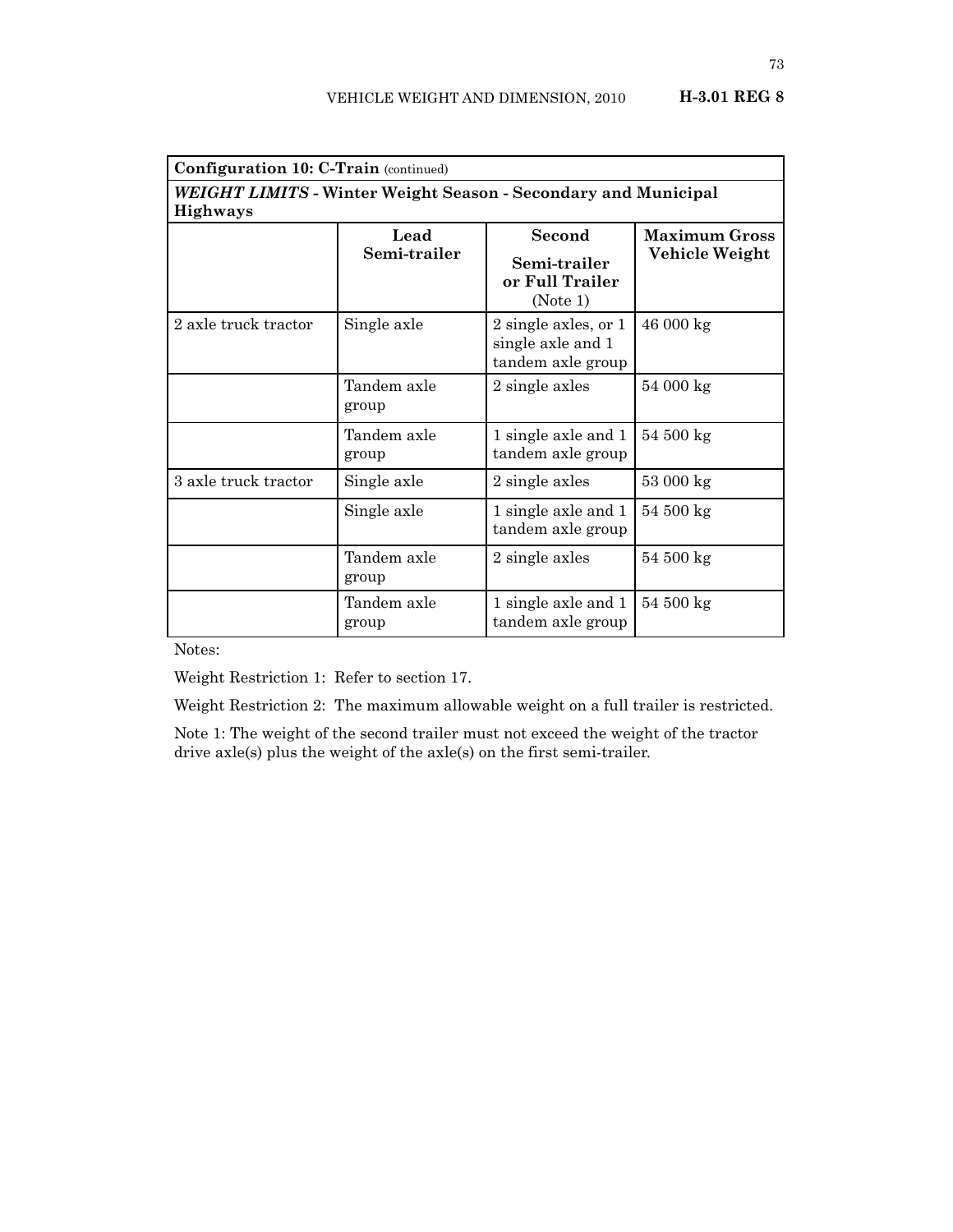# **Configuration 11: Intercity Bus and Recreational Vehicles**

The information contained in this schedule applies to all buses and recreational vehicles.

# **Part 1 – Dimension Limits**



| <b>DIMENSION</b>                   |                              |  |
|------------------------------------|------------------------------|--|
| <b>Overall Length</b>              | Maximum $14.0m$              |  |
| Overall Width                      | Maximum $2.6$ m              |  |
| Overall Height                     | Maximum $4.15$ m             |  |
|                                    |                              |  |
| Wheelbase                          | Not controlled               |  |
| Tandem Axle Spread                 | Minimum 1.2 m/Maximum 1.85 m |  |
| Effective Overhang                 | Maximum 4.0 m                |  |
|                                    |                              |  |
| <b>Axle Requirements:</b>          |                              |  |
| Overall length 12.5 m or less      | Not controlled               |  |
| Overall length greater than 12.5 m | Minimum 3 axles              |  |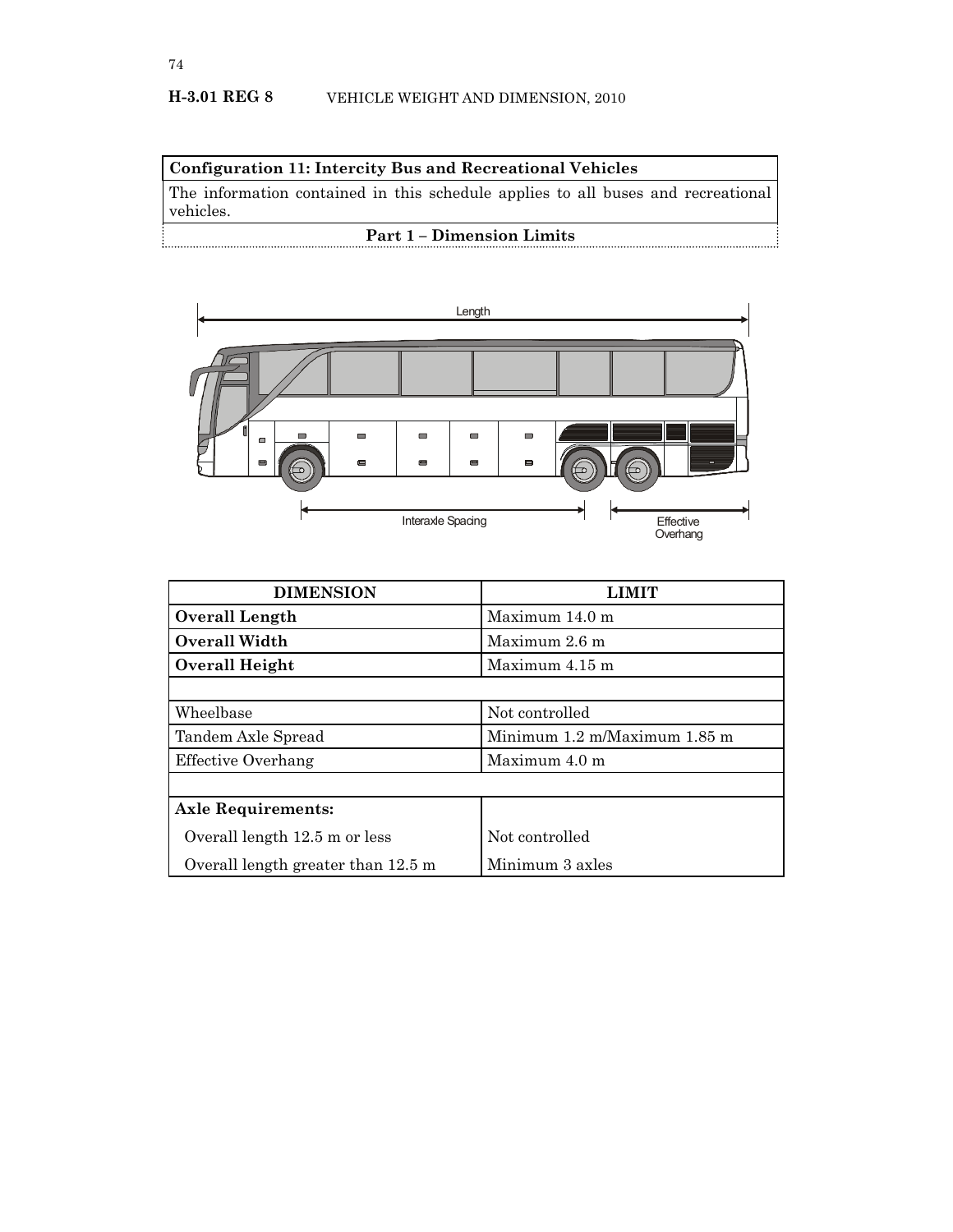**Configuration 11: Intercity Bus and Recreational Vehicles**

The information contained in this schedule applies to all buses and recreational vehicles.

# **Part 2 – Weight Limits**



| <b>WEIGHT LIMITS</b>                                      |                      |
|-----------------------------------------------------------|----------------------|
| 1) Steering Axle                                          | Maximum 7 300 kg     |
| 2) Drive Axle Group                                       |                      |
| (a) Single Axle (single tires)                            | Maximum 6 000 kg     |
| (b) Single Axle (dual tires)                              | Maximum 9 100 kg     |
| (c) Single Half Axle Unit                                 | Maximum 15 100 kg    |
| (d) Tandem Axle Group                                     | Maximum 17 000 kg    |
| 3) Maximum Gross Vehicle Weights, single steer with:      |                      |
| (a) Single Drive Axle with single tires                   | $13300 \text{ kg}$   |
| (b) Single Drive Axle with dual tires                     | $16400 \text{ kg}$   |
| (c) Single-Half Axle Unit (2 drive axles, one with single |                      |
| tires and one with dual tires)                            | $22\ 400 \text{ kg}$ |
| (d) Tandem Drive Axle Group, both with dual tires         | $24300 \text{ kg}$   |

. . .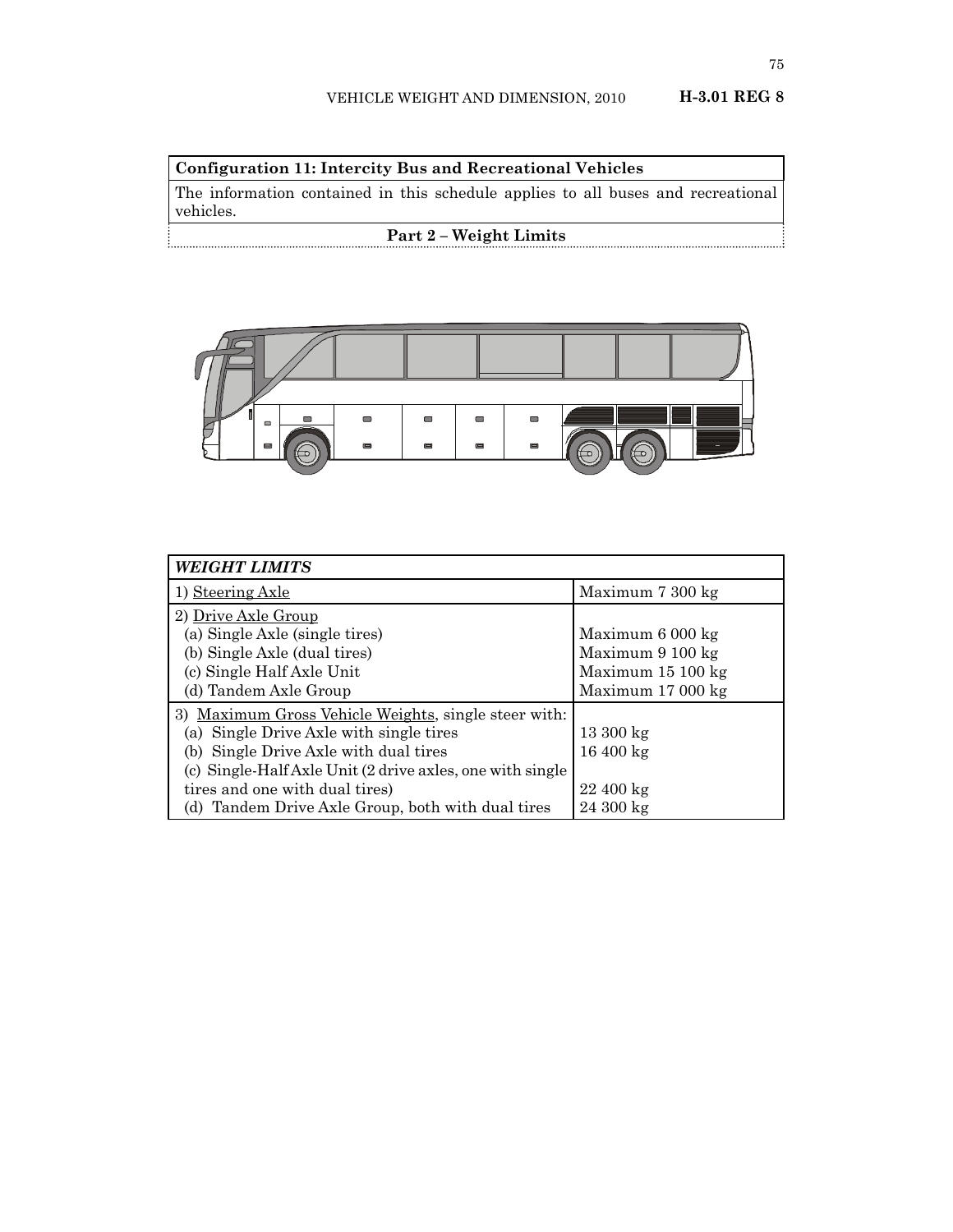



| <b>DIMENSION</b>                  | <b>LIMIT</b>                |
|-----------------------------------|-----------------------------|
| <b>Overall Length</b>             | Maximum 12.5 m              |
| <b>Overall Width</b>              | Maximum 2.6 m               |
| <b>Overall Height</b>             | Maximum 4.15 m              |
|                                   |                             |
| Truck                             |                             |
| Wheelbase                         | Minimum 6.6 m               |
| Tridem Drive Axle Spread (Note 1) | Minimum 2.4 m/Maximum 2.8 m |
| Track Width                       | Minimum 2.5 m/Maximum 2.6 m |
| Effective Overhang                | Maximum 4.0 m               |

Note 1: All three axles in tridem group must drive (no pusher, tag or lift axles allowed). Drive axle locking devices must be unlocked while operating on a public highway.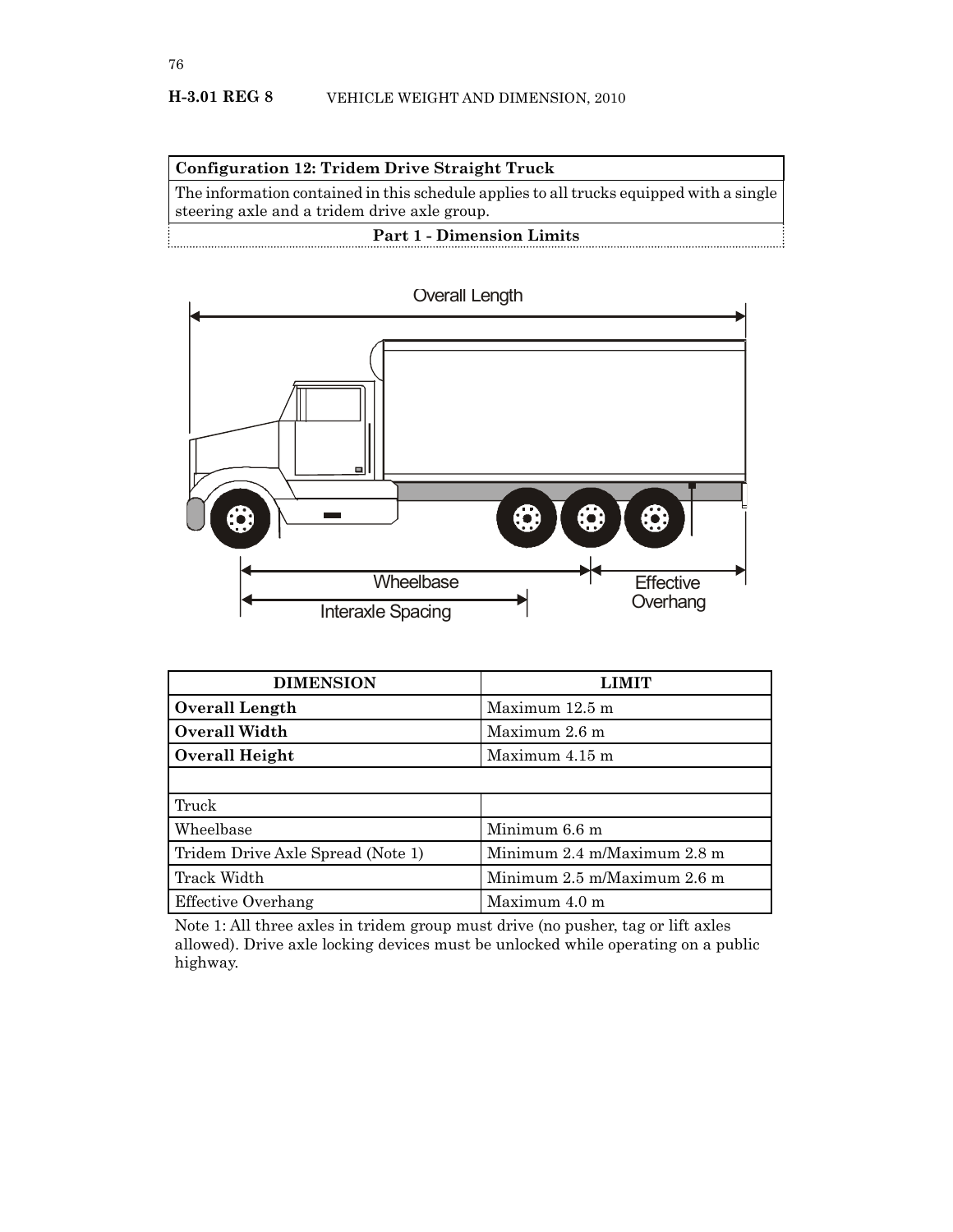Maximum 27 300 kg

| <b>Configuration 12: Tridem Drive Straight Truck (continued)</b> |                                                                     |                                                                     |  |
|------------------------------------------------------------------|---------------------------------------------------------------------|---------------------------------------------------------------------|--|
| <b>Part 2 – Weight Limits</b><br><b>WEIGHT LIMITS</b>            |                                                                     |                                                                     |  |
|                                                                  |                                                                     |                                                                     |  |
| 1) Steering Axle                                                 | Minimum 27% of drive<br>axles at all times to a<br>maximum 7 300 kg | Minimum 27% of drive<br>axles at all times to a<br>maximum 7 300 kg |  |
| 2) Tridem Drive<br><u> Axle Group</u>                            |                                                                     |                                                                     |  |
| (a) Axle Spread<br>2.4 m to $\leq$ 2.7 m                         | Maximum 21 000 kg                                                   | Maximum 20 000 kg                                                   |  |
| (b) Axle Spread<br>$2.7 \text{ m}$ to $2.8 \text{ m}$            | Maximum 22 000 kg                                                   | Maximum 20 000 kg                                                   |  |
| 3) Maximum Gross Vehicle<br>Weights                              |                                                                     |                                                                     |  |
| (a) Axle Spread<br>2.4 m to $\leq$ 2.7 m                         | Maximum 28 300 kg                                                   | Maximum 27 300 kg                                                   |  |

Maximum 29 300 kg

| WEIGHT LIMITS - Winter Weight Season                  |                                                                     |                                                                     |
|-------------------------------------------------------|---------------------------------------------------------------------|---------------------------------------------------------------------|
|                                                       | Primary<br>Highway                                                  | Secondary and<br>Municipal Highways                                 |
| 1) Steering Axle                                      | Minimum 27% of drive<br>axles at all times to a<br>maximum 7 300 kg | Minimum 27% of drive<br>axles at all times to a<br>maximum 7 300 kg |
| 2) Tridem Drive<br><u>Axle Group</u>                  |                                                                     |                                                                     |
| (a) Axle Spread<br>2.4 m to $\leq$ 2.7 m              | Maximum 21 000 kg                                                   | Maximum 21 000 kg                                                   |
| (b) Axle Spread<br>$2.7 \text{ m}$ to $2.8 \text{ m}$ | Maximum 22 000 kg                                                   | Maximum 21 000 kg                                                   |
| 3) Maximum Gross Vehicle<br>Weights                   |                                                                     |                                                                     |
| (a) Axle Spread<br>2.4 m to $\leq$ 2.7 m              | Maximum 28 300 kg                                                   | Maximum 28 300 kg                                                   |
| (b) Axle Spread<br>$2.7 \text{ m}$ to $2.8 \text{ m}$ | Maximum 29 300 kg                                                   | Maximum 28 300 kg                                                   |

Tridem drive trucks are not allowed to tow a full trailer.

(b) Axle Spread 2.7 m to 2.8 m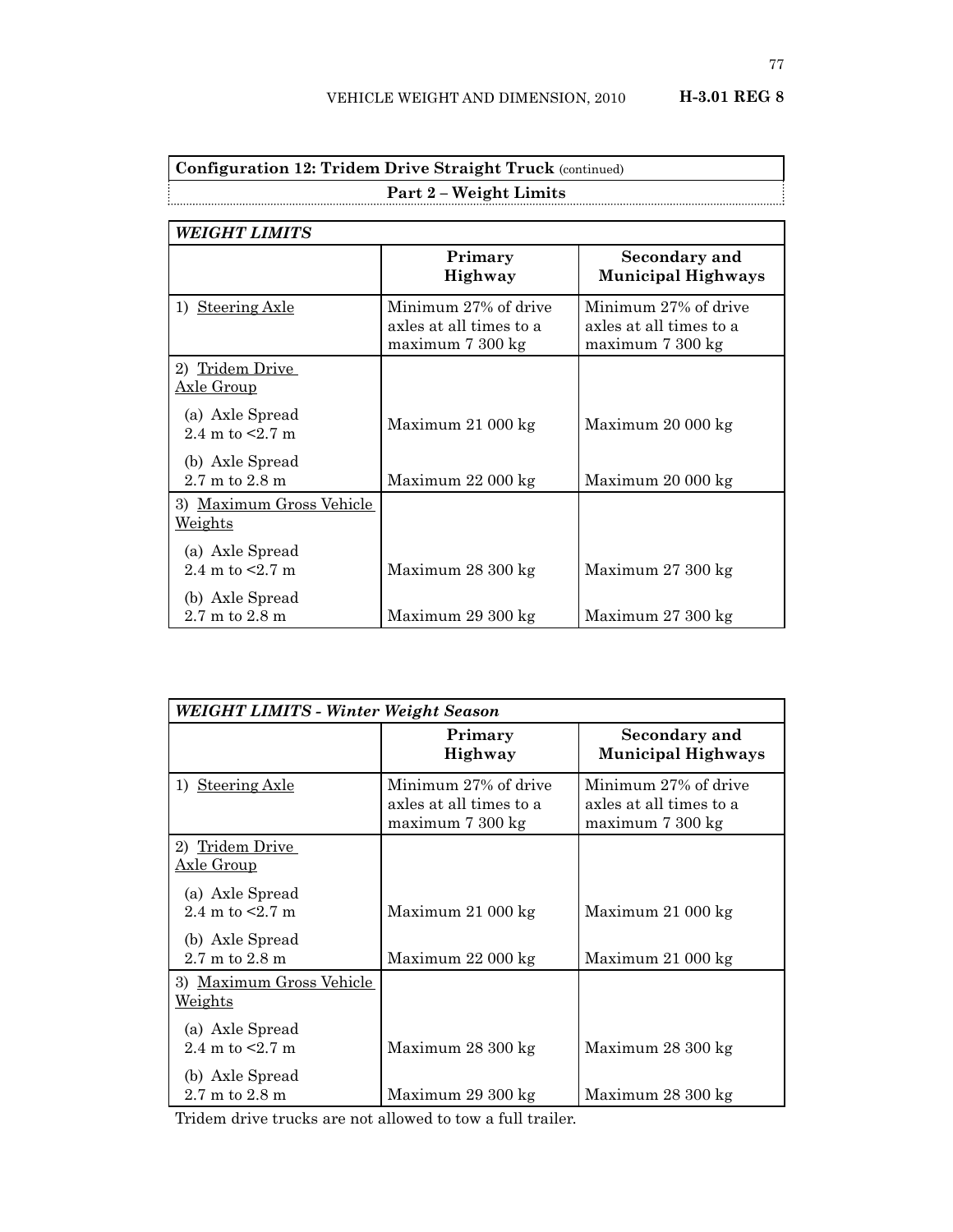**Configuration 13: Tridem Drive Truck - Pony Trailer Combination**

The information contained in this schedule applies to all trucks equipped with a single steering axle and a tridem drive axle group in combination with a pony trailer. **Part 1 - Dimension Limits**



| <b>DIMENSION</b>                  | LIMIT                       |
|-----------------------------------|-----------------------------|
| <b>Overall Length</b>             | Maximum 23.0 m              |
| <b>Overall Width</b>              | Maximum 2.6 m               |
| Overall Height                    | Maximum 4.15 m              |
| <b>Box Length</b>                 | Maximum 20.5 m              |
|                                   |                             |
| Truck                             |                             |
| Wheelbase                         | Minimum 6.6 m               |
| Tridem Drive Axle Spread (Note 1) | Minimum 2.4 m/Maximum 2.8 m |
| Track Width                       | Minimum 2.5 m/Maximum 2.6 m |
| Effective Overhang                | Maximum 4.0 m               |
| Hitch Offset                      | Maximum 2.6 m               |

Note 1: All three axles in tridem group must drive (no pusher, tag or lift axles allowed). Drive axle locking devices must be unlocked while operating on a public highway.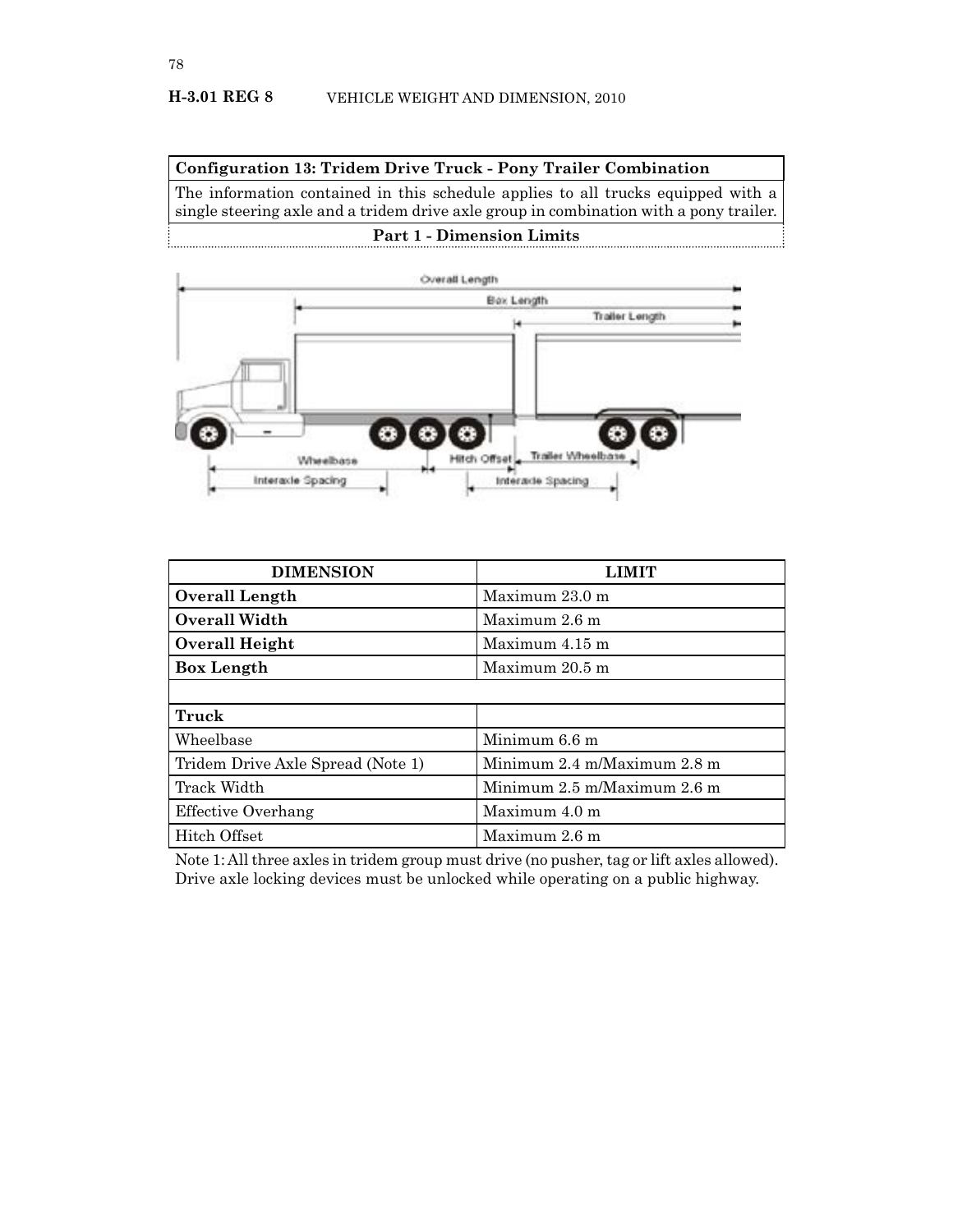| <b>Configuration 13: Tridem Drive Truck - Pony Trailer Combination (continued)</b> |                                                 |  |
|------------------------------------------------------------------------------------|-------------------------------------------------|--|
| <b>DIMENSION</b>                                                                   | <b>LIMIT</b>                                    |  |
| <b>Pony Trailer</b>                                                                |                                                 |  |
| Length                                                                             | Maximum 12.5 m                                  |  |
| Wheelbase                                                                          | Minimum 6.25 m                                  |  |
| Tandem Axle Group Spread                                                           | Minimum 1.0 m/Maximum 1.85 m                    |  |
| Tridem Axle Group Spread                                                           | Minimum $2.4 \text{ m/Maximum} 2.5 \text{ m}$   |  |
| Track Width                                                                        | Minimum $2.5 \text{ m}$ Maximum $2.6 \text{ m}$ |  |
| Effective Overhang (Note 1)                                                        | Maximum 4.0 m                                   |  |
|                                                                                    |                                                 |  |
| <b>Interaxle Spacings</b>                                                          |                                                 |  |
| Single Axle to Tridem Axle Group                                                   | Minimum $3.0 \text{ m}$                         |  |
| Tandem Axle Group to Tridem Axle                                                   | Minimum 5.5 m                                   |  |
| Group                                                                              |                                                 |  |
| Tridem Axle Group to Tridem Axle                                                   | Minimum 6.0 m                                   |  |
| Group                                                                              |                                                 |  |

Note 1: The maximum effective overhang of 4.0 m applies to a pony trailer manufactured after June 30, 1988. For a pony trailer manufactured before July 1, 1988, the load is restricted to an effective overhang of 4.0 m or the rear of the trailer, whichever is greater.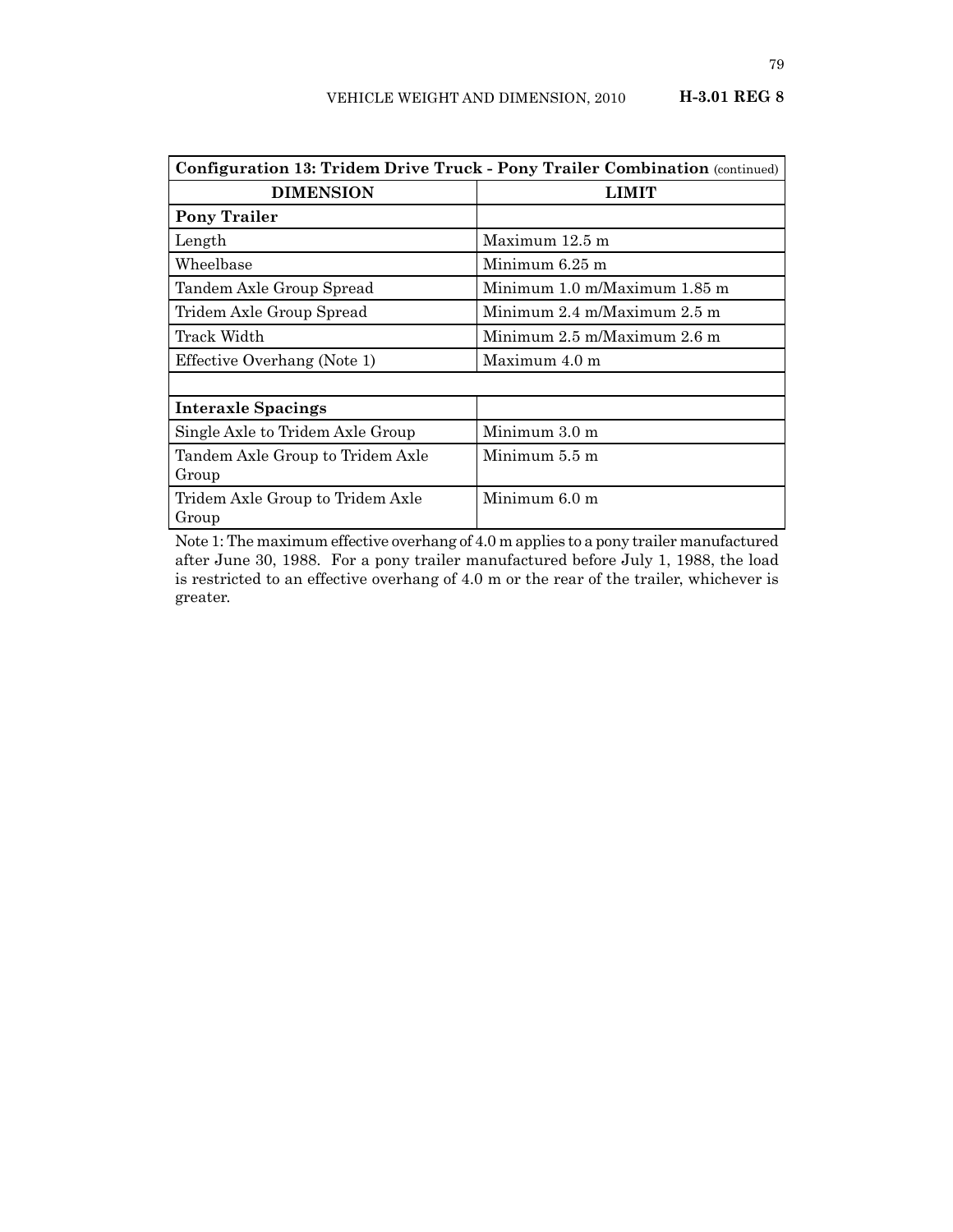**Configuration 13: Tridem Drive Truck - Pony Trailer Combination**

The information contained in this schedule applies to all trucks equipped with a single steering axle and a tridem drive axle group in combination with a pony trailer. **Part 2 - Weight Limits**



| <b>WEIGHT LIMITS</b>                        |                                                                     |                                                                     |  |
|---------------------------------------------|---------------------------------------------------------------------|---------------------------------------------------------------------|--|
|                                             | Primary<br>Highway                                                  | <b>Secondary and</b><br><b>Municipal Highways</b>                   |  |
| 1) Steering Axle                            | Minimum 27% of drive<br>axles at all times to a<br>maximum 7 300 kg | Minimum 27% of drive<br>axles at all times to a<br>maximum 7 300 kg |  |
| 2) Tridem Drive<br>Axle Group               |                                                                     |                                                                     |  |
| (a) Axle Spread<br>2.4 m to $< 2.7$ m       | Maximum 21 000 kg                                                   | Maximum 20 000 kg                                                   |  |
| (b) Axle Spread<br>2.7 m to 2.8 m           | Maximum 22 000 kg                                                   | Maximum 20 000 kg                                                   |  |
| 3) Pony Trailer with a<br>single axle       |                                                                     |                                                                     |  |
| (a) Wheelbase<br>6.25 m to 7.50 m           | Maximum 7 200 kg                                                    | Maximum 7 200 kg                                                    |  |
| (b) Wheelbase $>7.50$ m                     | Maximum 7 700 kg                                                    | Maximum 7 700 kg                                                    |  |
| 4) Pony Trailer with a<br>tandem axle group |                                                                     |                                                                     |  |
| (a) Wheelbase<br>$6.25$ m to $7.50$ m       | Maximum 11 000 kg                                                   | Maximum 11 000 kg                                                   |  |
| (b) Wheelbase $>7.50$ m                     | Maximum 12 000 kg                                                   | Maximum 12 000 kg                                                   |  |
| 5) Pony Trailer with a<br>tridem axle group |                                                                     |                                                                     |  |
| (a) Wheelbase<br>$6.25$ m to $7.50$ m       | Maximum 15 000 kg                                                   | Maximum 15 000 kg                                                   |  |
| (b) Wheelbase $>7.50$ m                     | Maximum 16 500 kg                                                   | Maximum 16 500 kg                                                   |  |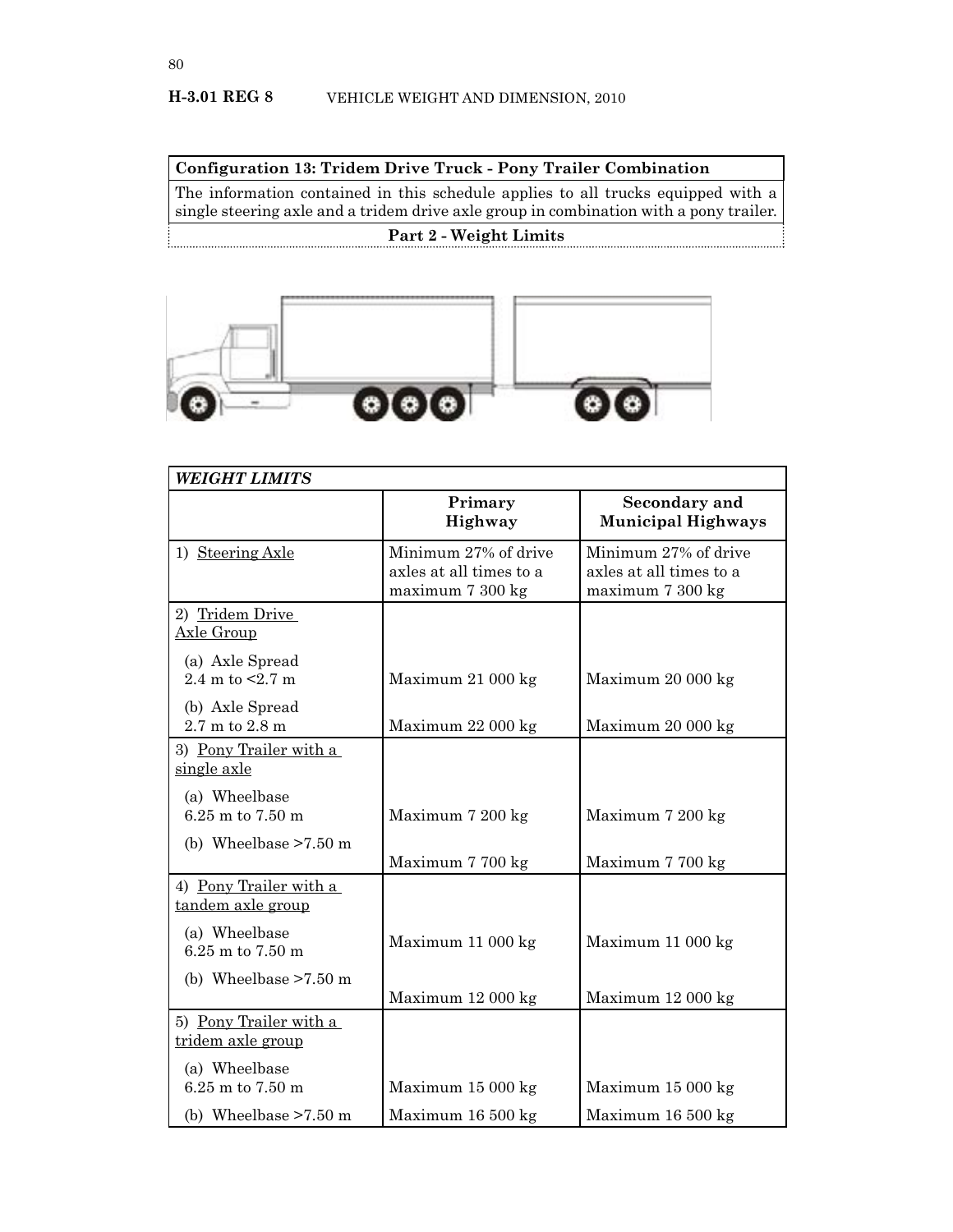| <b>WEIGHT LIMITS</b> (continued)                                                                       |                    |                                            |  |
|--------------------------------------------------------------------------------------------------------|--------------------|--------------------------------------------|--|
|                                                                                                        | Primary<br>Highway | Secondary and<br><b>Municipal Highways</b> |  |
| 6) Maximum Gross Vehicle<br>Weights Truck axle group<br>spread $2.4 \text{ m}$ to $\leq 2.7 \text{ m}$ |                    |                                            |  |
| (a) pony trailer with<br>single axle                                                                   |                    |                                            |  |
| (i) Wheelbase<br>6.25 m to 7.50 m                                                                      | Maximum 35 500 kg  | Maximum 34 500 kg                          |  |
| (ii) Wheelbase $>7.50$ m                                                                               | Maximum 36 000 kg  | Maximum 35 000 kg                          |  |
| (b) pony trailer with a<br>tandem axle group                                                           |                    |                                            |  |
| (i) Wheelbase<br>6.25 m to 7.50 m                                                                      | Maximum 39 300 kg  | Maximum 38 300 kg                          |  |
| (ii) Wheelbase $>7.50$ m                                                                               | Maximum 40 300 kg  | Maximum 39 300 kg                          |  |
| (c) pony trailer with a<br>tridem axle group                                                           |                    |                                            |  |
| (i) Wheelbase<br>6.25 m to 7.50 m                                                                      | Maximum 43 300 kg  | Maximum 42 300 kg                          |  |
| (ii) Wheelbase $>7.50$ m                                                                               | Maximum 44 800 kg  | Maximum 43 800 kg                          |  |
| 7) Maximum Gross Vehicle<br>Weights Truck axle group<br>spread $2.7$ m to $2.8$ m                      |                    |                                            |  |
| (a) pony trailer with<br>single axle                                                                   |                    |                                            |  |
| (i) Wheelbase<br>6.25 m to 7.50 m                                                                      | Maximum 36 500 kg  | Maximum 34 500 kg                          |  |
| (ii) Wheelbase $>7.50$ m                                                                               | Maximum 37 000 kg  | Maximum 35 000 kg                          |  |
| (b) pony trailer with a<br>tandem axle group                                                           |                    |                                            |  |
| (i) Wheelbase<br>6.25 m to 7.50 m                                                                      | Maximum 40 300 kg  | Maximum 38 300 kg                          |  |
| (ii) Wheelbase $>7.50$ m                                                                               | Maximum 41 300 kg  | Maximum 39 300 kg                          |  |
| (c) pony trailer with a<br>tridem axle group                                                           |                    |                                            |  |
| (i) Wheelbase<br>6.25 m to 7.50 m                                                                      | Maximum 44 300 kg  | Maximum 42 300 kg                          |  |
| (ii) Wheelbase $>7.50$ m                                                                               | Maximum 45 800 kg  | Maximum 43 800 kg                          |  |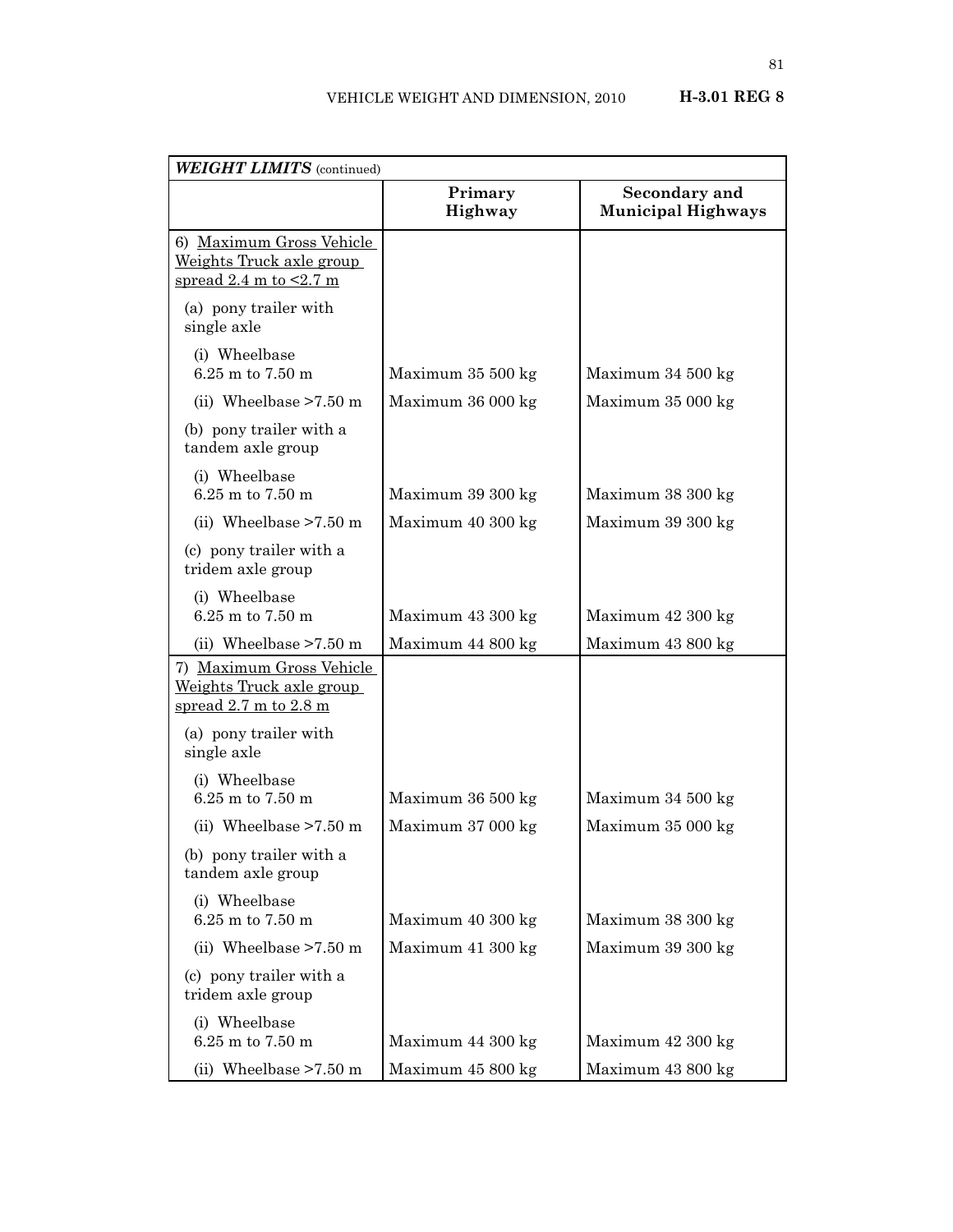| <b>WEIGHT LIMITS - Winter Weight Season</b>                                          |                                                                     |                                                                     |
|--------------------------------------------------------------------------------------|---------------------------------------------------------------------|---------------------------------------------------------------------|
|                                                                                      | Primary and<br><b>Secondary Highways</b>                            | Municipal<br><b>Highways</b>                                        |
| 1) Steering Axle                                                                     | Minimum 27% of drive<br>axles at all times to a<br>maximum 7 300 kg | Minimum 27% of drive<br>axles at all times to a<br>maximum 7 300 kg |
| 2) Tridem Drive Axle                                                                 |                                                                     |                                                                     |
| Group                                                                                |                                                                     |                                                                     |
| (a) Axle Spread<br>2.4 m to $< 2.7$ m                                                | Maximum 21 000 kg                                                   | Maximum 21 000 kg                                                   |
| (b) Axle Spread<br>2.7 m to 2.8 m                                                    | Maximum 22 000 kg                                                   | Maximum 21 000 kg                                                   |
| 3) Pony Trailer with a<br>single axle                                                |                                                                     |                                                                     |
| (a) Wheelbase<br>6.25 m to 7.50 m                                                    | Maximum 7 200 kg                                                    | Maximum 7 200 kg                                                    |
| (b) Wheelbase $>7.50$ m                                                              | Maximum 7 700 kg                                                    | Maximum 7 700 kg                                                    |
| 4) Pony Trailer with a<br>tandem axle group                                          |                                                                     |                                                                     |
| (a) Wheelbase<br>6.25 m to 7.50 m                                                    | Maximum 11 000 kg                                                   | Maximum 11 000 kg                                                   |
| (b) Wheelbase $>7.50$ m                                                              | Maximum 12 000 kg                                                   | Maximum 12 000 kg                                                   |
| 5) Pony Trailer with a<br>tridem axle group                                          |                                                                     |                                                                     |
| (a) Wheelbase<br>6.25 m to 7.50 m                                                    | Maximum 15 000 kg                                                   | Maximum 15 000 kg                                                   |
| (b) Wheelbase $>7.50$ m                                                              | Maximum 16 500 kg                                                   | Maximum 16 500 kg                                                   |
| 6) Maximum Gross<br>Vehicle Weights Truck axle<br>group spread<br>2.4 m to $< 2.7$ m |                                                                     |                                                                     |
| (a) pony trailer with<br>single axle                                                 |                                                                     |                                                                     |
| (i) Wheelbase<br>6.25 m to 7.50 m                                                    | Maximum 35 500 kg                                                   | Maximum 35 500 kg                                                   |
| (ii) Wheelbase $>7.50$ m                                                             | Maximum 36 000 kg                                                   | Maximum 36 000 kg                                                   |
| (b) pony trailer with a<br>tandem axle group                                         |                                                                     |                                                                     |
| (i) Wheelbase<br>6.25 m to 7.50 m                                                    | Maximum 39 300 kg                                                   | Maximum 39 300 kg                                                   |
| (ii) Wheelbase $>7.50$ m                                                             | Maximum 40 300 kg                                                   | Maximum 40 300 kg                                                   |
| (c) pony trailer with a<br>tridem axle group                                         |                                                                     |                                                                     |
| (i) Wheelbase                                                                        |                                                                     |                                                                     |
| 6.25 m to 7.50 m                                                                     | Maximum 43 300 kg                                                   | Maximum 43 300 kg                                                   |
| (ii) Wheelbase $>7.50$ m                                                             | Maximum 44 800 kg                                                   | Maximum 44 800 kg                                                   |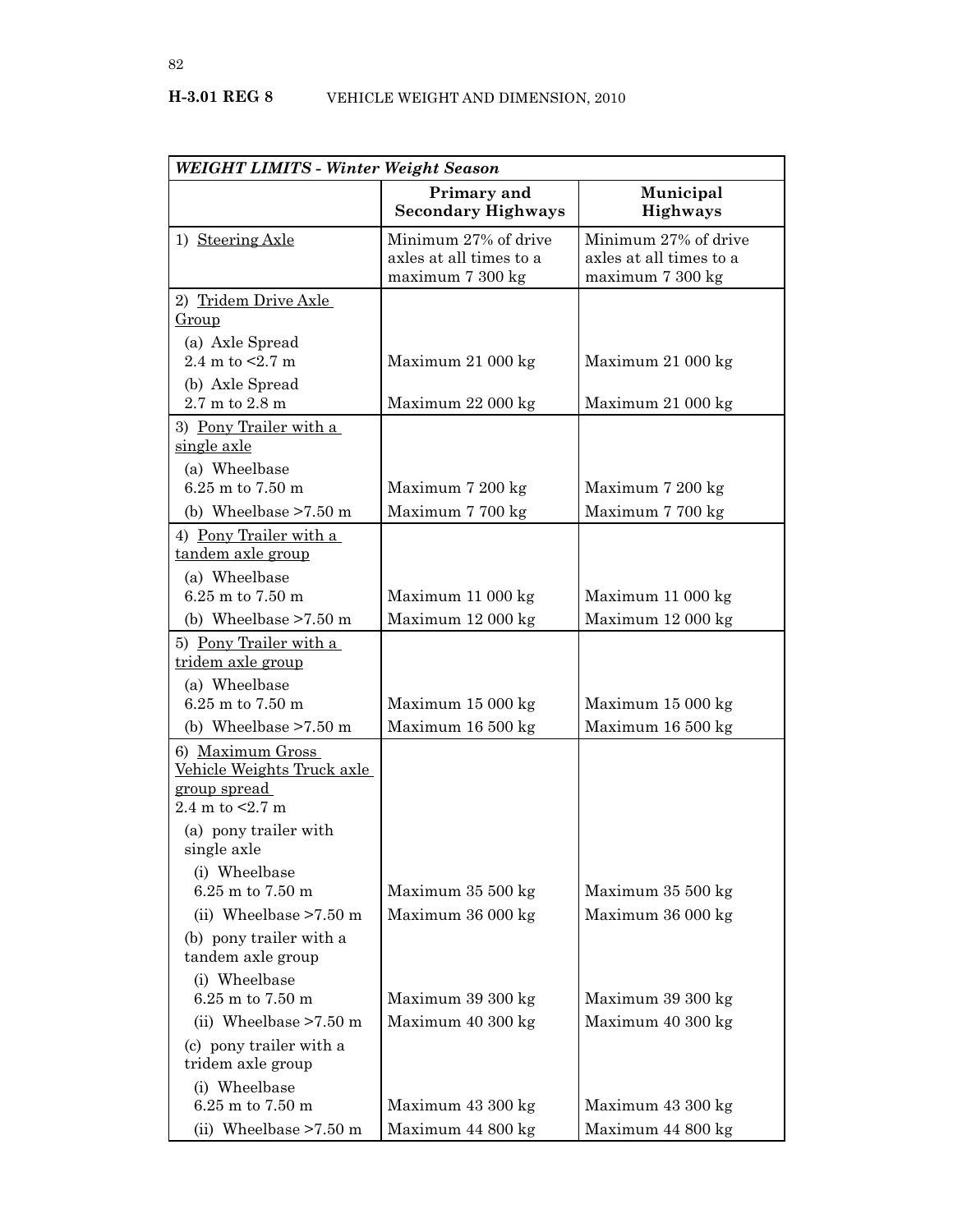| <b>WEIGHT LIMITS - Winter Weight Season</b> (continued)                                                  |                   |                   |  |
|----------------------------------------------------------------------------------------------------------|-------------------|-------------------|--|
| 7) Maximum Gross Vehicle<br><u>Weights Truck axle group</u><br>spread $2.7 \text{ m}$ to $2.8 \text{ m}$ |                   |                   |  |
| (a) pony trailer with<br>single axle                                                                     |                   |                   |  |
| (i) Wheelbase<br>$6.25$ m to $7.50$ m                                                                    | Maximum 36 500 kg | Maximum 35 500 kg |  |
| (ii) Wheelbase $>7.50$ m                                                                                 | Maximum 37 000 kg | Maximum 36 000 kg |  |
| (b) pony trailer with a<br>tandem axle group                                                             |                   |                   |  |
| (i) Wheelbase<br>6.25 m to 7.50 m                                                                        | Maximum 40 300 kg | Maximum 39 300 kg |  |
| (ii) Wheelbase $>7.50$ m                                                                                 | Maximum 41 300 kg | Maximum 40 300 kg |  |
| (c) pony trailer with a<br>tridem axle group                                                             |                   |                   |  |
| (i) Wheelbase<br>$6.25$ m to $7.50$ m                                                                    | Maximum 44 300 kg | Maximum 43 300 kg |  |
| (ii) Wheelbase $>7.50$ m                                                                                 | Maximum 45 800 kg | Maximum 44 800 kg |  |

30 Oct 2015 SR 92/2015 s8.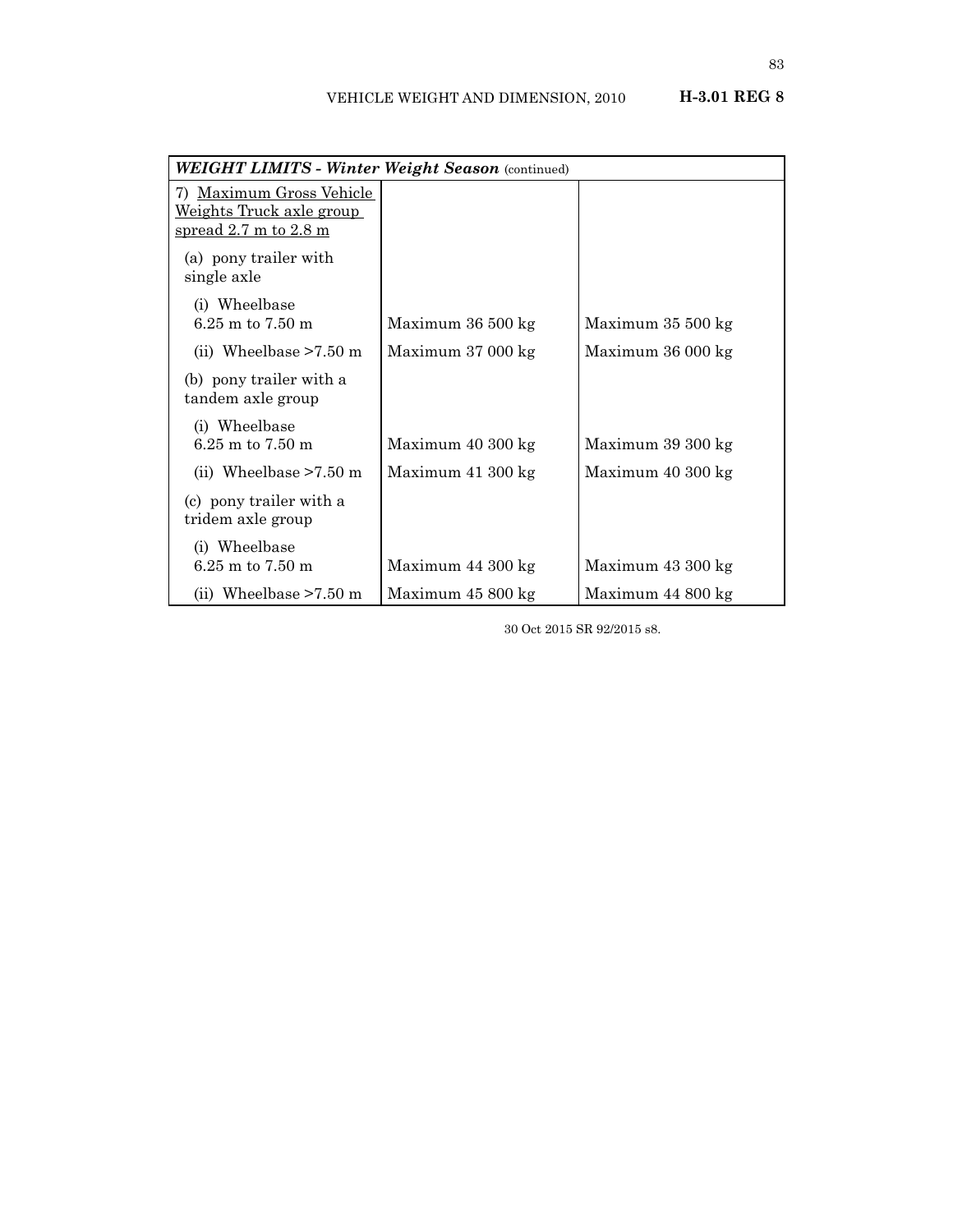**Configuration 14: Tandem Steer Tridem Drive Straight Truck**

The information contained in this schedule applies to all trucks equipped with a tandem steering axle and a tridem drive axle group.

# **Part 1 - Dimension Limits**



| <b>DIMENSION</b>                        | LIMIT                                             |
|-----------------------------------------|---------------------------------------------------|
| <b>Overall Length</b>                   | Maximum 14.0 m                                    |
| <b>Overall Width</b>                    | Maximum 2.6 m                                     |
| Overall Height                          | Maximum 4.15 m                                    |
|                                         |                                                   |
| Truck:                                  |                                                   |
| Wheelbase (Note 1)                      | Minimum 7.7 m                                     |
| Tandem Steering Axle Group Spread       | Minimum $1.0 \text{ m}/M$ aximum $1.85 \text{ m}$ |
| Tridem Drive Axle Group Spread (Note 2) | Minimum $2.4 \text{ m}$ Maximum $3.1 \text{ m}$   |
| Track Width                             | Minimum 2.5 m/Maximum 2.6 m                       |
| <b>Effective Overhang</b>               | Maximum 4.0 m                                     |

Tridem drive trucks are not allowed to tow a full trailer.

Note 1: Axle spreads and minimum wheelbase conform to the following:

| Tridem Drive Axle Spread (m) | Minimum Wheelbase (m) |
|------------------------------|-----------------------|
| $2.4 - 2.8$                  | 77                    |
| $2.8 - 3.0$                  | 78                    |
| $3.0 - 3.1$                  | 79                    |

Note 2: All three axles in tridem drive axle group must drive (no pusher, tag or lift axles allowed). Drive axle locking devices must be unlocked while operating on a highway.

84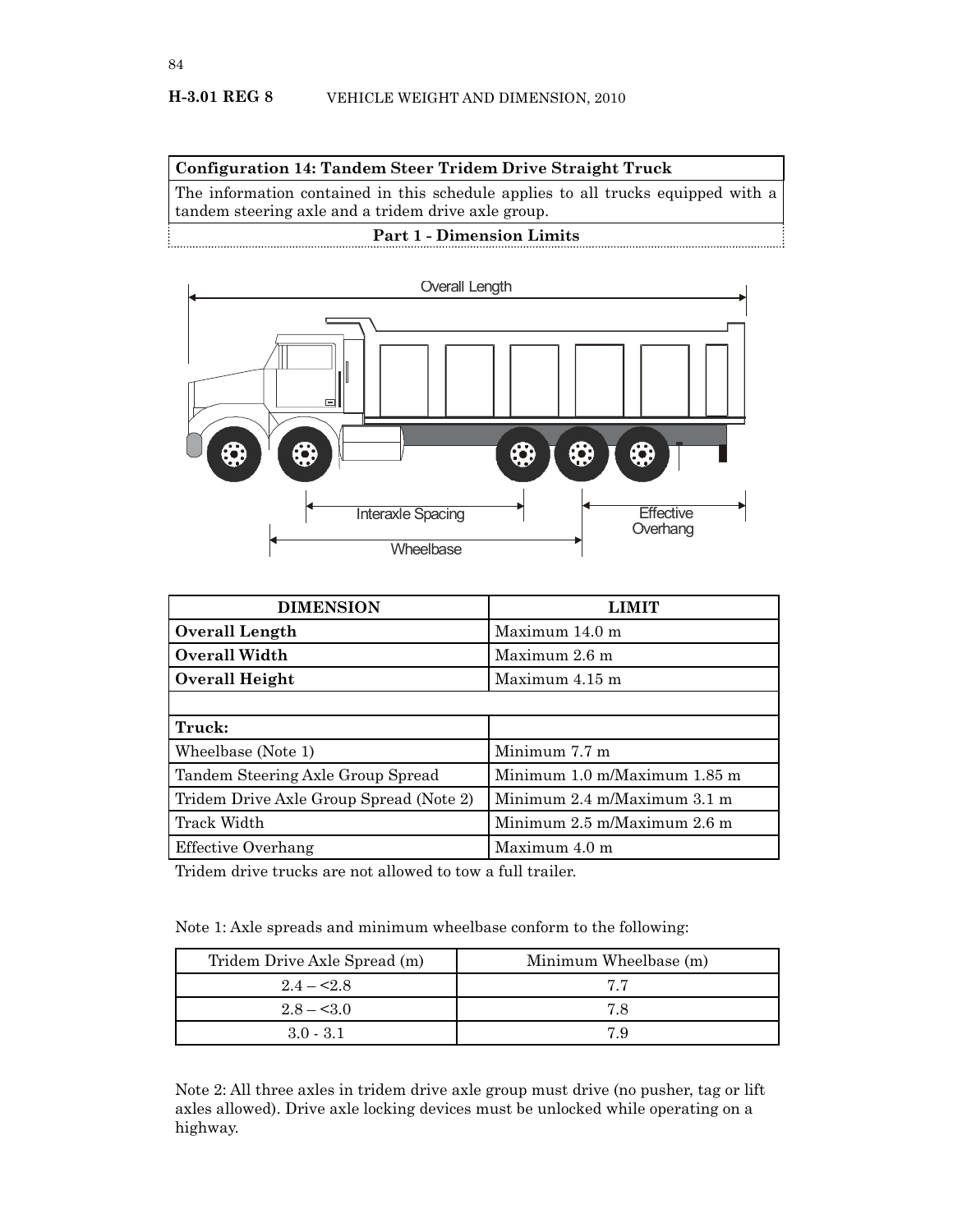85

**Configuration 14: Tandem Steer Tridem Drive Straight Truck**

The information contained in this schedule applies to all trucks equipped with a tandem steering axle and a tridem drive axle group.

# **Part 2 – Weight Limits**



| <b>WEIGHT LIMITS</b>                                                                                                                                                                 |                                                                        |                                                                        |
|--------------------------------------------------------------------------------------------------------------------------------------------------------------------------------------|------------------------------------------------------------------------|------------------------------------------------------------------------|
|                                                                                                                                                                                      | Primary<br>Highway                                                     | <b>Secondary</b><br>and Municipal<br><b>Highways</b>                   |
| 1) Tandem Steering Axle Group                                                                                                                                                        | Minimum 40% of<br>drive axles at all<br>times to a maximum<br>13600 kg | Minimum 40% of<br>drive axles at all<br>times to a maximum<br>11000 kg |
| 2) Tridem Drive Axle Group<br>(a) Axle Spread 2.4 m to $\leq$ 2.7 m<br>(b) Axle Spread $2.7 \text{ m}$ to $\leq 3.0 \text{ m}$<br>(c) Axle Spread $3.0 \text{ m}$ to $3.1 \text{ m}$ | Maximum 21 000 kg<br>Maximum 22 000 kg<br>Maximum 23 000 kg            | Maximum 20 000 kg<br>Maximum 20 000 kg<br>Maximum 20 000 kg            |
| 3) Maximum Gross Vehicle Weights<br>(a) Axle Spread 2.4 m to $\leq$ 2.7 m<br>(b) Axle Spread $2.7$ m to $< 3.0$ m<br>(c) Axle Spread 3.0 m to 3.1 m                                  | Maximum 34 600 kg<br>Maximum 35 600 kg<br>Maximum 36 600 kg            | Maximum 31 000 kg<br>Maximum 31 000 kg<br>Maximum 31 000 kg            |
| <b>WEIGHT LIMITS - Winter Weight Season</b>                                                                                                                                          |                                                                        |                                                                        |
|                                                                                                                                                                                      | Primary<br>Highway                                                     | Secondary<br>and Municipal<br>Highways                                 |
| 1) Tandem Steering Axle Group                                                                                                                                                        | Minimum 40% of<br>drive axles at all<br>times to a maximum<br>13600 kg | Minimum 40% of<br>drive axles at all<br>times to a maximum<br>11000 kg |
| 2) Tridem Drive Axle Group<br>(a) Axle Spread 2.4 m to $\leq$ 2.7 m<br>(b) Axle Spread $2.7 \text{ m}$ to $\leq 3.0 \text{ m}$<br>(c) Axle Spread 3.0 m to 3.1 m                     | Maximum 21 000 kg<br>Maximum 22 000 kg<br>Maximum 23 000 kg            | Maximum 21 000 kg<br>Maximum 21 000 kg<br>Maximum 23 000 kg            |
| 3) Maximum Gross Vehicle Weights<br>(a) Axle Spread 2.4 m to $\leq$ 2.7 m<br>(b) Axle Spread $2.7$ m to $< 3.0$ m                                                                    | Maximum 34 600 kg<br>Maximum 35 600 kg                                 | Maximum 32 000 kg<br>Maximum 32 000 kg                                 |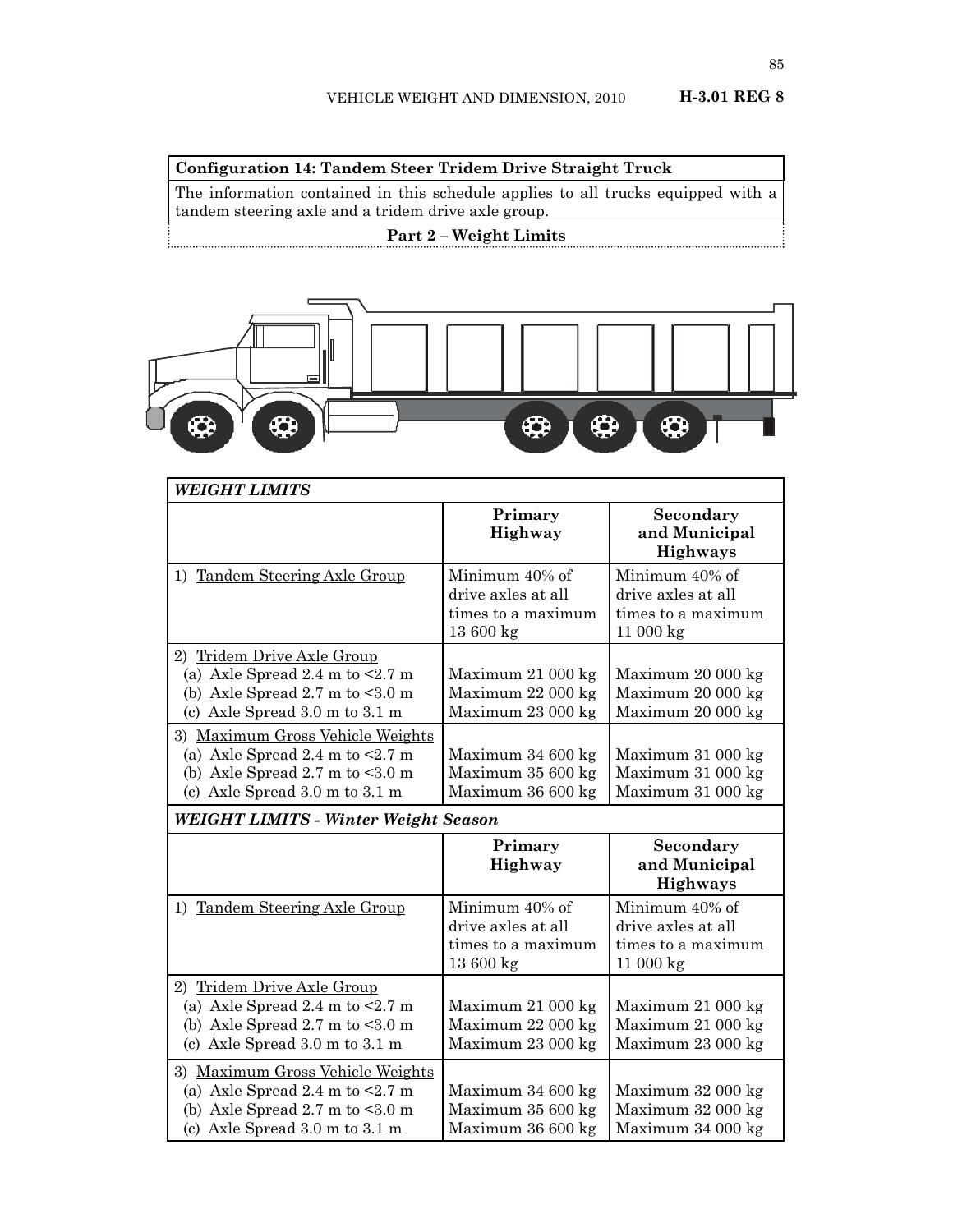

The information contained in this schedule applies to all trucks equipped with a tandem steering axle and a tridem drive axle group in combination with a pony trailer.

### **Part 1 - Dimension Limits**



| <b>DIMENSION</b>                        | і іміт                                          |
|-----------------------------------------|-------------------------------------------------|
| Overall Length                          | Maximum 23.0 m                                  |
| <b>Overall Width</b>                    | Maximum 2.6 m                                   |
| Overall Height                          | Maximum 4.15 m                                  |
| <b>Box Length</b>                       | Maximum $21.0 \text{ m}$                        |
|                                         |                                                 |
| Truck:                                  |                                                 |
| Wheelbase (Note 1)                      | Minimum 7.7 m                                   |
| Tandem Steering Axle Group Spread       | Minimum 1.0 m/Maximum 1.85 m                    |
| Tridem Drive Axle Group Spread (Note 2) | Minimum $2.4 \text{ m}$ Maximum $3.1 \text{ m}$ |
| Track Width                             | Minimum $2.5$ m/Maximum $2.6$ m                 |
| Effective Overhang                      | Maximum 4.0 m                                   |
| Hitch Offset                            | 2.6m                                            |

Note 1: Axle spreads and minimum wheelbase conform to the following:

| Tridem Drive Axle Spread (m) | Minimum Wheelbase (m) |
|------------------------------|-----------------------|
| $2.4 - 2.8$                  | 77                    |
| $2.8 - 5.0$                  | 78                    |
| $3.0 - 3.1$                  | 7 Q                   |

Note 2: All three axles in tridem drive axle group must drive (no pusher, tag or lift axles allowed). Drive axle locking devices must be unlocked while operating on a highway.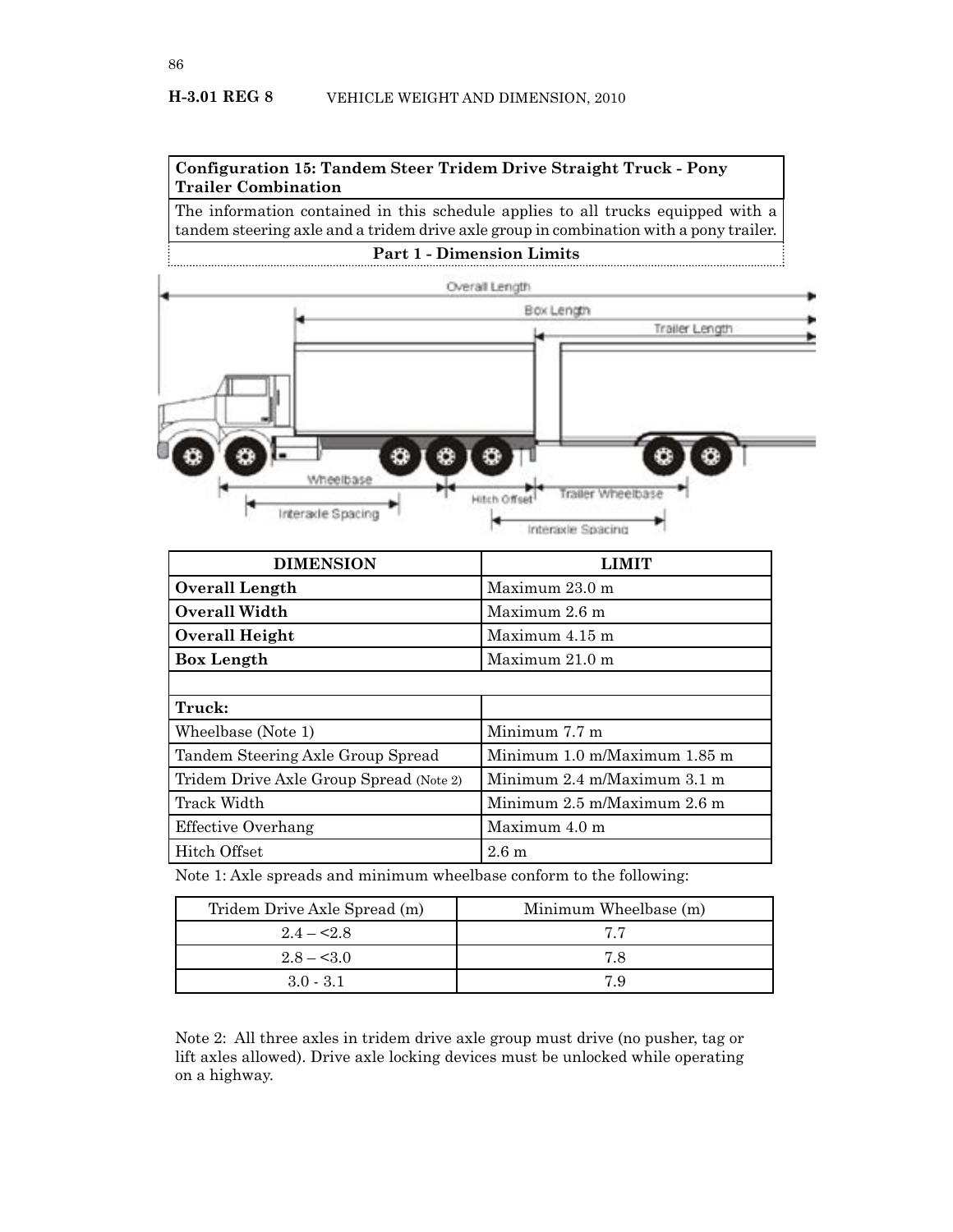| Configuration 15: Tandem Steer Tridem Drive Straight Truck - Pony<br><b>Trailer Combination</b> (continued) |                                                 |  |  |
|-------------------------------------------------------------------------------------------------------------|-------------------------------------------------|--|--|
| <b>DIMENSION</b>                                                                                            | LIMIT                                           |  |  |
| Pony trailer                                                                                                |                                                 |  |  |
| Length                                                                                                      | Maximum 12.5 m                                  |  |  |
| Wheelbase                                                                                                   | Minimum $6.25$ m                                |  |  |
| Tandem Axle Group Spread                                                                                    | Minimum 1.0 m/Maximum 1.85 m                    |  |  |
| Tridem Axle Group Spread                                                                                    | Minimum $2.4 \text{ m}$ Maximum $2.5 \text{ m}$ |  |  |
| Track Width                                                                                                 | Minimum $2.5$ m/Maximum $2.6$ m                 |  |  |
| Effective Overhang (Note 1)                                                                                 | Maximum 4.0 m                                   |  |  |
|                                                                                                             |                                                 |  |  |
| <b>Interaxle Spacings</b>                                                                                   |                                                 |  |  |
| Single Axle to Tridem Axle Group                                                                            | Minimum $3.0 \text{ m}$                         |  |  |
| Tandem Axle Group to Tridem Axle Group                                                                      | Minimum 5.5 m                                   |  |  |
| Tridem Axle Group to Tridem Axle Group                                                                      | Minimum 6.0 m                                   |  |  |

Note 1: The maximum effective overhang of 4.0 m applies to a pony trailer manufactured after June 30, 1988. For a pony trailer manufactured before July 1, 1988, the load is restricted to an effective overhang of 4.0 m or the rear of the trailer, whichever is greater.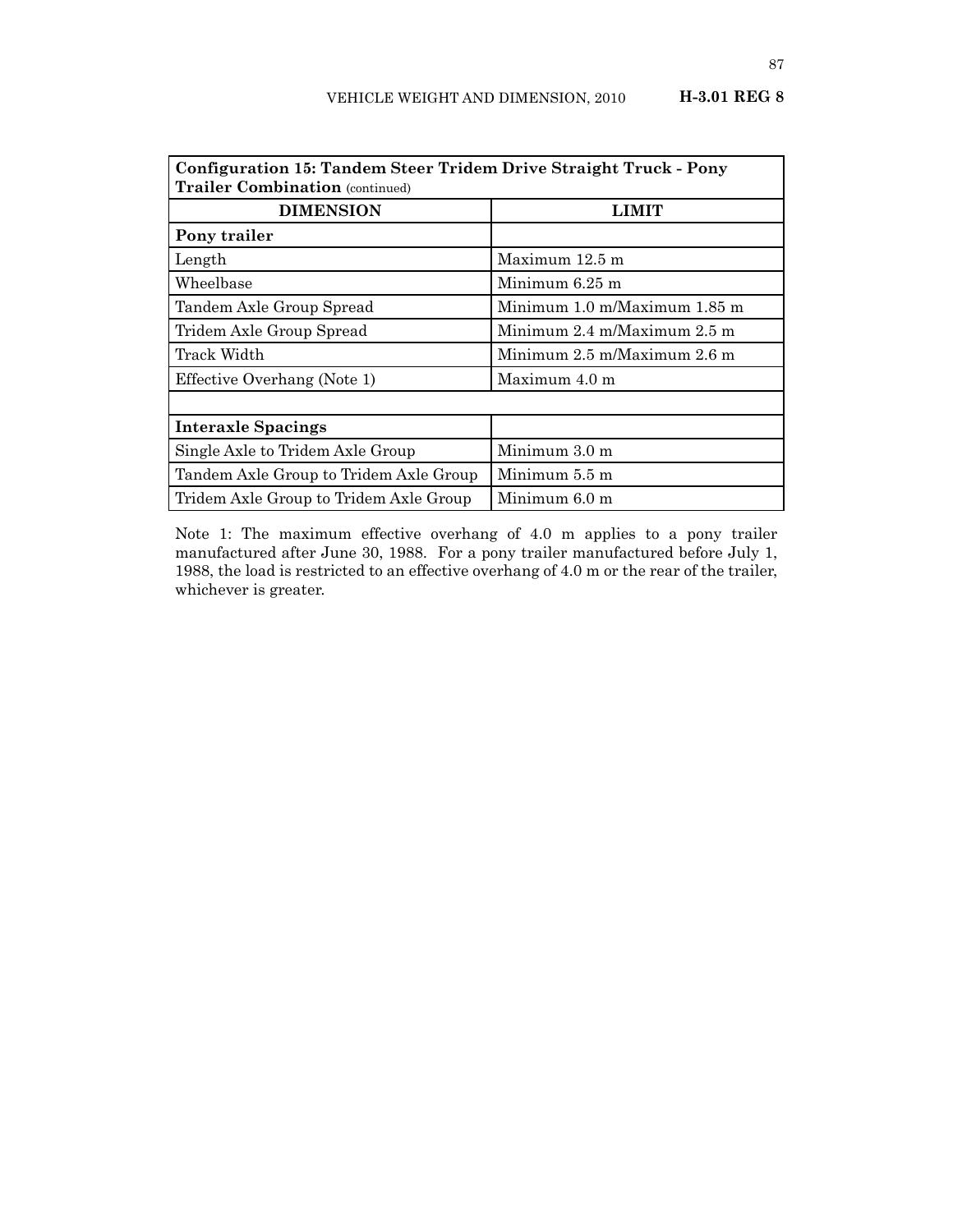## **Configuration 15: Tandem Steer Tridem Drive Straight Truck - Pony Trailer Combination**

The information contained in this schedule applies to all trucks equipped with a tandem steering axle and a tridem drive axle group in combination with a pony trailer.

## **Part 2 - Weight Limits**



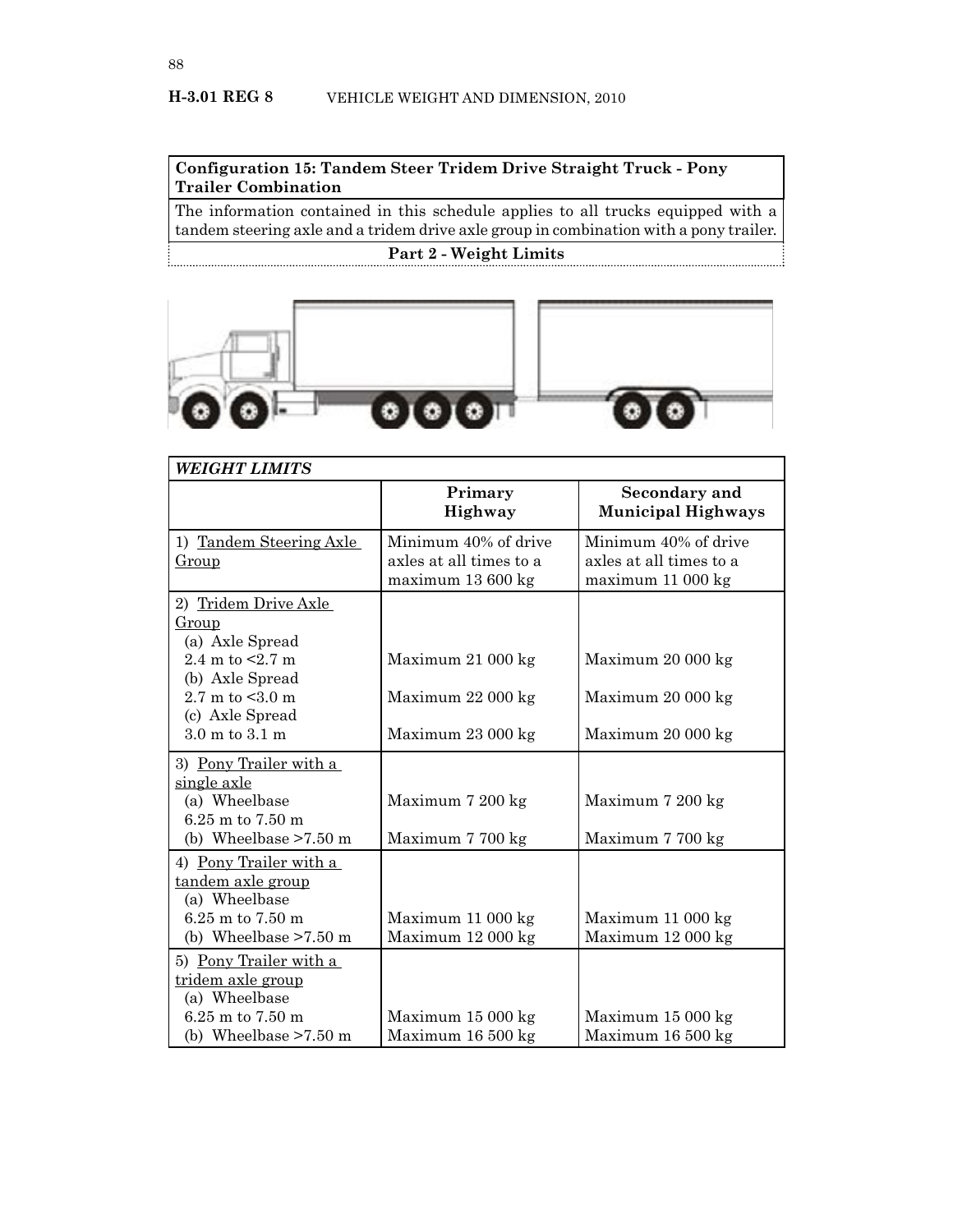| <b>WEIGHT LIMITS - (continued)</b>      |                   |                   |
|-----------------------------------------|-------------------|-------------------|
| 6) Maximum Gross Vehicle                |                   |                   |
| Weights Truck axle group spread         |                   |                   |
| $2.4 \text{ m}$ to $\leq 2.7 \text{ m}$ |                   |                   |
| (a) pony trailer with single axle       |                   |                   |
| (i) Wheelbase $6.25$ m to $7.50$ m      | Maximum 41 800 kg | Maximum 38 200 kg |
| (ii) Wheelbase $>7.50$ m                | Maximum 42 300 kg | Maximum 38 700 kg |
| (b) pony trailer with a tandem          |                   |                   |
| axle group                              |                   |                   |
| (i) Wheelbase $6.25$ m to $7.50$ m      | Maximum 45 600 kg | Maximum 42 000 kg |
| (ii) Wheelbase $>7.50$ m                | Maximum 46 600 kg | Maximum 43 000 kg |
| (c) pony trailer with a tridem          |                   |                   |
| axle group                              |                   |                   |
| (i) Wheelbase $6.25$ m to $7.50$ m      | Maximum 49 600 kg | Maximum 46 000 kg |
| (ii) Wheelbase $>7.50$ m                | Maximum 51 100 kg | Maximum 47 500 kg |
| 7) Maximum Gross Vehicle                |                   |                   |
| Weights Truck axle group spread         |                   |                   |
| 2.4 m to $< 3.0$ m                      |                   |                   |
| (a) pony trailer with single axle       |                   |                   |
| (i) Wheelbase $6.25$ m to $7.50$ m      | Maximum 42 800 kg | Maximum 38 200 kg |
| (ii) Wheelbase $>7.50$ m                | Maximum 43 300 kg | Maximum 38 700 kg |
| (b) pony trailer with a tandem          |                   |                   |
| axle group                              |                   |                   |
| (i) Wheelbase $6.25$ m to $7.50$ m      | Maximum 46 600 kg | Maximum 42 000 kg |
| (ii) Wheelbase $>7.50$ m                | Maximum 47 600 kg | Maximum 43 000 kg |
| (c) pony trailer with a tridem          |                   |                   |
| axle group                              |                   |                   |
| (i) Wheelbase $6.25$ m to $7.50$ m      | Maximum 50 600 kg | Maximum 46 000 kg |
| (ii) Wheelbase $>7.50$ m                | Maximum 52 100 kg | Maximum 47 500 kg |
| 8) Maximum Gross Vehicle                |                   |                   |
| Weights Truck axle group spread         |                   |                   |
| 3.0 m to $< 3.1$ m                      |                   |                   |
| (a) pony trailer with single axle       |                   |                   |
| (i) Wheelbase $6.25$ m to $7.50$ m      | Maximum 43 800 kg | Maximum 38 200 kg |
| (ii) Wheelbase $>7.50$ m                | Maximum 44 300 kg | Maximum 38 700 kg |
| (b) pony trailer with a tandem          |                   |                   |
| axle group                              |                   |                   |
| (i) Wheelbase $6.25$ m to $7.50$ m      | Maximum 47 600 kg | Maximum 42 000 kg |
| (ii) Wheelbase $>7.50$ m                | Maximum 48 600 kg | Maximum 43 000 kg |
| (c) pony trailer with a tridem          |                   |                   |
| axle group                              |                   |                   |
| (i) Wheelbase $6.25$ m to $7.50$ m      | Maximum 51 600 kg | Maximum 46 000 kg |
| (ii) Wheelbase $>7.50$ m                | Maximum 53 100 kg | Maximum 47 500 kg |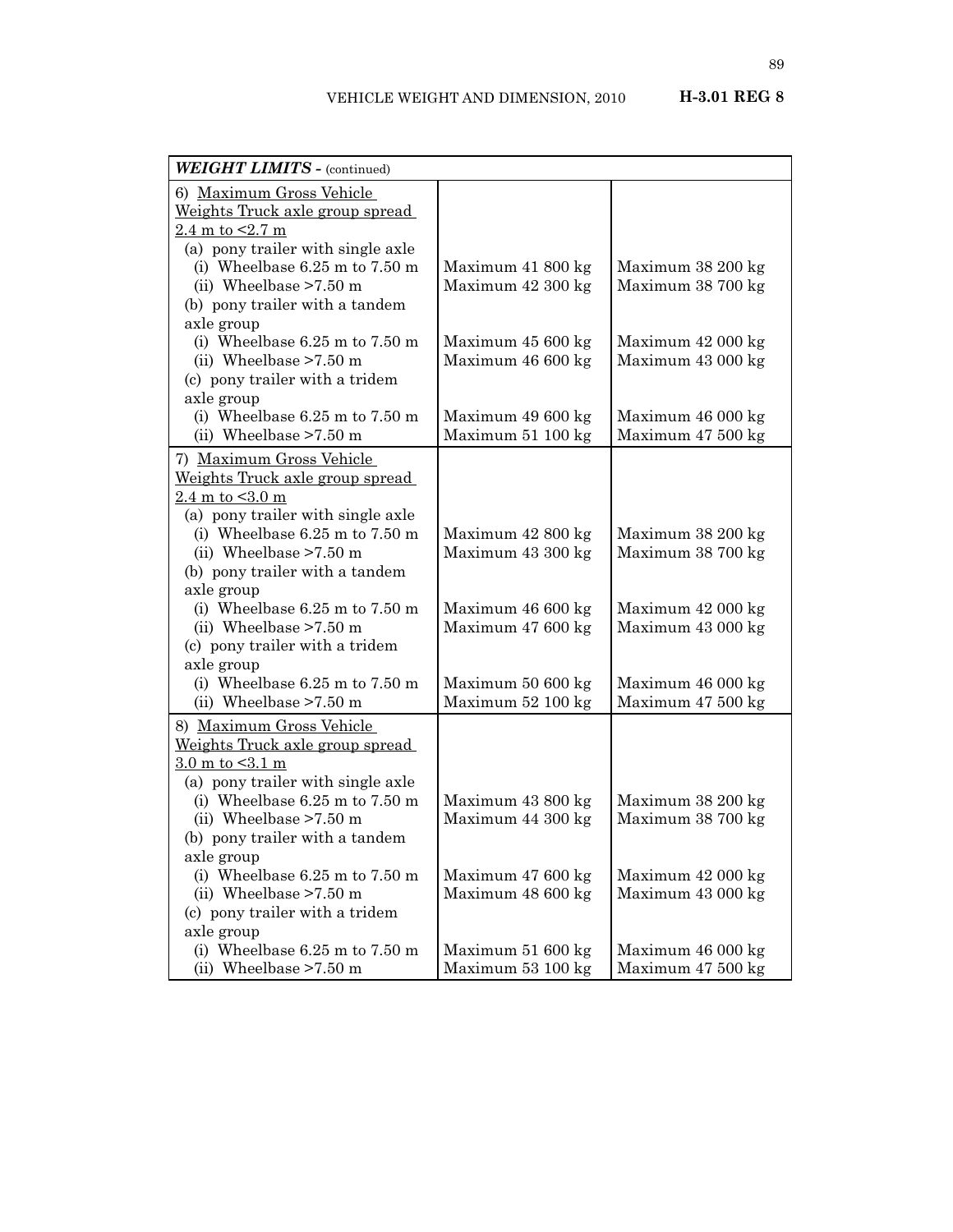| Configuration 15: Tandem Steer Tridem Drive Straight Truck - Pony Trailer<br><b>Combination</b> (continued)                                                                                                                                                                                                                                       |                                                                                  |                                                                                  |
|---------------------------------------------------------------------------------------------------------------------------------------------------------------------------------------------------------------------------------------------------------------------------------------------------------------------------------------------------|----------------------------------------------------------------------------------|----------------------------------------------------------------------------------|
| WEIGHT LIMITS - Winter Weight Season                                                                                                                                                                                                                                                                                                              |                                                                                  |                                                                                  |
|                                                                                                                                                                                                                                                                                                                                                   | Primary and<br><b>Secondary Highways</b>                                         | Municipal<br><b>Highways</b>                                                     |
| 1) Tandem Steering Axle Group                                                                                                                                                                                                                                                                                                                     | Minimum 40% of drive<br>axles at all times to a<br>maximum 13 600 kg             | Minimum 40% of<br>drive axles at all<br>times to a maximum<br>11 000 kg          |
| 2) Tridem Drive Axle Group<br>(a) Axle Spread 2.4 m to $< 2.7$ m<br>(b) Axle Spread $2.7 \text{ m}$ to $\leq 3.0 \text{ m}$<br>(c) Axle Spread 3.0 m to 3.1 m                                                                                                                                                                                     | Maximum 21 000 kg<br>Maximum 22 000 kg<br>Maximum 23 000 kg                      | Maximum 21 000 kg<br>Maximum 21 000 kg<br>Maximum 23 000 kg                      |
| 3) Pony Trailer with a single axle<br>(a) Wheelbase $6.25$ m to $7.50$ m<br>(b) Wheelbase $>7.50$ m                                                                                                                                                                                                                                               | Maximum 7 200 kg<br>Maximum 7 700 kg                                             | Maximum 7 200 kg<br>Maximum 7 700 kg                                             |
| 4) Pony Trailer with a<br>tandem axle group<br>(a) Wheelbase $6.25$ m to $7.50$ m<br>(b) Wheelbase $>7.50$ m                                                                                                                                                                                                                                      | Maximum 11 000 kg<br>Maximum 12 000 kg                                           | Maximum 11 000 kg<br>Maximum 12 000 kg                                           |
| 5) Pony Trailer with a<br>tridem axle group<br>(a) Wheelbase $6.25$ m to $7.50$ m<br>(b) Wheelbase $>7.50$ m                                                                                                                                                                                                                                      | Maximum 15 000 kg<br>Maximum 16 500 kg                                           | Maximum 15 000 kg<br>Maximum 16 500 kg                                           |
| 6) Maximum Gross Vehicle Weights<br>Truck axle group spread<br>2.4 m to $< 2.7$ m<br>(a) pony trailer with single axle<br>(i) Wheelbase $6.25$ m to $7.50$ m<br>(ii) Wheelbase $>7.50$ m<br>(b) pony trailer with a tandem<br>axle group<br>(i) Wheelbase $6.25$ m to $7.50$ m<br>(ii) Wheelbase $>7.50$ m<br>(c) pony trailer with a tridem axle | Maximum 41 800 kg<br>Maximum 42 300 kg<br>Maximum 45 600 kg<br>Maximum 46 600 kg | Maximum 39 200 kg<br>Maximum 39 700 kg<br>Maximum 43 000 kg<br>Maximum 44 000 kg |
| group<br>(i) Wheelbase $6.25$ m to $7.50$ m<br>(ii) Wheelbase $>7.50$ m                                                                                                                                                                                                                                                                           | Maximum 49 600 kg<br>Maximum 51 100 kg                                           | Maximum 47 000 kg<br>Maximum 48 500 kg                                           |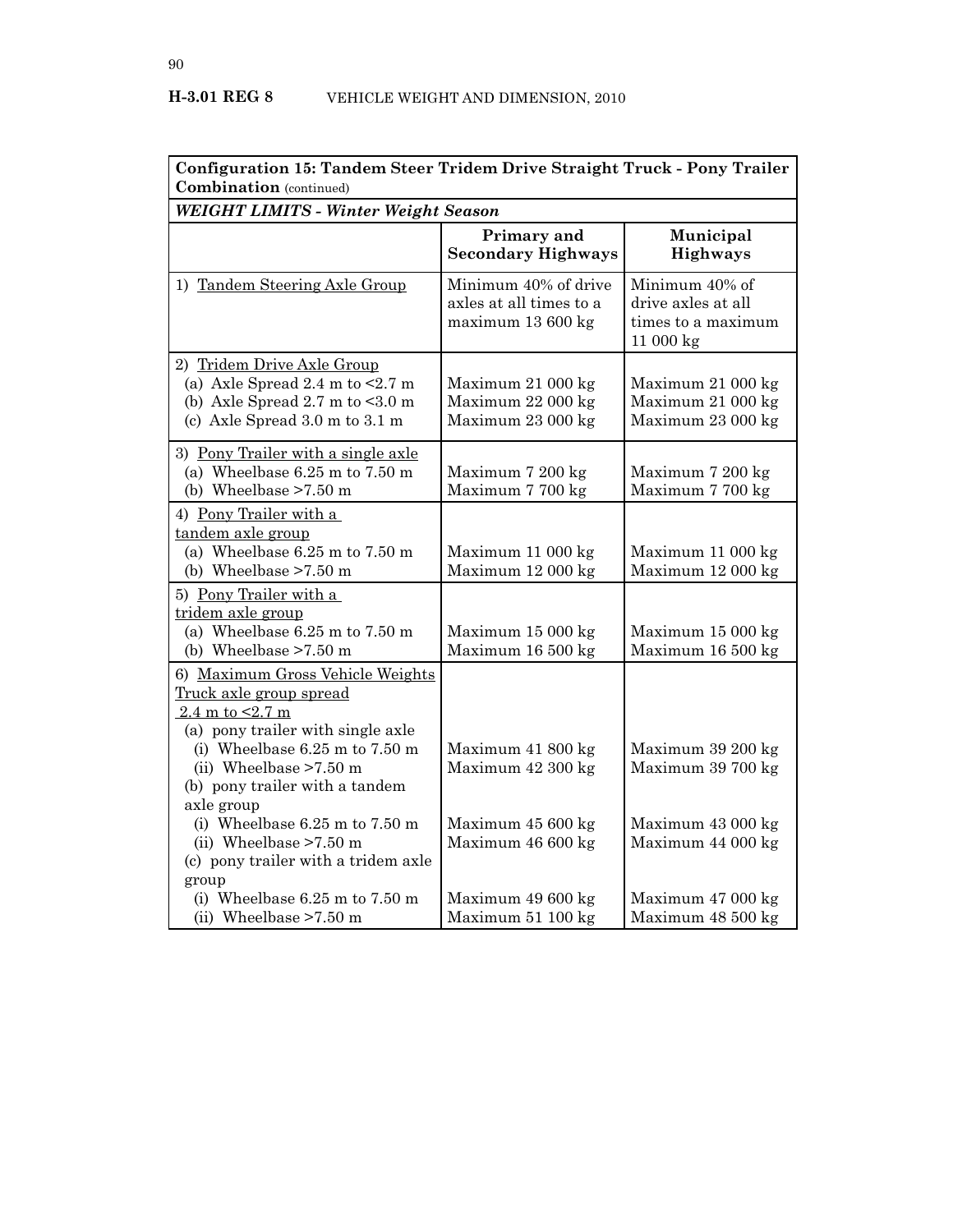| WEIGHT LIMITS - Winter Weight Season (continued) |                   |                   |
|--------------------------------------------------|-------------------|-------------------|
| 7) Maximum Gross Vehicle Weights                 |                   |                   |
| Truck axle group                                 |                   |                   |
| spread $2.4$ m to $\leq 3.0$ m                   |                   |                   |
| (a) pony trailer with single axle                |                   |                   |
| (i) Wheelbase $6.25$ m to $7.50$ m               | Maximum 42 800 kg | Maximum 39 200 kg |
| (ii) Wheelbase $>7.50$ m                         | Maximum 43 300 kg | Maximum 39 700 kg |
| (b) pony trailer with a tandem                   |                   |                   |
| axle group                                       |                   |                   |
| (i) Wheelbase $6.25$ m to $7.50$ m               | Maximum 46 600 kg | Maximum 43 000 kg |
| (ii) Wheelbase $>7.50$ m                         | Maximum 47 600 kg | Maximum 44 000 kg |
| (c) pony trailer with a tridem axle              |                   |                   |
| group                                            |                   |                   |
| (i) Wheelbase $6.25$ m to $7.50$ m               | Maximum 50 600 kg | Maximum 47 000 kg |
| (ii) Wheelbase $>7.50$ m                         | Maximum 52 100 kg | Maximum 48 500 kg |
| 8) Maximum Gross Vehicle Weights                 |                   |                   |
| <u>Truck axle group</u>                          |                   |                   |
| spread $3.0$ m to $\leq 3.1$ m                   |                   |                   |
| (a) pony trailer with single axle                |                   |                   |
| (i) Wheelbase $6.25$ m to $7.50$ m               | Maximum 43 800 kg | Maximum 41 200 kg |
| (ii) Wheelbase $>7.50$ m                         | Maximum 44 300 kg | Maximum 41 700 kg |
| (b) pony trailer with a tandem                   |                   |                   |
| axle group                                       |                   |                   |
| (i) Wheelbase $6.25$ m to $7.50$ m               | Maximum 47 600 kg | Maximum 45 000 kg |
| (ii) Wheelbase $>7.50$ m                         | Maximum 48 600 kg | Maximum 46 000 kg |
| (c) pony trailer with a tridem axle              |                   |                   |
| group                                            |                   |                   |
| (i) Wheelbase $6.25$ m to $7.50$ m               | Maximum 51 600 kg | Maximum 49 000 kg |
| (ii) Wheelbase $>7.50$ m                         | Maximum 53 100 kg | Maximum 50 500 kg |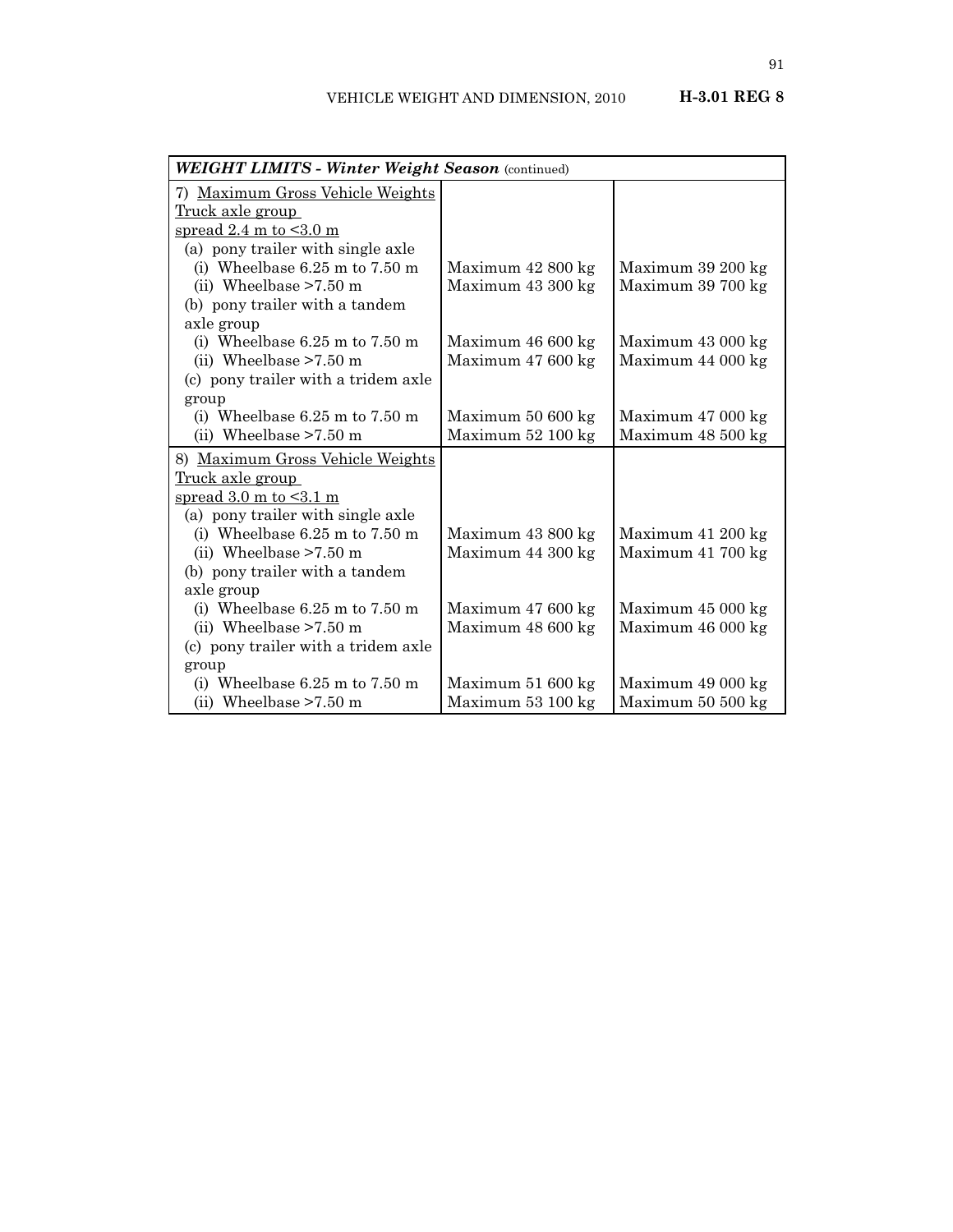**Configuration 16: Tridem Drive Truck Tractor-Semi-trailer Combination**

The information contained in this schedule applies to all truck tractors equipped with a tridem drive axle group in combination with a semi-trailer.

# **Part 1 - Dimension Limits**



| <b>DIMENSION</b>                    |                                                 |
|-------------------------------------|-------------------------------------------------|
| Overall Length                      |                                                 |
| (a) tridem drive truck tractor      |                                                 |
| with a semi-trailer                 | Maximum 23.5 m                                  |
| (b) tridem drive truck tractor      |                                                 |
| in a B-train                        | Maximum 26.0 m                                  |
| Overall Width                       | Maximum 2.6 m                                   |
| Overall Height                      | Maximum 4.15 m                                  |
| <b>Box Length</b>                   | Maximum 16.2 m                                  |
|                                     |                                                 |
| Truck tractor:                      |                                                 |
| Wheelbase                           | Minimum 6.6 m/Maximum 6.8 m                     |
| Tridem Drive Axle Group Spread      |                                                 |
| (Note 1)                            | Minimum $2.4 \text{ m}$ Maximum $2.8 \text{ m}$ |
| Tridem Drive Axle Group Track Width | Minimum 2.5 m/Maximum 2.6 m                     |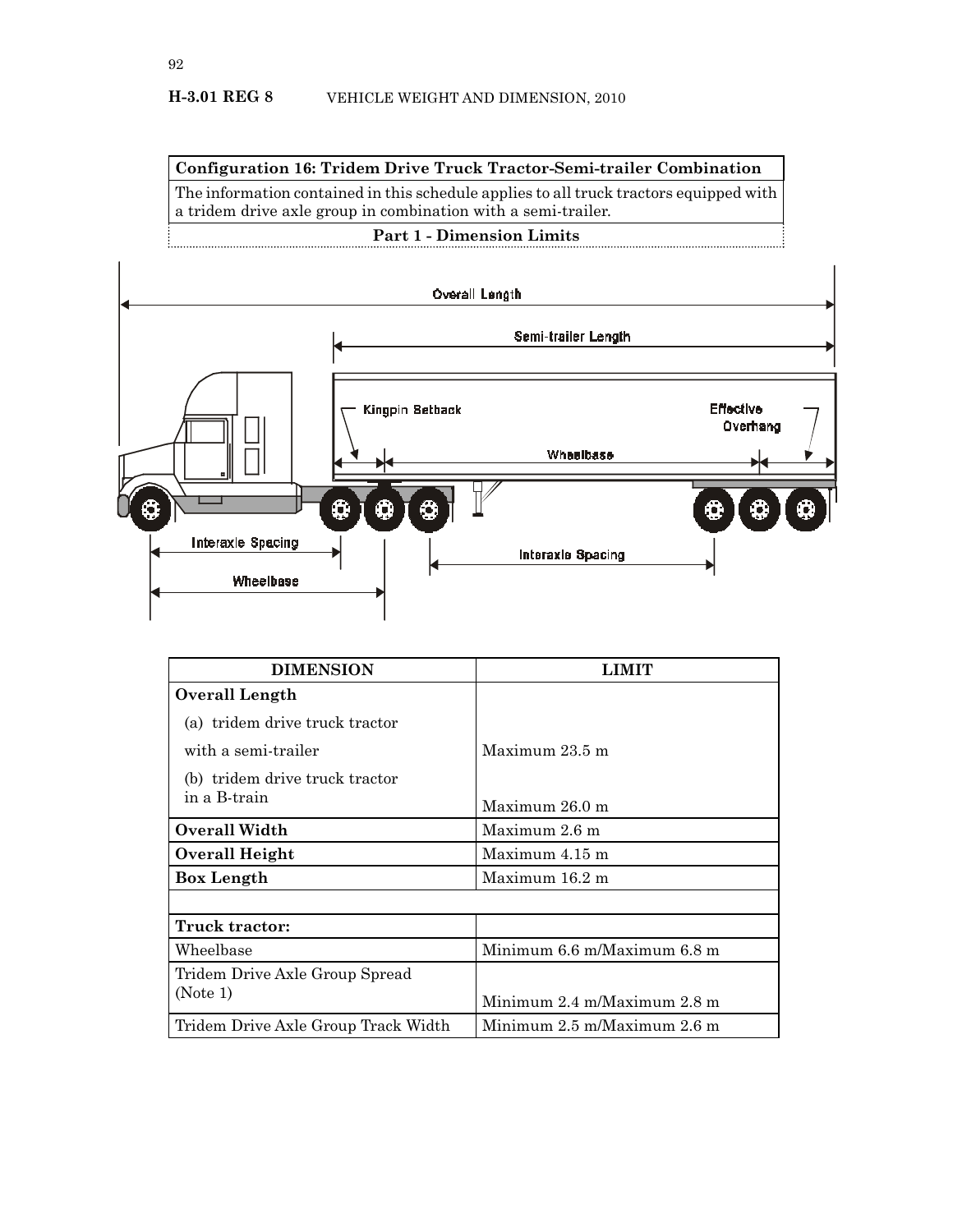| Configuration 16: Tridem Drive Truck Tractor-Semi-trailer Combination<br>(continued) |                                   |  |  |
|--------------------------------------------------------------------------------------|-----------------------------------|--|--|
| <b>DIMENSION</b><br>LIMIT                                                            |                                   |  |  |
| Semitrailer                                                                          |                                   |  |  |
| Length                                                                               | Maximum 16.2 m                    |  |  |
| Wheelbase Single, Tandem or Tridem Axle                                              |                                   |  |  |
| Group                                                                                | Minimum $6.25$ m/Maximum $12.5$ m |  |  |
| Kingpin Setback                                                                      | Maximum 2.0 m radius              |  |  |
| <b>Effective Overhang</b>                                                            | Maximum 35% of wheelbase          |  |  |
| Tandem Axle Group Spread                                                             | Minimum 1.0 m/Maximum 1.85 m      |  |  |
| Tridem Axle Group Spread                                                             | Minimum 2.4 m/Maximum 3.7 m       |  |  |
| Track Width                                                                          | Minimum $2.5$ m/Maximum $2.6$ m   |  |  |
|                                                                                      |                                   |  |  |
| <b>Interaxle Spacings</b>                                                            |                                   |  |  |
| Tridem Axle Group to Single Axle                                                     | Minimum $3.0 \text{ m}$           |  |  |
| Tridem Axle Group to Tandem Axle Group                                               | Minimum 5.5 m                     |  |  |
| Tridem Axle Group to Tridem Axle Group                                               | Minimum 6.0 m                     |  |  |

Note 1: All three axles in tridem group must drive (no pusher, tag or lift axles allowed). Drive axle locking devices must be unlocked while operating on a highway.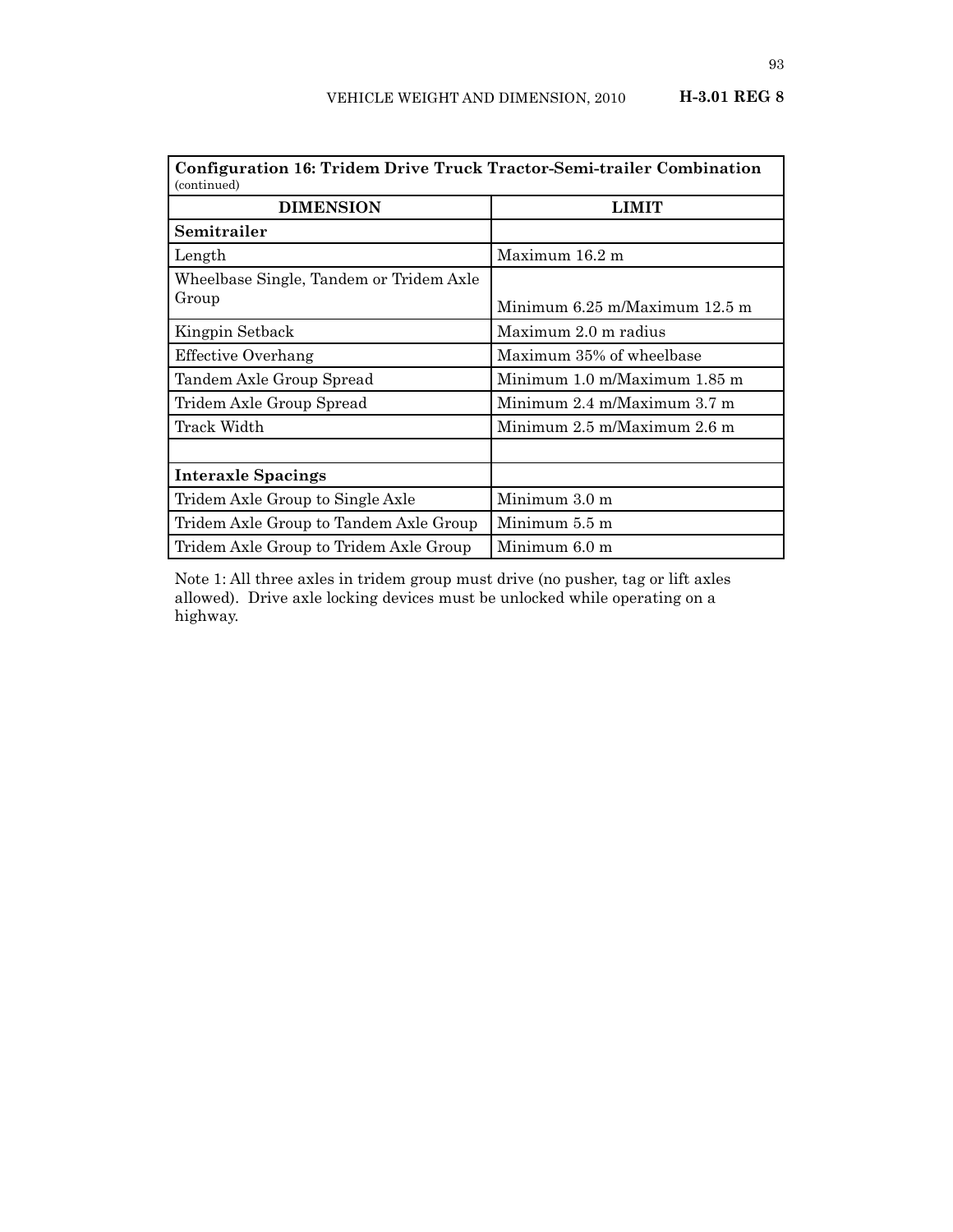**Configuration 16: Tridem Drive Truck Tractor-Semi-trailer Combination**

The information contained in this schedule applies to all truck tractors equipped with a tridem drive axle group in combination with a semi-trailer.

# **Part 2 - Weight Limits**



| Primary<br>Highway                                                                                                        | Secondary<br>and Municipal<br>Highways                                                                |
|---------------------------------------------------------------------------------------------------------------------------|-------------------------------------------------------------------------------------------------------|
|                                                                                                                           |                                                                                                       |
| Minimum 27% of<br>drive axles at all<br>times to a maximum<br>7 300 kg                                                    | Minimum 27% of<br>drive axles at all<br>times to a maximum<br>7 300 kg                                |
| Maximum 21 000 kg<br>Maximum 22 000 kg                                                                                    | Maximum 20 000 kg<br>Maximum 20 000 kg                                                                |
| Maximum 9 100 kg<br>Maximum 17 000 kg<br>Maximum 21 000 kg<br>Maximum 23 000 kg<br>Maximum 24 000 kg<br>Maximum 24 000 kg | Maximum 8 200 kg<br>Maximum 14 500 kg<br>Maximum 20 000 kg<br>Maximum 20 000 kg<br>Maximum 20 000 kg  |
| Maximum 37 400 kg<br>Maximum 45 300 kg<br>Maximum 49 300 kg<br>Maximum 51 300 kg<br>Maximum 52 300 kg                     | Maximum 35 500 kg<br>Maximum 41 800 kg<br>Maximum 47 300 kg<br>Maximum 47 300 kg<br>Maximum 47 300 kg |
|                                                                                                                           | Maximum 52 300 kg                                                                                     |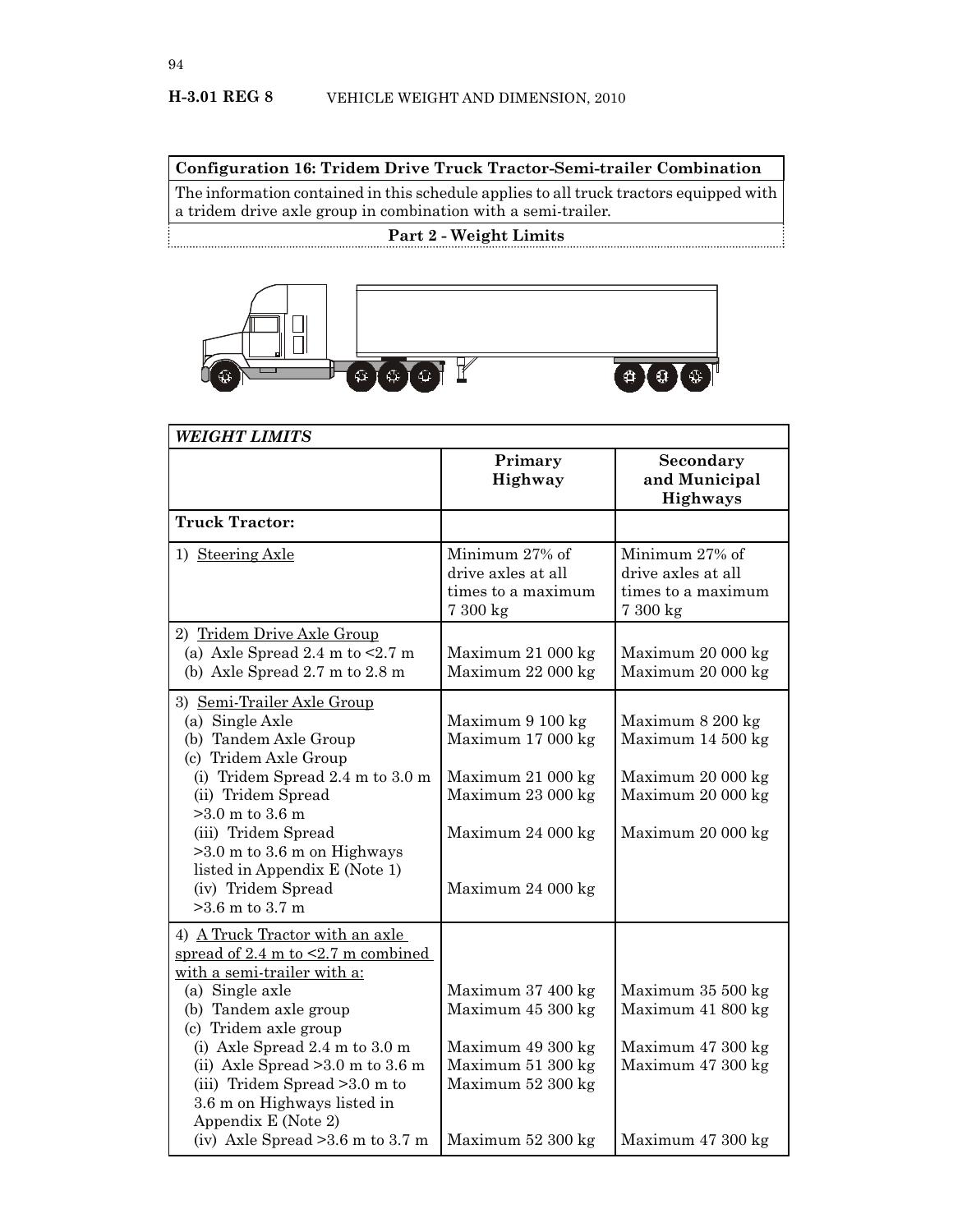| <b>WEIGHT LIMITS - continued</b>                      |                   |                   |
|-------------------------------------------------------|-------------------|-------------------|
| 5) A Truck Tractor with an axle                       |                   |                   |
| spread of $2.7 \text{ m}$ to $2.8 \text{ m}$ combined |                   |                   |
| with a semi-trailer with a:                           |                   |                   |
| (a) Single axle                                       | Maximum 38 400 kg | Maximum 35 500 kg |
| (b) Tandem axle group                                 | Maximum 46 300 kg | Maximum 41 800 kg |
| (c) Tridem axle group                                 |                   |                   |
| (i) Axle Spread $2.4 \text{ m}$ to $3.0 \text{ m}$    | Maximum 50 300 kg | Maximum 47 300 kg |
| (ii) Axle Spread $>3.0$ m to 3.6 m                    | Maximum 52 300 kg | Maximum 47 300 kg |
| (iii) Tridem Spread > 3.0 m                           | Maximum 53 300 kg |                   |
| to 3.6 m on Highways listed in                        |                   |                   |
| Appendix E (Note 3)                                   |                   |                   |
| (iv) Axle Spread $>3.6$ m to 3.7 m                    | Maximum 53 300 kg | Maximum 47 300 kg |

Note 1: The maximum allowable weight on a tridem axle group on a semi-trailer with a spread greater than 3.0 m up to 3.6 m is 24 000 kg on provincial highways or portions of provincial highways listed in Appendix E.

Note 2: The maximum allowable weight on a tridem drive truck tractor semi-trailer combination is 52 300 kg on provincial highways or portions of provincial highways listed in Appendix E.

Note 3: The maximum allowable weight on a tridem drive truck tractor semi-trailer combination is 53 300 kg on provincial highways or portions of provincial highways listed in Appendix E.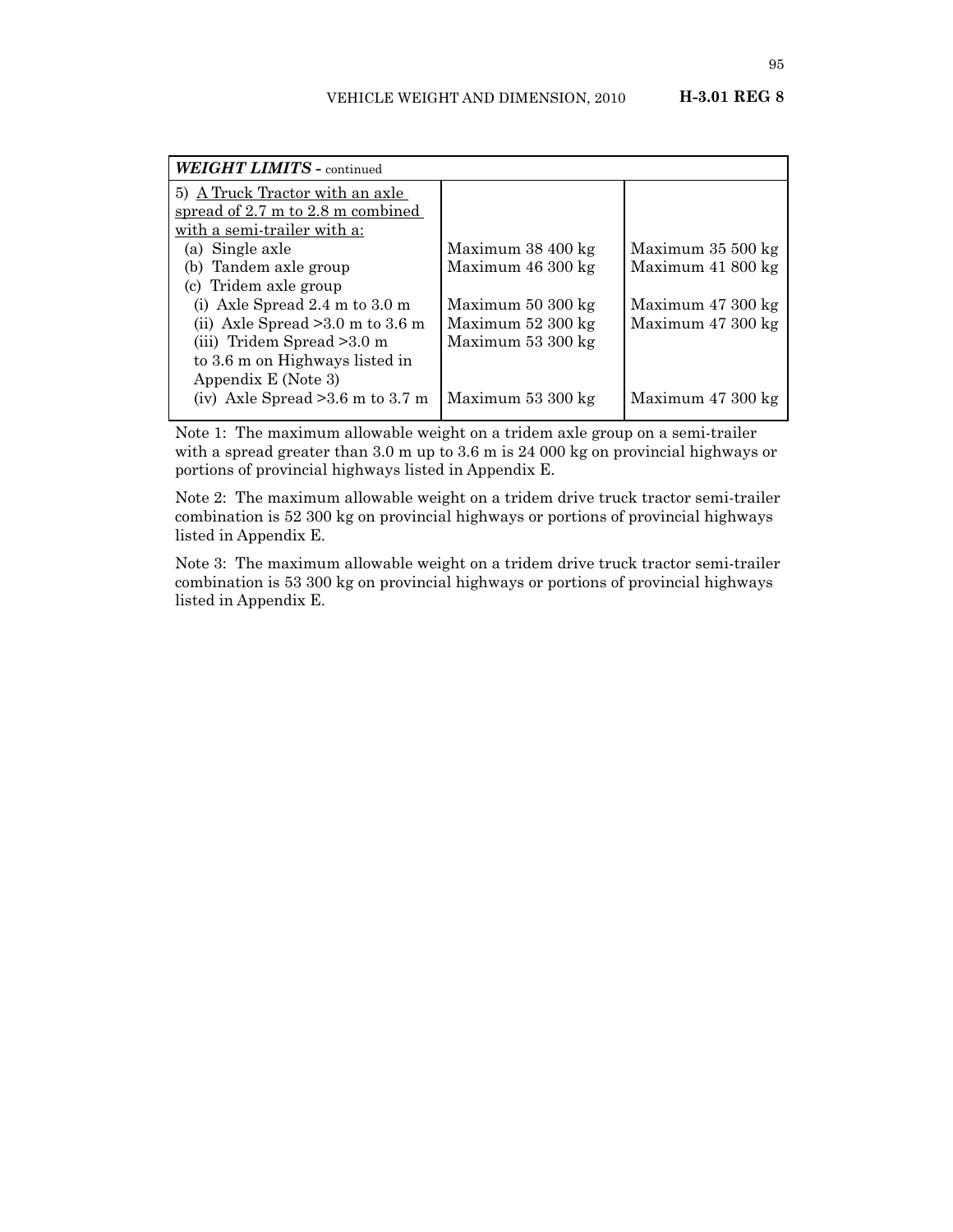| <b>Configuration 16: Tridem Drive Truck Tractor-Semi-Trailer Combination</b><br>(continued)                                                                                                                                                                                                                                                                                                               |                                                                                                                            |                                                                                                       |  |  |
|-----------------------------------------------------------------------------------------------------------------------------------------------------------------------------------------------------------------------------------------------------------------------------------------------------------------------------------------------------------------------------------------------------------|----------------------------------------------------------------------------------------------------------------------------|-------------------------------------------------------------------------------------------------------|--|--|
| <b>WEIGHT LIMITS - Winter Weight Season</b>                                                                                                                                                                                                                                                                                                                                                               |                                                                                                                            |                                                                                                       |  |  |
| <b>Truck Tractor:</b>                                                                                                                                                                                                                                                                                                                                                                                     | Primary<br>Highway                                                                                                         | Secondary and<br><b>Municipal Highways</b>                                                            |  |  |
| 1) Steering Axle                                                                                                                                                                                                                                                                                                                                                                                          | Minimum 27% of drive<br>axles at all times to a<br>maximum 7 300 kg                                                        | Minimum 27% of drive<br>axles at all times to a<br>maximum 7 300 kg                                   |  |  |
| 2) Tridem Drive Axle Group<br>(a) Axle Spread 2.4 m to $\leq$ 2.7 m<br>(b) Axle Spread $2.7 \text{ m}$ to $2.8 \text{ m}$                                                                                                                                                                                                                                                                                 | Maximum 21 000 kg<br>Maximum 22 000 kg                                                                                     | Maximum 21 000 kg<br>Maximum 21 000 kg                                                                |  |  |
| 3) Semi-Trailer Axle Group<br>(a) Single Axle<br>(b) Tandem Axle Group<br>(c) Tridem Axle Group<br>(i) Tridem Spread $2.4 \text{ m}$ to $3.0 \text{ m}$<br>(ii) Tridem Spread $>3.0$ m to 3.6 m<br>(iii) Tridem Spread > 3.0 m                                                                                                                                                                            | Maximum 10 000 kg<br>Maximum 18 000 kg<br>Maximum 21 000 kg<br>Maximum 23 000 kg                                           | Maximum 10 000 kg<br>Maximum 18 000 kg<br>Maximum 21 000 kg<br>Maximum 23 000 kg                      |  |  |
| to 3.6 m on Highways listed in<br>Appendix E (Note 1)<br>(iv) Tridem Spread $>3.6$ m to 3.7 m                                                                                                                                                                                                                                                                                                             | Maximum 24 000 kg<br>Maximum 24 000 kg                                                                                     | Maximum 24 000 kg                                                                                     |  |  |
| 4) A Truck Tractor with an axle<br>spread of 2.4 m to $\leq$ 2.7 m combined<br>with a semi-trailer with a:<br>(a) Single axle<br>(b) Tandem axle group<br>(c) Tridem axle group<br>(i) Axle Spread $2.4 \text{ m}$ to $3.0 \text{ m}$<br>(ii) Axle Spread $>3.0$ m to 3.6 m<br>(iii) Tridem Spread > 3.0 m to<br>3.6 m on Highways listed in<br>Appendix E (Note 2)<br>(iv) Axle Spread $>3.6$ m to 3.7 m | Maximum 38 300 kg<br>Maximum 46 300 kg<br>Maximum 49 300 kg<br>Maximum 51 300 kg<br>Maximum 52 300 kg<br>Maximum 52 300 kg | Maximum 38 300 kg<br>Maximum 46 300 kg<br>Maximum 49 300 kg<br>Maximum 51 300 kg<br>Maximum 52 300 kg |  |  |
| 5) A Truck Tractor with an axle<br>spread of $2.7$ m to $2.8$ m combined<br>with a semi-trailer with a:<br>(a) Single axle<br>(b) Tandem axle group<br>(c) Tridem axle group<br>(i) Axle Spread $2.4 \text{ m}$ to $3.0 \text{ m}$<br>(ii) Axle Spread $>3.0$ m to 3.6 m<br>(iii) Tridem Spread > 3.0 m to<br>3.6 m on Highways listed in<br>Appendix E (Note 3)<br>(iv) Axle Spread $>3.6$ m to 3.7 m    | Maximum 39 300 kg<br>Maximum 47 300 kg<br>Maximum 50 300 kg<br>Maximum 51 300 kg<br>Maximum 53 300 kg<br>Maximum 53 300 kg | Maximum 38 300 kg<br>Maximum 46 300 kg<br>Maximum 49 300 kg<br>Maximum 51 300 kg<br>Maximum 52 300 kg |  |  |

Note 1: The maximum allowable weight on a tridem axle group on a semi-trailer with a spread greater than 3.0 m up to 3.6 m is 24 000 kg on provincial highways or portions of provincial highways listed in Appendix E.

Note 2: The maximum allowable weight on a tridem drive truck tractor semi-trailer combination is 52 300 kg on provincial highways or portions of provincial highways listed in Appendix E.

Note 3: The maximum allowable weight on a tridem drive truck tractor semi-trailer combination is 53 300 kg on provincial highways or portions of provincial highways listed in Appendix E.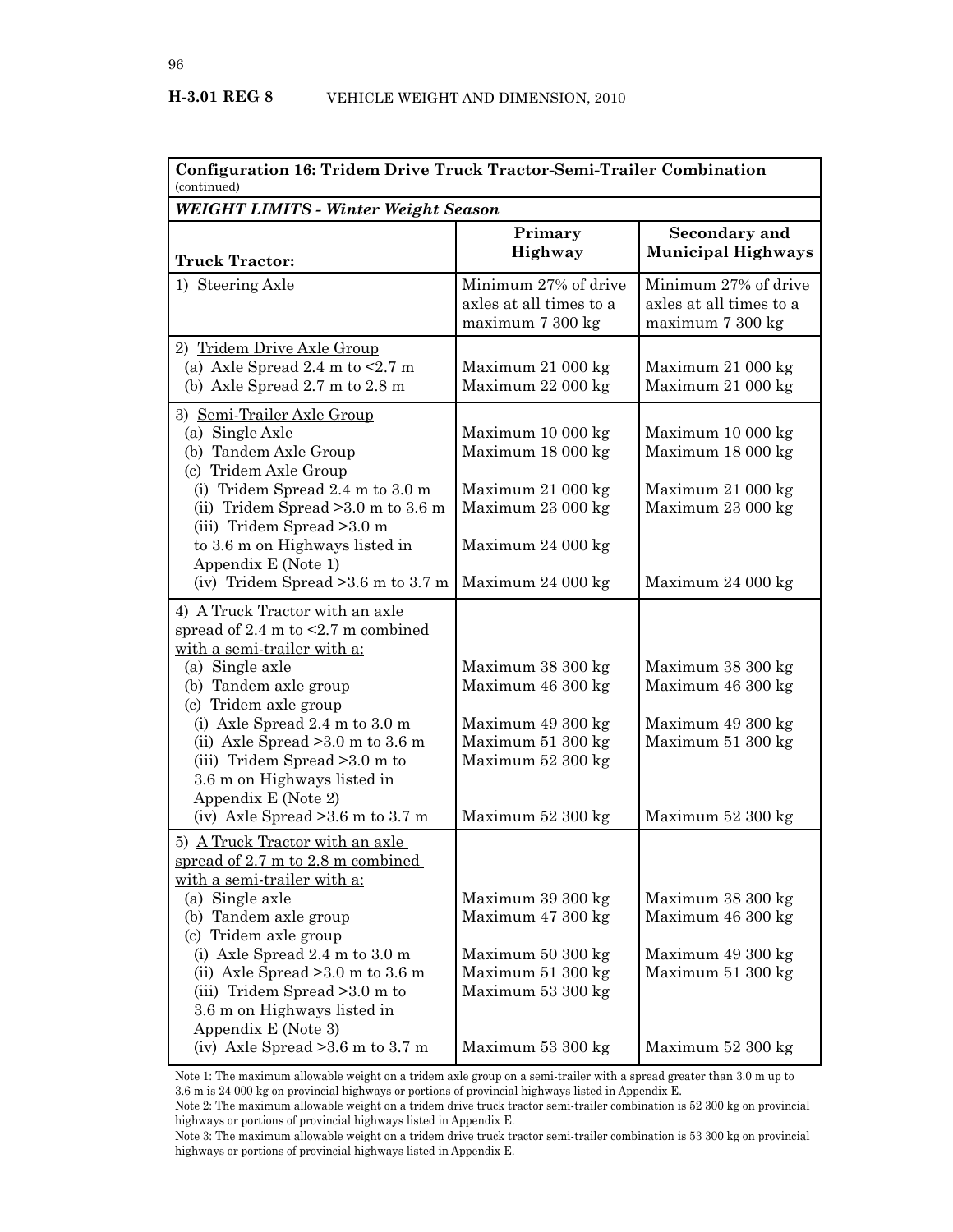#### **Configuration 17: Tridem Drive Truck Tractor B-Train Combination**

The information contained in this schedule applies to all truck tractors equipped with a tridem drive axle group in combination with a semi-trailer towing another semi-trailer attached to a fifth wheel mounted on the rear of the first semi-trailer.

# **Part 1 - Dimension Limits**



| <b>DIMENSION</b>                        | <b>LIMIT</b>                                                                        |
|-----------------------------------------|-------------------------------------------------------------------------------------|
| <b>Overall Length (Note 1)</b>          | Maximum 27.5 m                                                                      |
| Overall Width                           | Maximum 2.6 m                                                                       |
| <b>Overall Height</b>                   | Maximum 4.15 m                                                                      |
| <b>Box Length</b>                       | Maximum 20.0 m                                                                      |
|                                         |                                                                                     |
| Tractor:                                |                                                                                     |
| Wheelbase                               | Minimum 6.6 m/Maximum 6.8 m                                                         |
| Tandem Axle Group Spread                | Minimum 1.0 m/Maximum 1.85 m                                                        |
| Tridem Drive Axle Group Spread (Note 1) | Minimum 2.4 m/Maximum 2.8 m                                                         |
| Tridem Drive Axle Group Track Width     | Minimum 2.5 m/Maximum 2.6 m                                                         |
|                                         |                                                                                     |
| Lead Semi-trailer                       |                                                                                     |
| Wheelbase                               | Minimum 6.25 m                                                                      |
| Kingpin Setback                         | Maximum 2.0 m radius                                                                |
| Tandem Axle Group Spread                | Minimum 1.0 m/Maximum 1.85 m                                                        |
| Tridem Axle Group Spread                | Minimum 2.4 m/Maximum 3.1 m                                                         |
| Track Width                             | Minimum 2.5 m/Maximum 2.6 m                                                         |
| <b>Fifth Wheel Position</b>             | No more than 0.3 m behind the<br>centre of the rearmost axle on<br>the semi-trailer |

Note 1: The overall length is inclusive of the heavy duty bumper or device designed to reduce the impact of wildlife collisions that is mounted on the front of the truck tractor.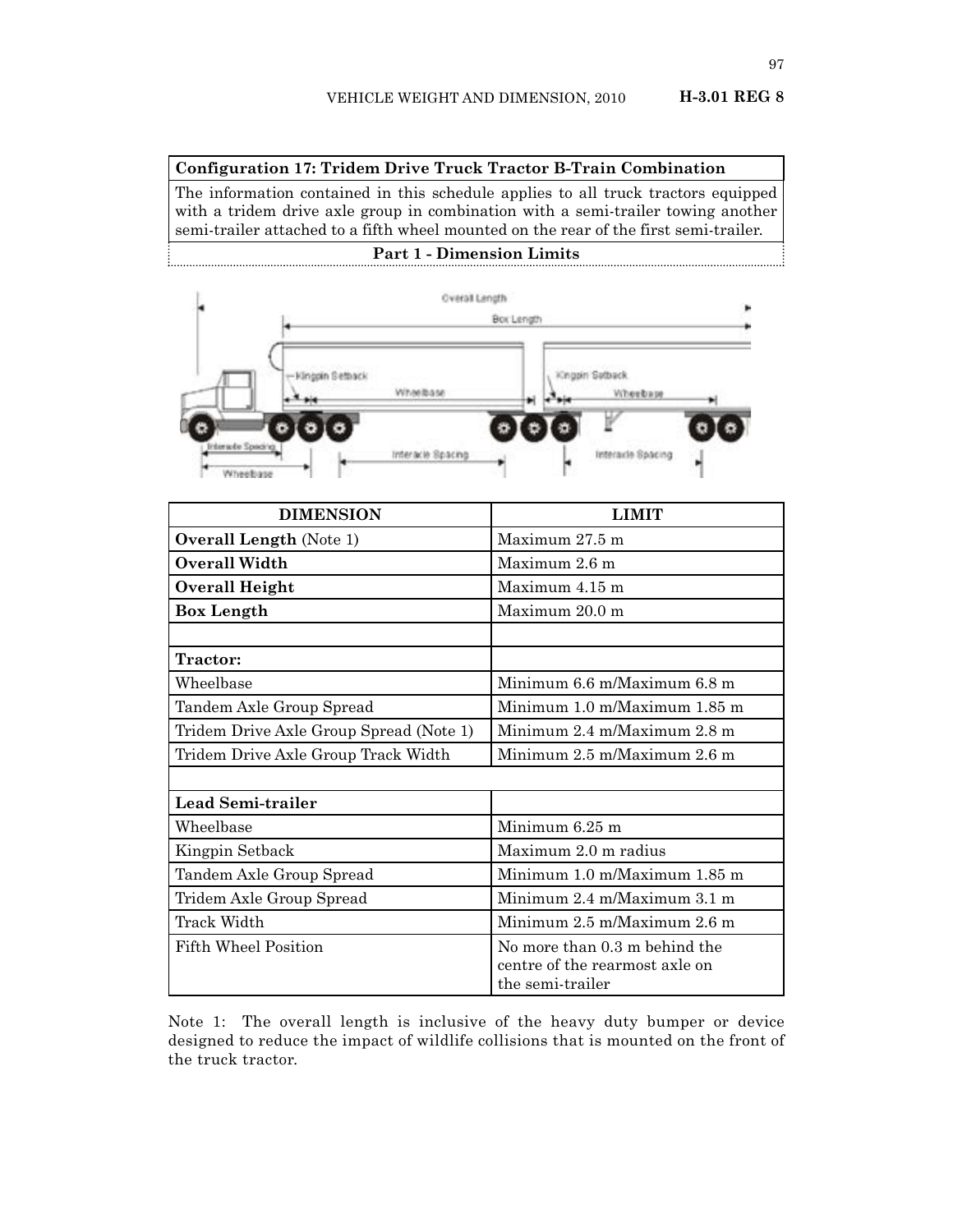| Configuration 17: Tridem Drive Truck Tractor B-Train Combination<br>(continued) |                                                  |  |  |
|---------------------------------------------------------------------------------|--------------------------------------------------|--|--|
| <b>DIMENSION</b>                                                                | <b>LIMIT</b>                                     |  |  |
| Second Semi-trailer                                                             |                                                  |  |  |
| Wheelbase                                                                       | Minimum 6.25 m                                   |  |  |
| Kingpin Setback                                                                 | Maximum 2.0 m radius                             |  |  |
| Tandem Axle Group Spread                                                        | Minimum 1.0 m/Maximum 1.85 m                     |  |  |
| Tridem Axle Group Spread                                                        | Minimum 2.4 m/Maximum 3.1 m                      |  |  |
| Track Width                                                                     | Minimum $2.5 \text{ m}$ /Maximum $2.6 \text{ m}$ |  |  |
|                                                                                 |                                                  |  |  |
| <b>Sum of Semi-trailer Wheelbases</b> (Note 2)                                  | Maximum 17.0 m                                   |  |  |
|                                                                                 |                                                  |  |  |
| <b>Interaxle Spacings</b>                                                       |                                                  |  |  |
| Single Axle to Single, Tandem or Tridem Axle<br>Group                           | Minimum $3.0 \text{ m}$                          |  |  |
| Tandem Axle Group to Tandem Axle Group                                          | Minimum 5.0 m                                    |  |  |
| Tandem Axle Group to Tridem Axle Group                                          | Minimum 5.5 m                                    |  |  |
| Tridem Axle Group to Tridem Axle Group                                          | Minimum 6.0 m                                    |  |  |

Note 1: All three axles in tridem group must drive (no pusher, tag or lift axles allowed). Drive axle locking devices must be unlocked while operating on a highway.

Note 2: The sum of semi-trailer wheelbases limit only applies if both semi-trailers were manufactured after December 31, 1991.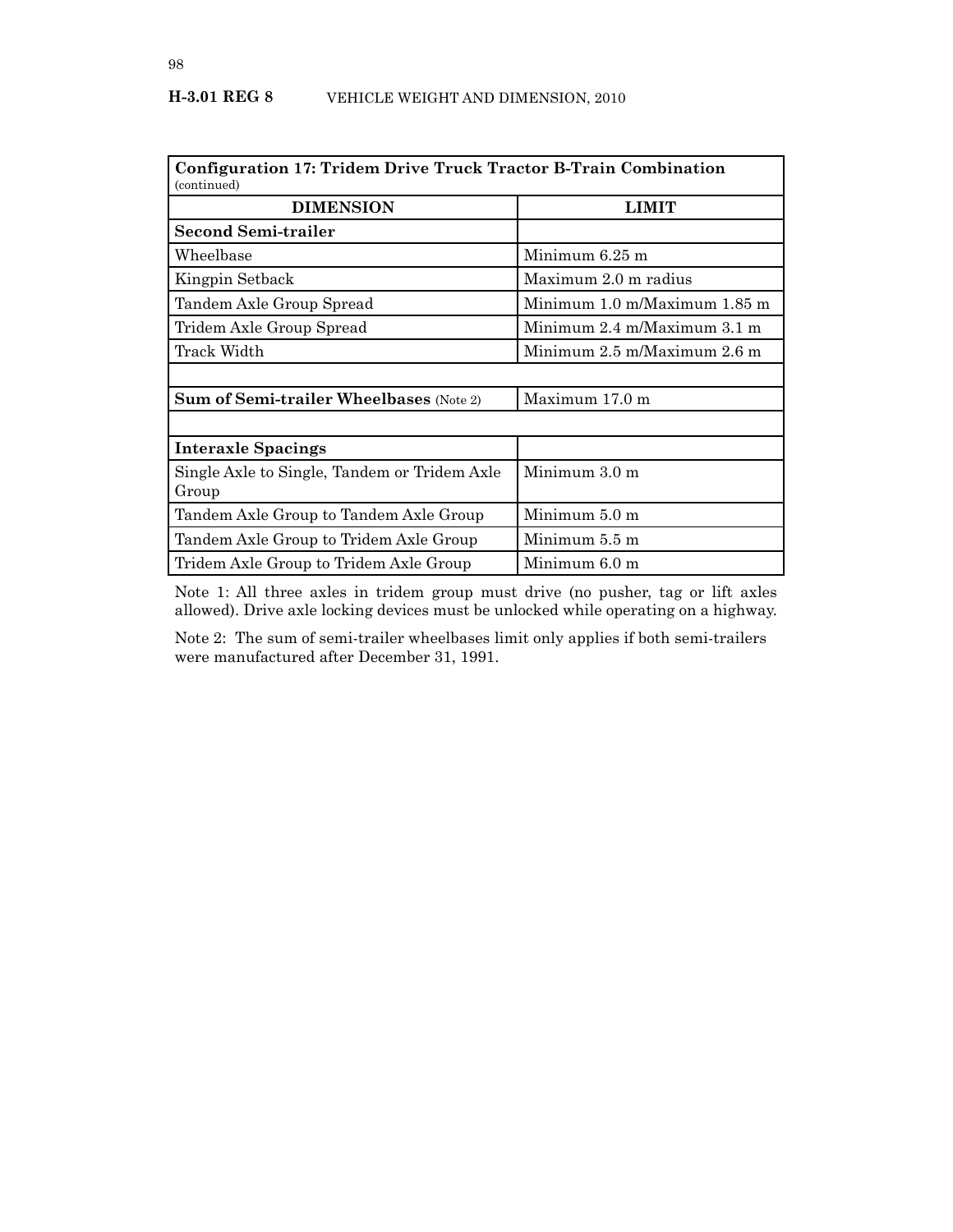### **Configuration 17: Tridem Drive Truck Tractor B-Train Combination**

The information contained in this schedule applies to all truck tractors equipped with a tridem drive axle group in combination with a semi-trailer towing another semi-trailer attached to a fifth wheel mounted on the rear of the first semi-trailer.

### **Part 2 - Weight Limits**



|    | <b>WEIGHT LIMITS</b>                                              |                                                                     |                                                                     |
|----|-------------------------------------------------------------------|---------------------------------------------------------------------|---------------------------------------------------------------------|
|    |                                                                   | Primary<br>Highway                                                  | <b>Secondary and</b><br><b>Municipal Highways</b>                   |
| 1) | Steering Axle                                                     | Minimum 27% of drive<br>axles at all times to a<br>maximum 7 300 kg | Minimum 27% of drive<br>axles at all times to a<br>maximum 7 300 kg |
| 2) | Tridem Drive Axle<br>Group                                        |                                                                     |                                                                     |
|    | (a) Axle Spread 2.4 m<br>to $< 2.7$ m                             | Maximum 21 000 kg                                                   | Maximum 20 000 kg                                                   |
|    | (b) Axle Spread 2.7 m<br>to $2.8 \text{ m}$                       | Maximum 22 000 kg                                                   | Maximum 20 000 kg                                                   |
| 3) | Semi-Trailer Axle Group                                           |                                                                     |                                                                     |
|    | Single Axle<br>(a)                                                | Maximum 9 100 kg                                                    | Maximum 8 200 kg                                                    |
|    | Tandem Axle Group<br>(b)                                          | Maximum 17 000 kg                                                   | Maximum 14 500 kg                                                   |
|    | Tridem Axle Group<br>(c)                                          |                                                                     |                                                                     |
|    | Tridem Spread<br>(i)<br>2.4 m to $< 3.0$ m                        | Maximum 21 000 kg                                                   | Maximum 20 000 kg                                                   |
|    | (ii) Tridem Spread<br>3.0 m to 3.1 m                              |                                                                     |                                                                     |
|    | (Note 1)                                                          | Maximum 23 000 kg                                                   | Maximum 20 000 kg                                                   |
|    | (iii) Tridem Spread<br>$>3.0$ m to 3.1 m on<br>highways listed in |                                                                     |                                                                     |
|    | Appendix E (Note 2)                                               | Maximum 24 000 kg                                                   |                                                                     |

Note 1: The maximum spread on a tridem axle group on a semi-trailer for in a B-train combination is 3.1 m

Note 2: The maximum allowable weight on a tridem axle group on a B-train is 24 000 kg on provincial highways or portions of provincial highways listed in Appendix E.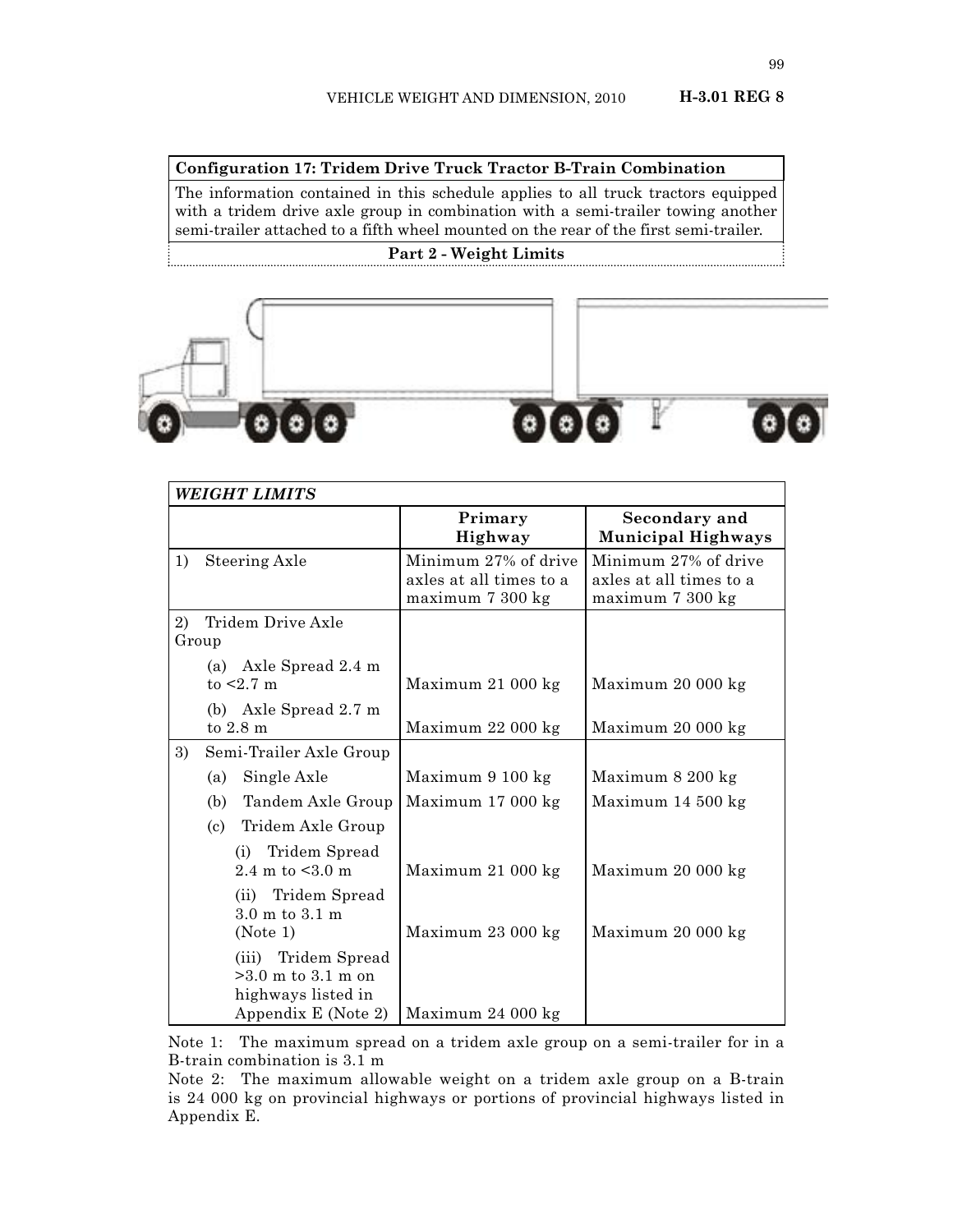| Configuration 17: Tridem Drive Truck Tractor B-Train Combination<br>(continued) |                                                                                                                                            |                                                                                                                     |                                           |  |  |
|---------------------------------------------------------------------------------|--------------------------------------------------------------------------------------------------------------------------------------------|---------------------------------------------------------------------------------------------------------------------|-------------------------------------------|--|--|
| WEIGHT LIMITS - Primary Highways                                                |                                                                                                                                            |                                                                                                                     |                                           |  |  |
|                                                                                 | Lead<br>Semi-trailer                                                                                                                       | Second<br>Semi-trailer                                                                                              | Maximum<br><b>Gross Vehicle</b><br>Weight |  |  |
| A truck tractor<br>with an axle<br>spread of 2.4 m to<br>$2.7 \text{ m}$        | Tandem axle<br>group                                                                                                                       | Tandem axle group                                                                                                   | $62300 \text{ kg}$                        |  |  |
|                                                                                 | Tandem axle<br>group                                                                                                                       | Tridem Axle Group,<br>Spread 2.4 m to<br>$3.1 \text{ m}$                                                            | $62500 \text{ kg}$                        |  |  |
|                                                                                 | Tridem Axle<br>Group, Spread<br>2.4 m to $< 3.0$ m                                                                                         | Single Axle                                                                                                         | 58 400 kg                                 |  |  |
|                                                                                 | Tridem Axle<br>Group Spread<br>$3.0$ m to $3.1$ m                                                                                          | Single Axle                                                                                                         | 60 400 kg                                 |  |  |
|                                                                                 | Tridem Axle<br>Group, Spread<br>2.4 m to 3.1 m                                                                                             | Tandem axle group                                                                                                   | 62 500 kg                                 |  |  |
|                                                                                 | Tridem Axle<br>Group, Spread<br>$2.4$ m to $3.1$ m                                                                                         | Tridem Axle Group,<br>Spread 2.4 m<br>to 3.1 m                                                                      | 62 500 kg                                 |  |  |
|                                                                                 | Tridem Axle<br>Group, Spread<br>$3.0 \text{ m}$ to $3.1 \text{ m}$ on<br>highways listed in<br>Appendix E lead<br>trailer only<br>(Note 1) | Tridem Axle Group,<br>Spread 3.0 m to<br>3.1 m on highways<br>listed in Appendix<br>E lead trailer only<br>(Note 1) | 63 500 kg                                 |  |  |
| A truck tractor<br>with an axle<br>spread of 2.7 m<br>to $2.8 \text{ m}$        | Tandem axle<br>group                                                                                                                       | Tandem axle group                                                                                                   | 62 500 kg                                 |  |  |
|                                                                                 | Tandem axle<br>group                                                                                                                       | Tridem Axle Group,<br>Spread 2.4 m to<br>$3.1 \text{ m}$                                                            | $62500 \text{ kg}$                        |  |  |
|                                                                                 | Tridem Axle<br>Group, Spread 2.4<br>m to $<$ 3.0 m                                                                                         | Single Axle                                                                                                         | 59 400 kg                                 |  |  |
|                                                                                 | Tridem Axle<br>Group Spread<br>$3.0$ m to $3.1$ m                                                                                          | Single Axle                                                                                                         | 61 400 kg                                 |  |  |
|                                                                                 | Tridem Axle<br>Group, Spread<br>$2.4 \text{ m}$ to $3.1 \text{ m}$                                                                         | Tandem axle group                                                                                                   | 62 500 kg                                 |  |  |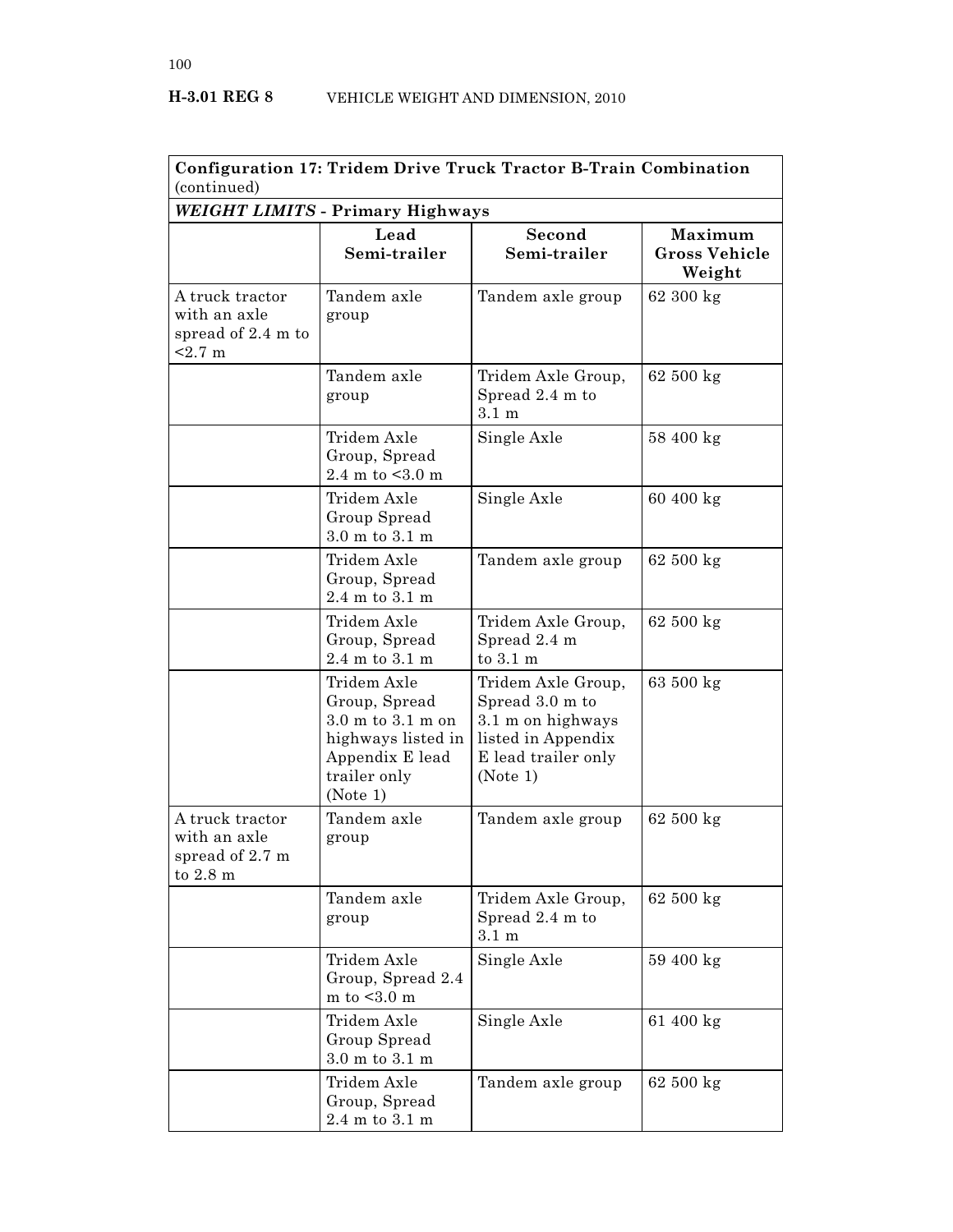| Tridem Axle<br>Group, Spread<br>$2.4$ m to $3.1$ m                                                                     | Tridem Axle Group,<br>Spread 2.4 m to<br>$3.1 \text{ m}$                                                            | 62 500 kg          |
|------------------------------------------------------------------------------------------------------------------------|---------------------------------------------------------------------------------------------------------------------|--------------------|
| Tridem Axle<br>Group, Spread<br>3.0 m to 3.1 m on<br>highways listed in<br>Appendix E lead<br>trailer only<br>(Note 1) | Tridem Axle Group,<br>Spread 3.0 m to<br>3.1 m on highways<br>listed in Appendix<br>E lead trailer only<br>(Note 1) | $63500 \text{ kg}$ |

Note 1: The maximum allowable weight on a B-train is 63 500 kg on provincial highways or portions of provincial highways listed in Appendix E.

| Configuration 17: Tridem Drive Truck Tractor B-Train Combination<br>(continued) |                                                                    |                                                      |                                 |  |  |
|---------------------------------------------------------------------------------|--------------------------------------------------------------------|------------------------------------------------------|---------------------------------|--|--|
|                                                                                 | <b>WEIGHT LIMITS - Secondary and Municipal Highways</b>            |                                                      |                                 |  |  |
|                                                                                 | Lead<br>Semi-trailer                                               | Second<br>Semi-trailer                               | <b>Maximum Gross</b><br>Vehicle |  |  |
| A truck tractor<br>with an axle<br>spread of 2.4 m<br>to $< 2.7$ m              | Tandem axle<br>group                                               | Tandem axle<br>group                                 | 56 300 kg                       |  |  |
|                                                                                 | Tandem axle<br>group                                               | Tridem Axle<br>Group, Spread<br>2.4 m to 3.1 m       | 61 800 kg                       |  |  |
|                                                                                 | Tridem Axle<br>Group, Spread<br>$2.4 \text{ m}$ to $3.1 \text{ m}$ | Single Axle                                          | 55 500 kg                       |  |  |
|                                                                                 | Tridem Axle<br>Group, Spread<br>2.4 m to 3.1 m                     | Tandem axle<br>group                                 | 61 800 kg                       |  |  |
|                                                                                 | Tridem Axle<br>Group, Spread<br>2.4 m to 3.1 m                     | Tridem Axle<br>Group, Spread 2.4<br>$m$ to $3.1$ $m$ | 61 800 kg                       |  |  |
| A truck tractor<br>with an axle<br>spread of 2.7 m<br>to 2.8 m                  | Tandem axle<br>group                                               | Tandem axle<br>group                                 | 56 300 kg                       |  |  |
|                                                                                 | Tandem axle<br>group                                               | Tridem Axle<br>Group, Spread<br>2.4 m to 3.1 m       | 61 800 kg                       |  |  |
|                                                                                 | Tridem Axle<br>Group, Spread<br>$2.4 \text{ m}$ to $3.1 \text{ m}$ | Single Axle                                          | 55 500 kg                       |  |  |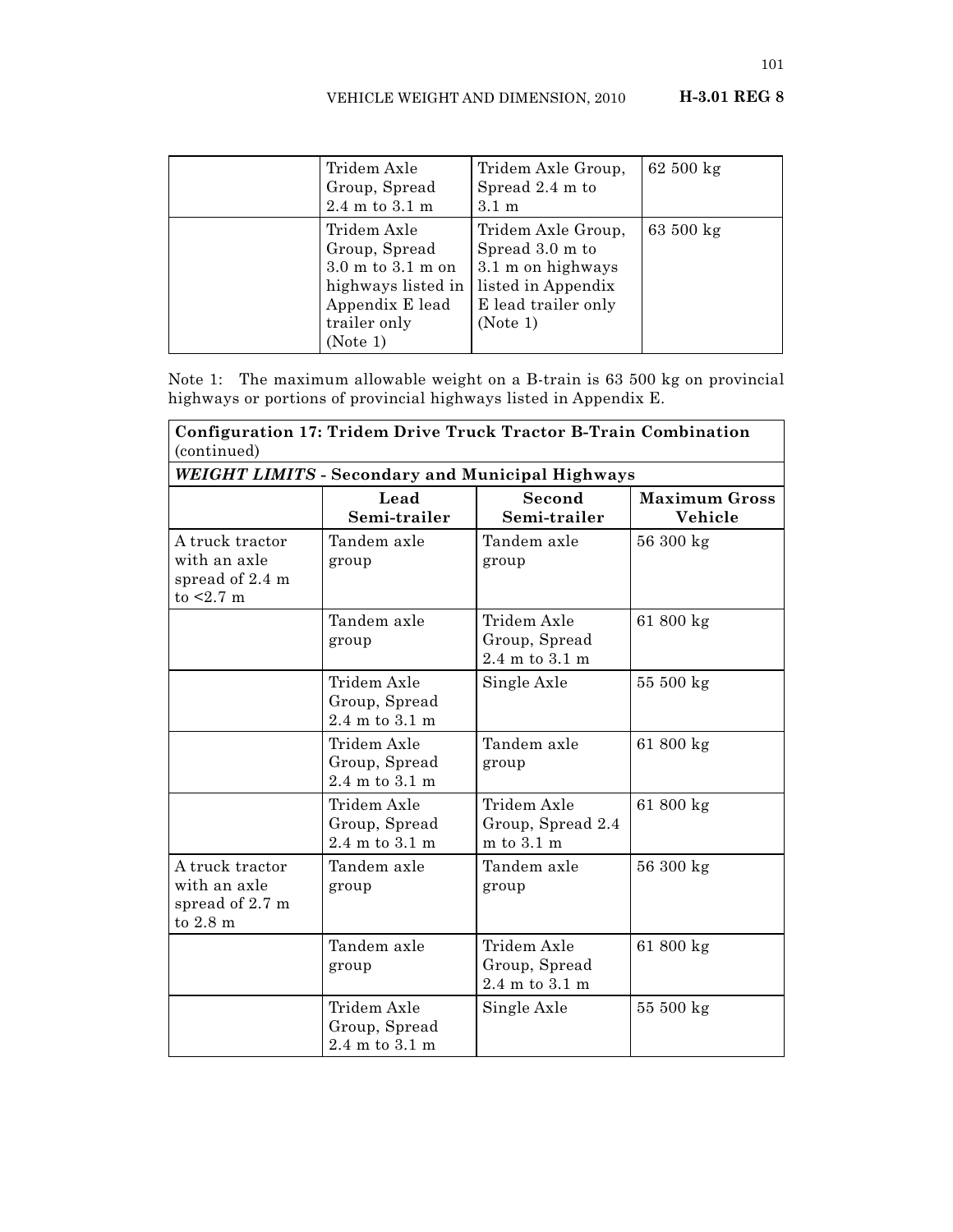| Tridem Axle<br>Group, Spread<br>$2.4$ m to $3.1$ m                 | Tandem axle<br>group                               | $61800 \text{ kg}$  |
|--------------------------------------------------------------------|----------------------------------------------------|---------------------|
| Tridem Axle<br>Group, Spread<br>$2.4 \text{ m}$ to $3.1 \text{ m}$ | Tridem Axle<br>Group, Spread 2.4<br>$m$ to 3.1 $m$ | 61 $800 \text{ kg}$ |

| Configuration 17: Tridem Drive Truck Tractor B-Train Combination<br>(continued) |                                                                                     |                    |                                            |  |  |
|---------------------------------------------------------------------------------|-------------------------------------------------------------------------------------|--------------------|--------------------------------------------|--|--|
|                                                                                 | <b>WEIGHT LIMITS - Winter Weight Season</b>                                         |                    |                                            |  |  |
|                                                                                 |                                                                                     | Primary<br>Highway | Secondary and<br><b>Municipal Highways</b> |  |  |
| Steering Axle<br>1)                                                             |                                                                                     | Maximum 7 300 kg   | Maximum 7 300 kg                           |  |  |
| 2)<br>Group                                                                     | Tridem Drive Axle                                                                   |                    |                                            |  |  |
| 2.4 m to $< 2.7$ m                                                              | (a) Axle Spread                                                                     | Maximum 21 000 kg  | Maximum 21 000 kg                          |  |  |
| 2.7 m to 2.8 m                                                                  | (b) Axle Spread                                                                     | Maximum 22 000 kg  | Maximum 21 000 kg                          |  |  |
| 3)<br>Group(s)                                                                  | Semi-Trailer Axle                                                                   |                    |                                            |  |  |
| (a)                                                                             | Single Axle                                                                         | Maximum 10 000 kg  | Maximum 10 000 kg                          |  |  |
| (b)<br>Group                                                                    | Tandem Axle                                                                         | Maximum 18 000 kg  | Maximum 18 000 kg                          |  |  |
| Group                                                                           | (c) Tridem Axle                                                                     |                    |                                            |  |  |
| (i)                                                                             | Tridem<br>Spread 2.4 m<br>to $<$ 3.0 m                                              | Maximum 21 000 kg  | Maximum 21 000 kg                          |  |  |
| (ii)<br>to 3.1 m                                                                | Tridem<br>Spread 3.0 m                                                              | Maximum 23 000 kg  | Maximum 23 000 kg                          |  |  |
| (iii)<br>(Note 1)                                                               | Tridem<br>Spread 3.0 m<br>to $3.1 \text{ m}$ on<br>highways listed<br>in Appendix E | Maximum 24 000 kg  |                                            |  |  |

Note 1: The maximum allowable weight on a tridem axle group on a B-train is 24 000 kg on provincial highways or portions of provincial highways listed in Appendix E.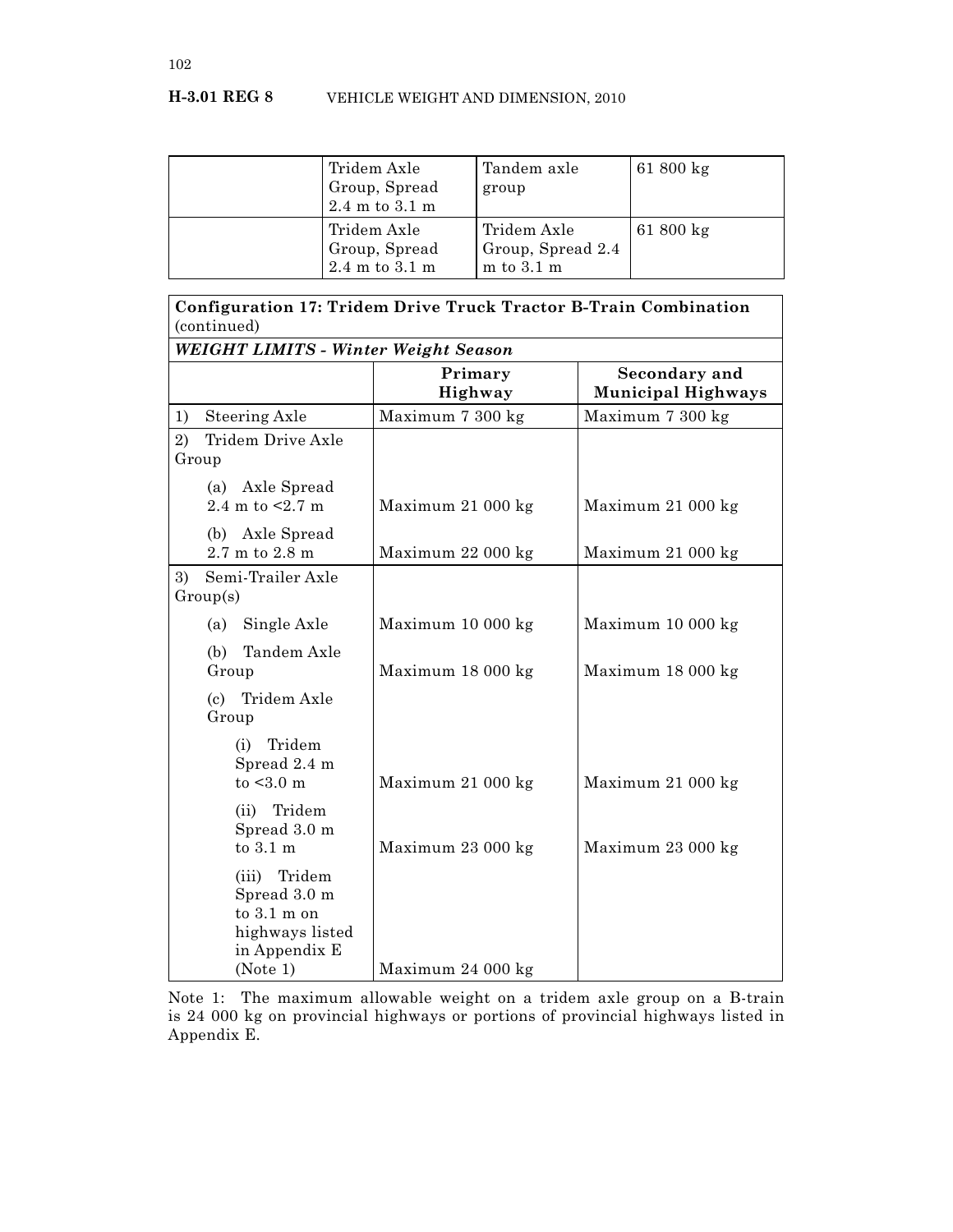| Configuration 17: Tridem Drive Truck Tractor B-Train Combination<br>(continued) |                                                                                                                                            |                                                                                                                                            |                                        |  |
|---------------------------------------------------------------------------------|--------------------------------------------------------------------------------------------------------------------------------------------|--------------------------------------------------------------------------------------------------------------------------------------------|----------------------------------------|--|
| <b>GROSS VEHICLE WEIGHT LIMITS - Winter Weight Season - Primary</b>             |                                                                                                                                            |                                                                                                                                            |                                        |  |
| and Secondary Highways                                                          |                                                                                                                                            |                                                                                                                                            |                                        |  |
|                                                                                 | Lead<br>Semi-trailer                                                                                                                       | Second<br>Semi-trailer                                                                                                                     | <b>Maximum Gross</b><br>Vehicle Weight |  |
| A truck tractor<br>with an axle<br>spread of 2.4 m<br>to $< 2.7$ m              | Tandem axle<br>group                                                                                                                       | Tandem axle<br>group                                                                                                                       | 62 500 kg                              |  |
|                                                                                 | Tandem axle<br>group                                                                                                                       | Tridem Axle<br>Group, Spread<br>$2.4$ m to $3.1$ m                                                                                         | 62 500 kg                              |  |
|                                                                                 | Tridem Axle<br>Group, Spread<br>2.4 m to $< 3.0$ m                                                                                         | Single Axle                                                                                                                                | 59 300 kg                              |  |
|                                                                                 | Tridem Axle<br>Group, Spread<br>$3.0 \text{ m}$ to $3.1 \text{ m}$                                                                         | Single Axle                                                                                                                                | 61 300 kg                              |  |
|                                                                                 | Tridem Axle<br>Group, Spread<br>$2.4 \text{ m}$ to $3.1 \text{ m}$                                                                         | Tandem axle<br>group                                                                                                                       | 62 500 kg                              |  |
|                                                                                 | Tridem Axle<br>Group, Spread<br>$2.4$ m to $3.1$ m                                                                                         | Tridem Axle<br>Group, Spread<br>$2.4$ m to $3.1$ m                                                                                         | 62 500 kg                              |  |
|                                                                                 | Tridem Axle<br>Group, Spread<br>$3.0 \text{ m}$ to $3.1 \text{ m}$ on<br>highways listed in<br>Appendix E lead<br>trailer only<br>(Note 1) | Tridem Axle<br>Group, Spread<br>$3.0 \text{ m}$ to $3.1 \text{ m}$ on<br>highways listed in<br>Appendix E lead<br>trailer only<br>(Note 1) | 63 500 kg                              |  |
| A truck tractor<br>with an axle<br>spread of 2.7 m<br>to $2.8 \text{ m}$        | Tandem axle<br>group                                                                                                                       | Tandem axle<br>group                                                                                                                       | 62 500 kg                              |  |
|                                                                                 | Tandem axle<br>group                                                                                                                       | Tridem Axle<br>Group, Spread<br>$2.4$ m to $3.1$ m                                                                                         | $62500 \text{ kg}$                     |  |
|                                                                                 | Tridem Axle<br>Group, Spread<br>2.4 m to $< 3.0$ m                                                                                         | Single Axle                                                                                                                                | 60 300 kg                              |  |
|                                                                                 | Tridem Axle<br>Group, Spread<br>$3.0$ m to $3.1$ m                                                                                         | Single Axle                                                                                                                                | 62 300 kg                              |  |
|                                                                                 | Tridem Axle<br>Group, Spread<br>$2.4~\mathrm{m}$ to $3.1~\mathrm{m}$                                                                       | Tandem axle<br>group                                                                                                                       | 62 500 kg                              |  |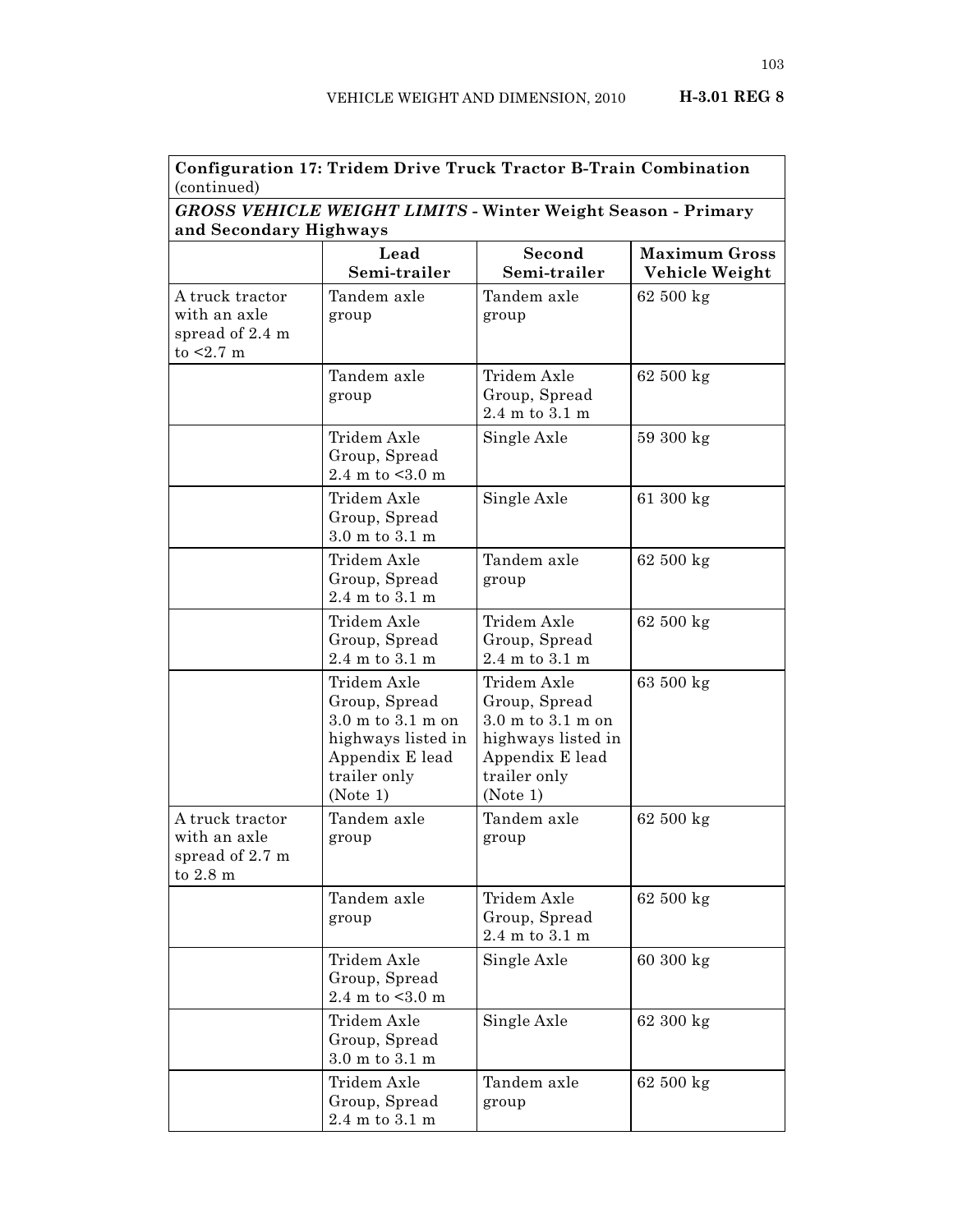| Tridem Axle<br>Group, Spread<br>$2.4$ m to $3.1$ m                                                                         | Tridem Axle<br>Group, Spread<br>$2.4$ m to $3.1$ m                                                                                         | $62500 \text{ kg}$ |
|----------------------------------------------------------------------------------------------------------------------------|--------------------------------------------------------------------------------------------------------------------------------------------|--------------------|
| Tridem Axle<br>Group, Spread<br>$3.0$ m to $3.1$ m on<br>highways listed in<br>Appendix E lead<br>trailer only<br>(Note 1) | Tridem Axle<br>Group, Spread<br>$3.0 \text{ m}$ to $3.1 \text{ m}$ on<br>highways listed in<br>Appendix E lead<br>trailer only<br>(Note 1) | 63 500 kg          |

Note 1: The maximum allowable weight on a B-train is 63 500 kg on provincial highways or portions of provincial highways listed in Appendix E.

| Configuration 17: Tridem Drive Truck Tractor B-Train Combination<br>(continued)<br>GROSS VEHICLE WEIGHT LIMITS - Winter Weight Season - Municipal<br><b>Highways</b> |                                                                    |                                                    |           |  |  |
|----------------------------------------------------------------------------------------------------------------------------------------------------------------------|--------------------------------------------------------------------|----------------------------------------------------|-----------|--|--|
|                                                                                                                                                                      |                                                                    |                                                    |           |  |  |
| A truck with an<br>axle spread of 2.4<br>m to $< 2.7$ m                                                                                                              | Tandem axle<br>group                                               | Tandem axle<br>group                               | 61 800 kg |  |  |
|                                                                                                                                                                      | Tandem axle<br>group                                               | Tridem Axle<br>Group, Spread<br>$2.4$ m to $3.1$ m | 61 800 kg |  |  |
|                                                                                                                                                                      | Tridem Axle<br>Group, Spread<br>2.4 m to $\leq 3.0$ m              | Single Axle                                        | 59 300 kg |  |  |
|                                                                                                                                                                      | Tridem Axle<br>Group, Spread<br>3.0 m to 3.1 m                     | Single Axle                                        | 61 300 kg |  |  |
|                                                                                                                                                                      | Tridem Axle<br>Group, Spread<br>$2.4 \text{ m}$ to $3.1 \text{ m}$ | Tandem axle<br>group                               | 61 800 kg |  |  |
|                                                                                                                                                                      | Tridem Axle<br>Group, Spread<br>$2.4 \text{ m}$ to $3.1 \text{ m}$ | Tridem Axle<br>Group, Spread<br>$2.4$ m to $3.1$ m | 61 800 kg |  |  |
| A truck tractor<br>with an axle<br>spread of 2.7 m<br>to $2.8 \text{ m}$                                                                                             | Tandem axle<br>group                                               | Tandem axle<br>group                               | 61 800 kg |  |  |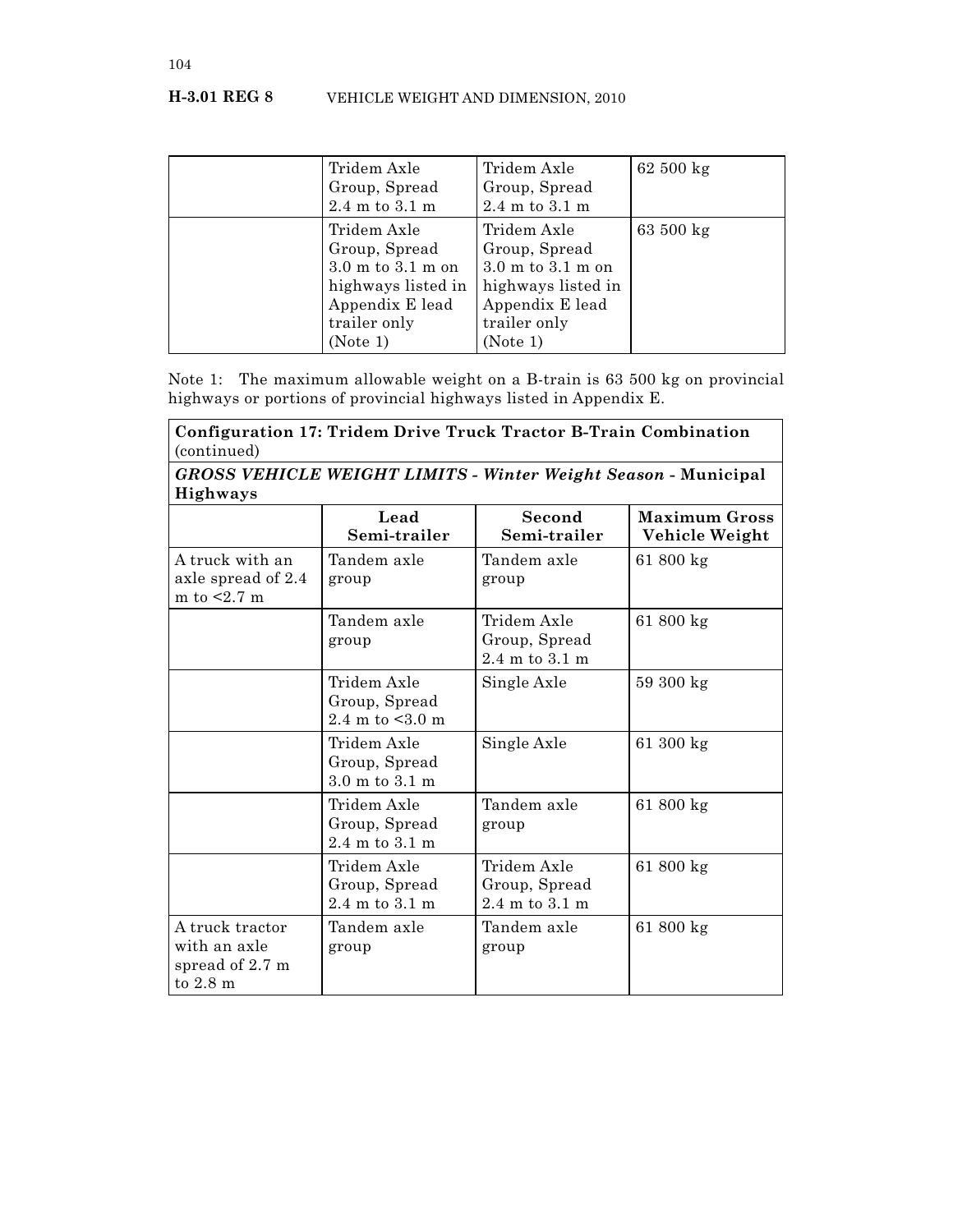| Tandem axle<br>group                                               | Tridem Axle<br>Group, Spread<br>$2.4 \text{ m}$ to $3.1 \text{ m}$ | 61 800 kg           |
|--------------------------------------------------------------------|--------------------------------------------------------------------|---------------------|
| Tridem Axle<br>Group, Spread<br>2.4 m to $< 3.0$ m                 | Single Axle                                                        | $60300 \text{ kg}$  |
| Tridem Axle<br>Group, Spread<br>$3.0 \text{ m}$ to $3.1 \text{ m}$ | Single Axle                                                        | 61 $800 \text{ kg}$ |
| Tridem Axle<br>Group, Spread<br>$2.4 \text{ m}$ to $3.1 \text{ m}$ | Tandem axle<br>group                                               | $61800 \text{ kg}$  |
| Tridem Axle<br>Group, Spread<br>$2.4 \text{ m}$ to $3.1 \text{ m}$ | Tridem Axle<br>Group, Spread<br>$2.4 \text{ m}$ to $3.1 \text{ m}$ | 61 $800 \text{ kg}$ |

30 Oct 2015 SR 92/2015 s8.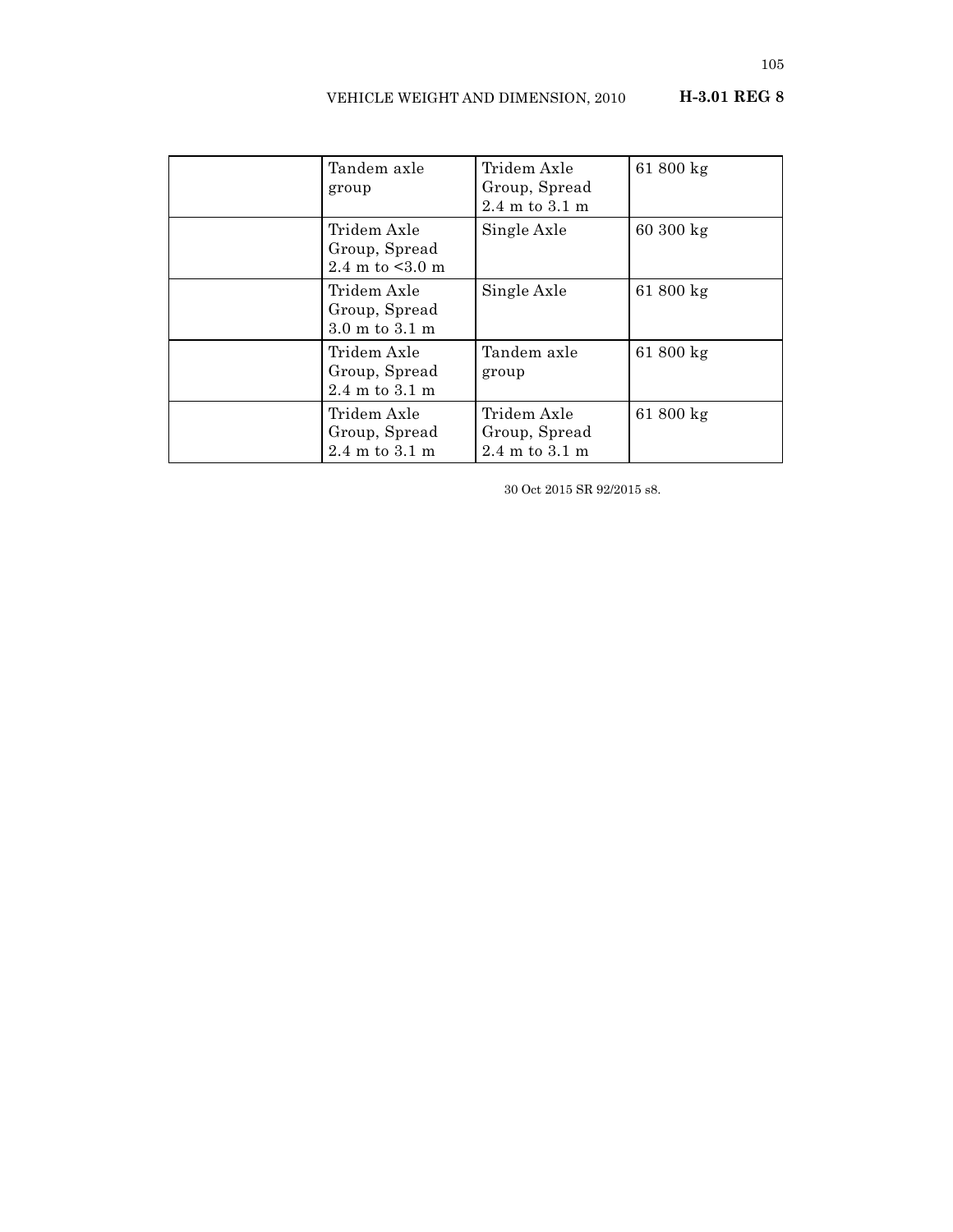## **Appendix B**

**Requirements for Over-dimension D Signs**



[*Clause 2(1)(s) and Subsection 11(1)*] 26 Nov 2010 cH-3.01 Reg 8.

 $\overline{\phantom{a}}$ 

 $\overline{\phantom{0}}$ 

 $\overline{\phantom{a}}$ 

 $\frac{1}{2}$ 

 $\overline{\phantom{a}}$  $\overline{a}$ 

┻

 $\overline{a}$ 

 $\overline{\phantom{a}}$ 

 $\overline{a}$ 

 $\overline{a}$ 

 $\overline{a}$ 

 $\overline{\phantom{a}}$ 

 $\ddot{\phantom{0}}$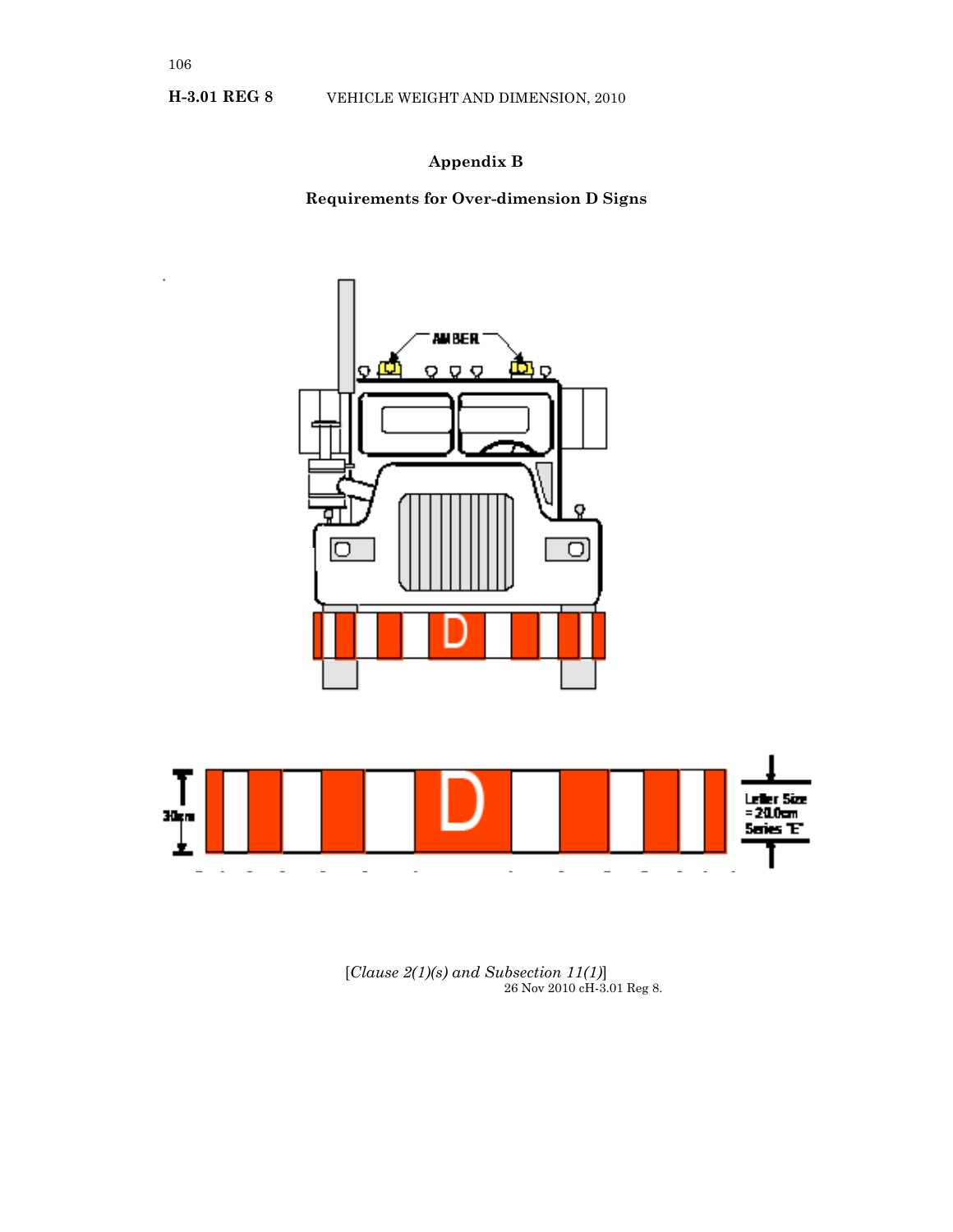#### **Appendix C**

#### **Escort Vehicles**

[*Clause 2(1)(y) and subsection 13(1)*]

**Two-way radios required**

**1** If a permit for exceeding the dimensions set out in the regulations is issued pursuant to section 36 of the Act and the permit requires the permit holder to use an escort vehicle, two-way radio communication must be maintained between the operator of the escort vehicle, the operator of the unit towing the over-dimensional load and all other vehicles required by the permit at all times

#### **Equipment to be carried on escort vehicle**

**2** Every escort vehicle must carry the following equipment:

(a) one stop/slow paddle or red flag per crew member for the purpose of traffic control;

(b) one brightly coloured vest, shirt or jacket that must not be covered by any other clothing or article and that must be worn when flagging traffic;

(c) a fire extinguisher approved by the Underwriters' Laboratory, having a rating of 5BC and kept fully charged;

(d) flares, lanterns or reflectors that:

(i) are to be used to mark the hazard in the event of a breakdown or accident; and

(ii) are visible for 150 metres under normal weather conditions and while the hazard exists.

#### **Signs to be mounted on escort vehicle**

**3**(1) Every escort vehicle must have mounted on its roof a 'D' sign or a 'Wide Load', or 'Long Load' or 'Oversize Load' sign.

(2) The sign mentioned in subsection (1) must comply with the following requirements:

- (a) the sign must have two positions:
	- (i) upright, displaying the symbol or sign when escorting a load; and
	- (ii) folded flat, when not escorting a load;
- (b) the sign box must:
	- (i) be assembled using mild steel, aluminum or stainless steel;
	- (ii) be 180 centimetres by 35 centimetres by 10 centimetres in dimension;

(iii) have inside surfaces that are coated or painted with a white finish to give good reflective quality; and

(iv) have eight lamps mounted in the box and spaced evenly to provide even lighting to the sign so that the sign is visible from a distance of 200 metres under normal weather conditions, shelter all wire connectors, switches, and flashes, and the interior of the sign box must be protected from the elements;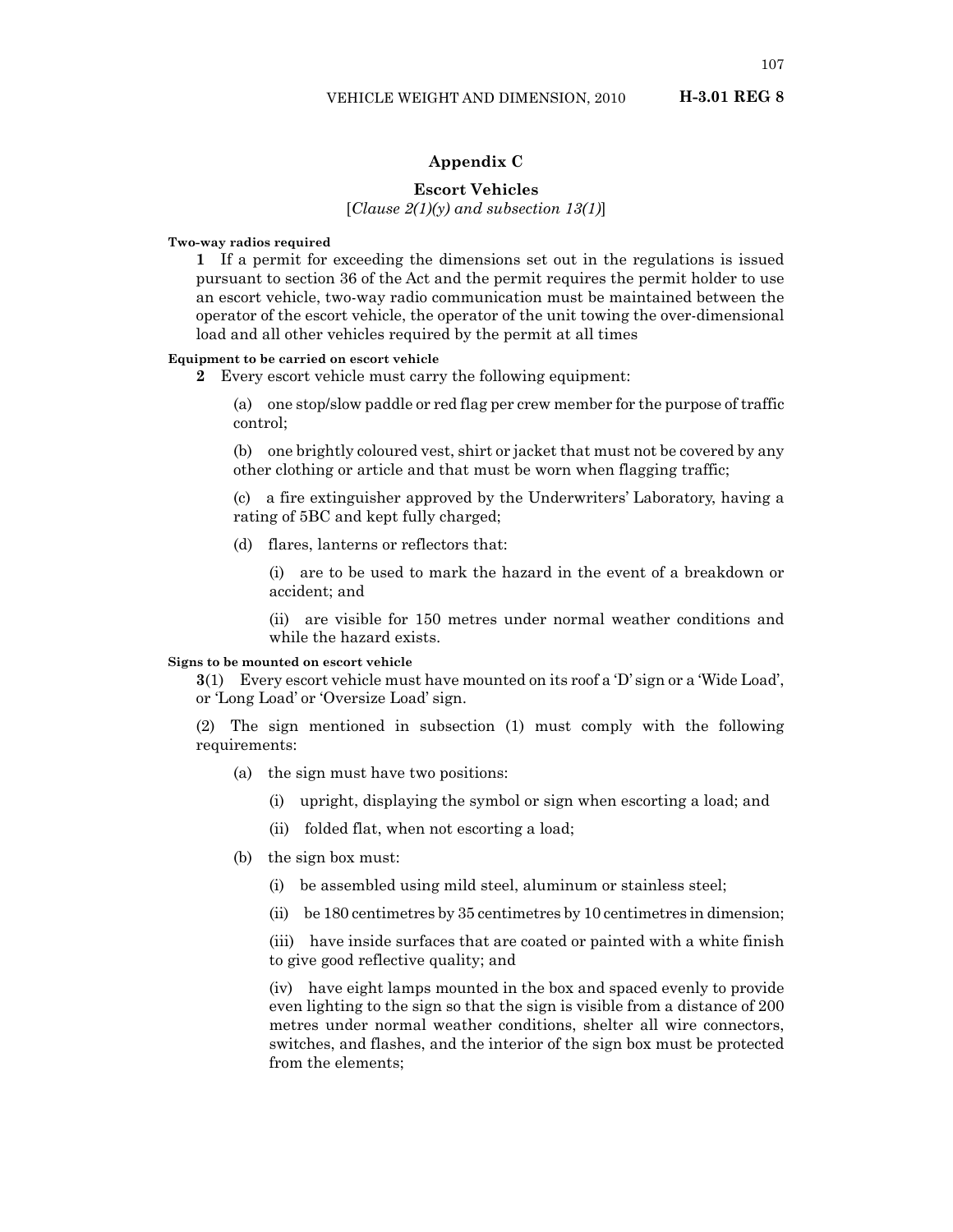- (c) in the case of a 'D' sign, the sign must:
	- (i) be made of 3-millimetre plexiglass and have a white background;

(ii) have vertical bars of a red transparent paint similar to that used for stop signs; and

(iii) have the size and positioning of the bars and letter 'D' as specified in the attached diagram of the 'D' sign;

(d) in the case of 'Wide Load', 'Long Load' or 'Oversize Load' signs, the signs must have a yellow background with black lettering as specified in the attached diagram of the 'Wide Load', 'Long Load' or 'Oversize Load' sign; and

- (e) the sign must:
	- (i) be kept in good repair; and
	- (ii) be kept clean and legible at all times.

(3) Every escort vehicle must have two 175 millimetre flashing amber outboard lights that meet the requirements of SAE Standard 1595.

(4) Every escort vehicle must be equipped with two amber inboard rotating or flashing amber lights that are at least 200 millimetres in diameter and in the case of rotating lights, be equipped with two sealed beams in each unit.

#### **Operation of escort vehicle**

**4**(1) If an escort vehicle is preceding the vehicle transporting an over-dimensional load, the escort vehicle must precede the vehicle transporting the over-dimensional load by at least 300 metres but not more than 1000 metres.

(2) If an escort vehicle is following the vehicle transporting an over-dimensional load, the escort vehicle must follow at a distance of not more than 300 metres.

(3) A vehicle, while engaged as an escort vehicle, must not:

- (a) tow any trailer or other vehicle; or
- (b) carry any load that, in any manner:

(i) obscures any lights or signs that the escort vehicle is required to be equipped with; or

(ii) obscures or interferes with the view of the operator of the escort vehicle.

30 Jne 2011 SR 46/2011 s11.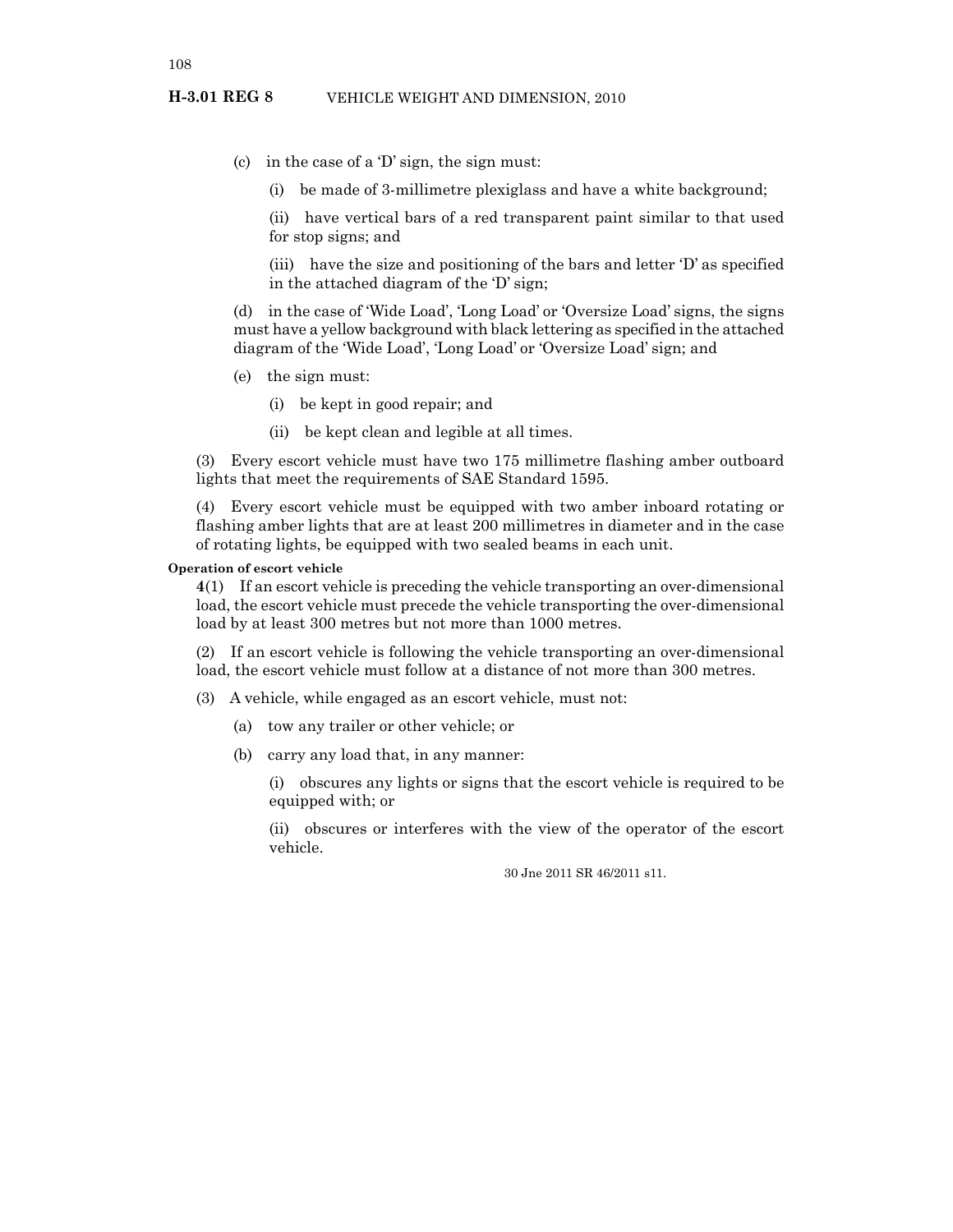VEHICLE WEIGHT AND DIMENSION, 2010 **H-3.01 REG 8**





109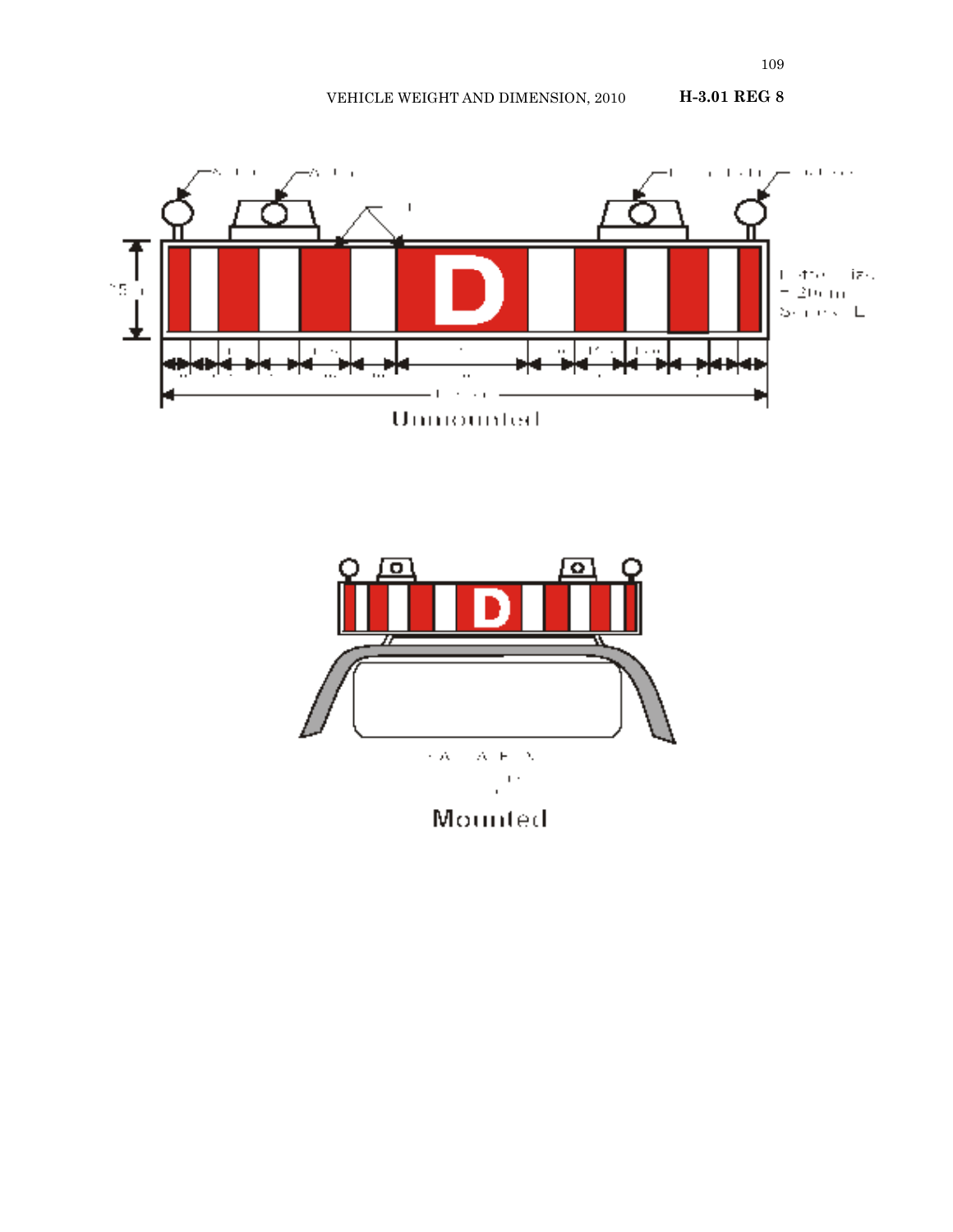

## **Appendix D**

## **Primary Highways**

[*Section 15*]

The following highways or portions of public highways are primary highways for the purposes of Part IV:

(a) Provincial Highway No. 1;

110

(b) Provincial Highway No. 2, from Assiniboia to La Ronge;

(c) Provincial Highway No. 3, from Hudson Bay to its junction with Provincial Highway No. 40;

(d) Provincial Highway No. 4, from Swift Current to Meadow Lake;

(e) Provincial Highway No. 5, from its junction with Provincial Highway No. 57 to Saskatoon;

- (f) Provincial Highway No. 6, from the International Boundary to Melfort;
- (g) Provincial Highway No. 7;
- (gg.1) Provincial Highway No. 316;
- (h) Provincial Highway No. 8, from Moosomin to Rocanville;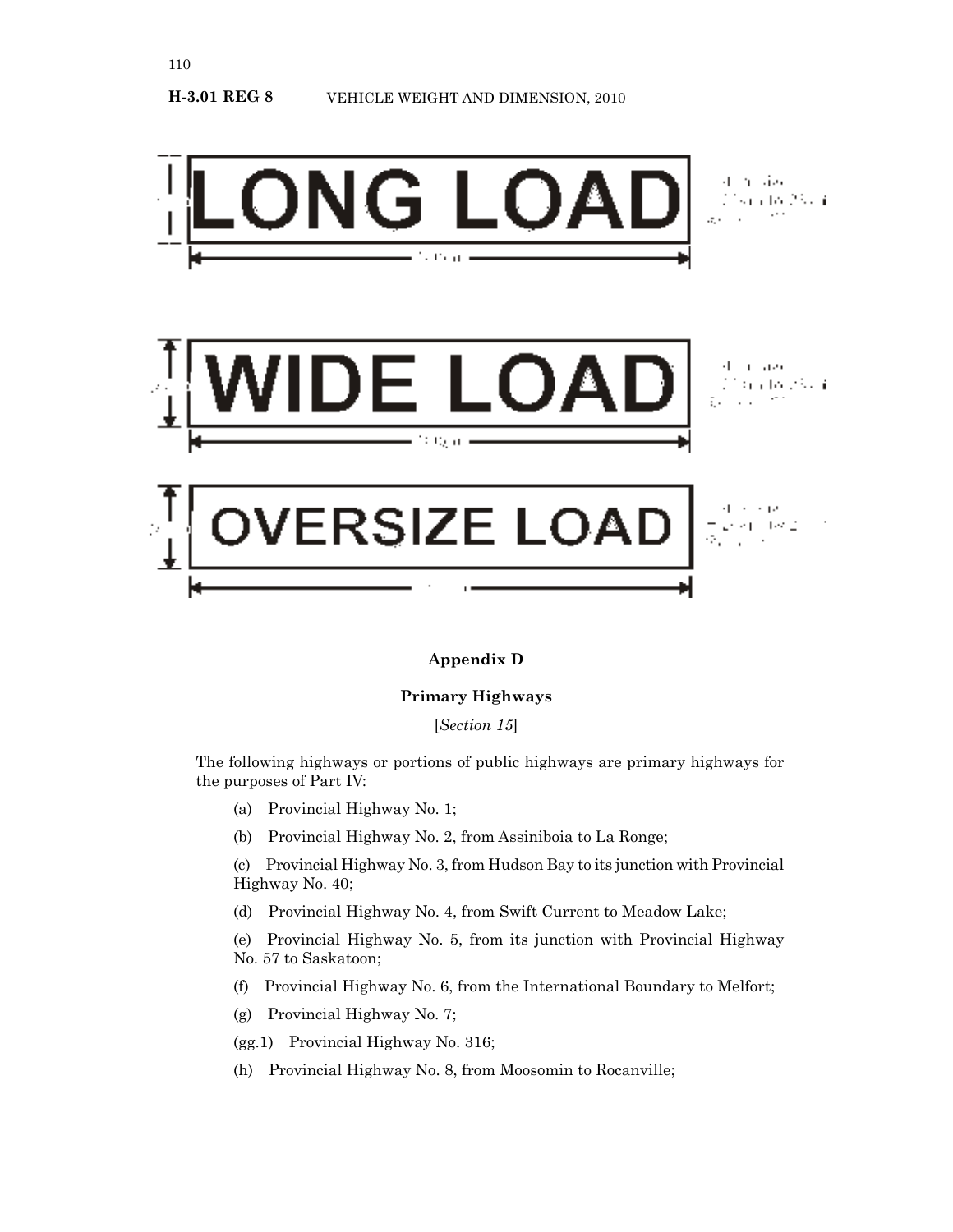- (i) Provincial Highway No. 9, from the International Boundary to Hudson Bay;
- (j) Provincial Highway No. 10;
- (k) Provincial Highway No. 11;

(l) Provincial Highway No. 12, from Saskatoon to its junction with Provincial Highway No. 40;

- (m) Provincial Highway No. 13, from the Manitoba Boundary to Weyburn;
- (n) Provincial Highway No. 14;
- (o) Provincial Highway No. 15, from its junction with Provincial Highway No. 11 to its junction with Provincial Highway No. 4;
- (p) Provincial Highway No. 16;
- (q) Provincial Highway No. 17, from its junction with Provincial Highway No. 14 to its junction with Provincial Highway No. 3;
- (r) Provincial Highway No. 18, from the Manitoba Boundary to its junction with Provincial Highway No. 39;

(s) Provincial Highway No. 22, from 21.6 kilometres east of Esterhazy to its junction with Provincial Highway No. 9;

- (t) Provincial Highway No. 29;
- (u) Provincial Highway No. 33, from Kronau to Regina;
- (v) Provincial Highway No. 35, from Elfros to Nipawin;
- (w) Provincial Highway No. 37, from Shaunavon to Gull Lake;
- (x) Provincial Highway No. 39;
- (y) Provincial Highway No. 40, from its junction with Provincial Highway No. 3 to North Battleford;
- (z) Provincial Highway No. 41;
- (aa) Provincial Highway No. 46;
- (bb) Provincial Highway No. 47, from the International Boundary to Estevan;

(cc) Provincial Highway No. 55, from its junction with Provincial Highway No. 23 to Prince Albert;

(dd) Provincial Highway No. 55, from its junction with Provincial Highway No. 3 to Big River;

(ee) Provincial Highway No. 55, from its junction with Provincial Highway No. 155 to Meadow Lake;

(ff) Provincial Highway No. 57;

(gg) Provincial Highway No. 80, from its junction with Provincial Highway No. 22 to 11 kilometres north-east of its junction with Provincial Highway No. 22;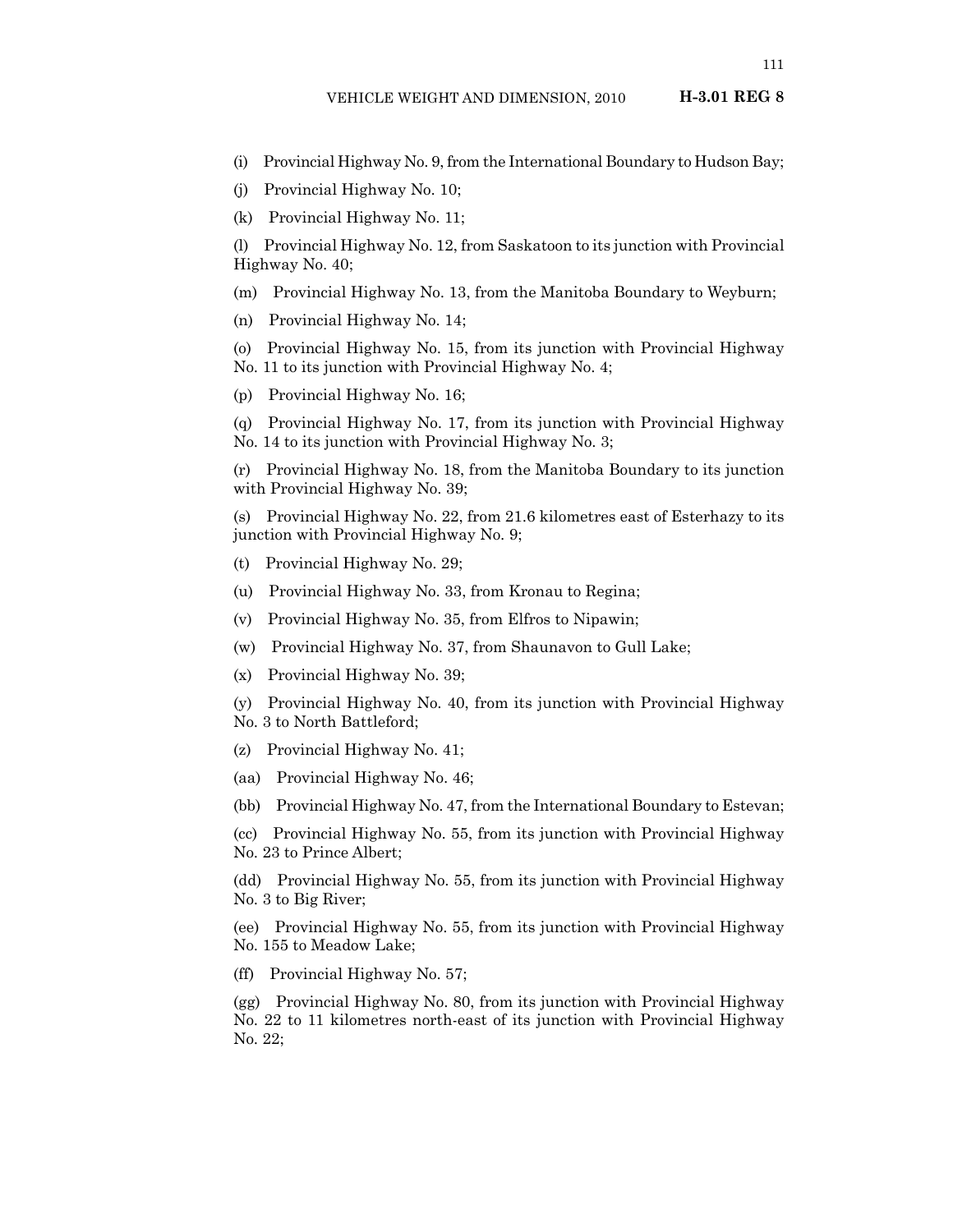(hh) Provincial Highway No. 364, from Balgonie to Edenwold;

(ii) Provincial Highway No. 397;

(jj) any provincial road between a highway mentioned in clauses (a) to (ii) and:

(i) the Belle Plaine potash mine, south-west corner of the south-east quarter of Section 14, Township 17, Range 24, West of the Second Meridian;

(ii) the Cory potash mine located in Section 18, in Township 36, in Range 6, West of the Third Meridian;

(iii) the Vanscoy potash mine located in Section 16, in Township 35, in Range 8, West of the Third Meridian;

(iv) the Esterhazy potash mine located in Section 24, in Township 20, in Range 33, West of the First Meridian;

(v) the Lanigan potash mine located in Section 28, in Township 33, in Range 23, West of the Second Meridian;

(vi) the Patience Lake potash mine located in Section 16, in Township 36, in Range 3, West of the Third Meridian; or

(vii) the Rocanville potash mine located in Section 21, in Township 17, in Range 30, West of the First Meridian;

(kk) a maximum distance of 15 kilometres on any secondary provincial highway or any provincial road or a maximum cumulative distance of 15 kilometres on any number of secondary highways from the point of intersection of the first secondary provincial highway with a highway mentioned in clauses (a) to (ii), except for the following:

(i) Provincial Highway No. 364 eastward from Edenwold;

(ii) Provincial Highway No. 312 commencing at the western abutment of the Gabriel Dumont Bridge, eastward over the South Saskatchewan River;

(ll) a maximum of 15 kilometres on any provincial highway from its intersection with the boundary of any urban municipality that:

(i) has a population of 1,000 or more; and

(ii) has its boundary intersected by a highway mentioned in clauses (a) to (ii).

> 26 Nov 2010 cH-3.01 Reg 8; 11 Apr 2014 SR 13/2014 s12; 30 Oct 2015 SR 92/2015 s9.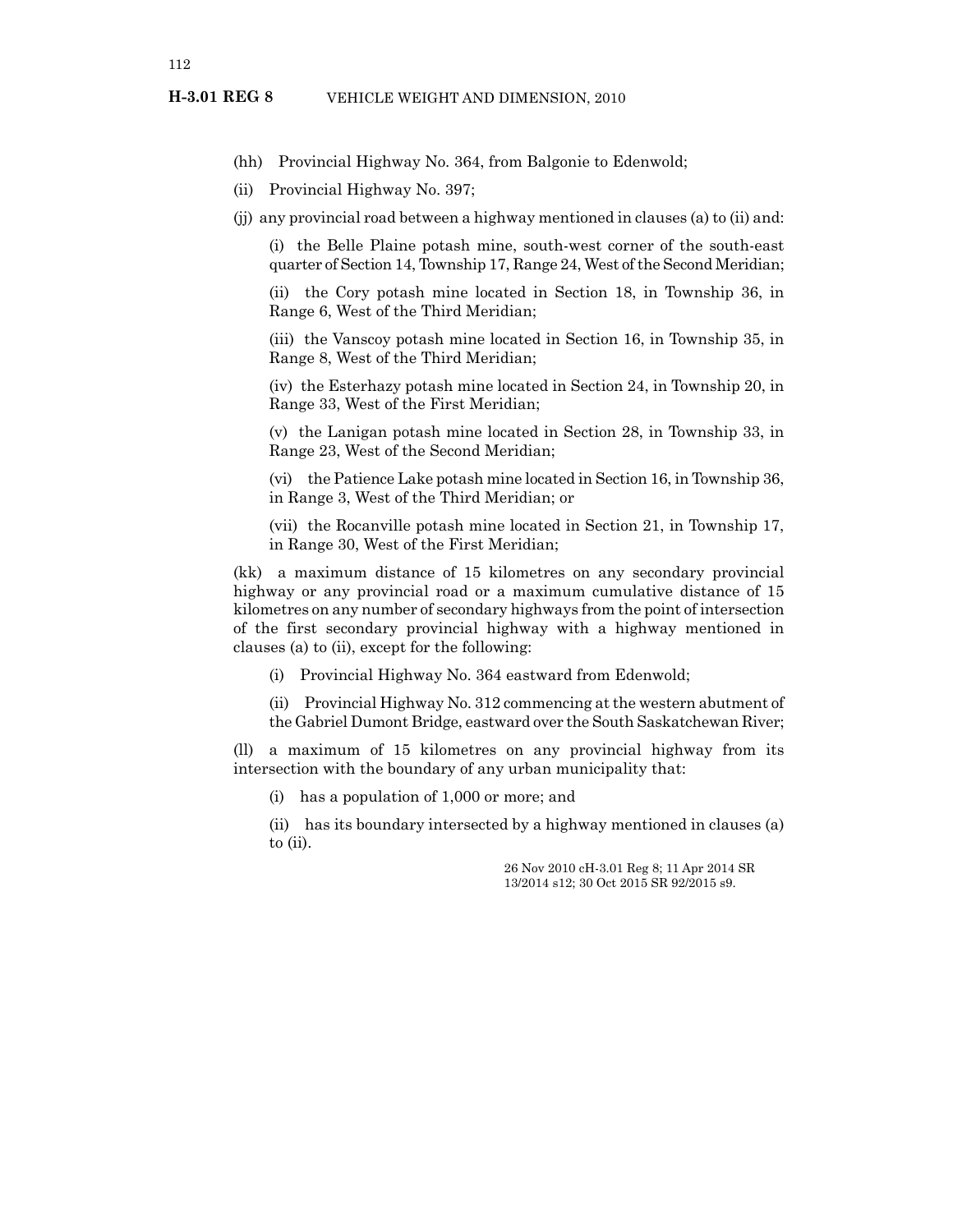## **Appendix E**

## **Provincial Highways or Portions of Provincial Highways on Which B-trains Can Operate at 63,500 kg** [*Sections 16 and 18*]

- (a) Provincial Highway No. 1;
- (b) Provincial Highway No. 2, from Assiniboia to La Ronge;
- (c) **Repealed.** 30 Oct 2015 SR 92/2015 s10.
- (d) **Repealed.** 30 Oct 2015 SR 92/2015 s10.

(e) Provincial Highway No. 3, from Hudson Bay to its junction with Provincial Highway No.40;

(f) Provincial Highway No. 4, from its junction with Provincial Highway No. 1 to Meadow Lake;

(g) Provincial Highway No. 5, from Saskatoon to Canora;

(h) Provincial Highway No. 6, from its junction with Provincial Highway No. 39 to Melfort;

(i) Provincial Highway No. 7;

(j) Provincial Highway No. 8 from its junction with Provincial Highway No. 1 to its intersection with Grid Road No. 719;

(k) Provincial Highway No. 9, from its junction with Provincial Highway No. 13 to Canora;

(l) Provincial Highway No. 9, from the International Boundary to its junction with Provincial Highway No. 18;

- (m) Provincial Highway No. 10;
- (n) Provincial Highway No. 11;

(o) Provincial Highway No. 12, from Saskatoon to its junction with Provincial Highway No. 312;

(p) Provincial Highway No 13 from the Manitoba Boundary to its junction with Provincial Highway No. 39;

(q) Provincial Highway No. 14, from Saskatoon to the Alberta Boundary;

(r) Provincial Highway No. 15, from its junction with Provincial Highway No. 4 to its junction with Provincial Highway No. 11;

(s) Provincial Highway No. 16;

(t) Provincial Highway No. 17;

(u) Provincial Highway No 18 from the Manitoba Boundary to its junction with Provincial Highway No. 39;

(v) Provincial Highway No. 22, from the Esterhazy Potash Mine access to Stockholm;